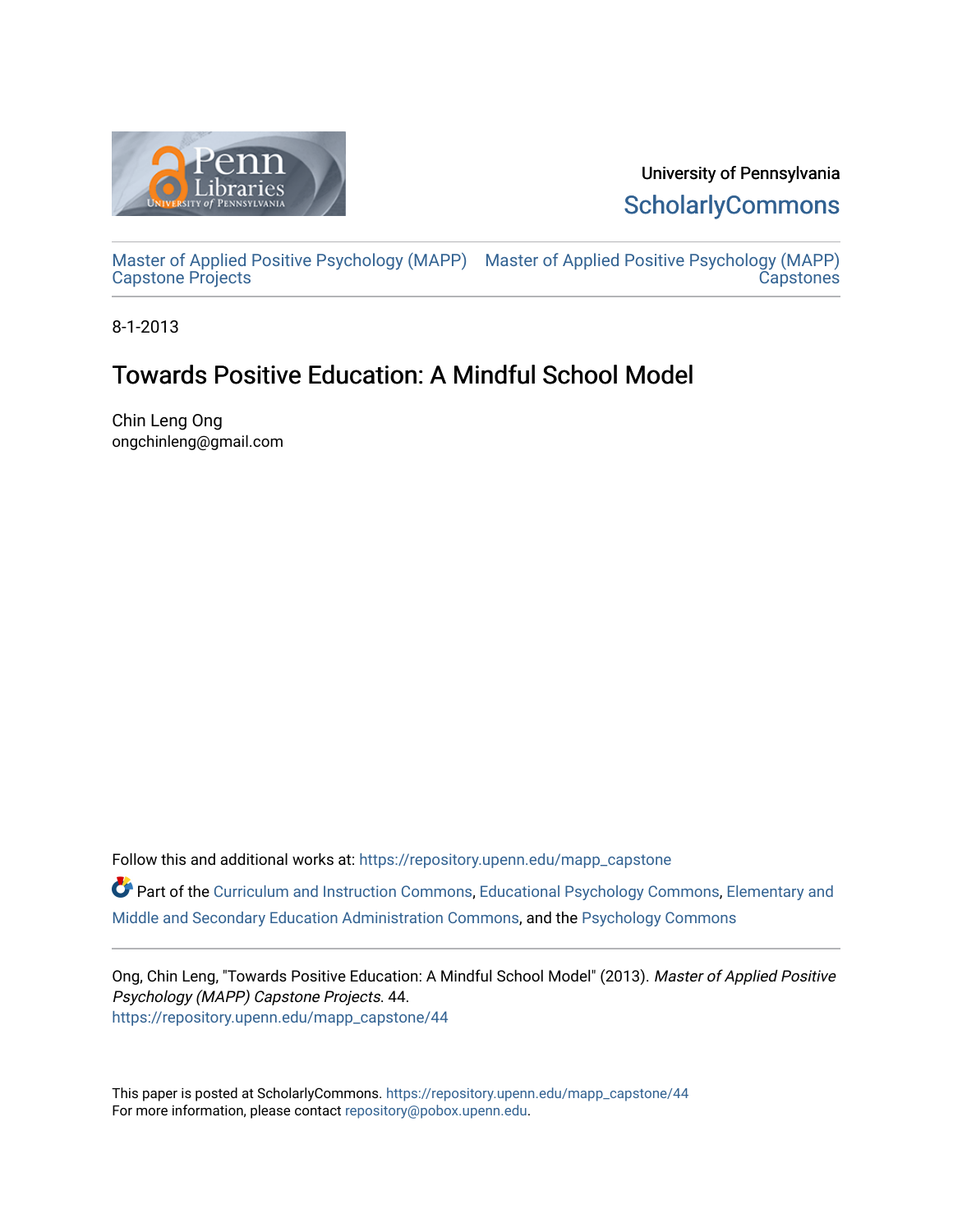## Towards Positive Education: A Mindful School Model

## **Abstract**

In a world of increasing emphasis on well-being, positive education, articulated as the teaching of skills of well-being alongside academic ones, can be a vehicle for educating both the mind and heart. The Singapore education system is moving towards a future curricula, C2015, fostering student-centric and values-driven education. This demands continued engagement of the whole-child through a coconstructive journey, a school ecosystem that encompasses total curricula and whole-school approach, and a future-oriented perspective with multiple pathways of excellence. Mindfulness is a crucial lever for enacting qualitative transformation by enabling individuals and systems to be skilful architects of internal and external changes. It confers clarity, autonomy, and congruence that motivates, calibrates, and informs action. This paper delineates a whole-school approach to cultivating dispositional mindfulness through teaching, embedding and living it. An exposition of mindful schools is given, including but not limited to mindful teaching, learning, structures, and relationships. These mindful components interact to form a collective greater than its summation, instilling a culture and climate that can be self-sustaining. Ultimately, mindful schools can serve as the foundation for positive educational curricula (e.g. character strengths, resilience, motivation), furnishing a pathway towards student flourishing.

## Keywords

mindfulness, positive education, mindful education, mindful teaching, mindful learning, mindful school structure, mindfulness-based strengths practice

### **Disciplines**

Curriculum and Instruction | Educational Psychology | Elementary and Middle and Secondary Education Administration | Psychology | Social and Behavioral Sciences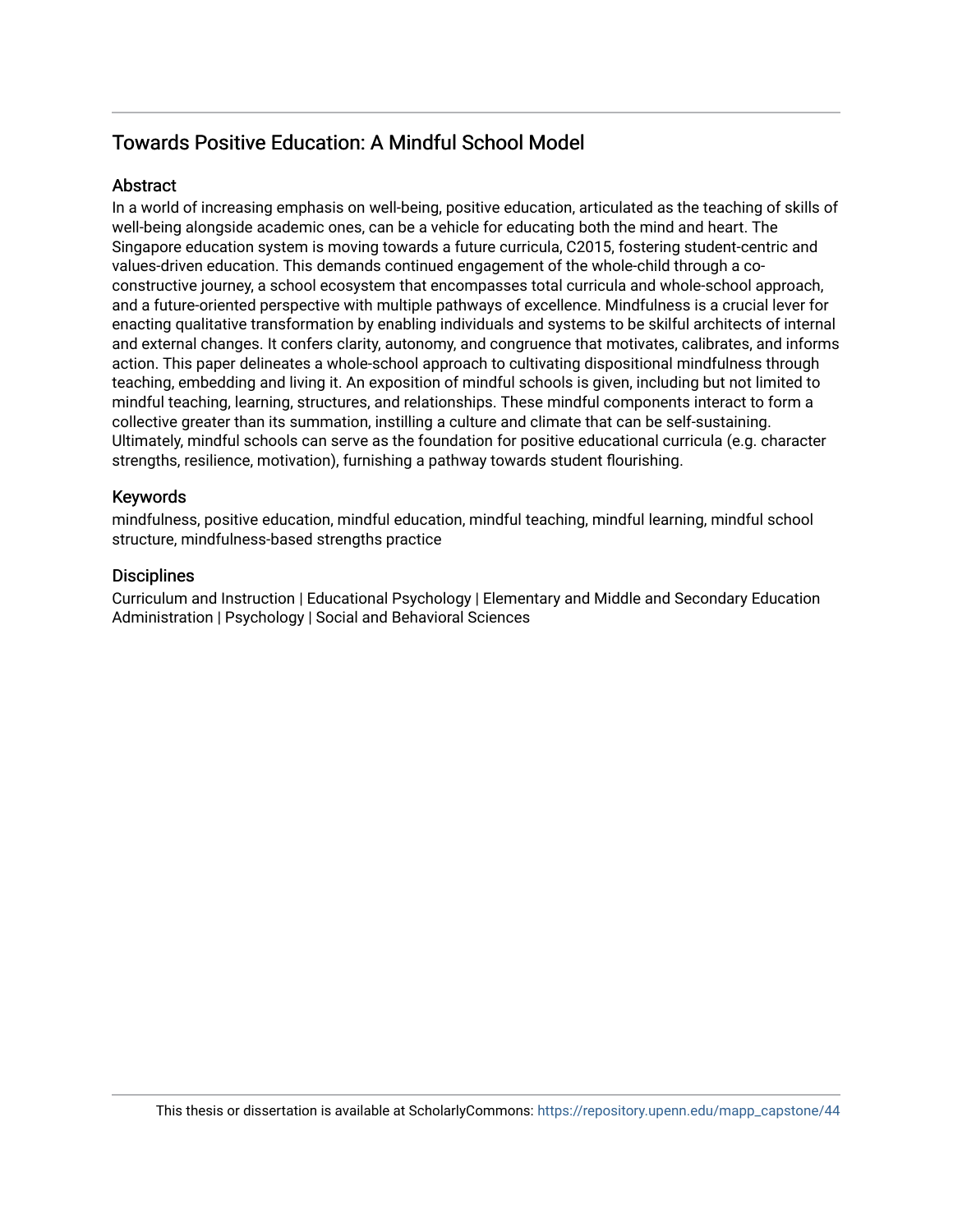## Running Head: TOWARDS POSITIVE EDUCATION: A MINDFUL SCHOOL MODEL

Towards Positive Education: A Mindful School Model

Chin Leng Ong

University of Pennsylvania

A Capstone Project Submitted

In Partial Fulfilment of the Requirements for the Degree of

Master of Applied Positive Psychology

Advisor: Dr. Jane. E. Gillham

August 1, 2013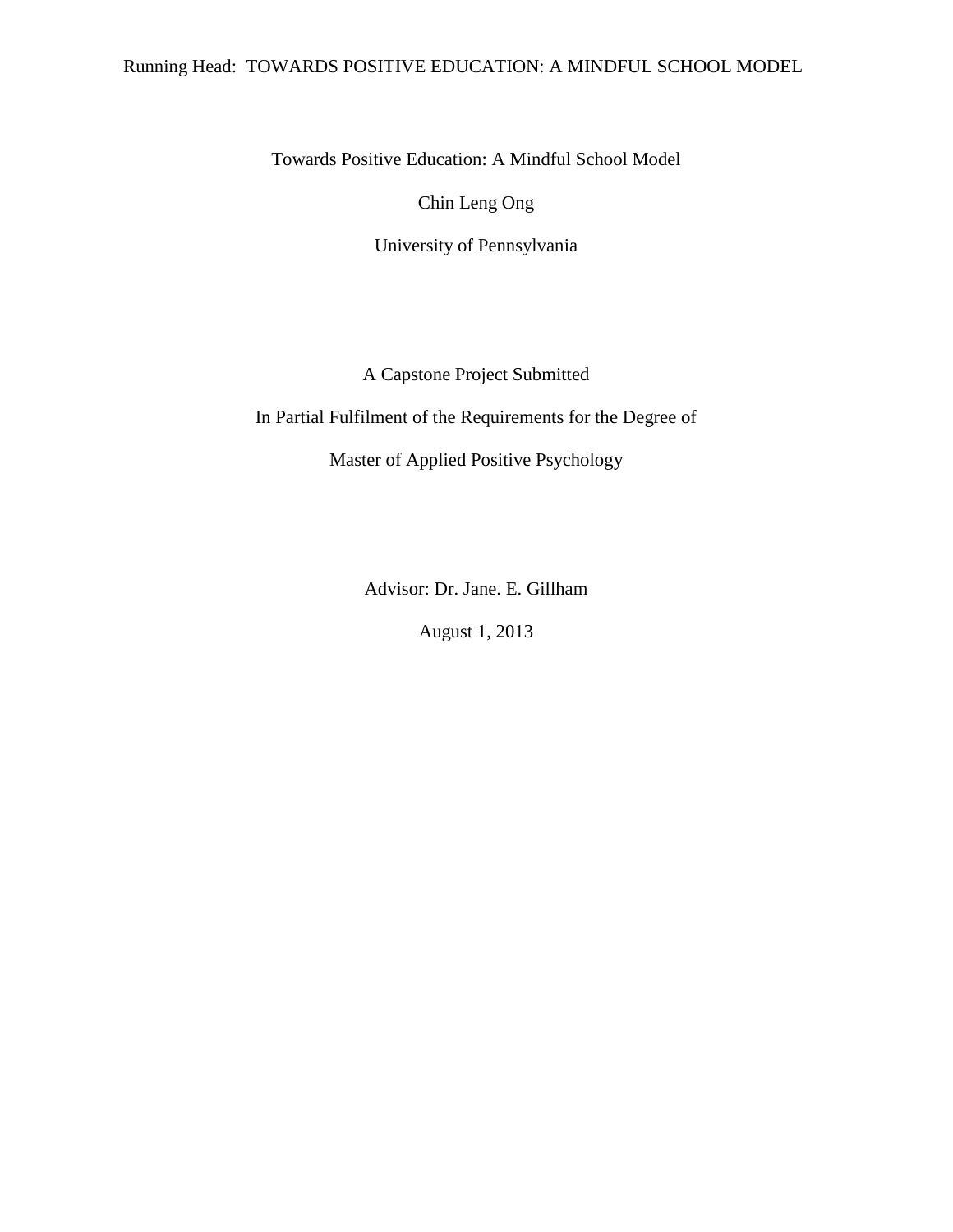Capstone Project Master of Applied Positive Psychology University of Pennsylvania Advisor: Dr. Jane. E. Gillham August 1, 2013

#### **Abstract**

In a world of increasing emphasis on well-being, positive education, articulated as the teaching of skills of well-being alongside academic ones, can be a vehicle for educating both the mind and heart. The Singapore education system is moving towards a future curricula, C2015, fostering student-centric and values-driven education. This demands continued engagement of the whole-child through a co-constructive journey, a school ecosystem that encompasses total curricula and whole-school approach, and a future-oriented perspective with multiple pathways of excellence. Mindfulness is a crucial lever for enacting qualitative transformation by enabling individuals and systems to be skilful architects of internal and external changes. It confers clarity, autonomy, and congruence that motivates, calibrates, and informs action. This paper delineates a whole-school approach to cultivating dispositional mindfulness through teaching, embedding and living it. An exposition of mindful schools is given, including but not limited to mindful teaching, learning, structures, and relationships. These mindful components interact to form a collective greater than its summation, instilling a culture and climate that can be self-sustaining. Ultimately, mindful schools can serve as the foundation for positive educational curricula (e.g. character strengths, resilience, motivation), furnishing a pathway towards student flourishing.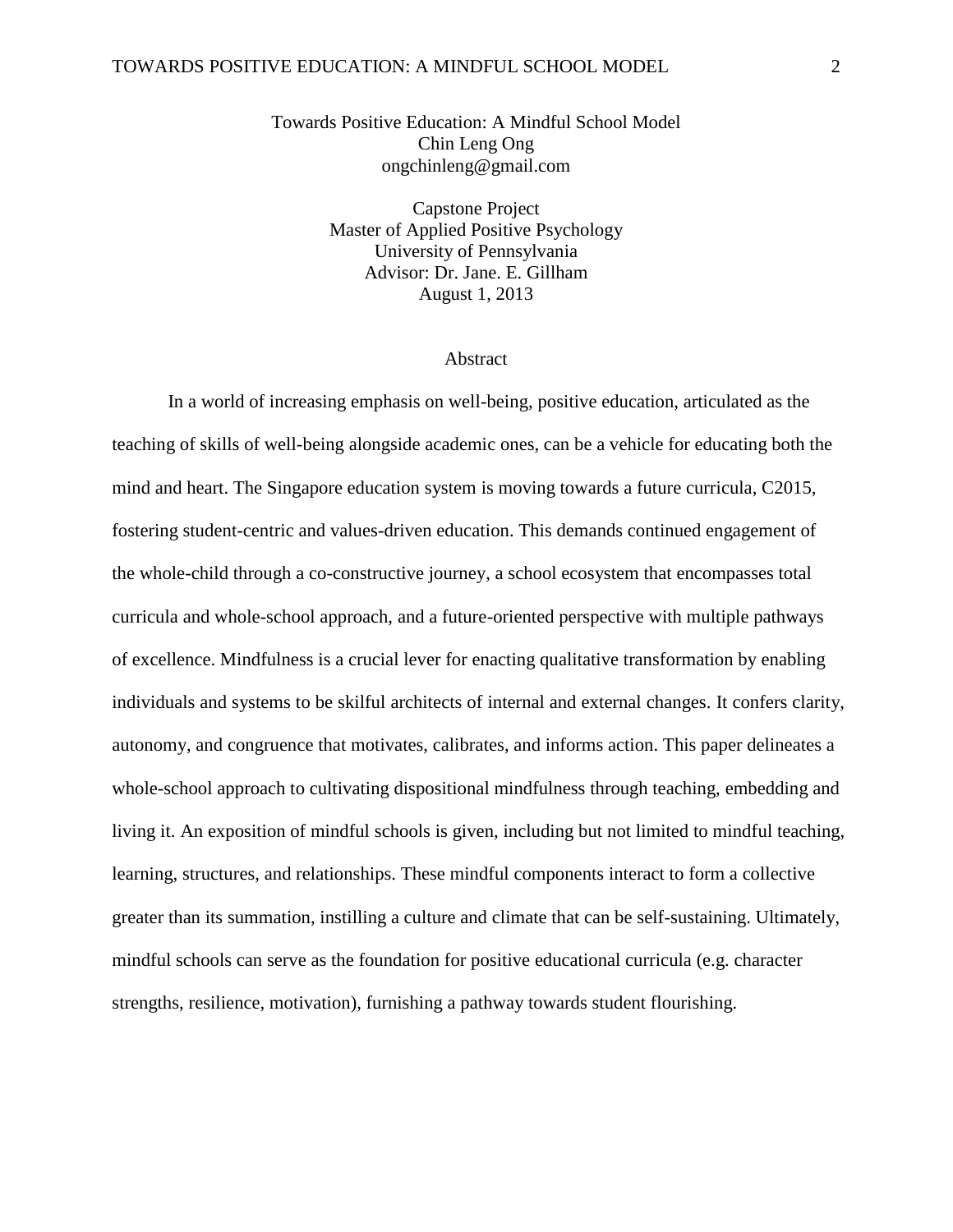## **Table of Contents**

| .75 |
|-----|
|     |
|     |
|     |
|     |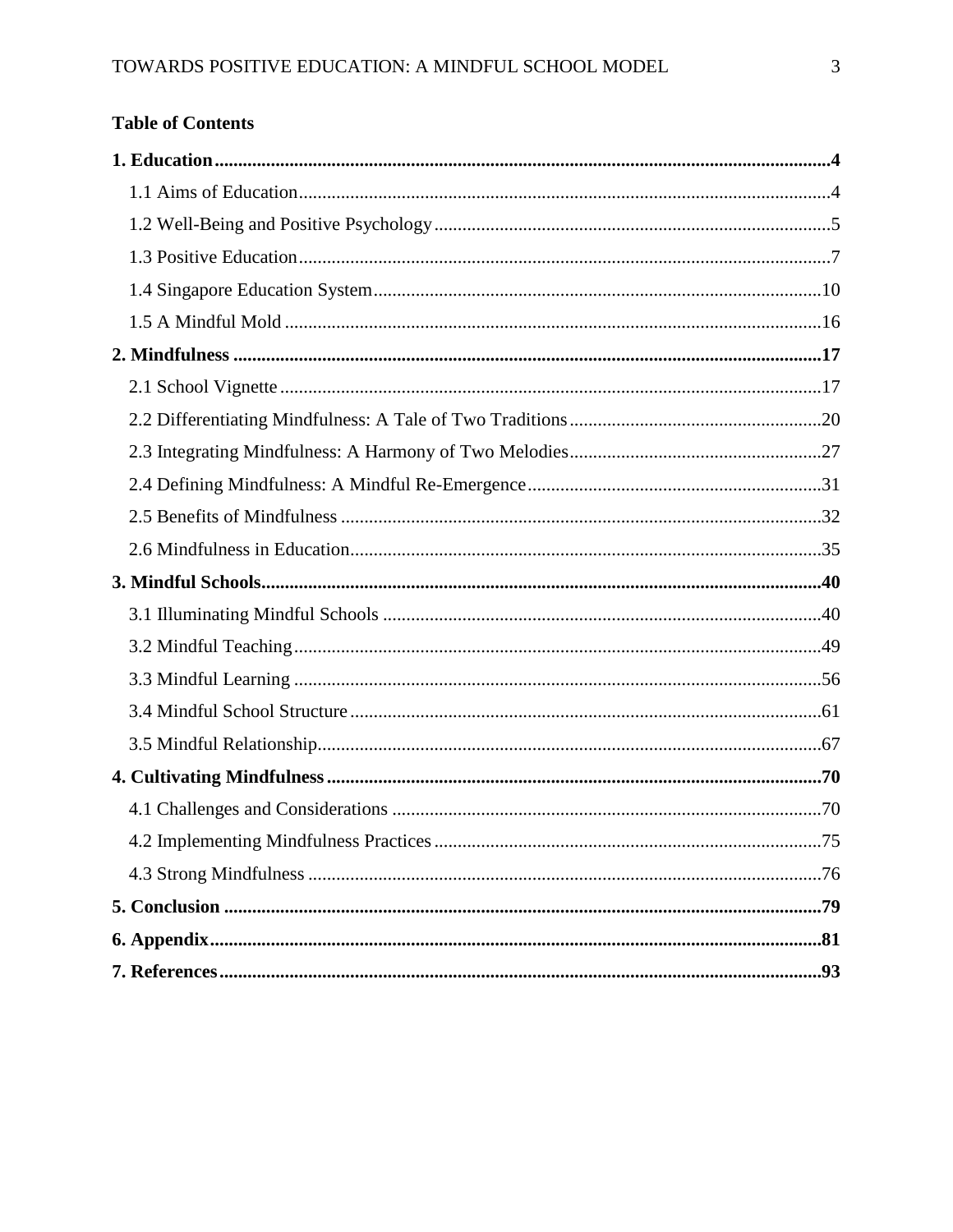#### **1. Education**

#### **1.1 Aims of Education**

What should education aim to achieve? This question has been asked by many before us, and will continue to be asked by many after us. A distinguished educational philosopher from the twentieth century, Richard Peters (1966), put forth that education is the initiation of activities intrinsically worthwhile, and precludes any extrinsic ends to it. One such activity is the pursuit of knowledge and understanding for the cultivation of rationality or reason. This view has been consistently held by majority of philosophers such as Socrates, Plato, Aristotle and others as the fundamental aim of education. Hirst (1965) describes the goal of 'liberal education' as developing the 'rational mind' or the capacity to think. Nevertheless, this narrow intellectual conception of education can be expanded to include broader aims, which White (2009) describes as developing "alternative perspectives linked to wider and more practical, utilitarian justifications of the enterprise" (Hyland, 2011, p.179). These justifications may concern mental health (Wilson, 1972), work and well-being (Marples, 2010), good citizenship (Brighouse, 2006), and others that define its worth in a particular direction. However, the question of what is justified or worthwhile remains debatable.

This brings us to a broader aim of education as an "elaborate social mechanism designed to bring about in the persons submitted to it certain skills and attitudes that are judged to be useful and desirable in that society" (O'Connor, 1968, p.7). This highlights the normative nature of education; it is ultimately value-laden and dependent on the societal needs in which it is built on. Harkin, Turner, and Dawn. (2001) echo, "education systems reflect the nature of the society in which they exist" (p.139). In summary, the aims of education should be idiosyncratic and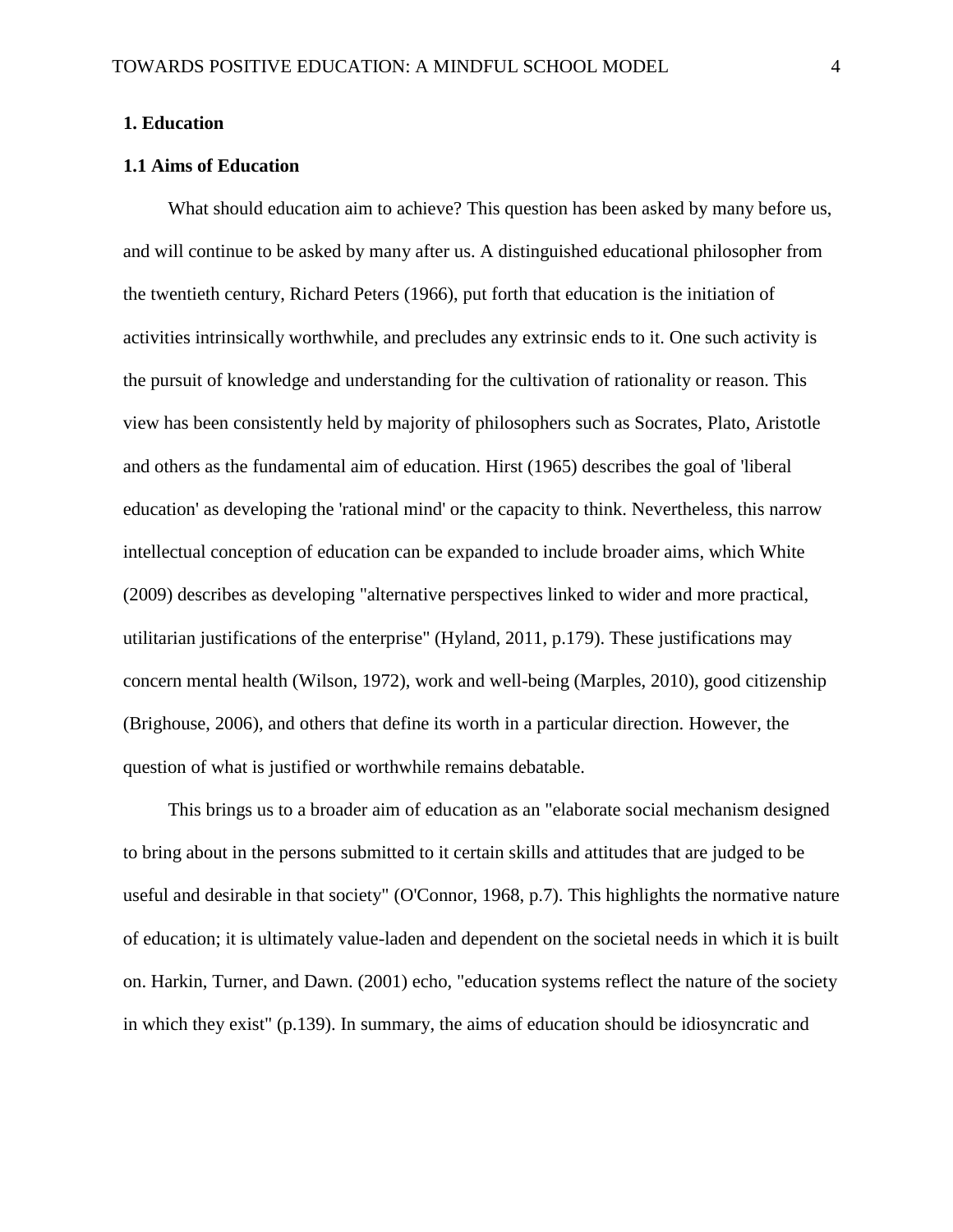contextualized to the society of interest. Consequently, any comparative evaluation of education systems may be irrelevant without considering its inherent societal parameters.

#### **1.2 Well-Being and Positive Psychology**

#### *Well-Being as a Value*

Well-being can be one of the many relevant needs of the society. It is one of many possible values of a good life (Pawelski & Moores, 2013). The past decade has seen increasing global emphasis on well-being for no less than three reasons: first, for some countries (e.g. US, China), increased economic growth over decades has not been commensurate with changes in happiness and life satisfaction of its people (Easterlin, Morgan, Switek, & Wang, 2012; Helliwell, Layard, & Sachs, 2012). Second, economic metrics have not been a fair measure of a nation's progress. This is reiterated by Robert F. Kennedy (1968):

The gross national product counts air pollution and cigarette advertising, and ambulances to clear our highways of carnage... it does not allow for the health of our children, the quality of their education, or the joy of their play. It does not include the beauty of our poetry or the strength of our marriages...it measures everything, in short, except that which makes life worthwhile (para. 22).

Thirdly, the emergence of the field of positive psychology during Martin Seligman's presidential tenure at the American Psychological Association in 1998 has paved way for an increased focus on what makes life worth living. As a testament to the renewed recognition of well-being as a global imperative, the United Nations in 2011 passed a resolution "to pursue the elaboration of additional measures that better capture the importance of the pursuit of happiness and well-being in development with a view to guiding their public policies" (United Nations, 2011, para. 8).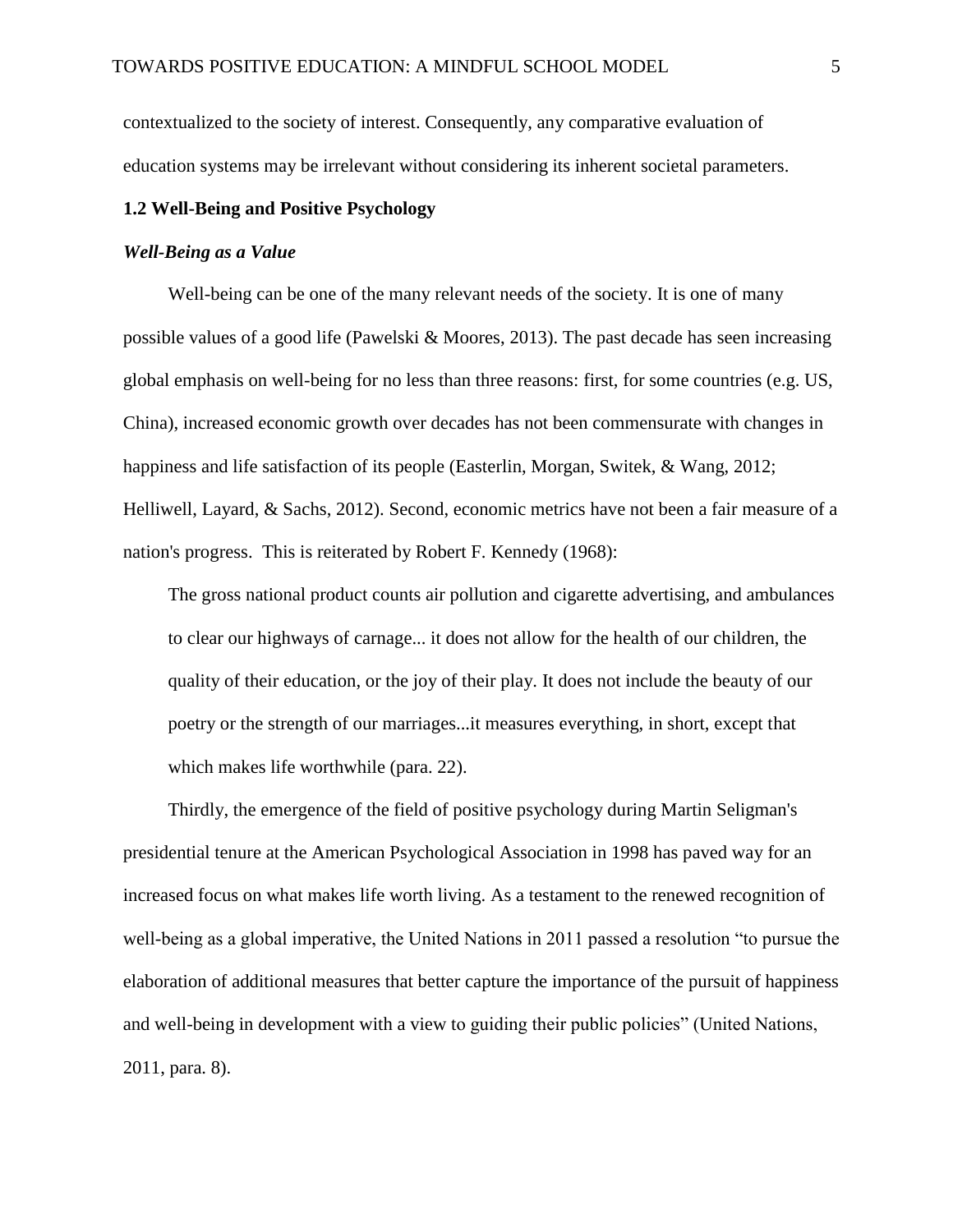## *Positive Psychology*

Positive psychology (PP) is the scientific study of optimal human functioning. It aims to discover and promote factors that allow individuals, communities, societies to thrive and flourish (Haidt & Gable, 2005). Seligman (American Psychological Association, 1999) believed that much of psychology after World War II has focused on the identification and treatment of mental illnesses, and largely neglected the building of fulfilling and productive lives, and the identifying and nurturing of high talent. The latter two are equally valuable and important for a flourishing life. Seligman and Csikszentmihalyi (2000) articulated that psychology has to move beyond a diseased model of remediating what is wrong, fixing what is broken, and repairing the worst. The fundamental premise is that the presence of many aspects of well-being is not merely an absence of their lack thereof. A multitude of examples can illustrate this: happiness is not the absence of unhappiness, peace is not the absence of war, and health is not the absence of illness. Positive states of human flourishing (e.g. positive emotions, engagement, positive relationships, meaning and purpose, accomplishment) are genuine and deserve balanced attention.

Nevertheless, PP is neither a new field nor a paradigm shift. In fact, it has a long history, dating back to William James' writings in 1902 on what he termed "healthy-mindedness" (Gable & Haidt, 2005). The term "positive psychology" first appeared in the last chapter of Maslow's book *Motivation and Personality* (1954), the title of which was, "Toward a Positive Psychology." Maslow captured psychology's asymmetrical focus, remarking that " the science of psychology has been far more successful on the negative than on the positive side; it has revealed to us much about man's shortcomings, his illnesses, his sins, but little about his potentialities, his virtues, his achievable aspirations, or his full psychological height" (1954, p.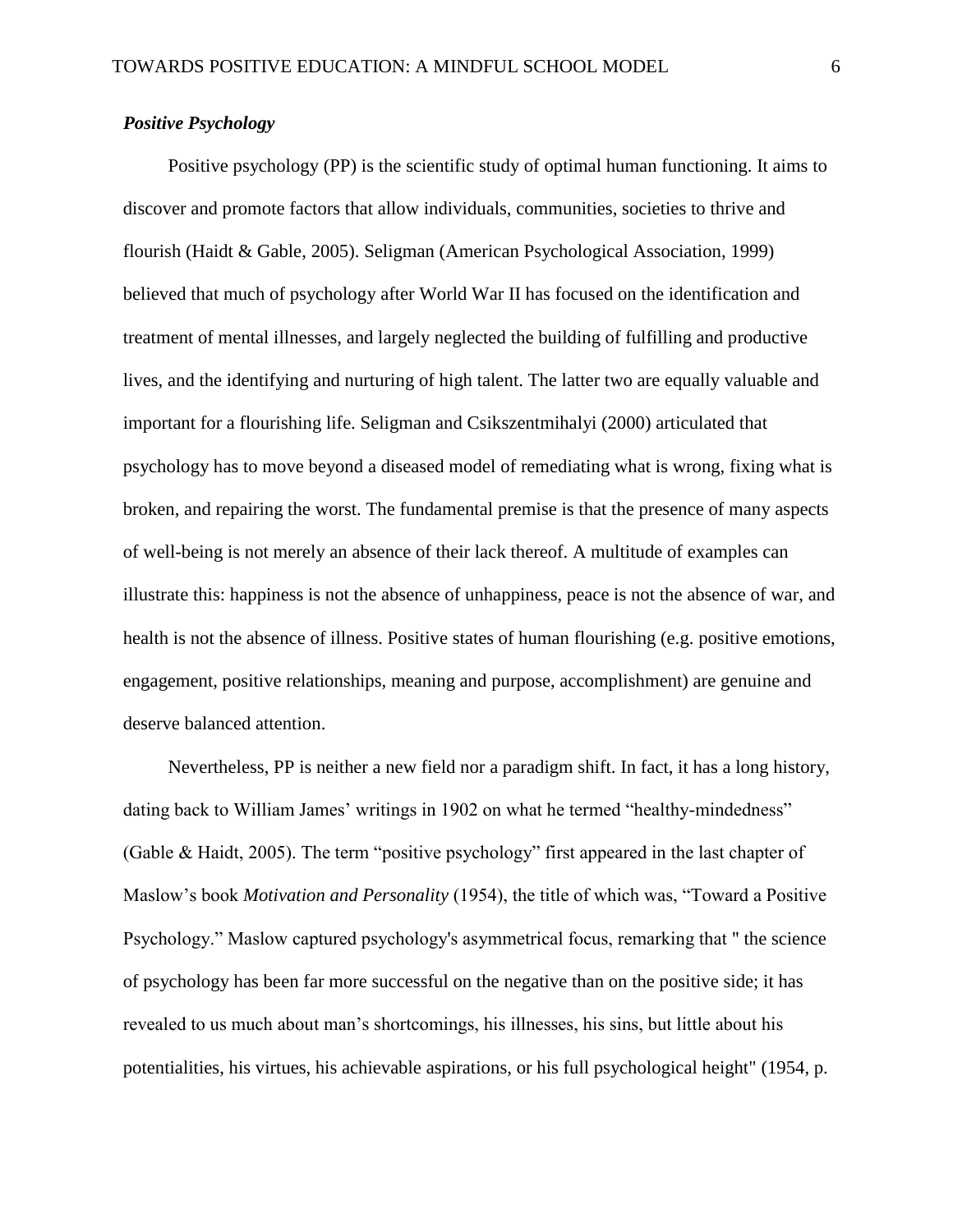354). PP definitely shares roots with the humanist movement, bearing similarities to the work of Maslow, Rogers and many others (Froh, 2004). As such, PP may be better understood as a movement uniting what has been "scattered and disparate lines of theory and research about what make life worth living" (Seligman, Steen, Park, & Peterson, 2005, p. 410). In addition, as a re-calibration of focus towards the full spectrum of human experience, PP does not deny the negative aspects that occur nor attempt to 'be positive'. It acknowledges the negative aspects as much as it seeks to affirm the positives. Indeed as Pawelski (2005) echoed, PP requires a kind of *'balanced meliorism'* that includes remediation and enhancement.

PP employs scientific rigor in its empirical inquiry, and in this manner differs from the branch of self-help which presents phenomenological evidence (e.g. personal anecdotes). PP encompasses three areas of focus: positive subjective experiences, positive individual traits and positive institutions (Seligman & Csikszentmihalyi, 2000), and can be applied to a vast number of domains, for instance coaching, education, business, media, sports etc. I will explore the domain of Positive Education in this paper and elaborate on mindfulness and mindful schools as positive individual traits and institutions respectively.

#### **1.3 Positive Education**

Seligman, Ernst, Gillham, Reivich, and Linkins (2009) describe the threefold motivation of positive education: 1) as an antidote to social, emotional, and behavioral difficulties, 2) as a vehicle for increasing happiness and life satisfaction, and 3) to enhance learning. Positive schools recognize that in addition to focusing on psychological distress in our students, a proactive approach in building protective factors is needed to buffer them against adversity and pain (Terjesen, Jacofsky, Froh, & DiGiuseppe, 2004). Cultivating positive emotions can enhance learning by broadening attention and increasing creative and holistic thinking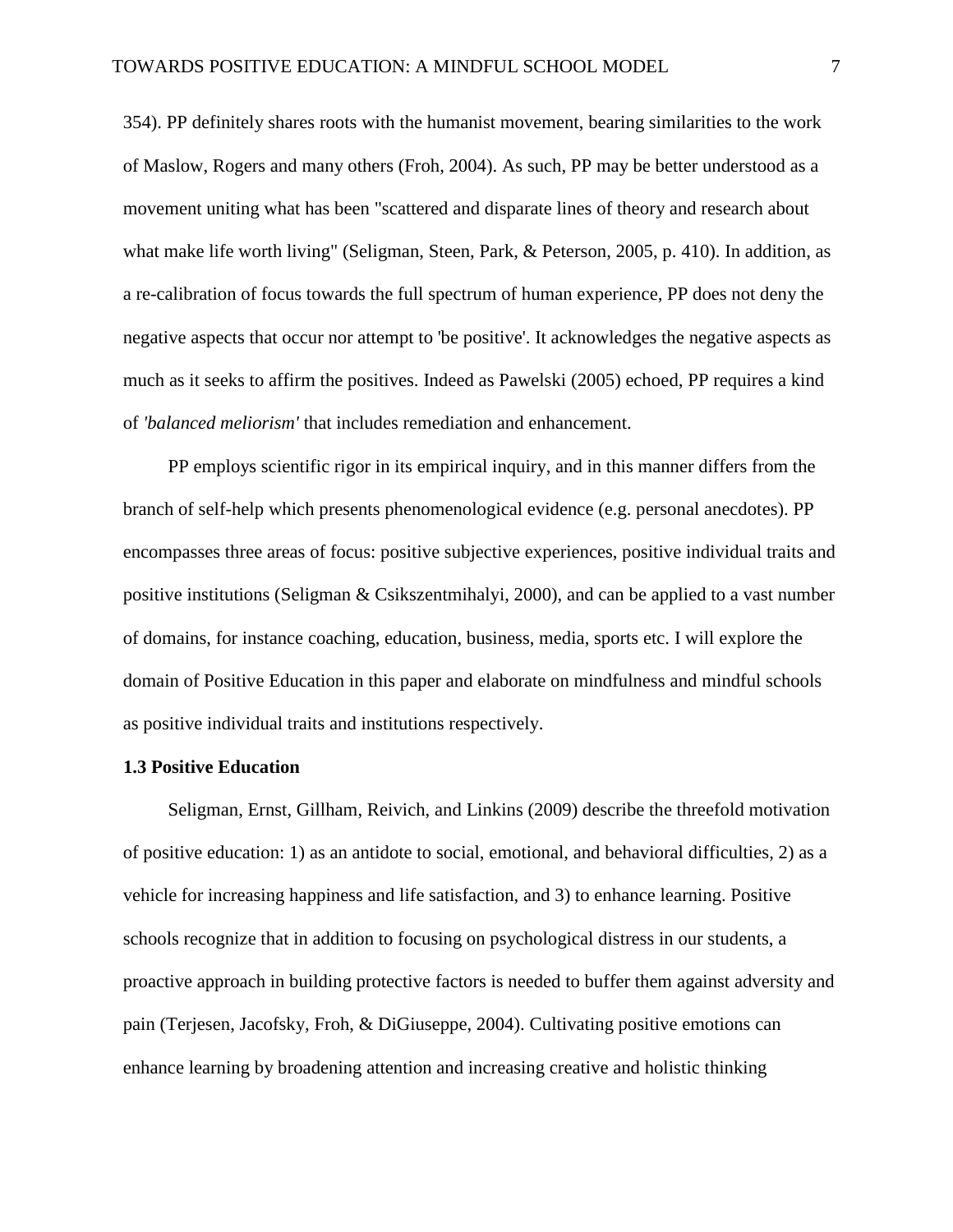(Fredrickson, 1998; Fredrickson & Branigan, 2005).This promotes increased emotional regulation and builds resilience, over and above alleviating anxiety and stress. Similarly, the development of character strengths such as hope, kindness, social intelligence, self-control and perspective not only buffer against the negative effects of stress and trauma, but also lead to positive youth developmental outcomes (Park, 2004). Such a preventative approach expands our ability to work towards fulfilling the needs of all students, improving their well-being regardless of where they currently stand.

Given that well-being is imperative and children spend most of their waking hours of the day in school, the school would be a natural setting for well-being to be cultivated, recognized, celebrated and encouraged. Seligman et al. (2009) often ask these two questions to educators and parents one after another: "in two words or less, what do you most want for your children?" and "in two words or less, what do schools teach?" Responses for both often do not align, with the first question eliciting well-being responses, while the second highlighting aptitudes and accomplishments. That schools often teach what is different from parents' expectations may seem to suggest the unnecessary dichotomy between well-being and accomplishment. Parents often tell their kids "no pain, no gain", that arduous effort devoted into working hard would justify its academic outcomes even if they were uninterested or amotivated. Positive education reconciles this misguided split by advocating for the *teaching of skills of well-being alongside skills of accomplishment*.

Topics in positive education are aplenty (e.g. resilience, engagement, intrinsic motivation, self-control, purpose). Multiple programs such as the Penn Resiliency Programme (PRP), Strath Haven Positive Psychology Curriculum and others have shown positive results in mitigating ill-being and enhancing well-being (Seligman et al., 2009). On a larger scale, the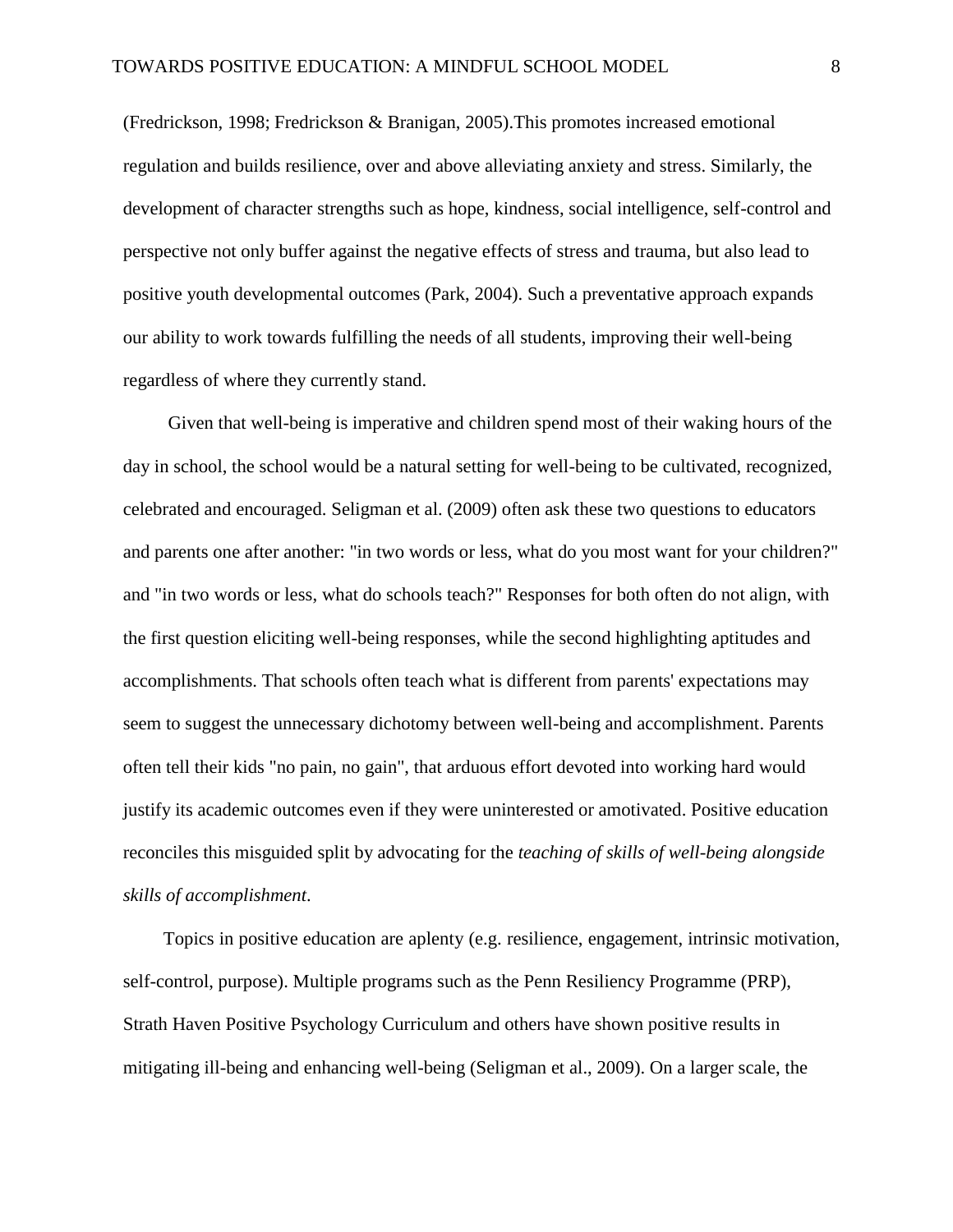first whole-school approach infusing PP was implemented by Geelong Grammar School starting 2008. They have been doing so through three approaches: (1) explicit teaching across several grades on positive education topics (e.g. resilience, gratitude, strengths), (2) embedding positive education into the curriculum (e.g. identifying character strengths in Macbeth in literature class), and (3) living positive education (e.g. practicing in daily lives). Research on its effectiveness is still ongoing. Taking a whole-school approach has its advantages over isolated one-off programs, as there is greater environmental influence and congruence.

The topic of mindfulness is salient in positive education for two main reasons. First, according to Siegel (2007), mindfulness helps to develop the whole brain. He writes that in addition to the cognitive (left-brain) learning that is emphasized in schools, mindfulness "invites the right mode to participate in the experience" (Siegel, 2007, p.234), therefore facilitating holistic education and development. Given the growing emphasis on affective and social education, mindfulness can be an important driver. Second, aligned with the approach of balanced meliorism in PP, mindfulness cultivates student well-being over and above eradicating student malaise. For instance, mindfulness reduces negative emotional reactivity in times of distress (Cresway, Way, Eisenberger, & Lieberman, 2007) and also promotes freedom in making self-regulatory decisions (Brown, Ryan, & Creswell, 2007). John Teasdale succinctly articulates the role of mindfulness: "we're not just fixing pathology here, we're actually learning to recognize patterns of mind that both contribute to the way in which we convert sadness into depression, mild fear into chronic anxiety but stand between us and our inherent potential for another way of being, greater wisdom and compassion" (cited in Burnett, 2011, p.98).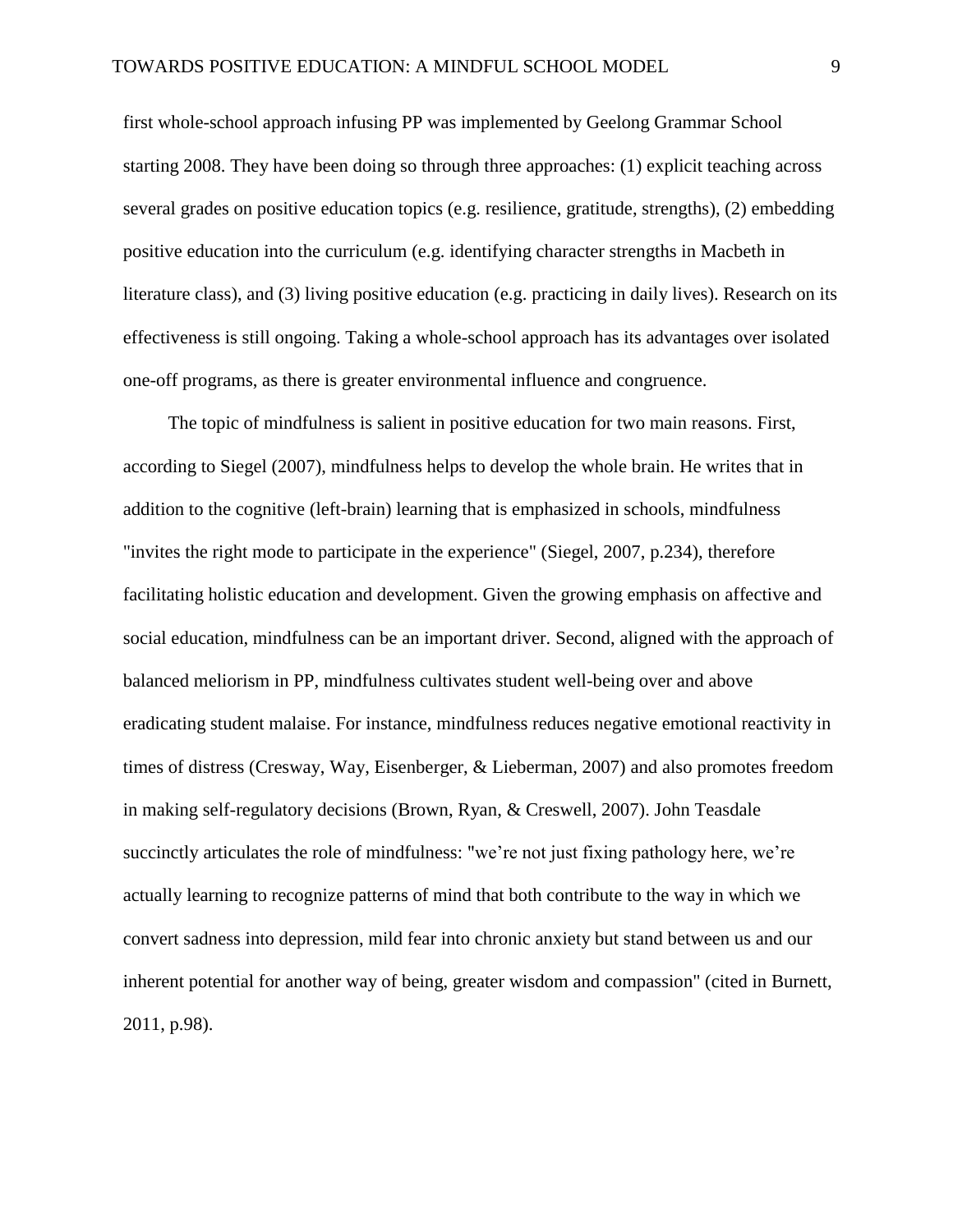#### **1.4 Singapore Education System**

Singapore's transformation as a nation from a "third to first world" within a generation is highly laudable (Yew, 2000). Its education system has paralleled its growth, and is being described as "world-leading", having ranked among the top in several international studies on academic attainment such as the Trends in International Mathematics and Science Study (TIMSS), Progress in International Reading Literacy Study (PIRLS) and the Programme for International Student Assessment (PISA). A recent McKinsey (2010) report placed Singapore as having "great" and "most improved" schools and capable teachers. This status of "most improved" means that the Singapore education system has achieved significant, sustained, and widespread gains in student outcomes on international and national assessments from 1980 onwards. Success factors for this achievement include the nation's forward-looking vision that tightly links education with economic development, top-down integrated planning with other agencies, small scale with tightly coupled systems, human resource managements to match demands of the system, strong focus on mathematics, science and technical skills and a system of continuous improvement (OECD, 2011).

In order to better illustrate the nation's contextual factors guiding its educational aims, a brief background of its needs and vision will be articulated. Following Singapore's independence in 1965, the nation was faced with high unemployment, a low-skilled population, and high population growth. In order to equip the population with basic education and build an export-driven economy, the government rolled out 'survival-driven' education (1959-1978) with rapid school building and large-scale recruitment of teachers. This was rather successful with universal primary and lower secondary education achieved in 1965 and early 1970s respectively. However, while Singapore had grown to become a newly-industrializing economy,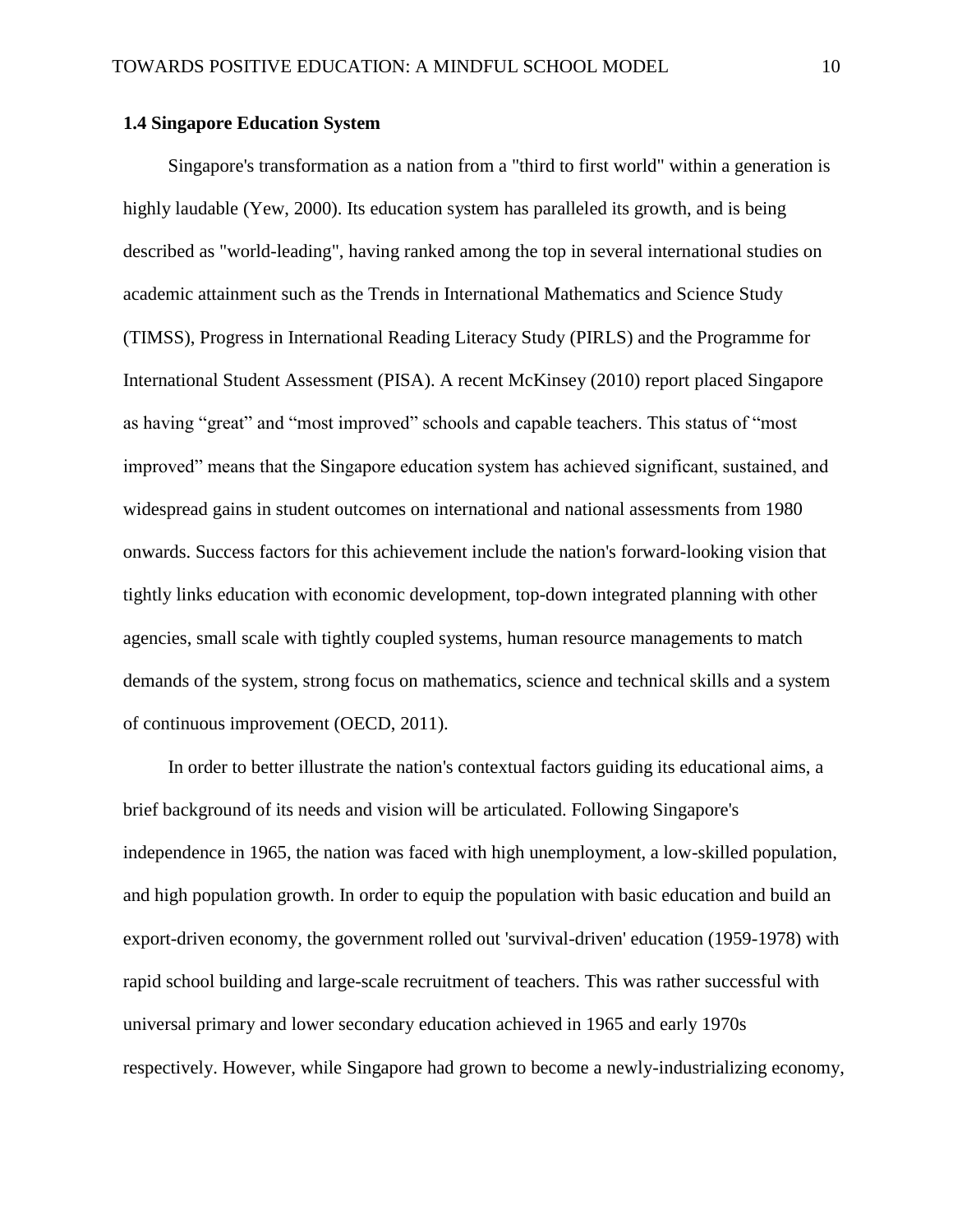there was high educational waste in the form of poor literacy standards and early departure from school by many students.(Goh, 1979). Out of every 1000 students entering primary (grade) one, only 444 reached secondary four (grade 10) after ten years. Also, increasing competition from neighboring Asian countries for low-skilled and labor-intensive industries was slowly eroding its competitive edge. In response, the government shifted its economic strategy to a capital and skills-intensive one. The education system mirrored this shift from a one-size-fitsall to a differentiated approach, providing multiple pathways through streaming (or tracking) students based on abilities. This became the 'efficiency-driven' education phase (1979 to 1996). Attrition rates were drastically reduced and literacy rates were significantly raised. Many technical workers were produced to attract companies with more sophisticated technological base, and the attractiveness of vocational education was vastly increased.

Nevertheless, after the Asian Financial Crisis of 1997, the world headed towards a knowledge-based economy. Then Prime Minister Goh (1997) described three features of the future: the intense competition of a global future with no permanent competitive edge, innovation and knowledge as absolutely critical to stay ahead, and change as a permanent state will be increasingly rapid and unpredictable, affecting everything we do at work, in society and at home. As such, the educational system created a new vision "*Thinking Schools, Learning Nation*" (TSLN), undergirded by the premise that a nation's wealth in the 21st century will depend on the people's capacity to continuously learn (Goh, 1997). TSLN encompasses a wide range of initiatives designed to tailor education to the abilities and needs of students, to provide more flexibility and choice, and to transform the structures of education. This marks the beginning of an "ability-driven" phase of education (1997 to present). Tharman Shanmugaratnam, then Minister of Education, captured its essence by saying "we need a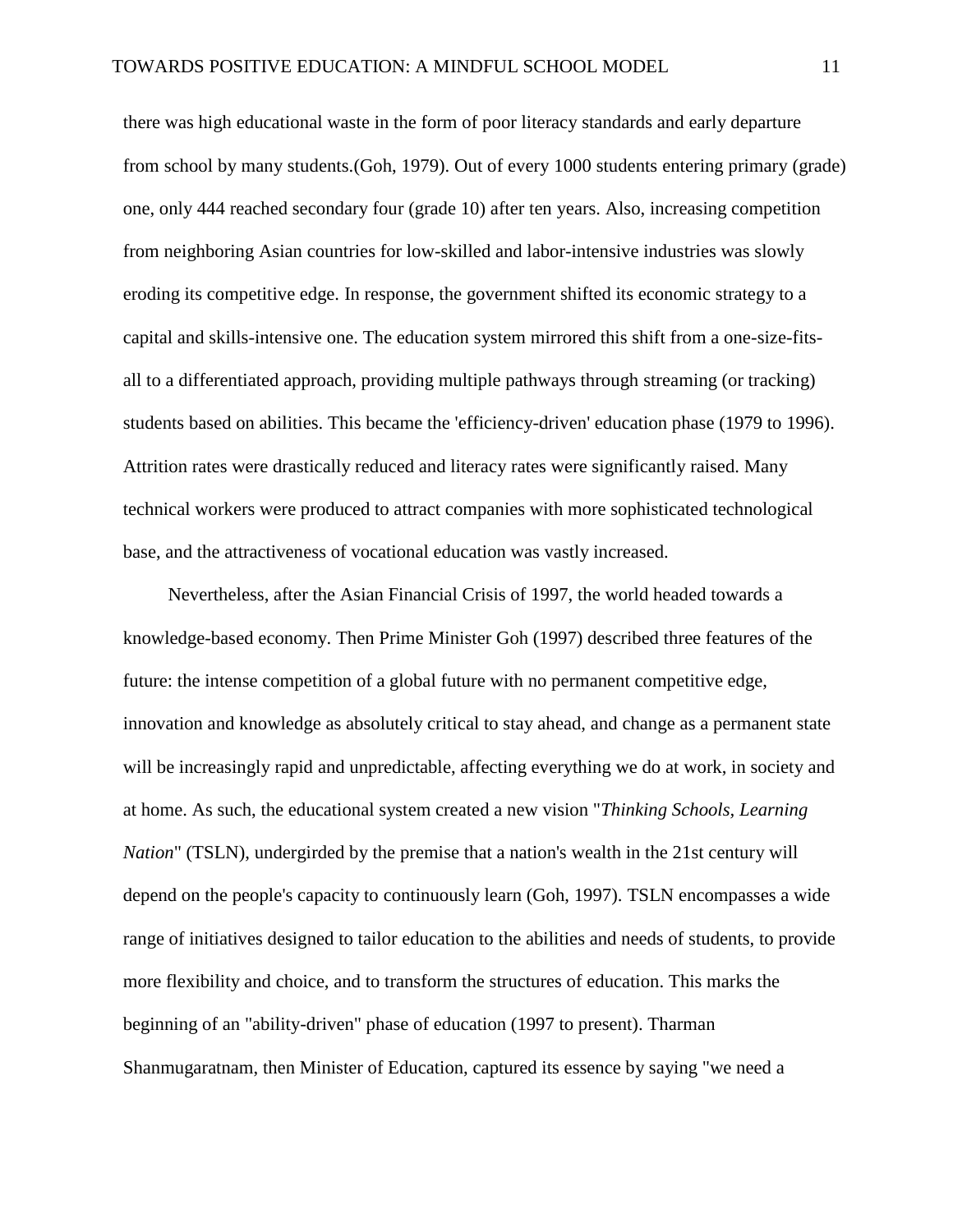mountain range of excellence, not just one peak, to inspire all our young to find their passions and climb as far as they can" (cited in Lee, Goh, Fredriksen, & Tan, 2008).

#### *Teach Less, Learn More*

In 2004, Prime Minister Lee Hsien Loong introduced the initiative of "Teach Less, Learn More" (TLLM) under the TSLN umbrella, which aims to touch the heart and engage the minds by promoting a different paradigm of learning. It hopes to "lessen the dependence on rote learning, repetitive tests and instruction, and focus more on engaged teaching, discovery through experiences, differentiated teaching, learning of lifelong skills and building of character through innovative teaching approaches and pedagogies" (interview with Ho Peng, then Director-General of Education; as cited in OECD, 2011). Such a paradigm requires a gradual shift and bears several implications for schools.

*First Implication***:** *Whole-child engagement*. First, engaged learning becomes the core. Jones, Valdez, Nowakowski, and Rasmussen(1994) articulated four elements of engaged learning: learners who are responsible and self-regulated, who are strategic in the learning process and apply the learned knowledge, who understand learning as social and collaborate with others, and who are energized by learning. In essence, it entails intrinsically motivated involvement of cognitive processes such as decision making, evaluation and problem solving (Kearsley & Shneiderman, 1998), and requires mobilization of cognitive, affective and motivational strategies for learning. Involvement of the whole-child is cornerstone.

*Second Implication: Qualitative transformation*. With the emphasis on quantifiable performance indicators such as academic results, the primary dilemma remains: why "teach less" when "teach more" leads to more examination success? As such, for a qualitative shift to occur, a fundamental and epistemological shift in school processes as well as teachers' and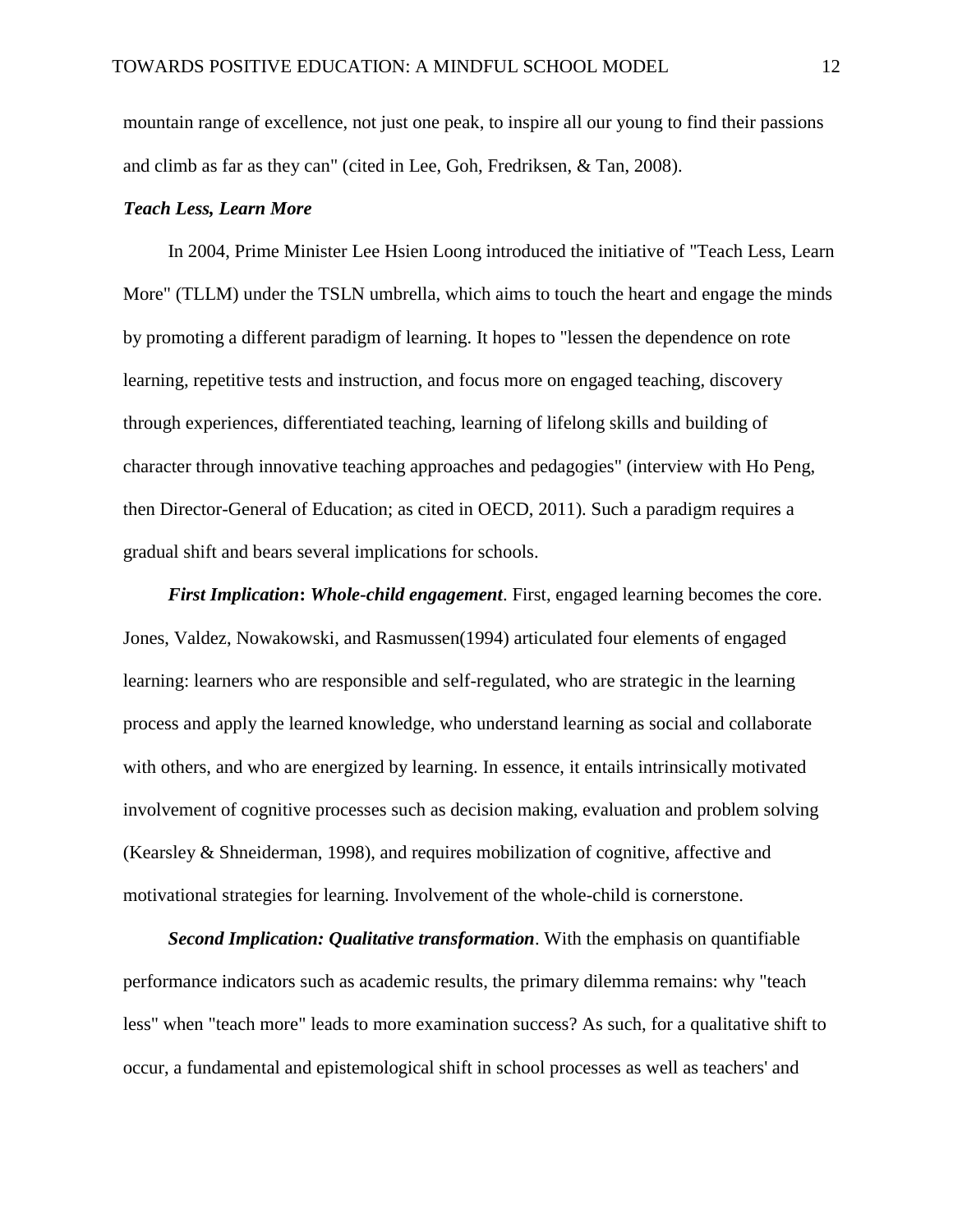students' mindset is imperative. Ng (2008) states that there needs to be understanding (not just memory), pedagogy (not just activity), social constructivism (not just individual study), selfdirected learning (not just teacher-directed), formative and self-assessment (not just summative), and learning about learning (not just about the subject). Nevertheless, he cautioned against 'throwing the baby out with the bath water' by emphasizing a balance between these competing needs. As echoed by Ho Peng (as cited in OECD, 2011, p.163), "the Singapore education system has strong holding power and strengths in literacy, mathematics, and sciences, and these should remain. However, it needed to do better on the soft skills that enable future learning".

*Third Implication: Whole-school approach.* TLLM involves not only epistemological shifts in teaching and learning processes, but also of the examination-oriented culture, mindsets of leaders and teachers, and the supporting systems and school structures. School leaders need to empower teachers and enable them to take risks and make changes to their jobs. They need to infuse a culture of holistic learning in the school, and be an embodiment of these core beliefs. Certainly, these also warrant positive upper management support from the Ministry of Education.

#### *Student-Centric, Values-Driven Education*

The world in the 21st century unleashes rapid advances in technology and changes traditional societal structure, lifestyles, families, and the media in unpredictable ways. Holistic education beyond the academics is an urgent imperative. To meet the needs of the 21st century, the Ministry of Education (2010) implemented a new framework (21CC) outlining the skills and competencies required of our future generation. These include information and communication skills, civic literacy, global awareness, cross-cultural skills, critical and inventive thinking, and socio-emotional competencies. These are anchored upon the core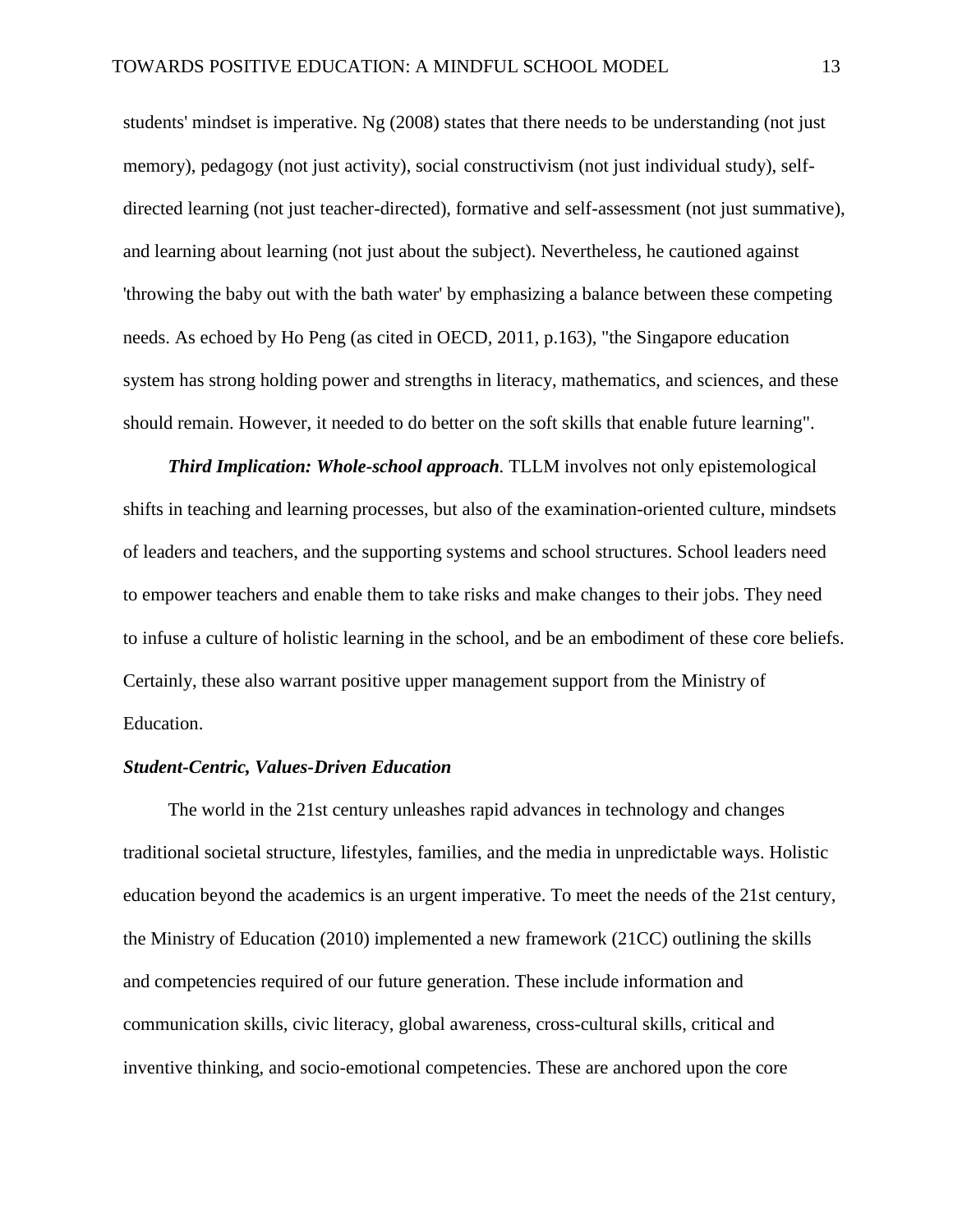shared values of respect, responsibility, resilience, integrity, care, and harmony. The 21CC framework will be part of Curriculum 2015 (C2015) for Singapore's education system, the latter a curriculum that would develop student attributes embedded in the desired outcomes of education (MOE, 1997). In 2011, the Ministry of Education introduced Character and Citizenship Education (CCE) in schools and articulated it as a pathway towards a studentcentric, values-driven education (MOE, 2012a). Several implications are highlighted.

*First Implication: Future-orientation*. In the keynote address at the CCE conference 2011, Lee (2012) conveyed the essence of CCE as education for future-oriented citizenship. This concept of citizenship departs from traditional ones that reflect the here-and-now contexts of nations. He elaborates, "citizenship for the future is a different matter - it is a bold step forward, and a leap of faith…future-oriented citizenship acknowledges the reality and necessity of change; it looks beyond the present and accepts uncertainty" (Lee, 2012, p.509).

*Second Implication: Co-construction*. An education that is drawn by the future requires an open mind and an avid ability in sense-making of what is emerging. It is embracing uncertainty with faith and confidence that enables active participation and engagement. As Lee (2012) further adds, "once a nation adopts a future-orientated approach to citizenship, the state of play for citizenship will change from state-led to collective construction or co-construction of the future" (p.510). It is stepping into a learning journey together.

*Third Implication: Total curriculum*. CCE will adopt a total curriculum approach, meaning that it will be taught both explicitly as an independent subject and implicitly across various other curricula (e.g. math, sport, music). Learning has to be integrated instead of compartmentalized (Lee, 2008).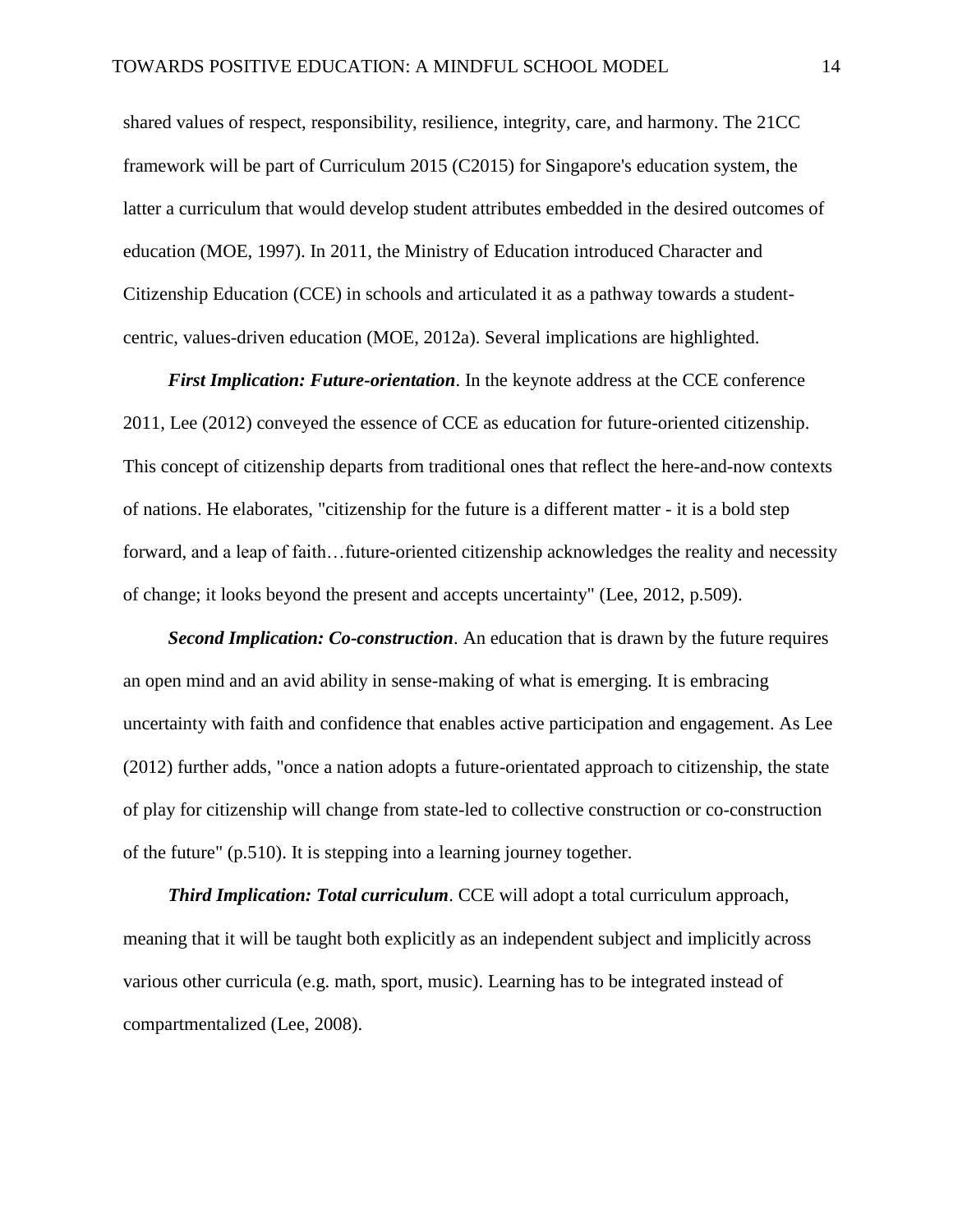## *Aims and Challenges of the Singapore's Educational System*

Aims and challenges for the future are speled out through the implications above. The need for holistic development draws forth the need for whole-child engagement. This means extending beyond cognitive excellence to emotional and social well-being. An education that drives these changes has to involve a whole-school approach with a total curriculum. Having a future-orientation and being willing to co-construct reality imply being more proactive and resilient. Finally, achieving qualitative educational transformation requires innovation and breaking out of old molds.

Moving on, the Singapore education system will continue to mold the future of the nation by providing "hope" to the next generation, developing students with a "heart" and a longing for "home" (MOE, 2012b). It will continue to provide a flexible, diverse, and inclusive education with multiple peaks of excellence. Excellence remains a relevant goal but there needs to be a broader way of defining merit. It has to be accompanied by ethical dimensions of integrity and social responsibility. As the system moves towards enhancing socio-emotional skills through CCE, it has to ensure that academic performance is maintained. A delicate balance must be struck between traditional and progressive education.

Strategically speaking, since the TSLN agenda in 1997, there has been rapid progress in the "thinking" phase, nurturing thinking skills such as creativity, innovation and critical thinking. The introduction of CCE and C2015 will see the launch of the nation into the "learning" phase (Lee, 2012).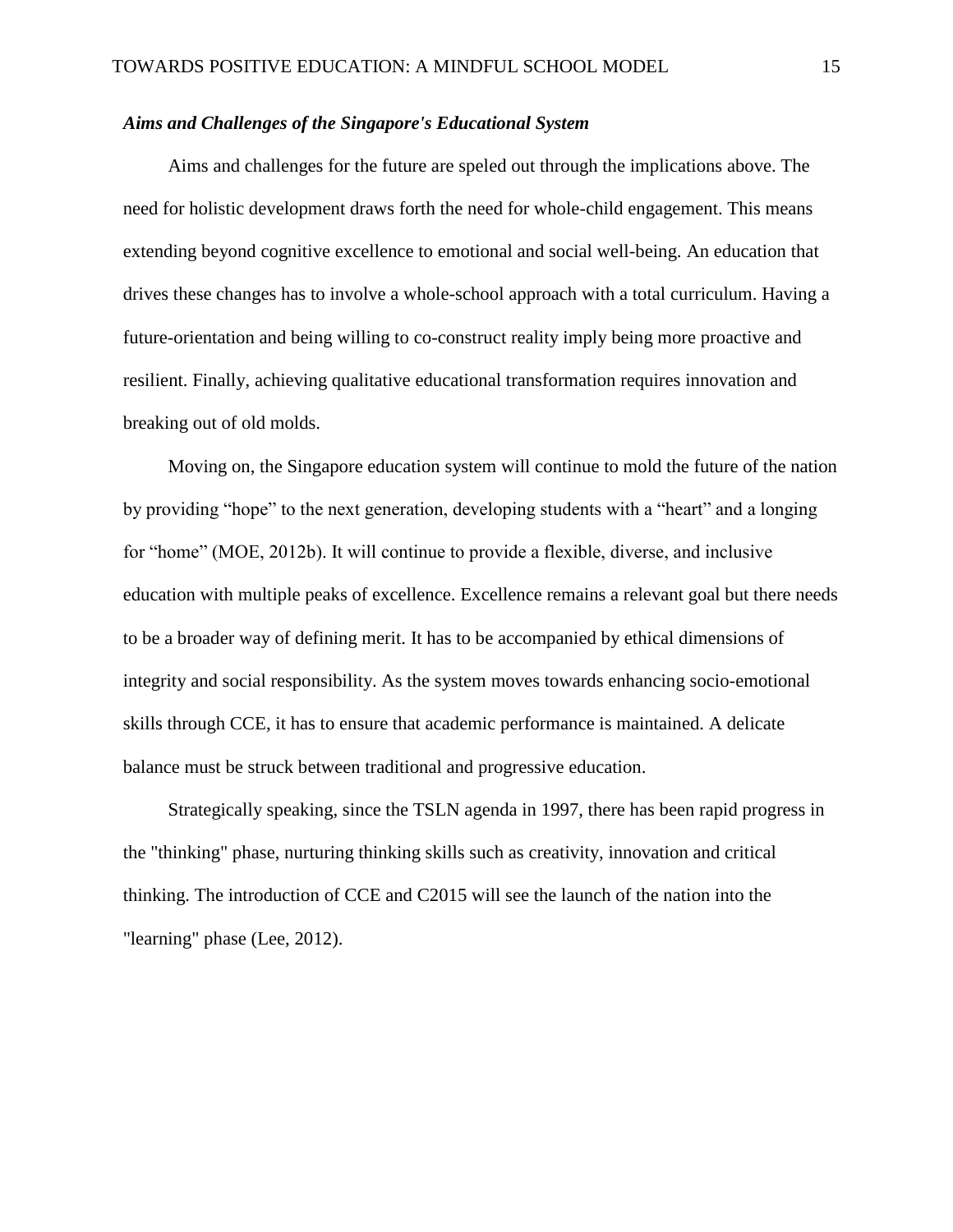#### **1.5 A Mindful Mold**

Education Minister Heng Swee Keat (MOE, 2013) reiterated that learning with hope for the future, a heart for others, and a longing for home requires us to "return back to the fundamentals", re-affirming the basic goals of education. The pragmatic philosopher John Dewey once observed, "Education isn't preparation for life. Education is life itself." It is through the view of education as a learning process and not as an outcome that empowers us in our current effort to bring about holistic developmental opportunities and active engagement for future-oriented citizenship. It is about expanding an awareness of possibilities and a sense of self and collective efficacy that galvanizes the sort of collective action that is required (e.g. whole-school and total curricula approach). Qualitative transformation occurs when we embrace our agency as co-constructors of reality rather than accepting a pre-constructed reality. Such an education is transformation inside-out. However, we need to first realize and understand the fundamentals, before we enact changes.

Mindfulness can be a crucial ingredient in education as transformation by creating spaces that allow us to shift into modes of change. According to Lanestrand (2012), one way it does so is by fully allowing us to experience ourselves, others, and our environment as what it is, contributing to our ability to develop and learn. Further, such kind of growth is consequently organic. Aligned with how Gunaratana (2002) describes mindfulness as "an alert participation in the ongoing process of living" (p.142), mindfulness shifts our role from being a life participant to a participant-observer, and from a mode of doing to being. Ranging from a keen sense of self and other awareness, to relationships, decision making, character development, and to school structures, mindfulness enhances these processes and contributes to qualitative transformation.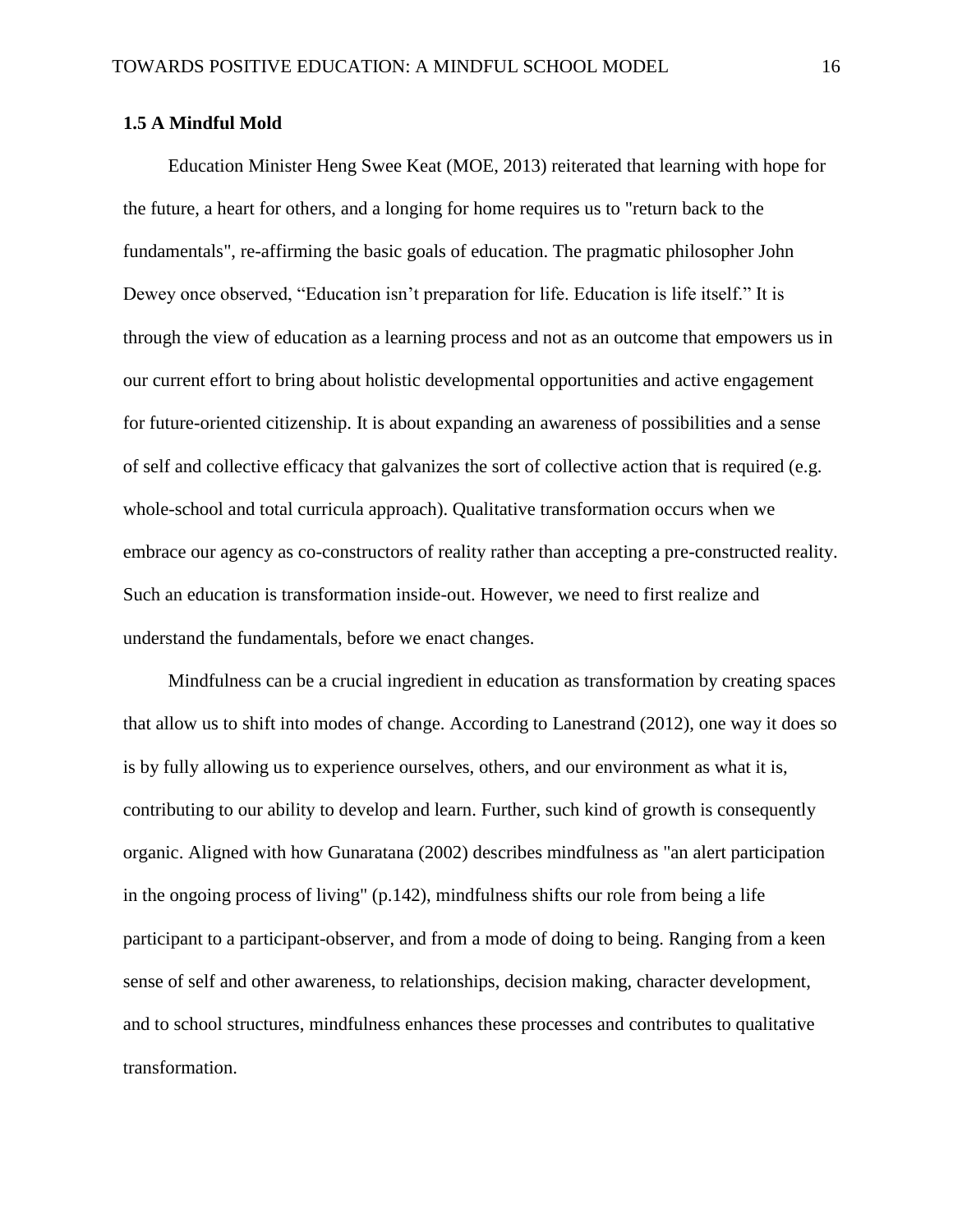#### **2. Mindfulness**

Mindfulness is a rapidly burgeoning field of focus within psychology (Brown, Ryan,  $\&$ Creswell, 2007). Recent developments and convergence of various disciplines including historical traditions such as Buddhism, psychology and neuroscience have allowed us to paint broad brush strokes on what mindfulness means. Mindfulness remains a multi-faceted construct which can be conceptualized, theorized, and operationalized in a myriad of ways (Baer, Smith, Hopkins, Krietemeyer, & Toney, 2006; Bishop et al., 2004; Brown, Ryan, & Creswell, 2007). Despite its differences, there are core common features which I will aim to extract, integrate, and eventually assimilate into an operational definition relevant for our discussion. The proposed operational definition here is not 'the' but rather 'a' definition; it is not aimed at refining, improving, or challenging any existing ones, as it is a mere theoretical synthesis among the existing definition pool. Nevertheless, it should provide a practical, parsimonious and direct understanding of mindfulness with a view towards application.

#### **2.1 School Vignette**

[The following vignette is fiction-based consisting false names and stories; it only serves illustrative purpose. 'I' here refers to Paul, a beginning eighth grade Chemistry teacher.]

*I trod down the hallways to my class, 2A2, full of excitement and anticipation. I have prepared an interesting experiential activity for this class of mostly kinaesthetic learners, and am confident they would enjoy since it relates to their common passion - soccer. The only two challenges were integrating the activity within one hour, as well as dealing with a disruptive minority of delinquent kids. For the former, I had planned some buffer time, and to the latter, I made careful plans to separate disruptive individuals by assigning them to roles that would tap on their respective strengths.*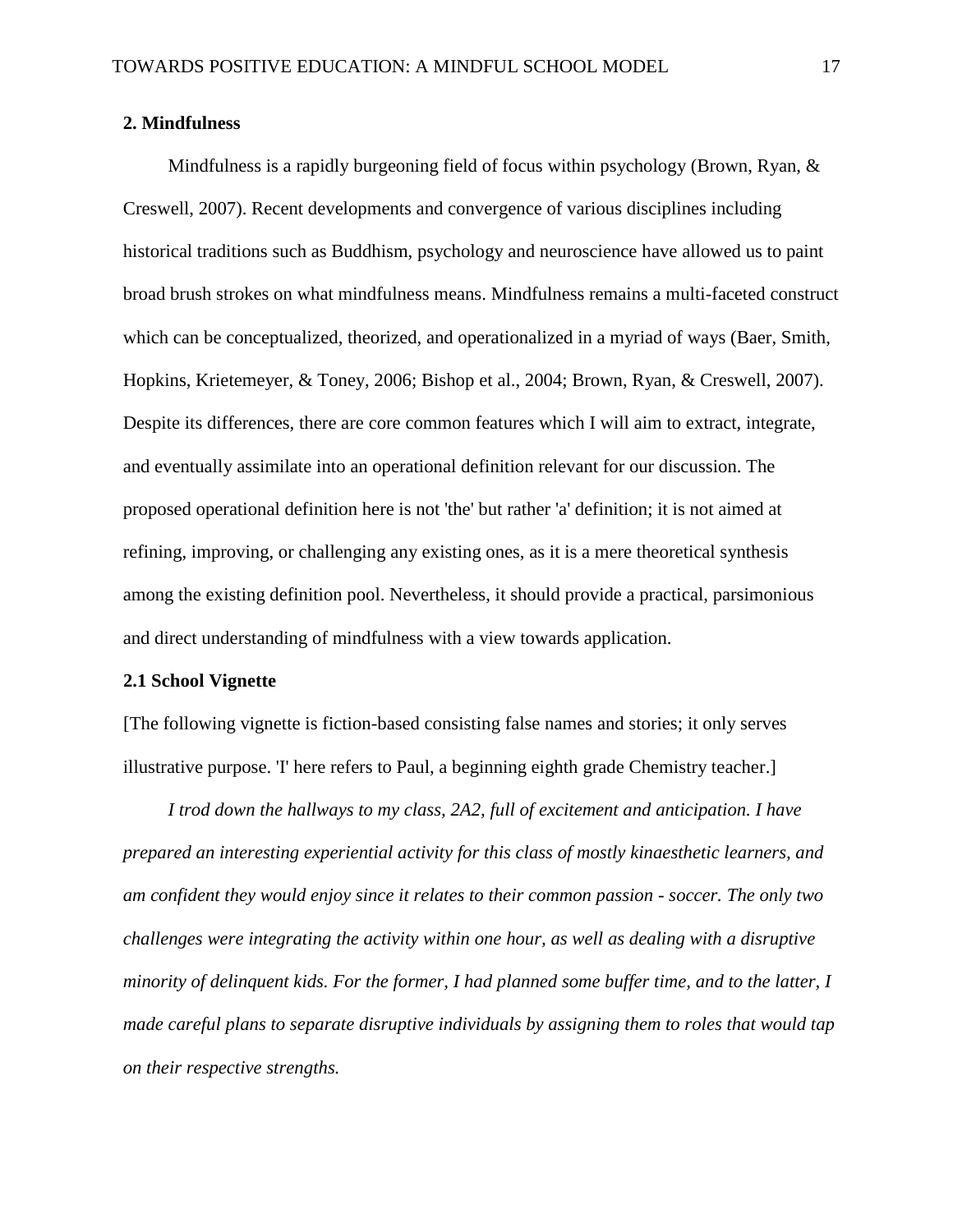*The bell rang. I arrived outside 2A2 classroom, awaiting the expected chaos that would descend after Mr. Tan, whose math class was before mine, left the classroom. It was unusual this time; a supervising Mr. Tan was seen ambling across the class of eerily quiet 2A2. Mr. Tan caught my gaze and came up to me asking permission for a 10 minutes extension of his class as he started the test later than expected. Owing to situational exigencies and a mark of courtesy, I acquiesced. My polite demeanor was however a poor reflection of anxiety, disappointment and irritation I felt upon understanding how my activity would be affected. I felt angry at Mr. Tan for not warning me of such a possibility. There was also self-blame for the lack of better contingency plan for the unexpected; a much longer buffer time was clearly needed. I recalled how a previous time shortage for another class activity had been a complete disaster, and negative thoughts about similar consequences filled my mind. I started thinking how my students will be disappointed in me, and how irresponsible I was as a teacher. It was a downward spiral.*

*Someone tapped me from behind. It was Mr. Ong, the form teacher of 2A2. He looked at my flustered and dejected expression, and asked me what had happened. His words jolted me back to the present moment. I replied perfunctorily conveying a sense of normalcy, casting any signs of internal turmoil away. I told him I was waiting for Mr. Tan's class to end in a while. Mr. Ong looked assured and walked across the hallway.*

*With this orientation back to the present moment, I realized I had to find a solution for the shortage of time for my class activity. I flipped open my activity agenda and pondered how I could modify various segments to make it shorter. No matter how I tried to revise each segment, curricula requirements remained the bottleneck, and there was little way out by compacting the activity. I had to think out of the box. Mr. Ong's presence moments ago triggered my recall that*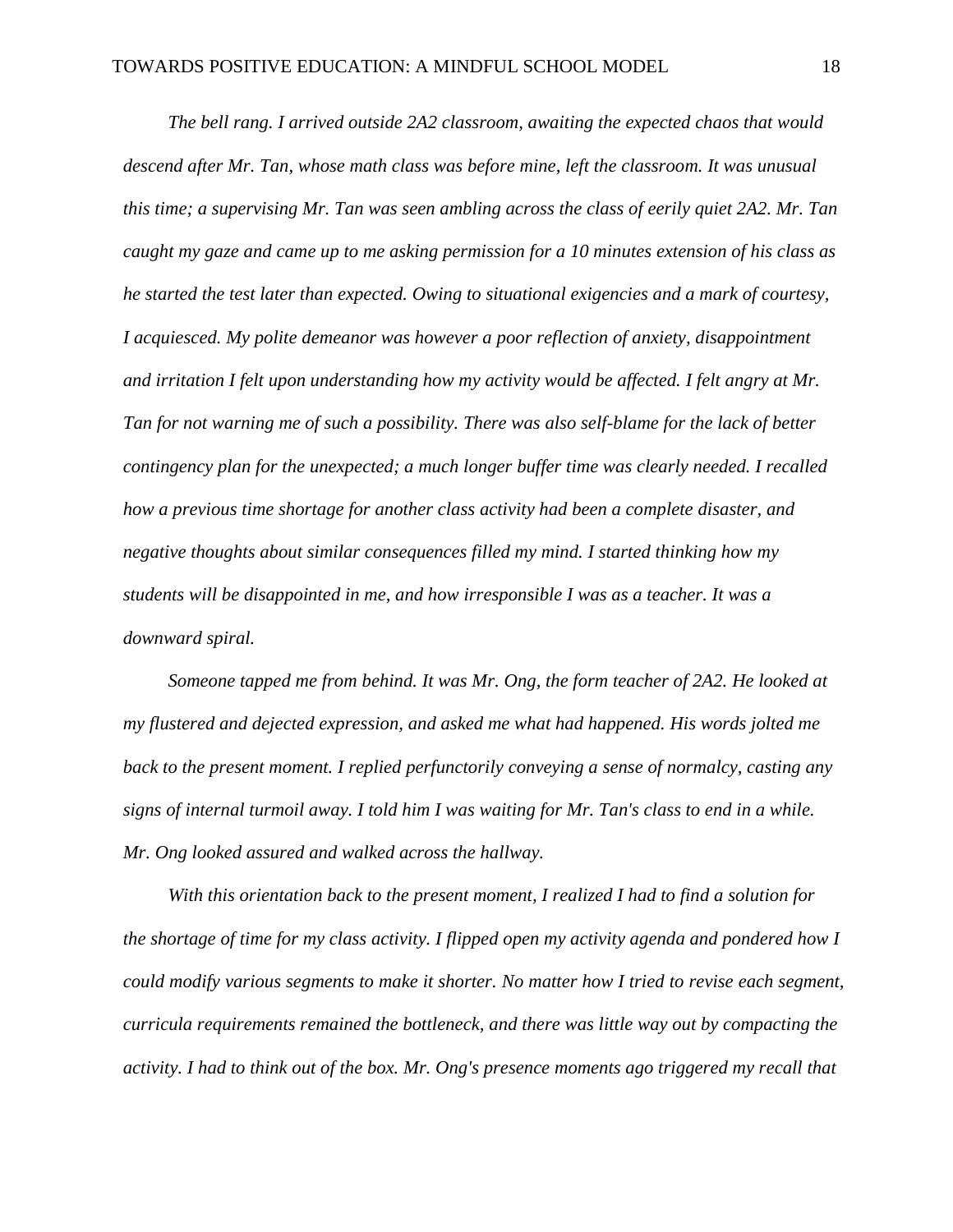*his class was scheduled after mine. In a few moments, I quickly dashed towards him, who was just ahead in the hallway, seeking a mutual arrangement that allowed me to borrow 15 minutes of his class time which I will repay him the next week. Mr. Ong was more than willing to spare me the time since he had no urgent agenda that class. I heaved a sigh of relief.*

*I walked back to 2A2, just in time Mr. Tan dismissed the class. He apologized for the unexpected delay and thanked me profusely for my generous accommodation. We exchanged smiles. Students of 2A2 greeted me in their usual boisterous manner as I strode into the class. Beneath expressions of relief after their test emerged fatigue and listless faces. I had to spend the next five minutes galvanizing them to get prepared for the activity. The mention of soccer helped energized the climate of the classroom. I got them to gather into groups while I wrote instructions on the board. Just as I was about to finish my last sentence, I was interrupted by Hidayat shouting, "do you want to fight?" Hidayat's face was brimming red with anger when I turned to look at him. He was facing one of the frequent trouble-makers in class, Amran.* 

*This isn't the first time something like this happened in class. I had sternly warned both of them before, yet they were still up to mischief. Sensing that my class would be disrupted once again, I could sense myself getting into a rage. My heart pumped faster, I was feeling angry, and I was aware of my brisk movements to Amran and Hidayat. I could sense the look of terror on my face, and was aware of how I would soon react by screaming at them and sending them out of class. However, this time it was different. Having such awareness allowed me to get a grip on myself. I thought to myself that reacting in this habitual manner would not be helpful. This clarity of attention reduced the intensity of anger in me, and instead brought me closer to the present moment with the boys.*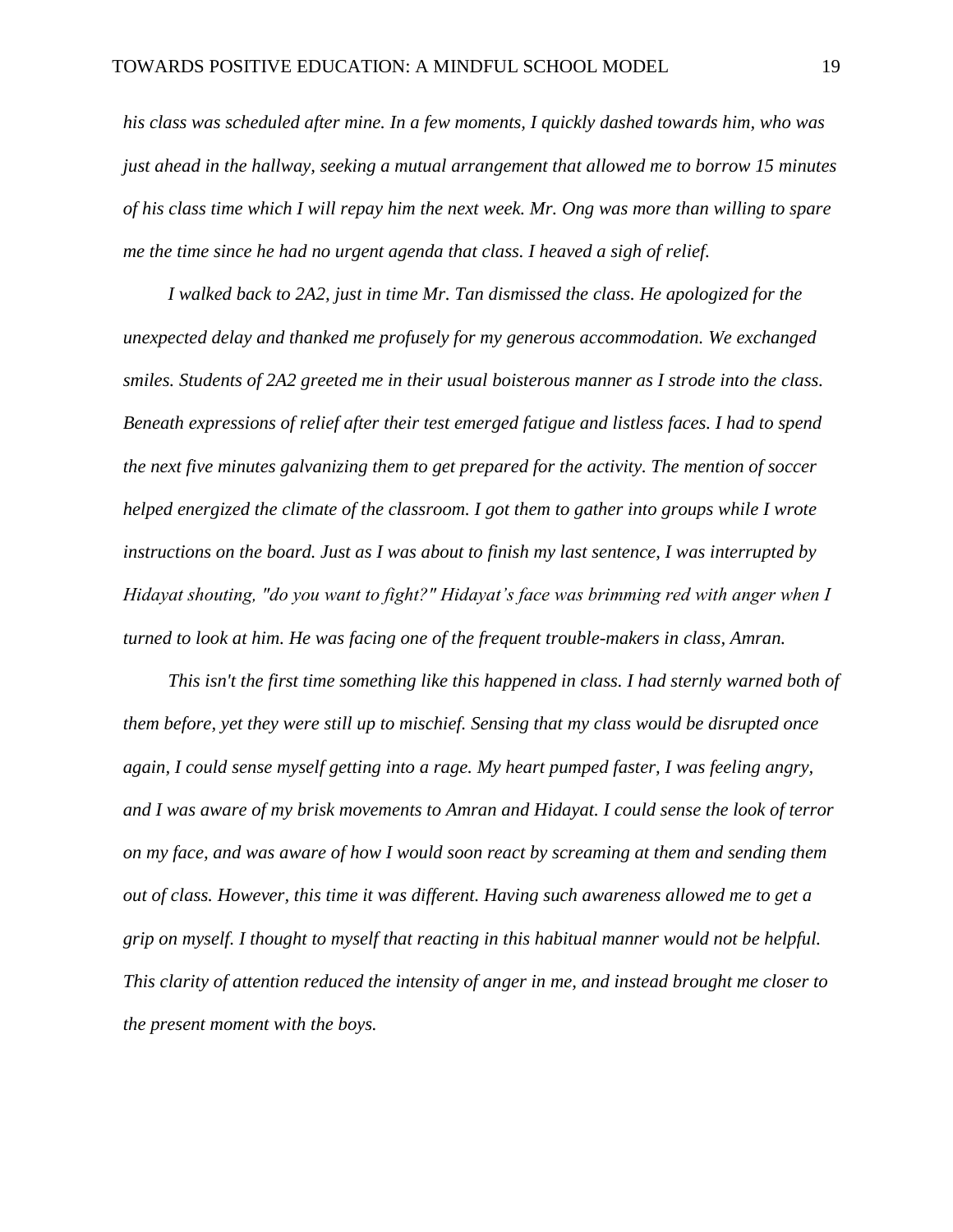*"Take three deep breaths, Hidayat and Amran", I spoke calmly to them and instructed for them to follow me. Following that, I asked each of them individually to express what they were feeling. Hidayat said, "I am angry because Amran is rude to me". I acknowledged him and encouraged him to rephrase it, repeating it after me "I see myself becoming angry because Amran was rude to me". After both of them verbalized their feelings, we explored the consequences of their potential actions (e.g. a fight). As Hidayat and Amran were talking about their impulsivity, they looked considerably at peace with each other and themselves. It was clearly a teachable moment. Another 15 minutes had passed, and the activity had to be postponed, but it was all worth it. 2A2 was on its way to become more mindful.*

#### **2.2 Differentiating Mindfulness: A Tale of Two Traditions**

There are two main traditions of mindfulness research in the literature, one based on mindfulness meditation which has its origins from Buddhism, and the other a cognitive theory of mindfulness developed by Ellen Langer (1989a).

#### *Meditative Mindfulness*

While the concept of mindfulness based on mindfulness meditation is most firmly rooted in Buddhist psychology, there are varying lineages within Buddhism, with not one universal view of mindfulness (Dreyfus, 2011). Mindfulness as adopted in the present Western mindfulness meditation context has its roots in the Theravada Buddhist tradition and was first introduced by Nyanaponika Thera (1972) who defined it as "clear and single-minded awareness of what actually happens to us and in us at the successive moments of perception" (p.5). Buddhist scholar Thich Nhat Hanh (1976) describes it as "keeping one's consciousness alive to the present reality" (p. 11). On its own, mindfulness is derived from the Pali language word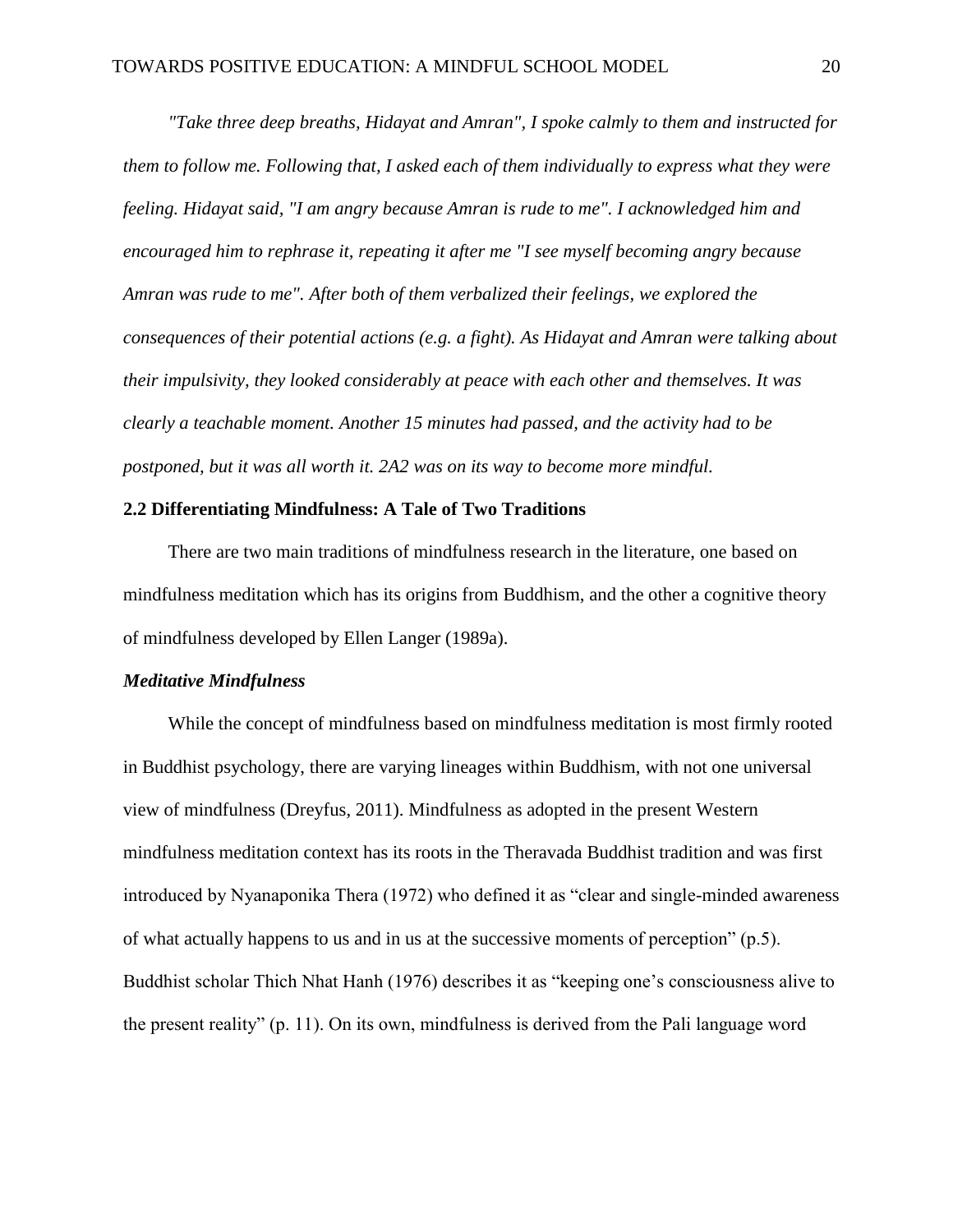*'sati'* meaning *'to remember'* but as a mode of consciousness it commonly signifies presence of mind (Bodhi, 2000; Nyaniponika, 1973).

Within psychology, it was first investigated in the context of clinical research, e.g. in Mindfulness-Based Stress Reduction (MBSR) by Jon Kabat-Zinn (1982). Kabat-Zinn (2003) defines mindfulness as "the awareness that emerges through paying attention on purpose, in the present moment, and non-judgmentally to the unfolding of the experience moment by moment" (p.145). Seven key attitudinal factors characterize such mindfulness: non-judgmental, patience, beginner's mind, trust, non-striving, acceptance and letting go (Kabat-Zinn, 1990, p.33-38). Despite the popular use of mindfulness in treatments, clinicians and researchers had their own perceptions of what mindfulness means and how it should be measured; there was a lack of uniformity.

It has only been brought into non-clinical psychology research recently, e.g. Brown and Ryan (2003) defined mindfulness as a receptive attention to and awareness of present events and experience. These authors highlight mindfulness as a self-regulatory capacity. Bishop et al. (2004) attempted to establish a consensus on its conceptual and operational definition, proposing a two-component model of mindfulness consisting of self-regulation of attention and orientation to experience. Self-regulation of attention requires an ability to maintain a state of awareness over a prolonged period of time (sustained attention), a flexibility in switching focus from one object to another (attention switching), and the direct experience of objects in awareness without processing or relating it to its origins, causes, or other associations (inhibition of elaborative processing). An orientation to experience refers to an attitude of curiosity, experiential openness and acceptance which allows one to experience the subjective and transient nature of the mind. Bishop and colleagues view mindfulness as a metacognitive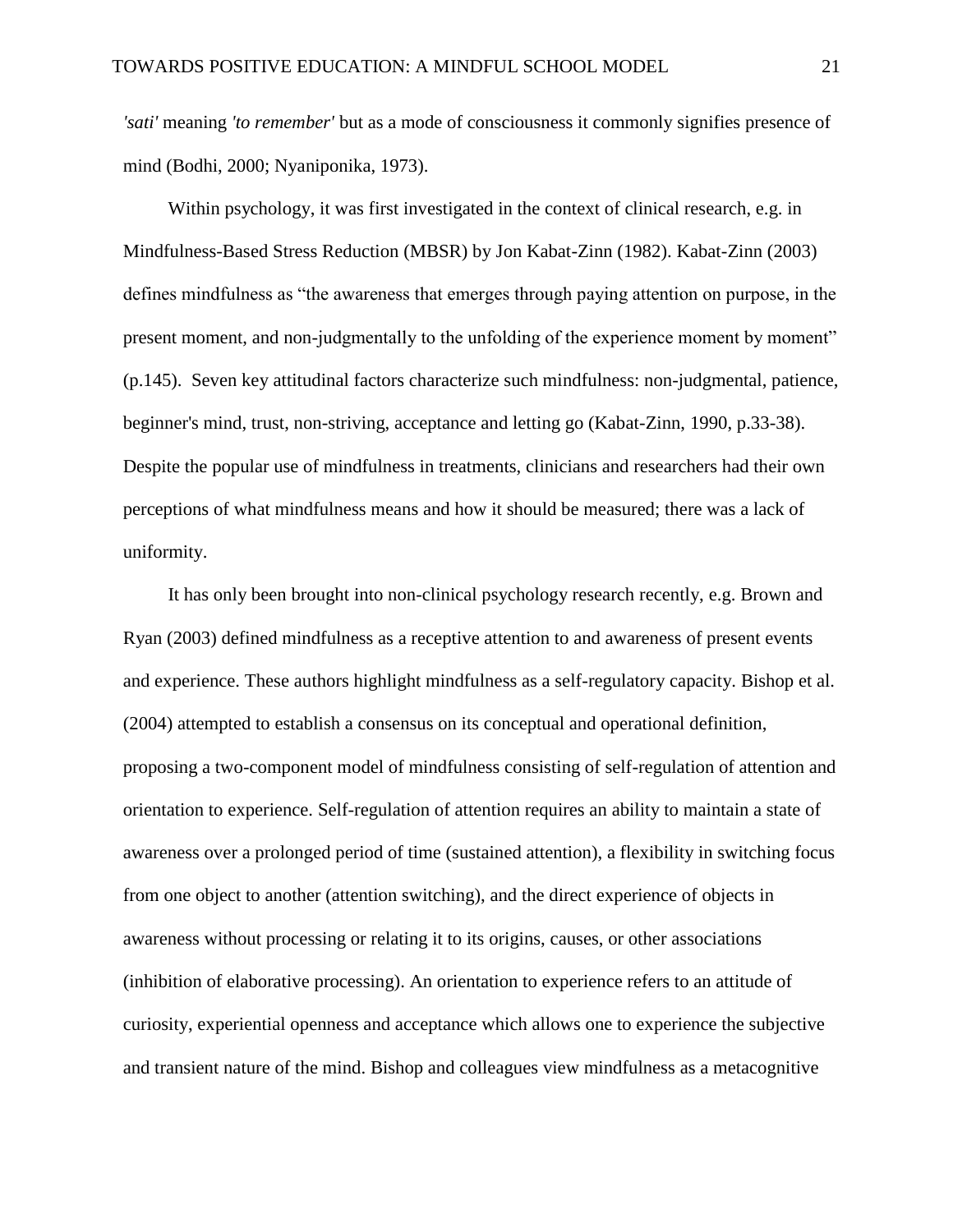skill. Brown, Ryan, and Creswell (2007) revealed six features of mindfulness after examining the core concepts appearing in the literature of several Buddhist traditions that were comprehensively described, and parsed them according to their utility to the empirical study of mindfulness. They are: 1) clarity of awareness, 2) non-conceptual, non-discriminatory awareness, 3) flexibility of attention and awareness, 4) empirical stance towards reality, 5) present-oriented consciousness, and 6) stability and continuity of attention and awareness.

#### *Cognitive Mindfulness*

Ellen Langer's (1989a) theory of mindfulness has its origins in her investigation of mindlessness. She defined mindlessness as passive information-processing in which the individual rather automatically relies on distinctions previously drawn instead of engaging in active categorizing and new distinction making. Mindlessness happens when we are entrapped by categorization of our world, behave in automatic ways due to repetitive engagement or premature commitment, or act from a single perspective. As a matter of fact, every act first mindfully committed can be subsequently performed mindlessly. As Langer and Piper (1987) illustrate, "the first establishment of the category pen as distinguished from pencil, for example, is mindful. Subsequently relying on this object as a pen in the same old way without drawing any new distinctions is mindless" (p.280). Mindlessness exacts its costs when we overlook important self-serving information due to over-reliance on previously drawn distinctions. Freud (1937) reinforces this point that by the very mental operations we simplify the world phenomena without considerations to contexts and changes, we cannot avoid falsifying it in doing so.

It is important to understand the independent relationship between mindlessness and automaticity (Langer, 1992). One can be engaged in an automatic behavior and yet be mindful,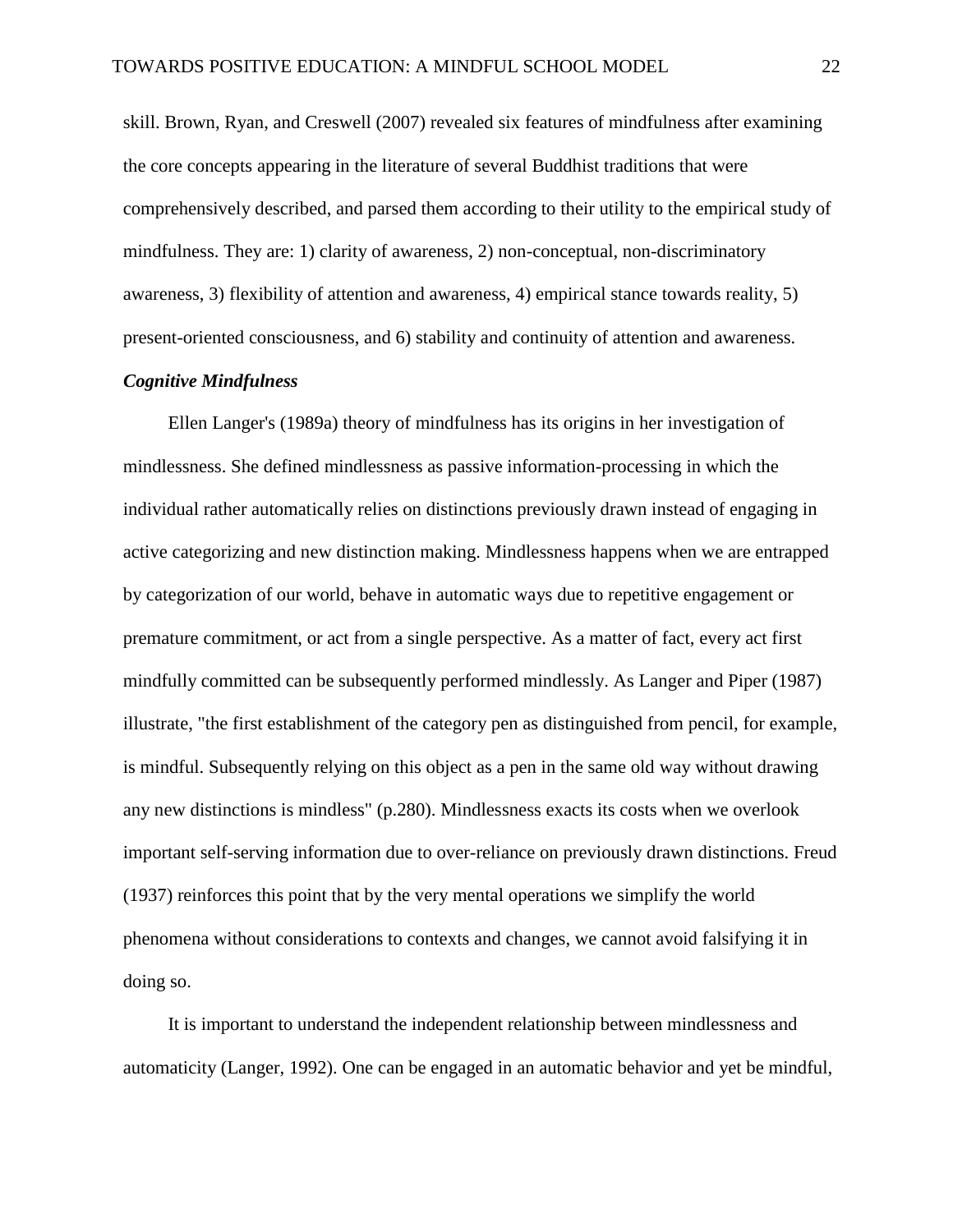and the converse is true; an intentional act can be mindless. Automatic behaviors are often implicated in the mastery of a skill, for example when one learns how to play baseball. It is almost impossible to be simultaneously aware of how one holds the bat, hits the ball, and why he or she is playing the game at once. Automatic behaviors consume minimal processing so that the player can engage attention resources strategically. Focusing only on where the ball is hit while leaving body posture automatic is not mindless; instead it is a mindful state of being. Mindfulness, in this global sense, commits to a "mindful environmental interaction in specific channels as the situation demands" (Langer, 1989b, p.280). On the other hand, deliberately applying the same braking strategy (depressing the brake fully) on a slippery instead of usual coarse road can lead to negative consequences of skidding. Such an act, though intentional, is mindless.

Certainly then, cognitive mindfulness is a global state of alertness and lively awareness, expressed in active information processing and characterized by cognitive differentiations (Langer, 1989b). The essence of which is drawing novel distinctions, allowing one to perceive greater sensitivity in one's environment, be more open to new information, create new categories for structuring perception, and enhance awareness of multiple perspectives for problem solving (Langer & Moldoveanu, 2000). The metaphor that Langer (1989a) provides illustrates cognitive mindfulness elegantly - living in a mindful state may be likened to living in a transparent house. All objects would be available in our sight. While it is true that we cannot think of everything at once, we are aware of their existence and know where to retrieve it.

#### *Differentiating Meditative and Cognitive Mindfulness*

Not surprisingly, since these two forms of mindfulness have different origins, they bear divergence on two dimensions: *capacities of consciousness* and *nature of conscious content*.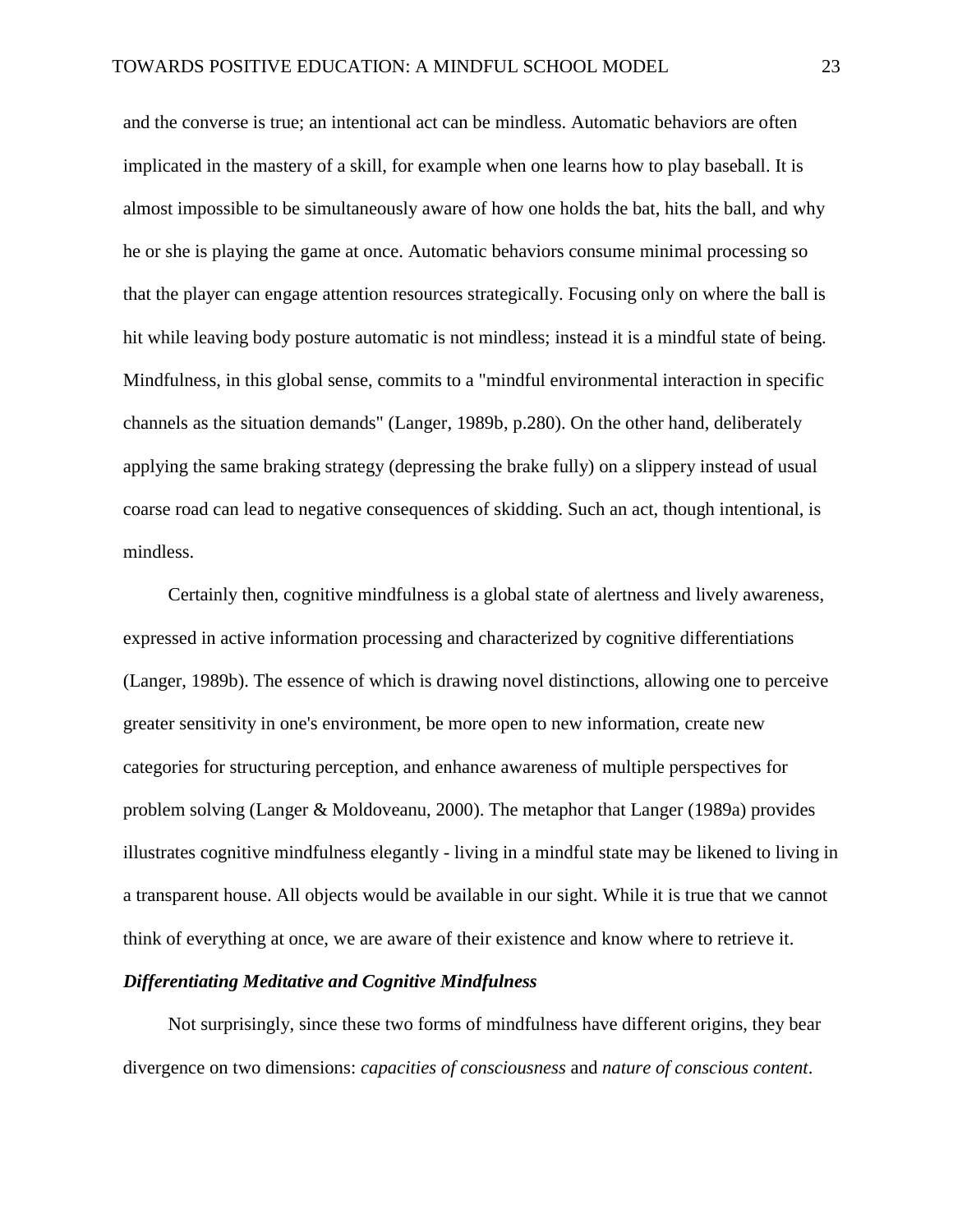First, cognitive mindfulness highlights engagement of the self in elaborative cognitive processing instead of a non-elaborative bare attention described by meditative mindfulness. Second, cognitive mindfulness operates on perceptual inputs from the external environment as opposed to that of internal perceptual stimuli focused upon by meditative mindfulness. An analysis of Paul's responses in the school vignette can highlight disparities between the two mindfulness forms.

*Connections of Vignette to Capacities of Consciousness*. Since mindfulness is a quality of the consciousness (Brown, Ryan, & Creswell, 2007), it is useful for us to understand how Paul's thoughts, emotions and actions correspond to different capacities of consciousness. Consciousness is thought to serve at least two independent basic capacities - *monitoring* and *control* (e.g. Cramer, 2000; Westen, 1999). Monitoring is akin to playing an 'observer' function, while control is related to a goal-directed agentic process. Monitoring involves passive tracking to assess the bare reality of awareness, and is therefore *non-elaborative* in that it precludes active associations or judgments. In contrast, the capacity of control is e*laborative*, one involving cognitive processing, evaluation, inference, and various other generative thinking.

The control capacity can involve elaborative cognition that is self-focused, for instance introspection (James, 1890) and rumination (Treynor, Gonzalez, & Nolen-Hoeksema, 2003). In the vignette, Paul's downward spiral witnessed outside 2A2 classroom is a form of rumination. Such an elaborative consciousness is tied to a concern for the self, where the self determines what stimuli to monitor or attend to based upon self-interests and goals (Rosch, 1997). It is termed *reflexive* (Baumeister, 1999). On the other hand, Paul's thought processing at resolving the limited activity time is elaborative but directed at the problem (not self-focused).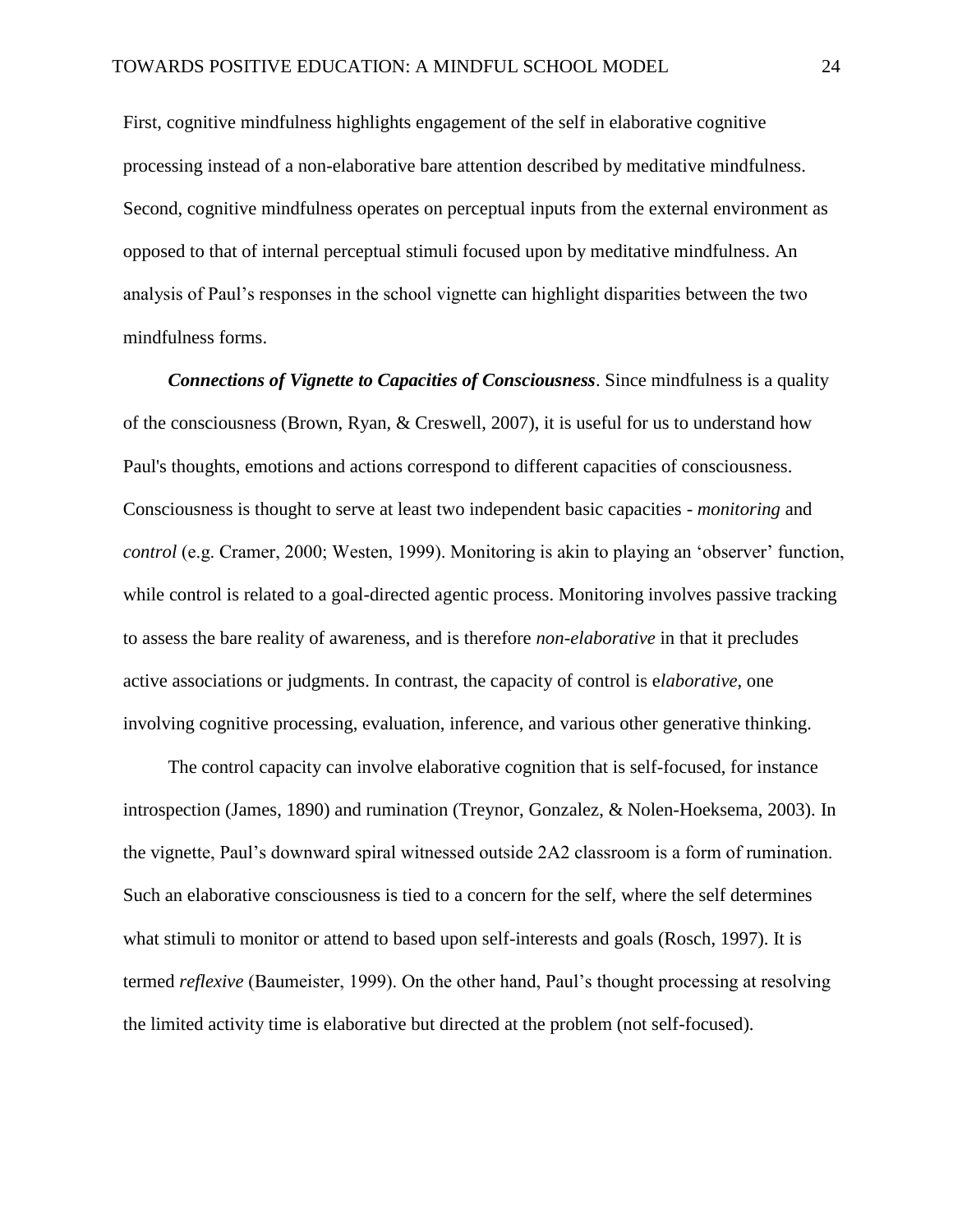The monitoring capacity involves self-observatory operations that preclude any cognitive processing. It allows us to see objects of awareness as they are without imposing any ideas (e.g. judgments, categorizations, implications) about them. In this sense it is non-discriminatory and non-conceptual. Such bare attention also likens what Kabat-Zinn (1990) describes as the beginner's mind, of seeing things for the first time. An example of monitoring processes is decentering (Safran & Segal, 1990). Decentering is the "ability to step outside of one's immediate experience" (Safran & Segal, 1990, p.117), which as if a mental gap or space between conscious attention and its mental contents has been introduced. Paul's internal observations of his anger and physiological arousal in the classroom is an example of decentering, where non-elaborative bare attention allows him to view them from a distance, thereby facilitating a re-perception of the nature of these sensations as witnessed in his shift of behavior from a reactive default (an outburst) to a calm one.

*Connection of Vignette to Nature of Conscious Content*. Conscious content can arise within our internal or external environment. Paul's internal environment is responsible for both his rumination during the downward spiral, and also his self-observation of arousal in the classroom. Conscious content from the external environment is involved during his active problem-solving of limited activity time. In addition, conscious content can also differ in whether it is an automatic (habitual) or controlled (deliberate) response. Paul's internal rumination is an example of automatic negative thought processes constituting his downward spiral, while his active problem-solving is a controlled process as it is intentional. Lastly, his internal physiological observation can be either an automatic or controlled process depending on how it arose.

To summarize the attributes of three different responses of Paul, we have: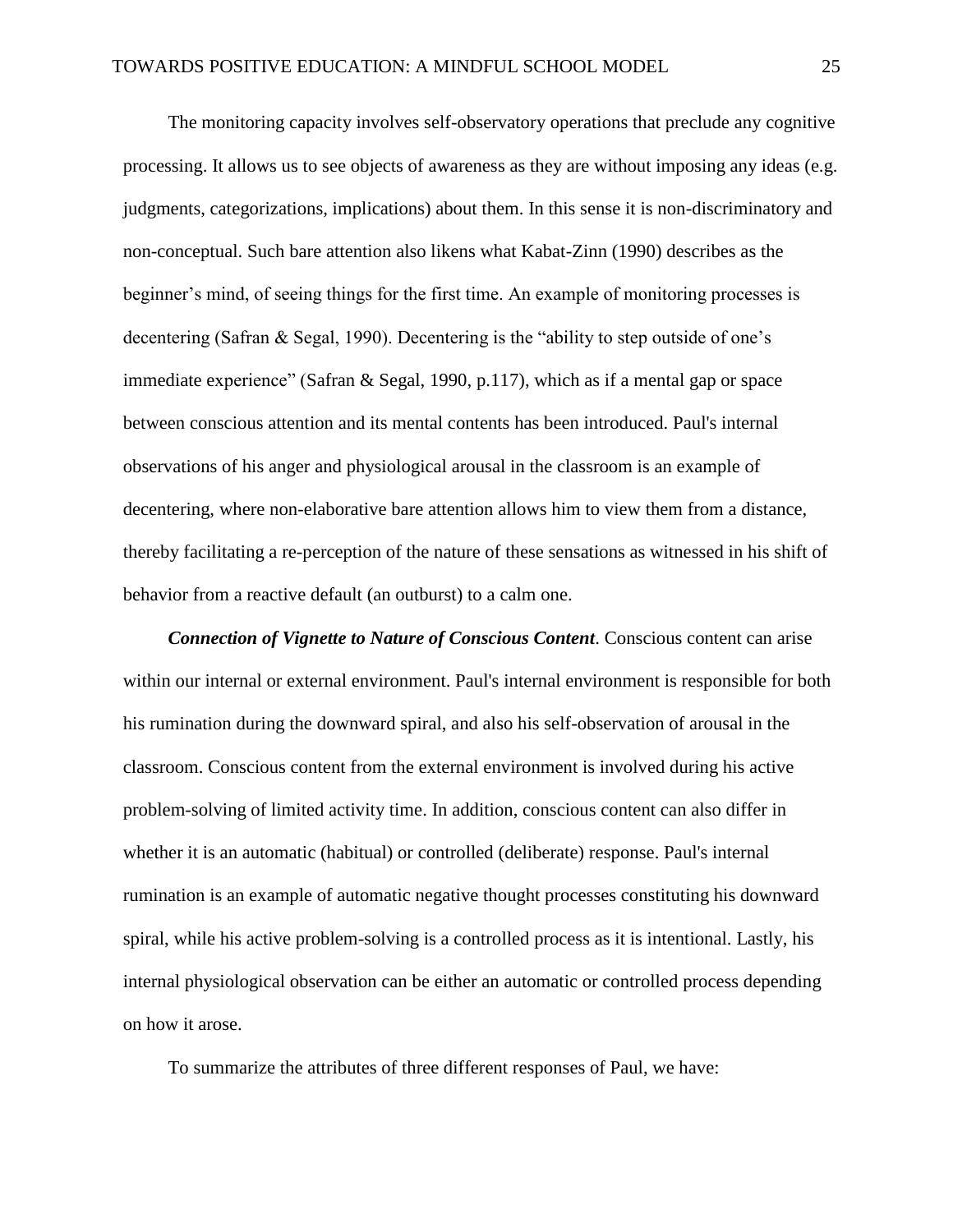- 1. Paul's downward spiral outside Mr. Tan's class as an automatic, elaborative processing of an internal stimuli – rumination about the delay
- 2. Paul's problem-solving of the limited activity time as a deliberate, elaborative processing of an external stimuli – fitting in the extensive curricula with the activity
- 3. Paul's bodily and emotional awareness in class as automatic or controlled, nonelaborative processing of an internal stimuli – faster heart rate, higher body temperature, anger, and anticipated outburst.

What do these various responses, each bearing varying consciousness properties, have to do with mindfulness? I will illustrate this using a classification. In Table 1 and Table 2, I tabulate different responses to internal or external stimuli respectively, along a two-dimension matrix: capacity of consciousness (elaborative/non-elaborative) and nature of conscious content (automatic/controlled). In Table 1 (internal stimuli), automatic elaborative processes correspond to the reflexive consciousness (Baumrind, 1999) described earlier. Deliberate response describes intentional and active processing, involving executing functions such as planning, evaluating, and comparing. Meditative mindfulness spans both automatic and controlled nature. It is differentiated by the more temporal form (state), or the more enduring trait. In Table 2 (external stimuli), cognitive mindfulness spans elaborative capacities of consciousness, independent of automaticity nature of conscious content. Mindlessness assumes an automatic, non-elaborative response, coherent with Langer's (1989b) supposition that the inflexibility conferred by mindlessness is "by default rather than by design" (p.139).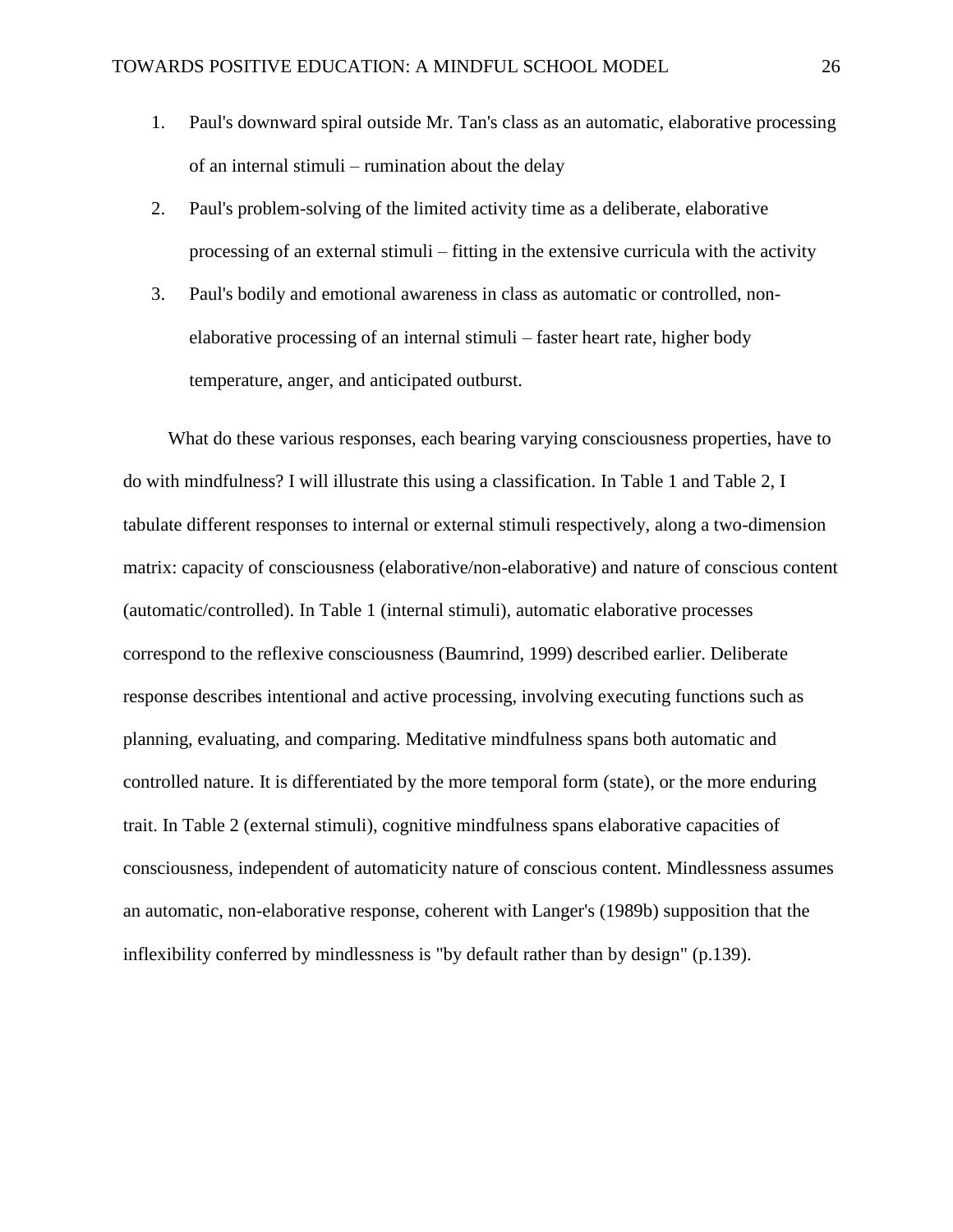| Table 1    | <b>Processing/Response to Internal Stimuli</b> |                                 |
|------------|------------------------------------------------|---------------------------------|
|            | Elaborative                                    | Non-Elaborative                 |
| Automatic  | Reflexive                                      | Meditative<br>Mindfulness Trait |
| Controlled | Deliberate                                     | Meditative<br>Mindfulness State |
|            |                                                |                                 |
| Table 2    | <b>Processing/Response to External Stimuli</b> |                                 |
|            | Elaborative                                    | Non-Elaborative                 |

#### **2.3 Integrating Mindfulness: Harmony of Two Melodies**

Operationalizing mindfulness can be challenging due to its definitional ambiguity. There are different conceptualizations within meditative mindfulness itself. Further, as shown above, some features of both mindfulness are diametrically opposed to each other. Integration allows a view of how both forms of mindfulness can reinforce and complement each other. To find common ground within various conceptions of meditative mindfulness, a list of conceptions by various authors is first generated in Table A1, followed by a frequency tabulation and parsimonious reduction of factors and features listed in these various conceptions in Table A2. Both can be found in the Appendix. Through this process, I have identified five frequently cited features of meditative mindfulness as: 1) Non-elaborative/non-conceptual awareness, 2) Bare attention/clarity of attention, 3) Present orientation, 4) Non-judgment, and 5) Acceptance.

Next, to integrate both types of mindfulness, an examination of connections among features across both mindfulness forms will be useful. Cognitive mindfulness bear the follow features: 1) openness to novelty, 2) alertness to distinction, 3) sensitivity to context, 4)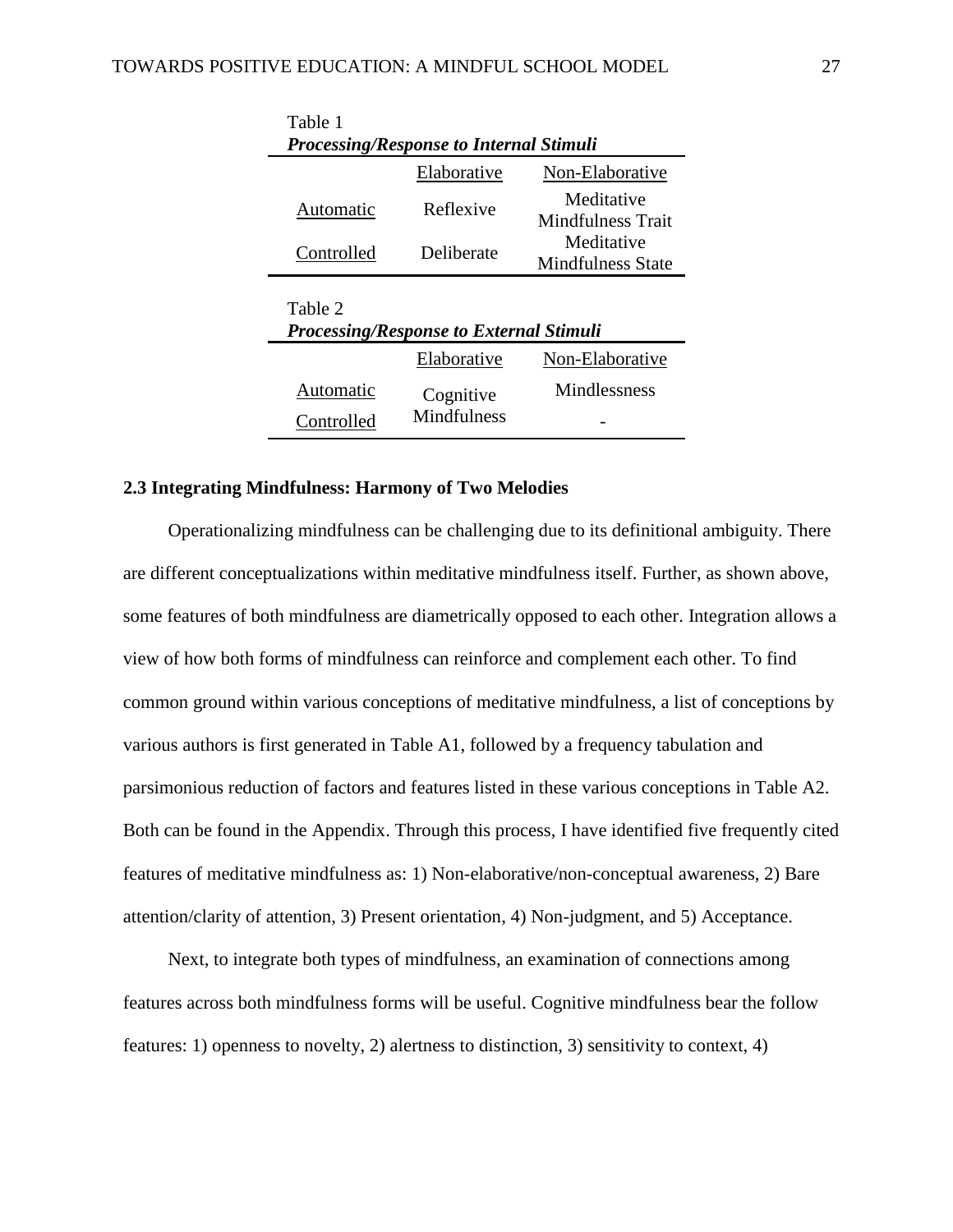awareness of multiple perspectives, and 5) present-orientation (Langer, 1989a). We can see how these features serve meditative mindfulness well. Openness to novelty furnishes an attitude that can be a precursor for facilitating non-judgment and acceptance. An alertness to distinction can promote bare attention by detecting internal stimuli as they come by and letting them go, therefore enabling the creation of a mental gap between stimuli and response. Sensitivity to context enables one to see the interdependent nature of reality (Siegel, 2007), how emotions and thoughts are intimately intertwined in judgments, and facilitate an observatory stance instead of a reactive one. An awareness of multiple perspectives correlates directly with the metacognitive perspective of meditative mindfulness in that instead of experiencing internal stimuli as a participant, one's role is shifted to a participant-observer.

Features of meditative mindfulness also promote cognitive mindfulness. Non-elaborative, non-conceptual, as well as non-judgment share a common property of nonattachment, and in the language of cognitive mindfulness, prevent us from falling into our automatic, mindless processing. Promoting a state of nonattachment eradicates top-down processing of the mind (Siegel, 2007), therefore freeing up our limited attention to focus on the current experience, increasing access to information which might otherwise remain outside our awareness (Bishop et al., 2004) and allowing us to see things as they are (Gunaratana, 2002). Such increased alertness and bare attention facilitates looking at objects in a fresh way, picking up distinctions and context-sensitive information, and re-structuring our perception to accommodate multiple perspectives and novel information.

Both types of mindfulness share similarities too. The most evident one is the presentmoment orientation. Second, both recognize the dynamic and uncertain nature of reality. In meditative mindfulness the mind becomes a guest house in which all thoughts are welcomed,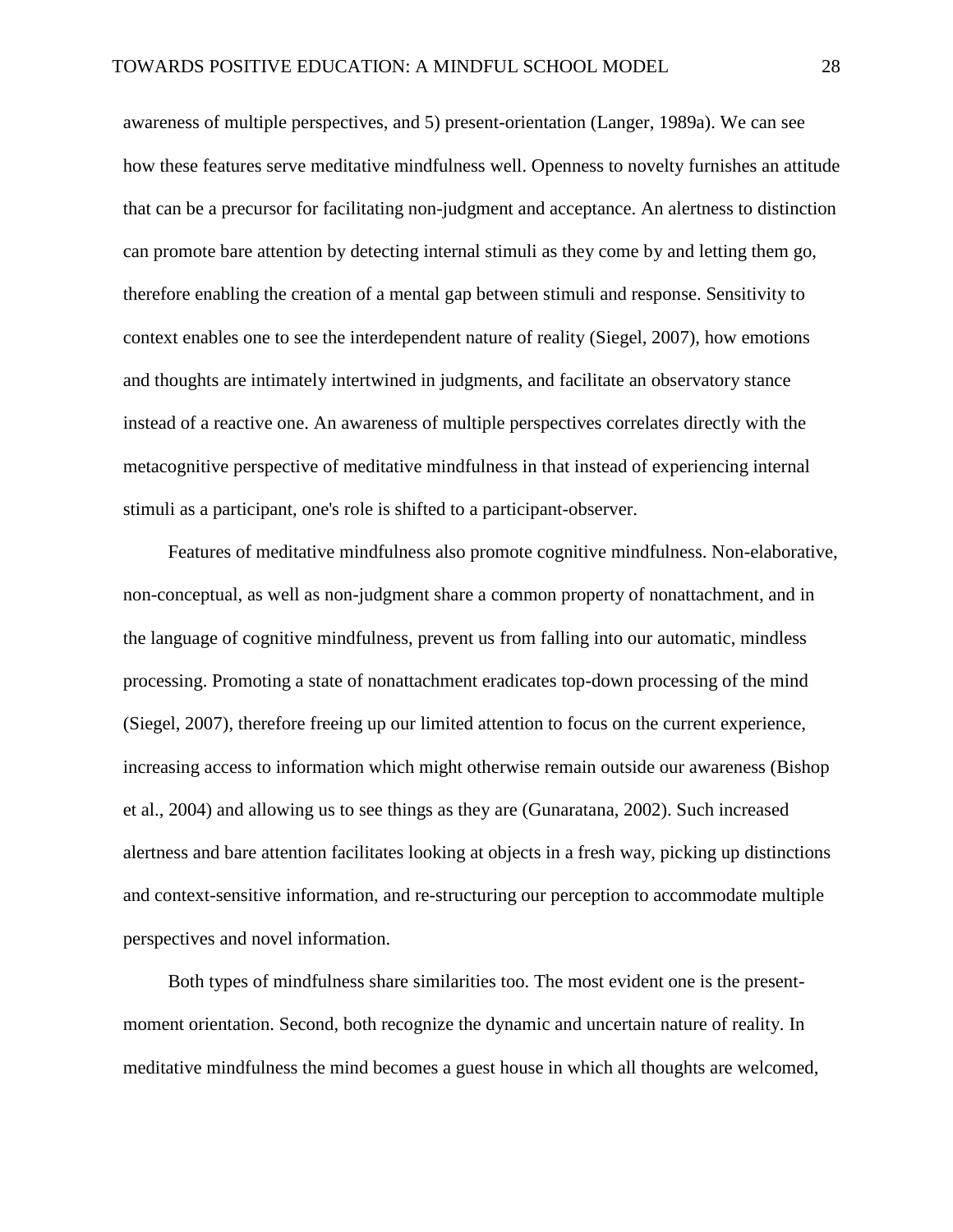with the guest list being uncertain. In cognitive mindfulness, it is uncertainty which necessitates and enables active cognitive processing that would otherwise redundant in a certain and predictable environment. Both forms of mindfulness thrive in such uncertain environments by empowering its bearers with an intention to agency, which is their third similarity. It is crucial to note that their shared agency is an intention, not an actual control over reality; the fact that uncertainty is acknowledged precludes any attempt to claim governance. This sense of autonomy is what empowers both forms of mindfulness.. In meditative mindfulness it is not the ability to control what comes to mind, but the ability to see things in their true nature which allows us to make congruent and informed choices. In cognitive mindfulness, an understanding of the nature of reality as conditional and not absolute liberates us to make meaning of our choices through 'panoramic attention', a wide focus of evenly invested attention (Speeth, 1982). In it is a sense of "impartiality, of spaciousness, of breadth of vision" (Speeth, 1982, p.151). Autonomy resides in the power to imbue meaning in our experiences and create more options for ourselves. In this sense, there is no one objective best choice but a subjective best of a choice one makes out of many others.

One of the two differences between both forms is that meditative mindfulness adopts a non-elaborative processing mode as compared to an elaborative one in cognitive mindfulness. However, both are united in their common goal of eliminating automatic directive processes and affording greater autonomy to the individual. Differences in processing modes can be seen as idiosyncratic mechanisms that align with their respective nature of mindfulness. Attitudes and outcomes of meditative mindfulness often entail acceptance, non-striving and letting go, and therefore exploration of internal stimuli is counter-productive (Bishop et al., 2004; Kabat-Zinn, 1990). On the other hand, active distinction making is a core process for meaning-making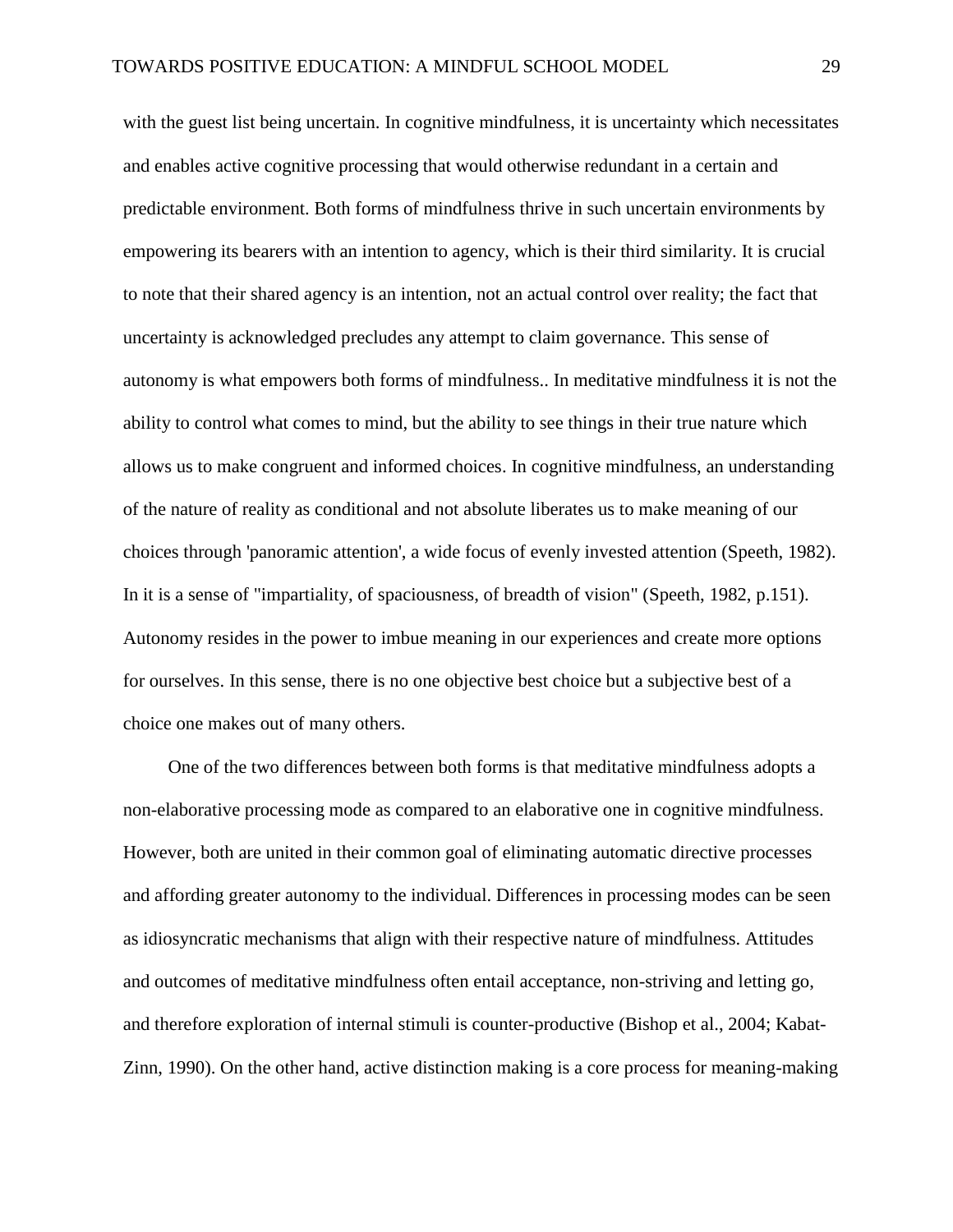and in preventing mindless responses, hence requiring effortful cognitive participation in the form of elaborative processing.

The second difference mentioned allows both forms of mindfulness to play complementary roles to each other. Our experience is inevitably composed of internal or external stimuli. Some external stimuli may quickly elicit internal stimuli. For example, the sight of someone taking our possessions without asking permission instantly provokes anger. Dealing with this incident effectively could mean actively interpreting this illegitimate act from another perspective (cognitive mindfulness), and also maintain bare, non-discriminatory awareness to the rising internal anger (meditative mindfulness), therefore reducing its intensity and allowing us to approach and engage the other person in a rational, clear-headed enquiry.

Both types of mindfulness can work synergistically towards desirable outcomes. From another perspective, meditative and cognitive mindfulness can be seen as affective and cognitive engines respectively whose functions are inter-dependent, similar to the right-left brain integration proposed by Siegel (2007).

Despite their inherent differences, I have articulated how both forms of mindfulness bear several similarities, and in fact each form of mindfulness can reinforce and complement the other. Most importantly, they often work together synergistically to attain desired outcomes. Siegel (2007) summarizes it clearly: "the differing dimensions of each of these forms of mindfulness may be seen as complementary, so that combining efforts into a broad understanding of 'mindfulness' may help us have a deeper insight into our lives than the sum of the parts"  $(p.236)$ .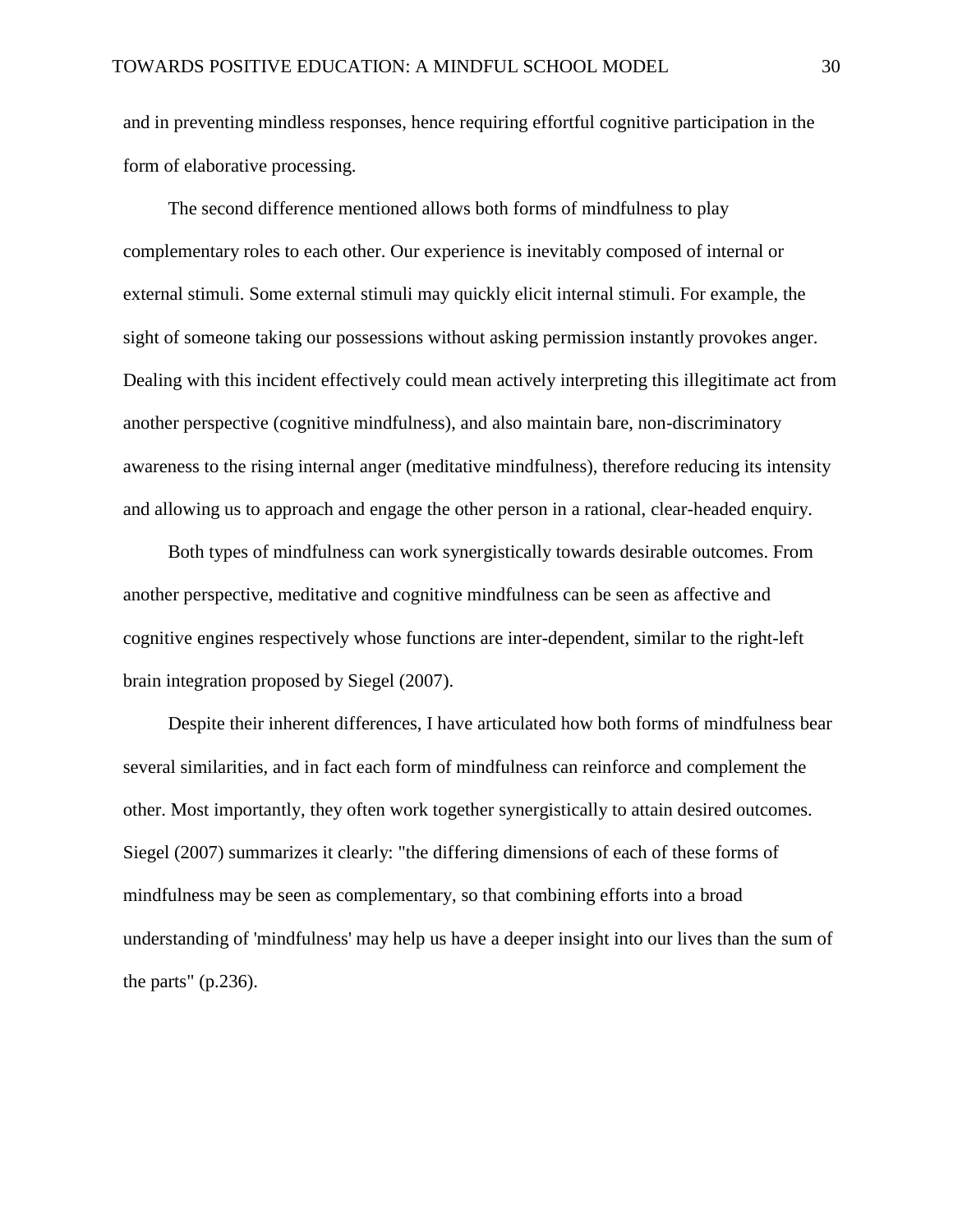#### **2.4 Defining Mindfulness: A Mindful Re-Emergence**

The motivation for synthesizing an operational definition is two-fold: first to integrate both forms of mindfulness together and second to capture the practicality and precision of mindfulness with a view towards application. The backbone for this definition relies on Shapiro, Carlson, Astin and Freedman's (2006) three axioms of mindfulness - intention, attention, and attitude. They suggest these are the "fundamental building blocks" (Carlson, Astin, & Freedman, 2006, p.375) of a mindfulness practice, and are interwoven aspects of a single cyclic process that occur simultaneously during mindfulness. Also, consulting mindfulness descriptions from both types (Bishop et al., 2004; Brown, Ryan & Creswell, 2007; Gunaratana, 2002; Kabat-Zinn, 2003; Langer, 1989a, 1989b), an appropriate definition is offered as follows:

*Mindfulness is an intentional participation in the present moment of life, characterized by 1) active alertness, 2) vivid awareness, 3) panoramic attention and 4) an attitude of curiosity, openness and acceptance.*

In this definition, all of the most common features of meditative and cognitive mindfulness are incorporated. Active alertness includes alertness to distinction, sensitivity to context, and awareness of multiple perspectives. Vivid awareness incorporates bare attention. Panoramic attention encompasses non-elaboration and non-judgment. Openness to novelty, acceptance and present orientation are self-evident in the definition. From a practical and precise point of view, cultivating mindfulness means building up the four characteristics mentioned.

This emergent definition of mindfulness enables the sort of qualitative transformation required of the Singapore education system in the 21st century. Active alertness cultivates the capacity to pre-empt, tackle, and anticipate challenges. Vivid awareness confers clarity and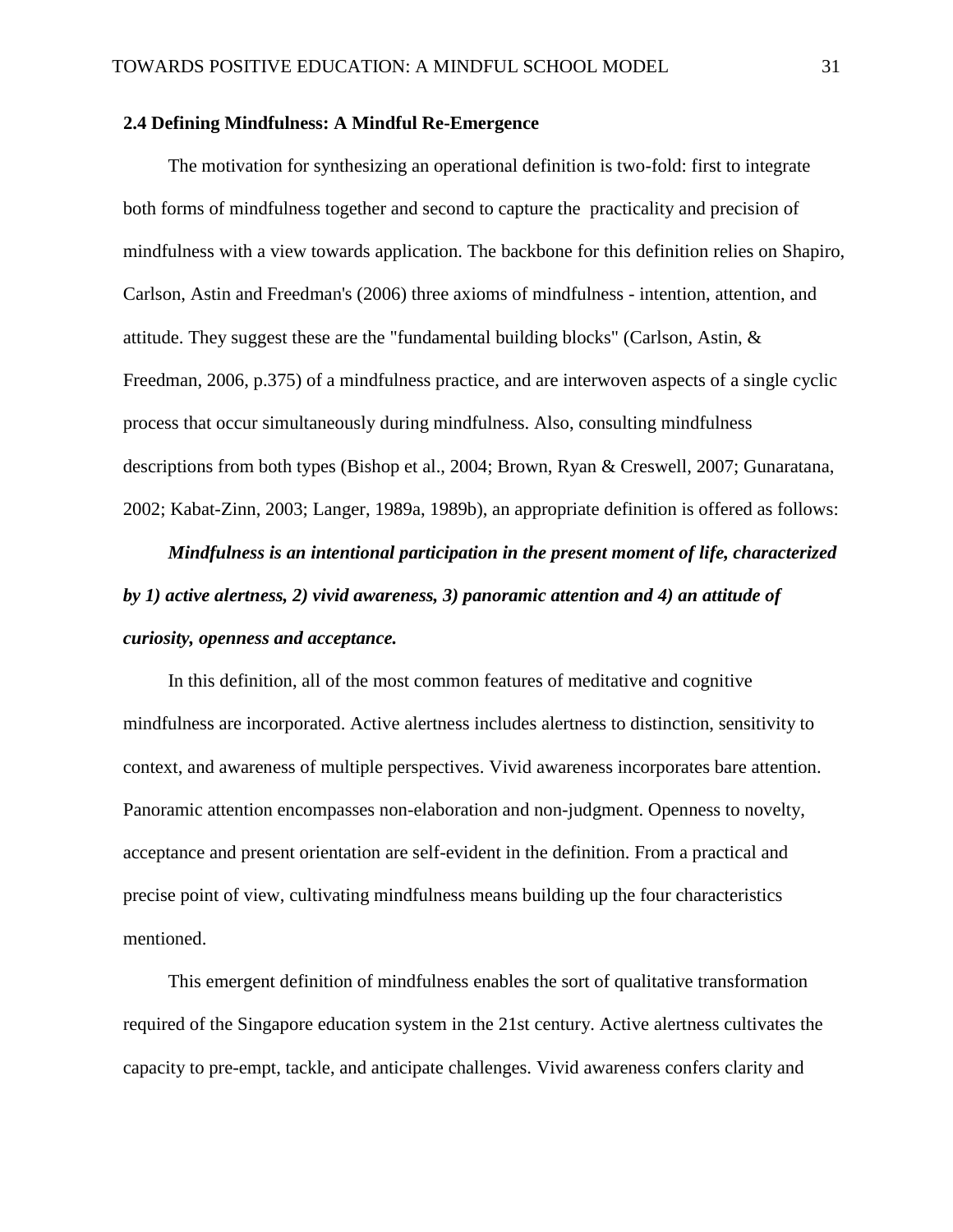autonomy in mobilizing whole-child, whole-school engagement. Traits like curiosity, openness and acceptance empower students and educators by imbuing them a sense of agency to navigate the future co-constructively.

#### **2.5 Benefits of Mindfulness**

Mindfulness is no longer a nascent field in applied psychology; it has a strong evidence base in limited areas and a developing evidence base in a broader range of applications (Christopher & Maris, 2010; Grossman, Niemann, Schmidt, & Walach, 2004). Despite its diverse traditions of origin, research suggests that mindfulness can be applied to both clinical and non-clinical populations, and be used to reduce psychological deficits as well as enhancing a broad range of strengths (Davis, 2012; Shapiro & Carlson, 2009).

Broadly speaking, both state and trait mindfulness as measured by the Mindful Attention Awareness Scale (MAAS; Brown & Ryan, 2003) have been correlated with higher well-being (Brown & Ryan, 2003). Among 74 adults who were experientially sampled for 21 days, three times a day, trait mindfulness was associated with more self-reported autonomy, and lower frequency and intensity of unpleasant affect. In another study from the same research group, 92 university students who were experientially sampled for 14 days, state mindfulness was associated with perceptions of greater autonomy in day-to-day life, higher positive affect and lower negative affect. More daily autonomy is closely related to optimal human functioning (e.g. Deci & Ryan, 2000).

Neurological evidence in the cortical and limbic areas has shown that mindfulness can be associated with reduced emotional reactivity at rest and during emotional threat. For example, in a study by Cresway, Way, Eisenberger, and Lieberman (2007), subjects had their MAAStrait mindfulness assessed before working on an affect labeling task. Functional magnetic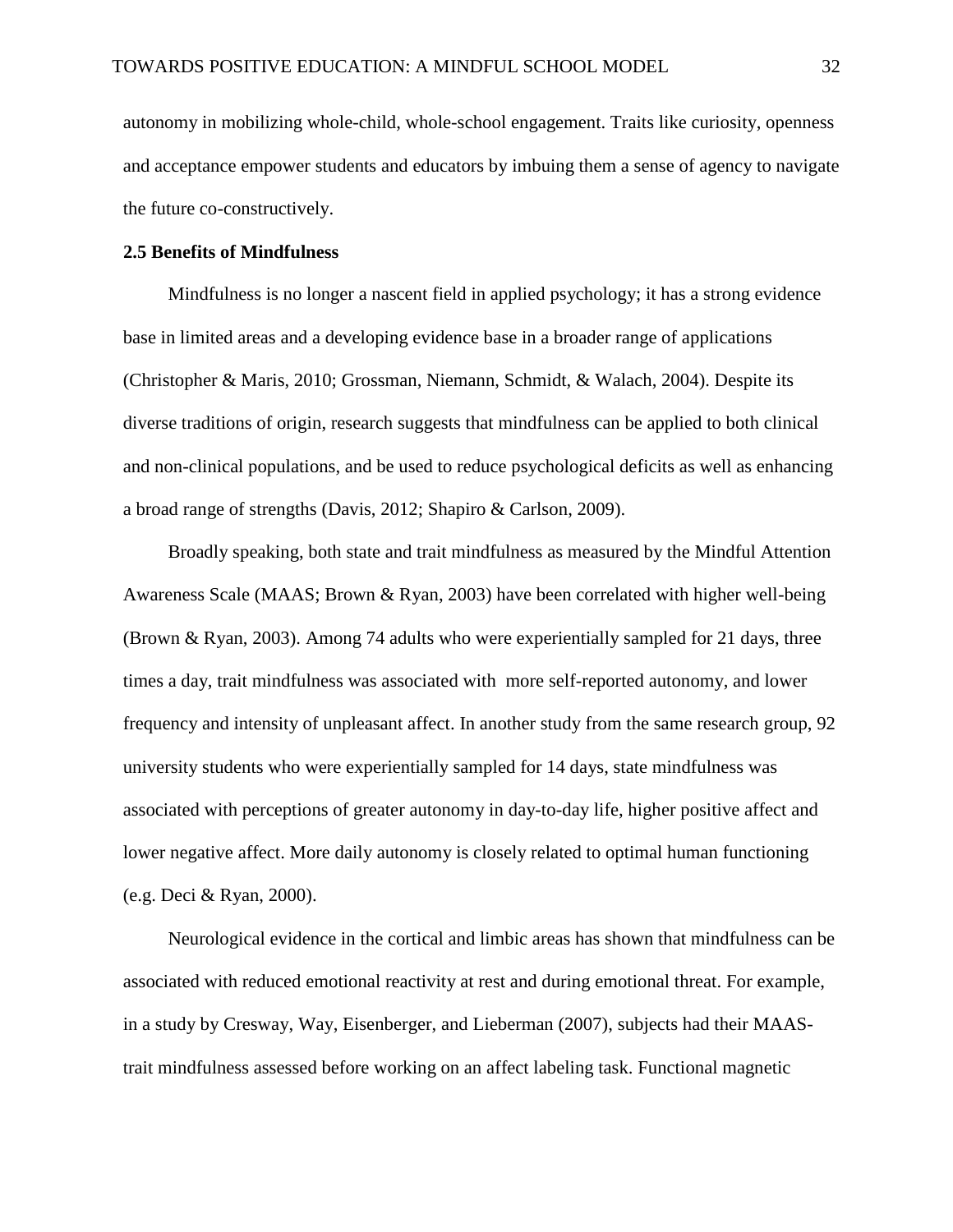resonance imaging results revealed that greater trait mindfulness was associated with greater widespread prefrontex cortical activation, and reduced bilateral amygdala activity during affect labeling. This strong inverse relative activations of both areas may be a representation of stronger affect regulatory tendencies in more mindful individuals. In laboratory-induced experimental paradigms, induced mindfulness states have also been associated with less negative affective reactivity and emotional volatility, and with facilitating emotional recovery after provocative events (Arch & Craske, 2006). This suggests that mindfulness can be used as a means to mitigate difficult emotions as they arise (Broderick, 2005).

Mindfulness also plays a part in enhancing self-regulation in two ways: increasing selfcontrol, and fostering of more autonomic self-regulation (Brown, Ryan, & Creswell, 2007). Relating to the former, Barnes, Brown, Krusemark, Campbell, and Rogge (2007) found that trait MAAS-assessed mindfulness was correlated with and predicted subsequent self-control among college students. In their correlational research done with dating college students, they employ a short-term longitudinal design with concurrent and prospective measurements ten weeks apart. Self-reported trait mindfulness measured on first time period predicted selfreported trait self-control on both time periods. Leary and Tate (2007) argue that mindfulness as a present-focused awareness helps us disengage thoughts from other tasks or distractions, lower or eliminate anxiety and other emotions that can disrupt performance, thereby preventing the depletion of our self-regulatory energy resources. With regards to autonomic self-regulation, a clarity of attention to internal and external stimuli as well as a non-judgmental stance gives us choices to select actions that are informed by abiding needs, values and feelings, and fit with our situational options and demands. Furthermore, Brown and Vansteenkiste (2006) described how mindfulness can support effective goal attainment after controlling for self-regulation. In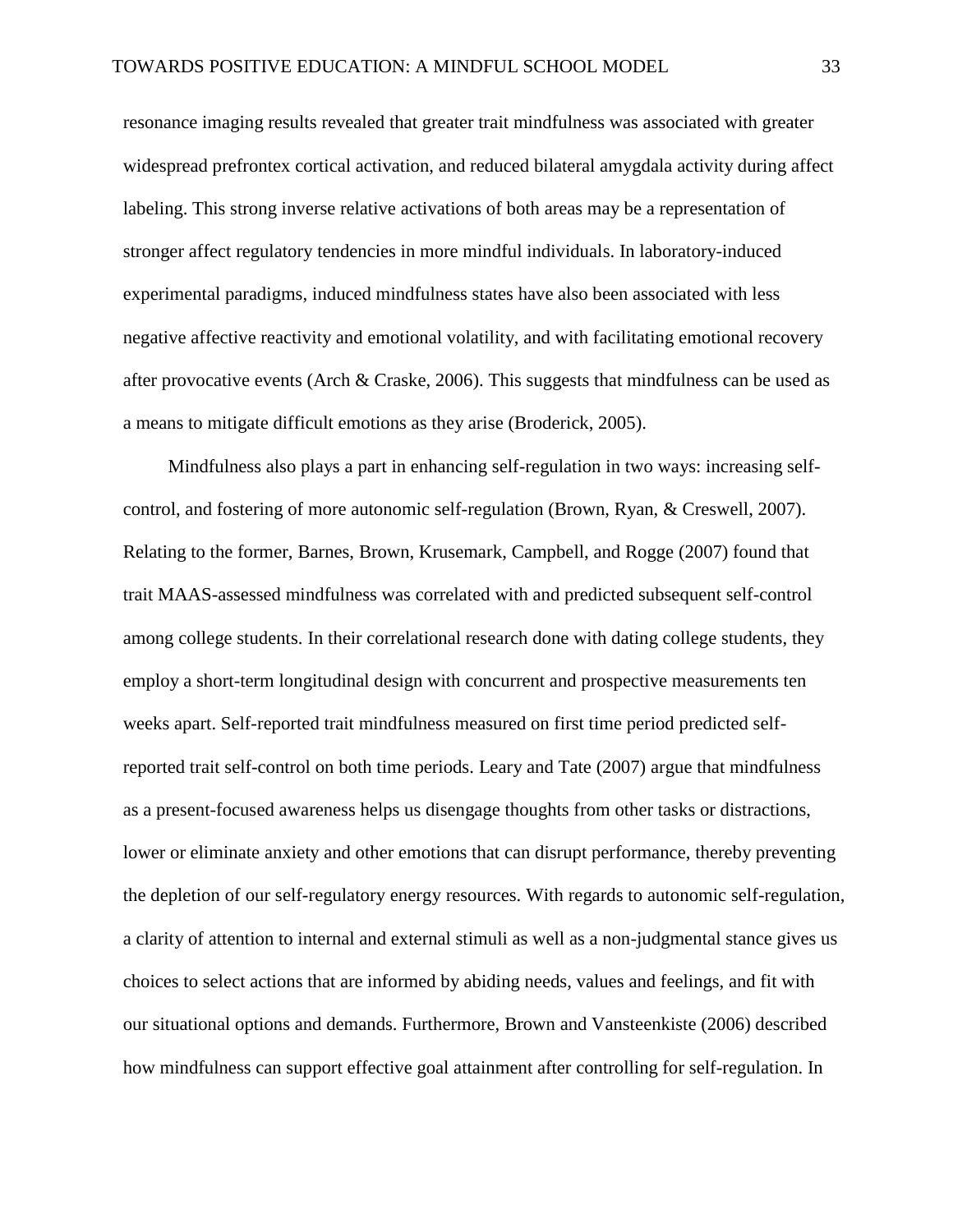their study, higher levels of mindfulness in college students were prospectively related to better academic and personal goal outcomes.

Last but not least, mindfulness has been associated with better relational outcomes. Kabat-Zinn (1993) and Welwood (1996) argued that mindfulness promotes attunement, connection and closeness. In theory, being more attentive and receptive promotes the ability or willingness to take interest in others' thoughts, emotions and concerns. It also furnishes one the enhanced ability to attend to both the content of the communication as well as the subtle nonverbal body language (Goleman, 2006). In terms of relational interaction, higher MAASmeasured trait mindfulness prospectively predicted greater capacities to respond constructively and higher relationship satisfaction among couples during times of relational stress (Barnes et al., 2007). State-mindfulness was also related to better communication quality, supporting the need to bring mindful states into challenging exchanges. In addition, mindfulness is correlated with components of social intelligence, which in turn are associated with better social skills, perspective taking, and cooperative response patterns (Schutte, Malouff, & Bobik, 2001).

Certainly, since a major use of mindfulness has been in clinical settings (e.g. MBSR, Mindfulness-Based Cognitive Therapy (MBCT), Dialectical Behavioral Therapy, Acceptance and Commitment Therapy), there has been a long list of clinical benefits to these recipients as shown in many meta-analyses (e.g. Grossman, Niemann, Schmidt, & Walach, 2004). For example, in a study that combined self-report measures of depression, anxiety, and psychopathology, participants were randomly assigned to an 8-week mindfulness-based stress reduction training group or placed in a waitlist control group and were exposed to sad films (Farb et al., 2010). When compared to the control group, participants in the mindfulness-based stress reduction training group showed significantly less anxiety, depression, and somatic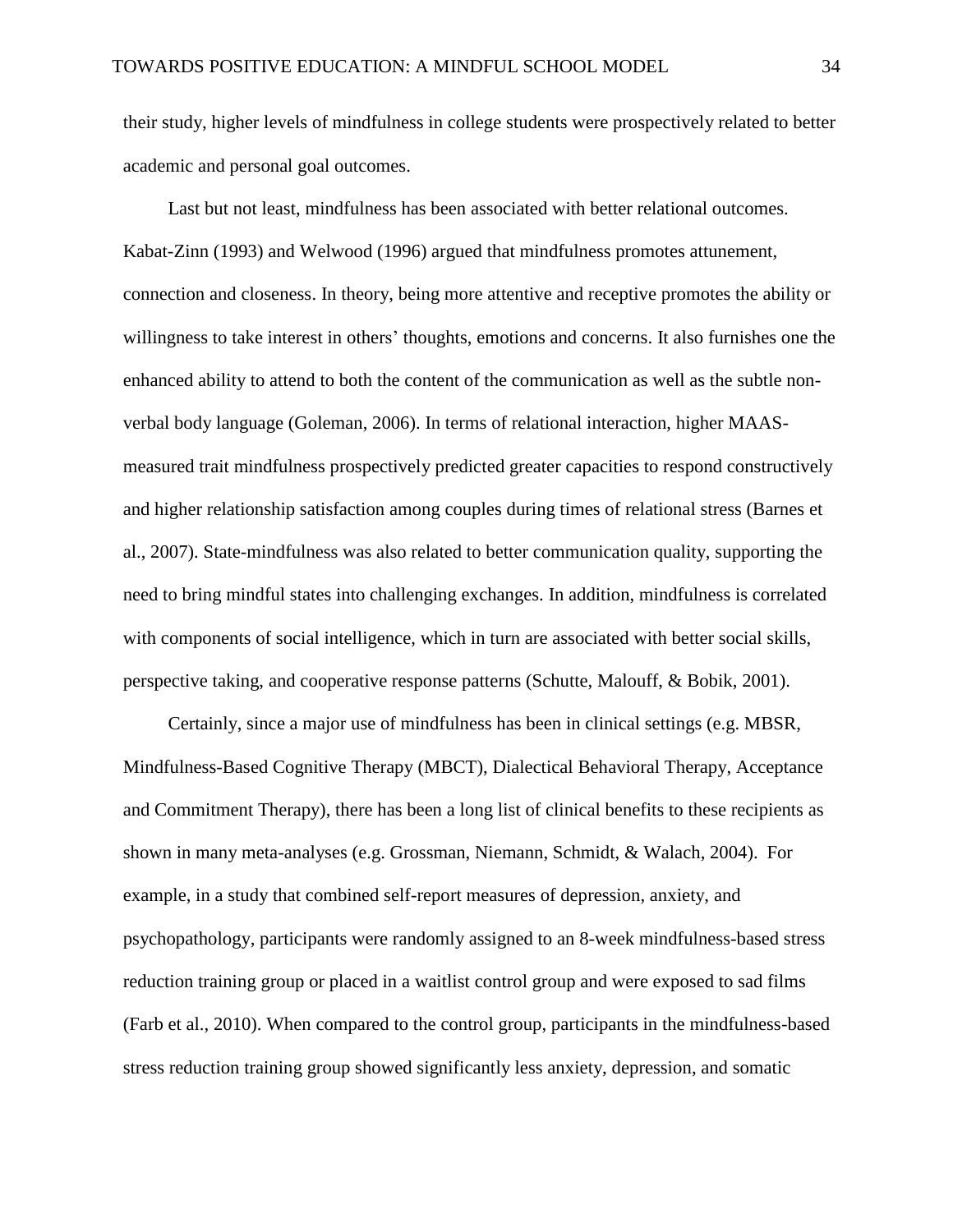distress (Farb et al., 2010). A recent meta-analysis of 39 studies supports the efficacy of mindfulness-based therapy for reducing anxiety and depression symptoms (Hoffman, Sawyer, Witt, & Oh, 2010). MBSR and MBCT represented most of the mindfulness-based therapy modalities used in these 39 studies.

#### **2.6 Mindfulness in Education**

With raising academic competitiveness and standards in a global economy, education has placed an overwhelming and imbalanced focus favoring academic outcomes above many else (Ministry of Education, 2013). This primary outcome-focused approach has led many educators and students to be 'exam-smart', with students 'studying to the test' and teachers 'teaching to the test', rather than stimulating curiosity and a love of learning. Both students and teachers employ efficient albeit narrow approaches to teaching and learning, e.g. rote memorizing, didactic teaching etc (e.g. in Singapore, Hogan, 2009). Education for well-being has to move away from such myopic approaches. Many of these are low-expense, automatic acts, which can be rather mindless. John Dewey (1933) criticized "schools where the chief aim is to establish mechanical habit and instill uniformity of conduct, [and] the conditions that stimulate wonder and keep it energetic and vital are necessary ruled out" (p.53). An education that promotes mindlessness produces at best stunted growth in individuals, and could result in single-minded attitudes, narrow self-images, diminished choice and a reduced sense of control (Langer, 1989a). To the contrary, promoting mindfulness in education can nurture flourishing students by reducing risk factors (e.g. stress, depression, anxiety), and cultivating protective ones (e.g. socio-emotional competencies, attention regulation, self-control) through the training of executive functions.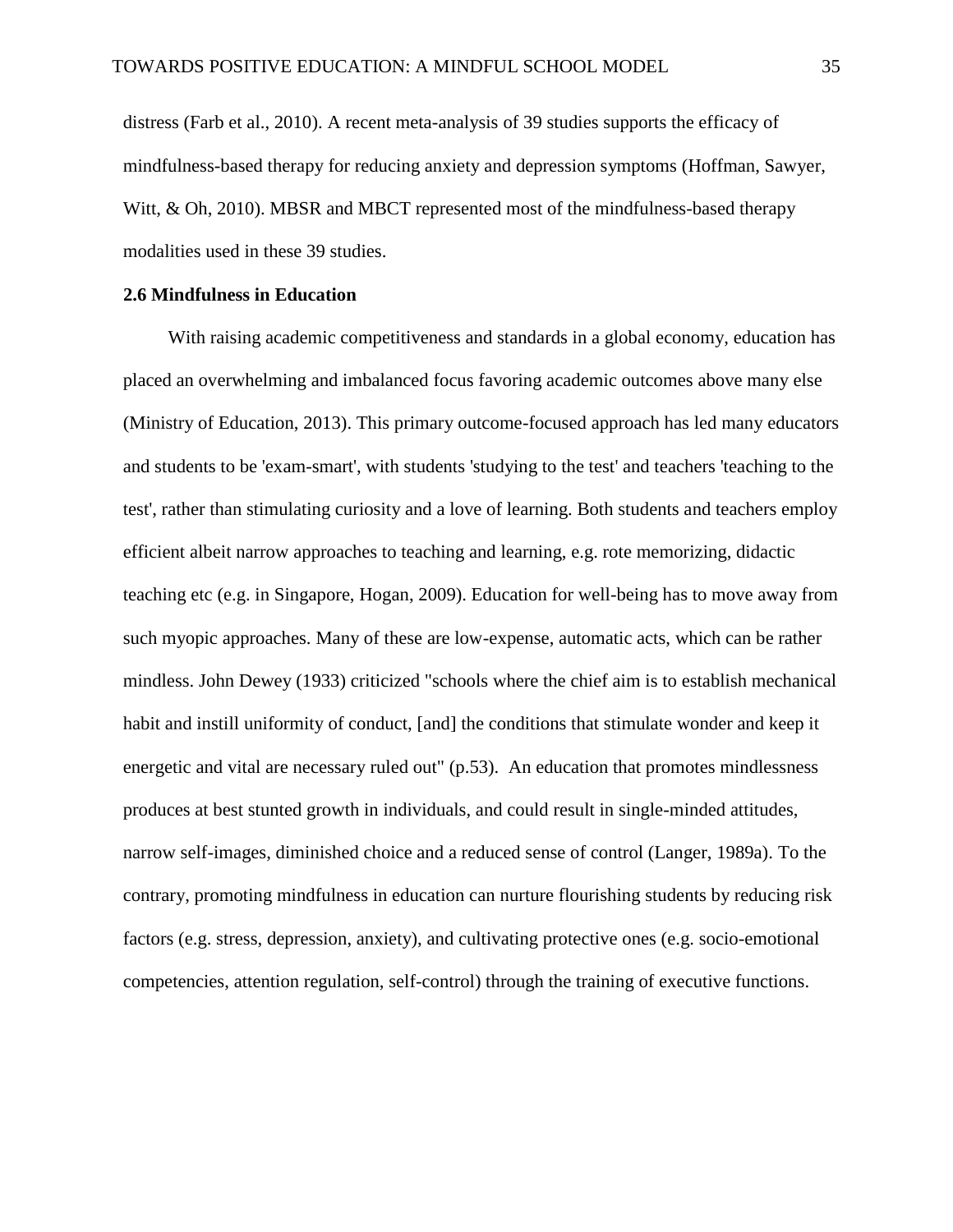## *Reducing Risk Factors*

Elevating levels of stress is a risk factor for both teachers and students, arising from not only the school environment, but also from peers, families, and communities. K-12 teachers report experiencing a moderate to high level of stress, with ample evidence showing the causes and consequences of stress in teaching (Montgomery & Rupp, 2005). Students are also immensely stressed by a single-minded focus on examinations. The Singapore Ministry of Education (2013) reports:

Some mothers take leave for an entire year or more to help their children prepare. Many see entry into top schools as critical to their children's future, and prepare their children very early - some as early as kindergartens, and even sending them to two kindergartens. Many compete to get a place in popular primary schools, or spend significantly on tuition. (para. 86)

Excessive stress can negatively impact child development. It damages the architecture of the developing brain leading to vulnerability to lifelong problems in learning, behavior, and overall health (National Scientific Council on the Developing Child, 2007). Neurological studies have found that stress reduces students' thinking and brain functioning, particularly the prefrontal cortex (Diamond, 2010). Teachers' stress not only affects their own productivity and well-being, but also affects the classroom climate, their own role modeling, and ultimately the well-being of students (McCallum & Price, 2010).

Mindfulness can play a significant role towards mitigating stress levels. Practices based upon meditative mindfulness in school contexts have been beneficial in reducing stress and promoting mental well-being in both children and adults (e.g. Baer, 2003; Greeson, 2009). For example, in a randomized controlled trial using MBCT-Child with 25 children 9 to 12 years of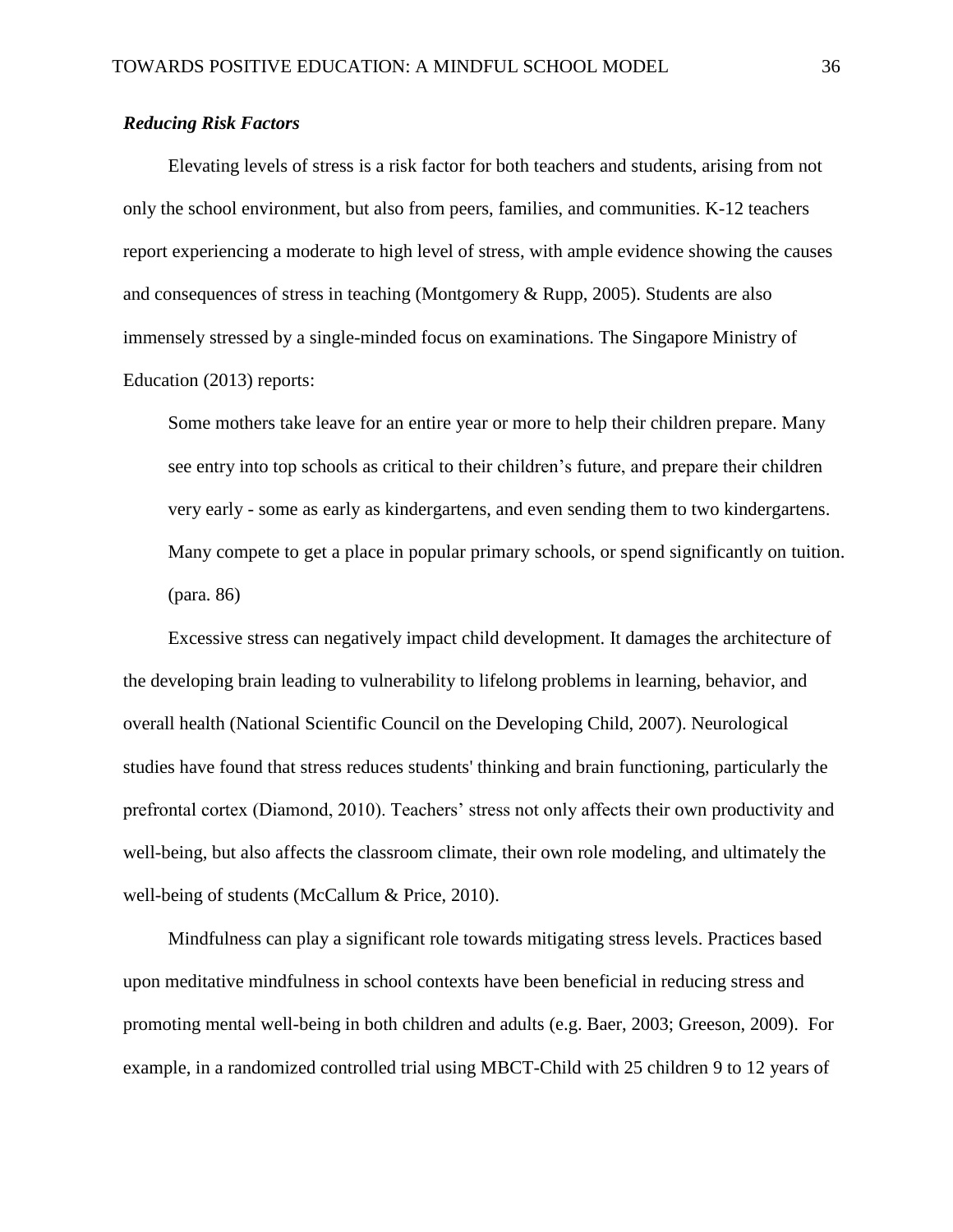age, Semple, Lee, Rosa, and Miller (2009) found that compared to the wait-list control group, participants who reported clinically elevated baseline anxiety had significant reductions in anxiety levels after the mindfulness treatment. Many other mindfulness studies reported reduction in anxiety among students (e.g. Lee, Semple, Rosa, & Miller, 2008; Napoli, Krech, & Holley, 2005; Wall, 2005).Through a variety of mindful awareness practices, including short regular formal mindfulness training exercises, students' innate awareness to internal and external experiences are strengthened in ways that are present-oriented, objective, and responsive rather than reactive (Meiklejohn et al., 2012).

#### *Building Protective Factors - Executive Functions*

Education for the 21st century aims for whole-child engagement. This means cultivating socio-emotional skills alongside cognitive skills, which are both necessary in academic outcomes and school success (Diamond, 2010). Developing the whole child can be achieved through strengthening of the executive functions.

Executive functions (EF) are "a set of cognitive functions involved in the top-down control of behavior in the service of a goal" (Diamond, 2010, p.782). They are situated in the prefrontal cortex and have a multi-stage developmental lifespan beginning in the first year of life, and continue through early childhood, not fully maturing until early twenties (Diamond, 2002). It is generally agreed that there are three cores of EFs: 1) working memory, 2) inhibition control, and 3) cognitive flexibility (Diamond, 2013). Together, they are responsible for higher level functions such as planning, problem-solving, processing, attention regulation, and cognitive flexibility.

Studies have shown that EF is more important than IQ for school readiness (Blair  $\&$ Razza, 2007), school success (Gathercole, Pickering, Knight, & Stegmann, 2004), and job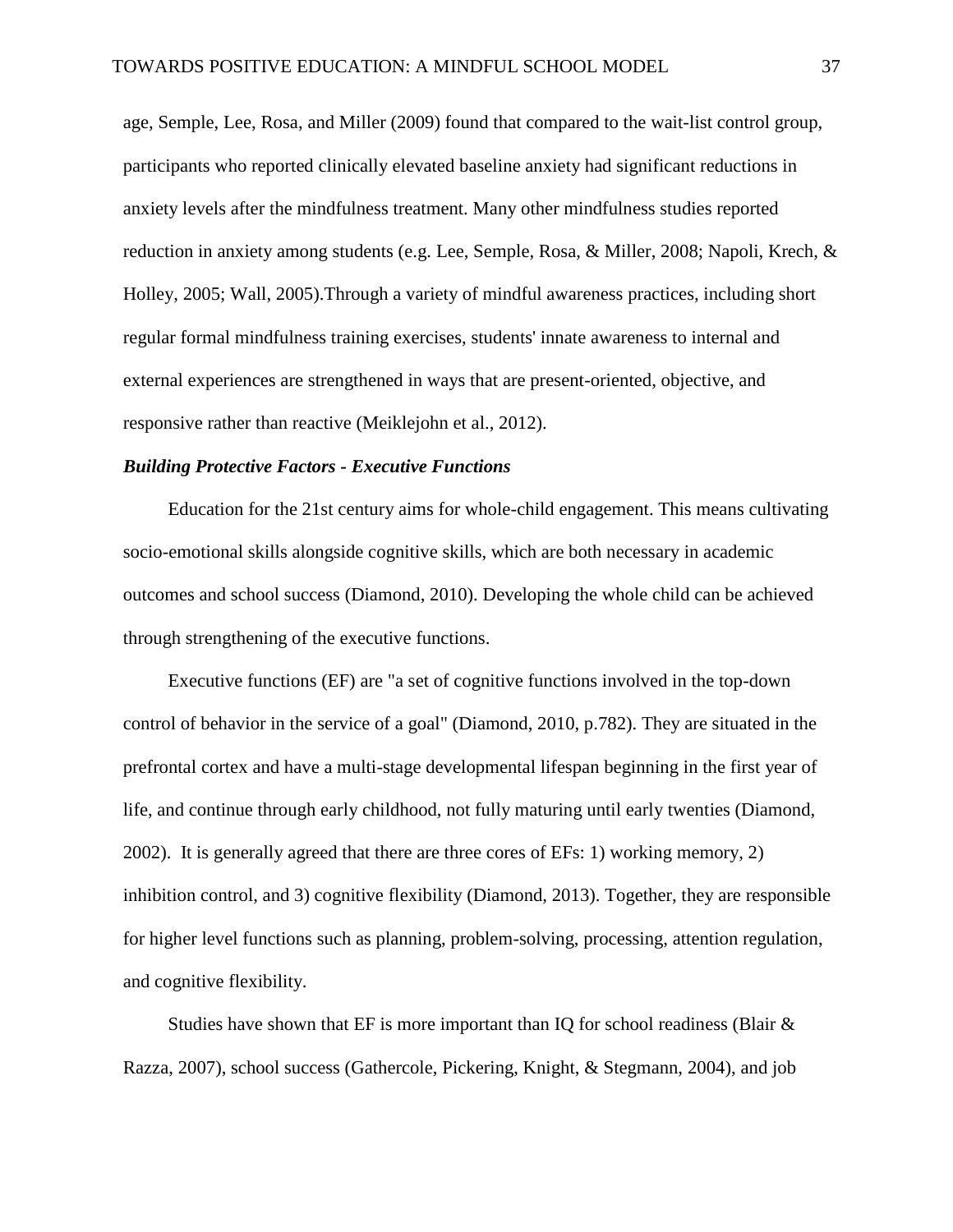success (Bailey, 2007). In the light of such importance, several research studies have shown how mindful practices can improve EF (Diamond & Lee, 2011).

Mindful attention in the form of meditative tradition can be trained and can serve to enhance EFs (e.g. Heeren, Van Broeck, & Philippot, 2009; Moore & Malinowski, 2009). Most research studies are conducted with adult and clinical samples. While the research on adolescence is nascent, promising results illustrating the potential positive benefits of such mindful attention on EF skills have been gathered. For example, Oberle, Schonert-Reichl, Lawlor, and Thomson (2011) found that self-reported mindfulness among fourth- and fifthgraders was significantly and positively associated with inhibitory control after controlling for age, gender and cortisol levels. Further, in a randomized controlled trial, Flook et al. (2010) reported that 64 second- and third- grade children with poor EF showed gains in behavioral regulation, metacognition, and global executive control as assessed by teacher and parent assessment after undergoing mindful awareness practices over a eight-week period. EF skills that were significantly improved compared to control include attention shifting, monitoring, and initiating.

Napoli et al. (2005) conducted a randomized controlled trial with 194 first- to third-grade students using the attention academy program . The program's mission is to raise the students' quality of life through practicing meditative mindfulness, helping them to 1) increase attention to their present experience, 2) approach each situation without judgment, and 3) view each experience as new and novel. The program lasted for 12 sessions over 24 weeks for 45 minutes per session. Compared with control, the attention academy program participants had shown increased selective attention on a computer task, increased attention and social skills as reported by teachers, and self-reported decreases in anxiety.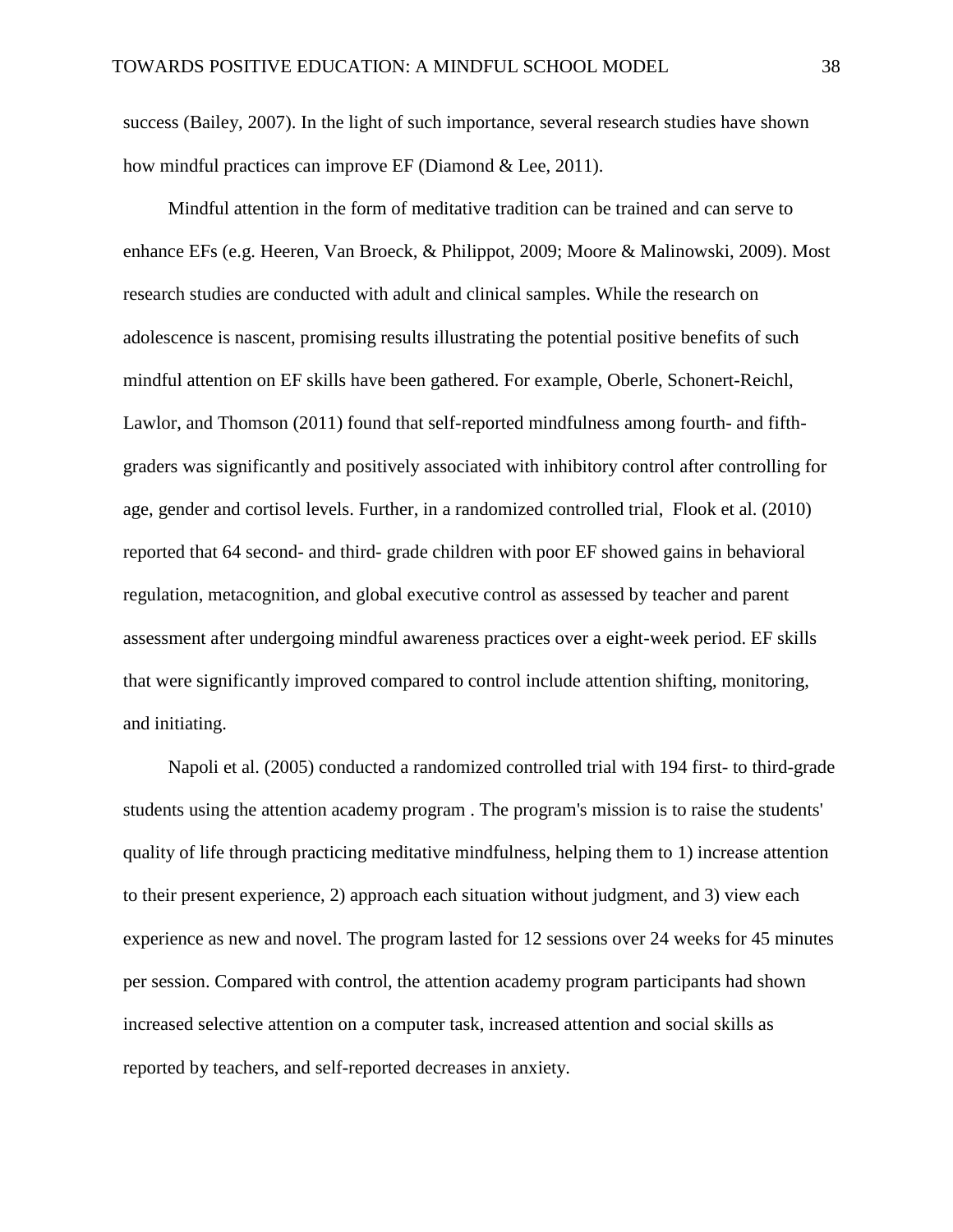Cognitive mindfulness also offers important implications for building up executive functions. To eradicate oneself from the mindless routine, Langer (1989a) emphasized the drawing of novel distinctions. Such mindfulness can also be more closely understood as a cognitive style than either cognitive abilities or personality traits (Sternberg, 2000). Styles are habitual ways of viewing the world. This is reflected in Langer's (1993) description of an "open, creative, probabilistic state of mind in which the individual might be led to finding differences among things thought similar and similarities among things thought different" (p.44). Research on cognitive mindfulness in schools has shown that mindful engagements pave the way for creativity and problem solving (Grant, Langer, Falk, & Capodilupo, 2004; Langer, Hatem, Joss, & Howell, 1989), as well as cognitive flexibility and the reduction of prejudice (Langer, Bashner, & Chanowitz, 1985). Furthermore, viewing external stimuli from multiple perspectives instead of holding it constant was shown to increase concentration (Carson, Shih, & Langer, 2001). These implications are critical for teaching and learning, and are elaborated upon in the next section.

There are other mindfulness programs involving adolescents across different ages from elementary to high schools. A review of these programs can be found in Meiklejohn et al. (2012). The authors summarize a host of benefits of mindfulness in education include reducing stress, anxiety, aggression and ADHD behavior, while increasing focused attention, emotional regulation, self-regulation, and overall students' well-being. Mindfulness has yet to make significant inroads into educational research and practice. Yet with a reasonable base of support for its feasibility and acceptability with children and adolescents (Burke, 2010), and its purported benefits to child holistic development, the time can never be better for us to adopt mindful-based practices in schools.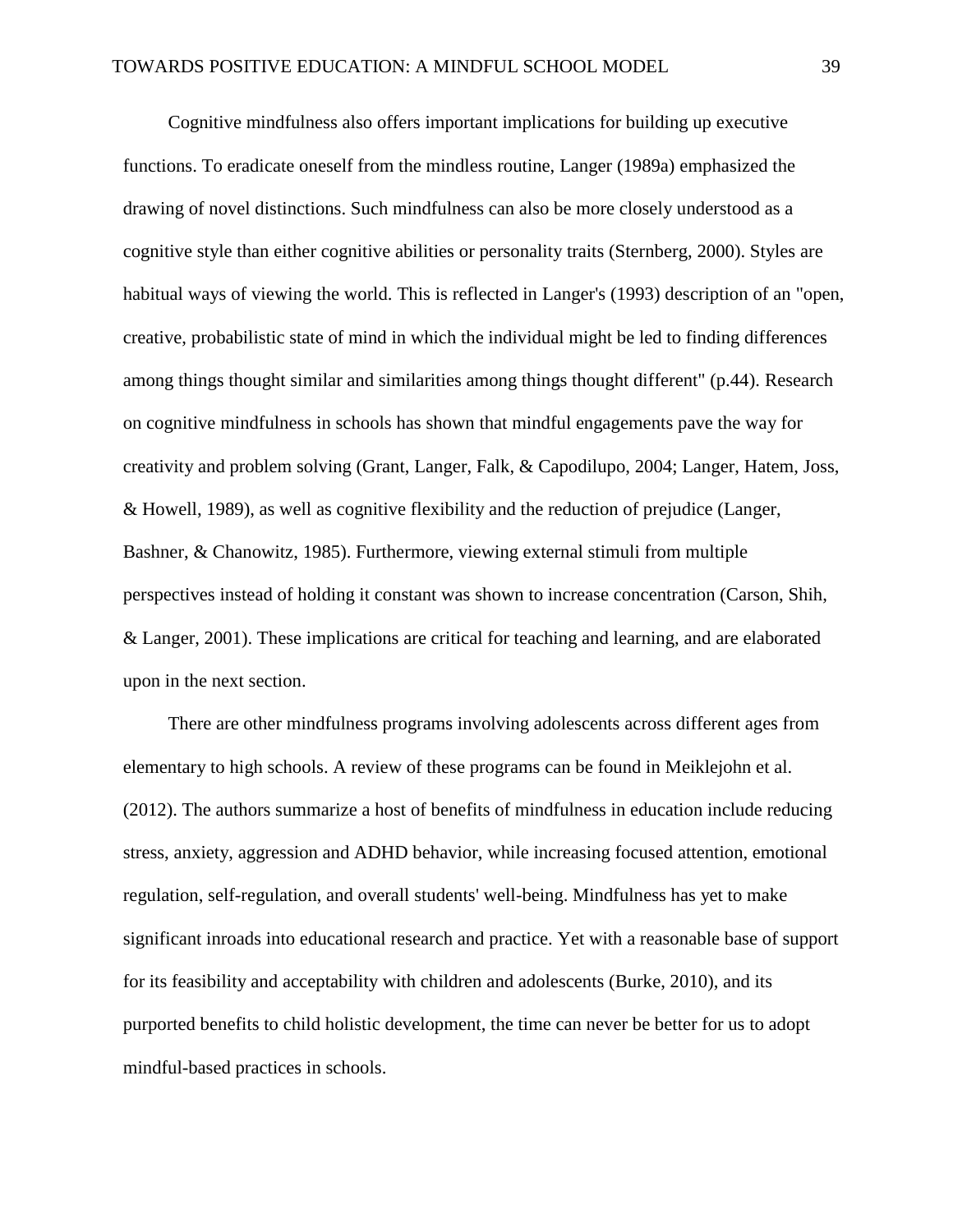#### **3. Mindful Schools**

This segment will present an integration of mindfulness into schools, delineating its infusion into various aspects of the school ecosystem, including teaching, learning, structure, and relationships. Recommendations and potential applications are suggested.

### **3.1 Illuminating Mindful Schools**

#### *Dispositional Mindfulness as the Goal***.**

With a host of benefits that mindfulness can provide, it is important that schools are able to cultivate it in students. However, before an effective discussion of how mindfulness can be integrated into the school settings, a question needs to be asked: what kind of mindfulness should be cultivated – state or trait (dispositional)? Many randomized controlled trials (e.g. Semple et al., 2009) have shown that it is possible to induce temporary mindfulness states. However, for mindfulness to be embedded into the school culture and ecosystem, it has to be "more than a set of instructional techniques" (Ritchhart & Perkins, 2000, p.29). It has to move beyond state to a disposition that permeates the lives of educators and students, as well as being embedded in the school structure. Mindfulness has to be pro-actively present instead of having reactively invoked. As Dewey (1933) aptly puts, "knowledge of methods alone will not suffice: there must be the desire, the will, to employ them".

A broader conception of disposition will be adopted here, following the theory of dispositions outlined by Perkins, Jay and Tishman (1993) which has three components sensitivity, inclination, and ability. Sensitivity consists of the awareness and alertness to occasions for engaging in certain behaviors. Inclination refers to the motivation or habit of carrying out a particular behavior. Ability is the capacity of executing the behavior. Dispositional mindfulness thus entails all three components, and cultivating it means paying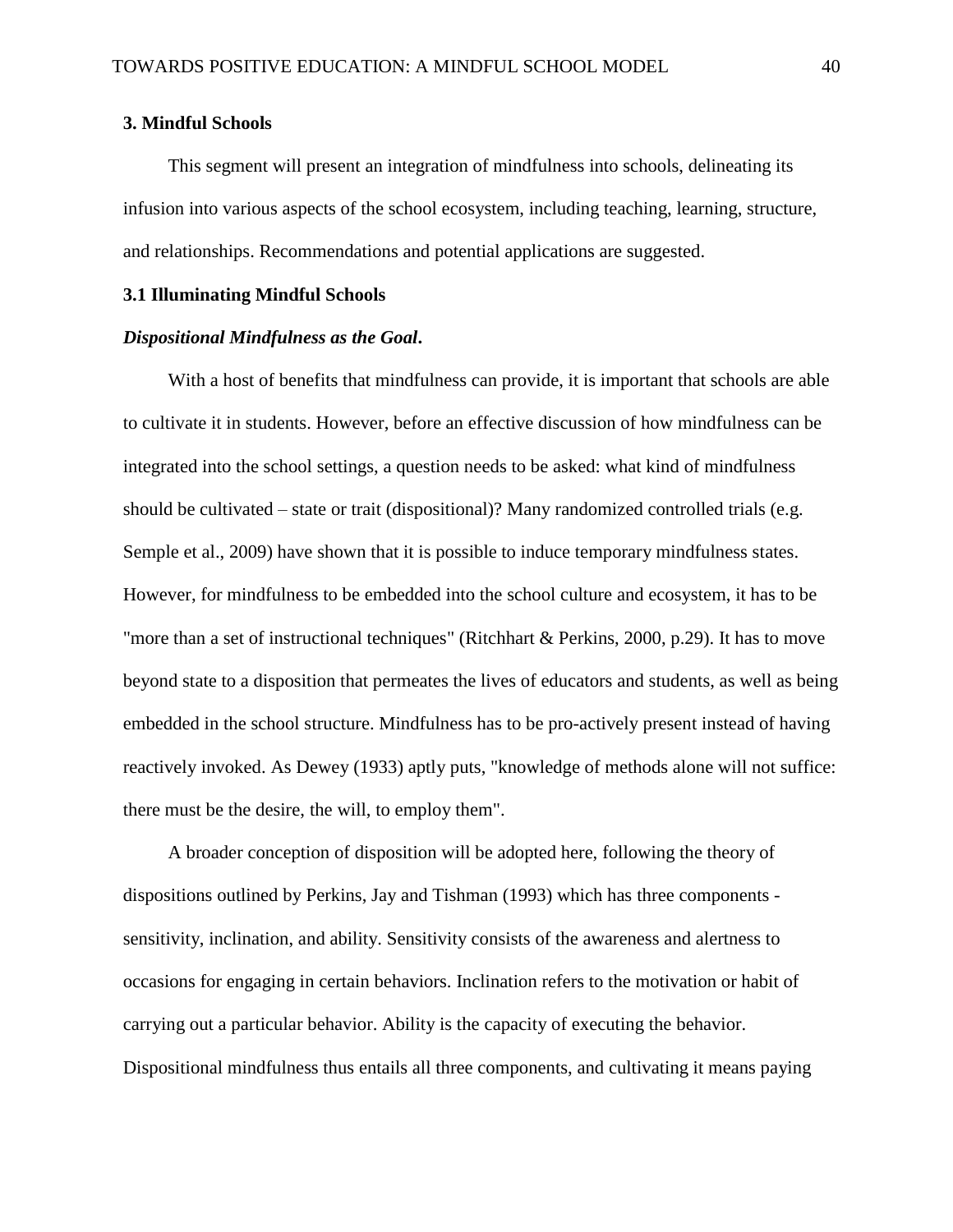attention to its context (sensitivity), engaging the will (inclination), and developing the skills required (ability). What types of sensitivity, inclination and abilities are required for mindfulness?

## *Three Components of the Features in Dispositional Mindfulness*

In an aim to breakdown the cultivation of mindfulness into more specific learning objectives and concrete understandings, I tabulated in Table 3 the sensitivities, inclinations, and abilities for each of the mindfulness features encapsulated in my definition. Note that this is not an exhaustive list; its intent is to provide a scaffold for teaching mindfulness through its individual features.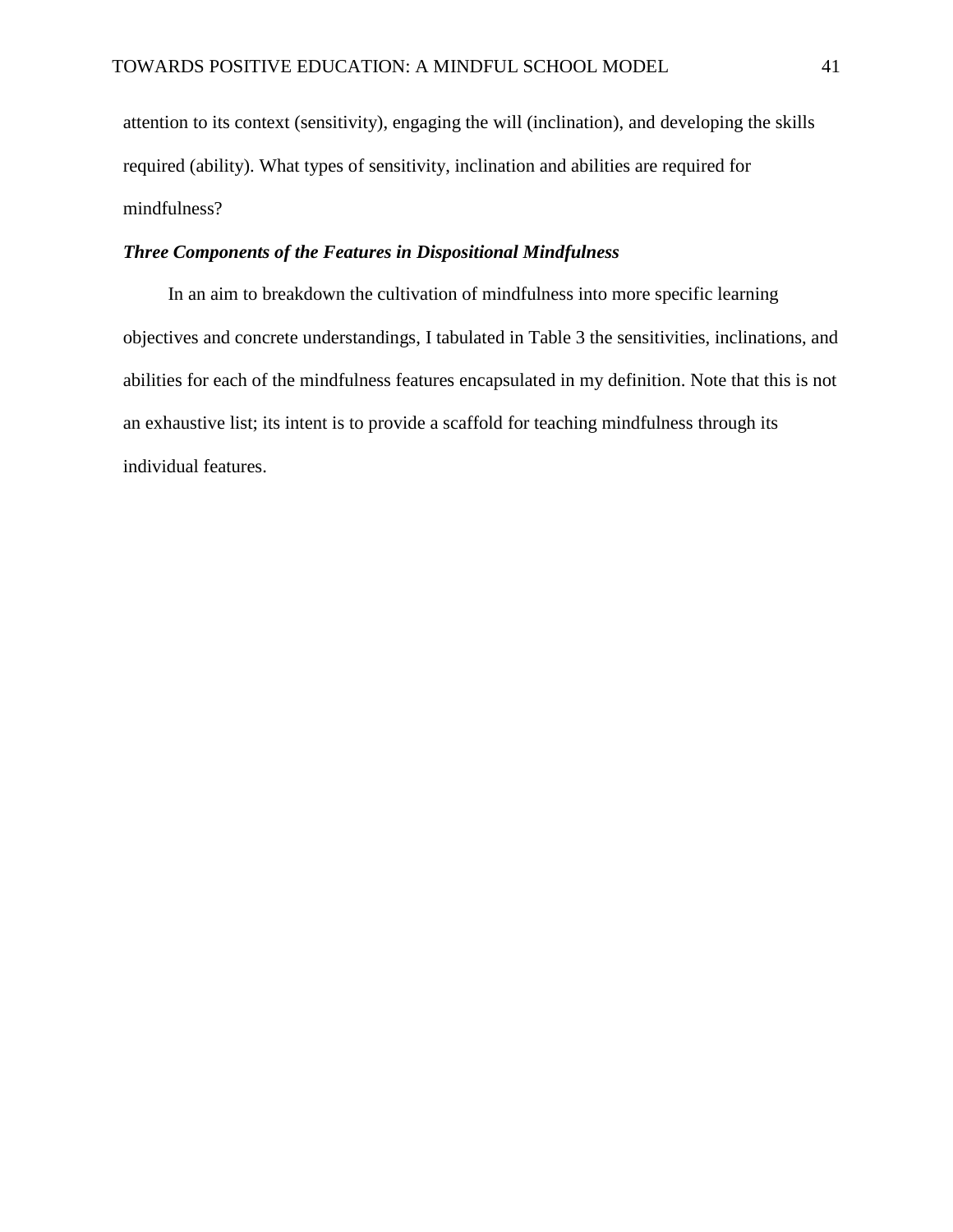| Mindfulness<br>Features | <b>Dispositional Mindfulness</b>                                                                                                                     |                                                                                                                                 |                                                                  |
|-------------------------|------------------------------------------------------------------------------------------------------------------------------------------------------|---------------------------------------------------------------------------------------------------------------------------------|------------------------------------------------------------------|
|                         | Sensitivity to                                                                                                                                       | <b>Inclination</b> towards                                                                                                      | Ability in                                                       |
| Non-Judgment            | Understanding impact of<br>stereotypes, labels,<br>categorizations of people, objects<br>and events around us                                        | Recognizing individual<br>vulnerability, fallibility and<br>imperfection                                                        | Self-awareness, self-monitoring,<br>self-regulation of attention |
|                         | Understanding the different<br>preferences, interests and values<br>of people                                                                        | Recognizing individual<br>uniqueness                                                                                            |                                                                  |
|                         |                                                                                                                                                      | Being fair to self and others by<br>giving the benefit of doubt for the<br>imperfect knowledge we have of<br>nature and things. |                                                                  |
| <b>Bare Attention</b>   | Understanding self-talk, cognitive<br>beliefs, emotions, sensations,<br>movements and behaviours.                                                    | Seeing the value of things as they<br>originally are                                                                            | Self-awareness, self-monitoring,<br>self-regulation of attention |
|                         | Understanding that things,<br>objects, people and other entities<br>have underlying meaning,<br>nuances, motives, purposes,<br>origins, and messages | Appreciating the fundamental<br>nature, beauty, and properties of<br>entities.                                                  |                                                                  |
|                         |                                                                                                                                                      | Understanding the fundamental<br>motivation of ourselves and others                                                             |                                                                  |

# *Three Components of Features in Dispositional Mindfulness*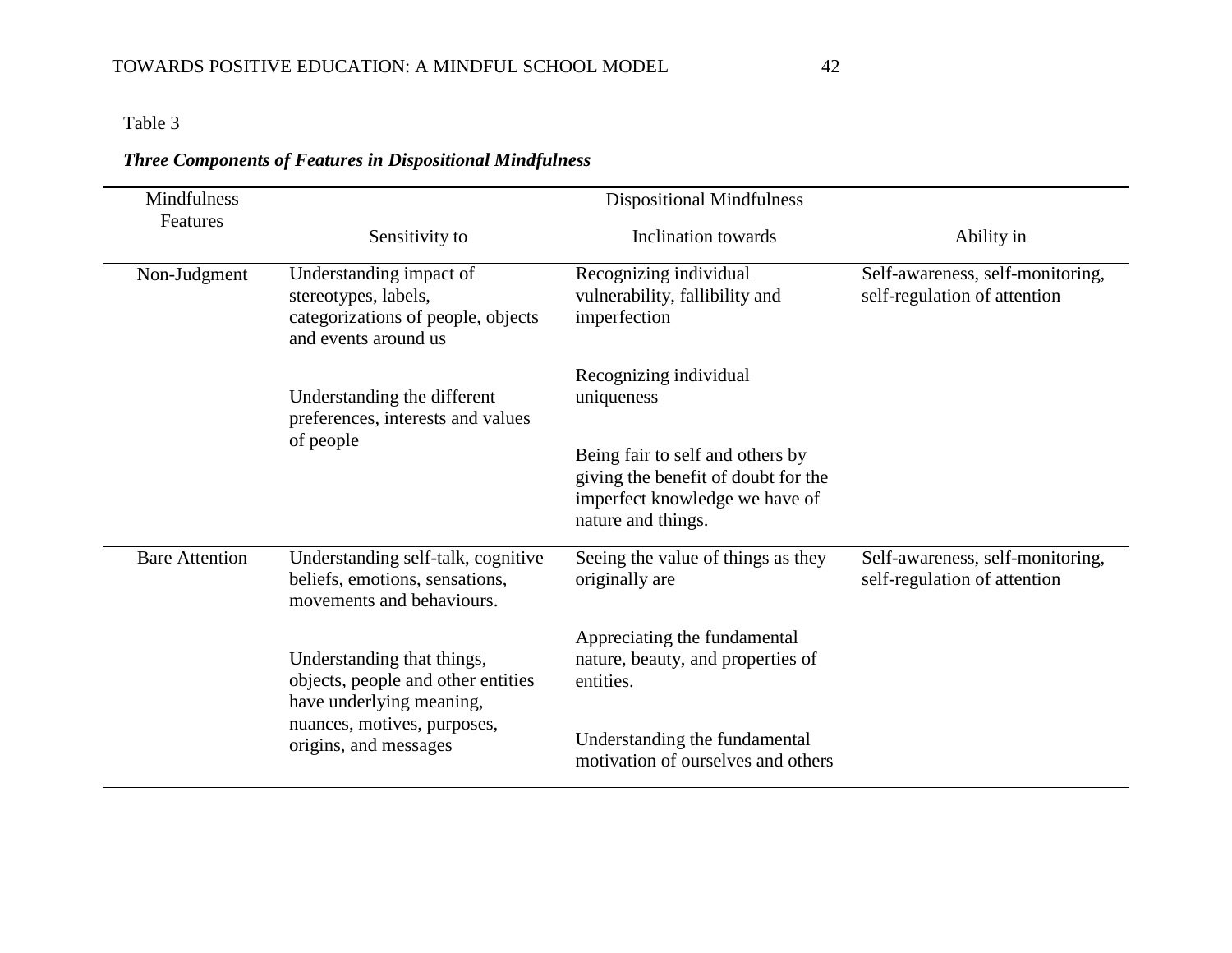| Mindfulness             | <b>Dispositional Mindfulness</b>                                                                                                                                                                               |                                                                                                                                                                                                                                                                 |                                                                  |
|-------------------------|----------------------------------------------------------------------------------------------------------------------------------------------------------------------------------------------------------------|-----------------------------------------------------------------------------------------------------------------------------------------------------------------------------------------------------------------------------------------------------------------|------------------------------------------------------------------|
| Features                | Sensitivity to                                                                                                                                                                                                 | <b>Inclination</b> towards                                                                                                                                                                                                                                      | Ability in                                                       |
| Present-<br>Orientation | Understanding how the past<br>affects what is currently<br>happening, and how the future<br>will be dependent on what is<br>unfolding now<br>Understanding the instantaneous<br>cause and effect of things and | Understanding that the present-<br>moment is passing by every<br>instant, and we are uniquely<br>endowed and positioned with<br>different awareness and resources<br>to handle encounters with things<br>and people around us. Every<br>moment is different and | Self-awareness, present-focus,<br>self-regulation of attention   |
|                         | events around us e.g. what we<br>said a while ago and what we felt<br>now                                                                                                                                      | irreversible.                                                                                                                                                                                                                                                   |                                                                  |
| Non-Elaboration         | Exploring the process of why we<br>think, feel and behave the way we<br>are, understanding why things and<br>people behave the way they did.                                                                   | Realize that we construct our<br>understanding of things by<br>layering conceptual filters and<br>enact cognitive processes. To<br>understand and to accurately and                                                                                             | Self-awareness, self-monitoring,<br>self-regulation of attention |
|                         | Explore how and why these<br>processes differ from an object or<br>individual to another.                                                                                                                      | objectively assess the true nature<br>of objects, individuals and<br>phenomena, we need to resist this<br>elaborative outgrowth.                                                                                                                                |                                                                  |

# *Three Components of Features in Dispositional Mindfulness*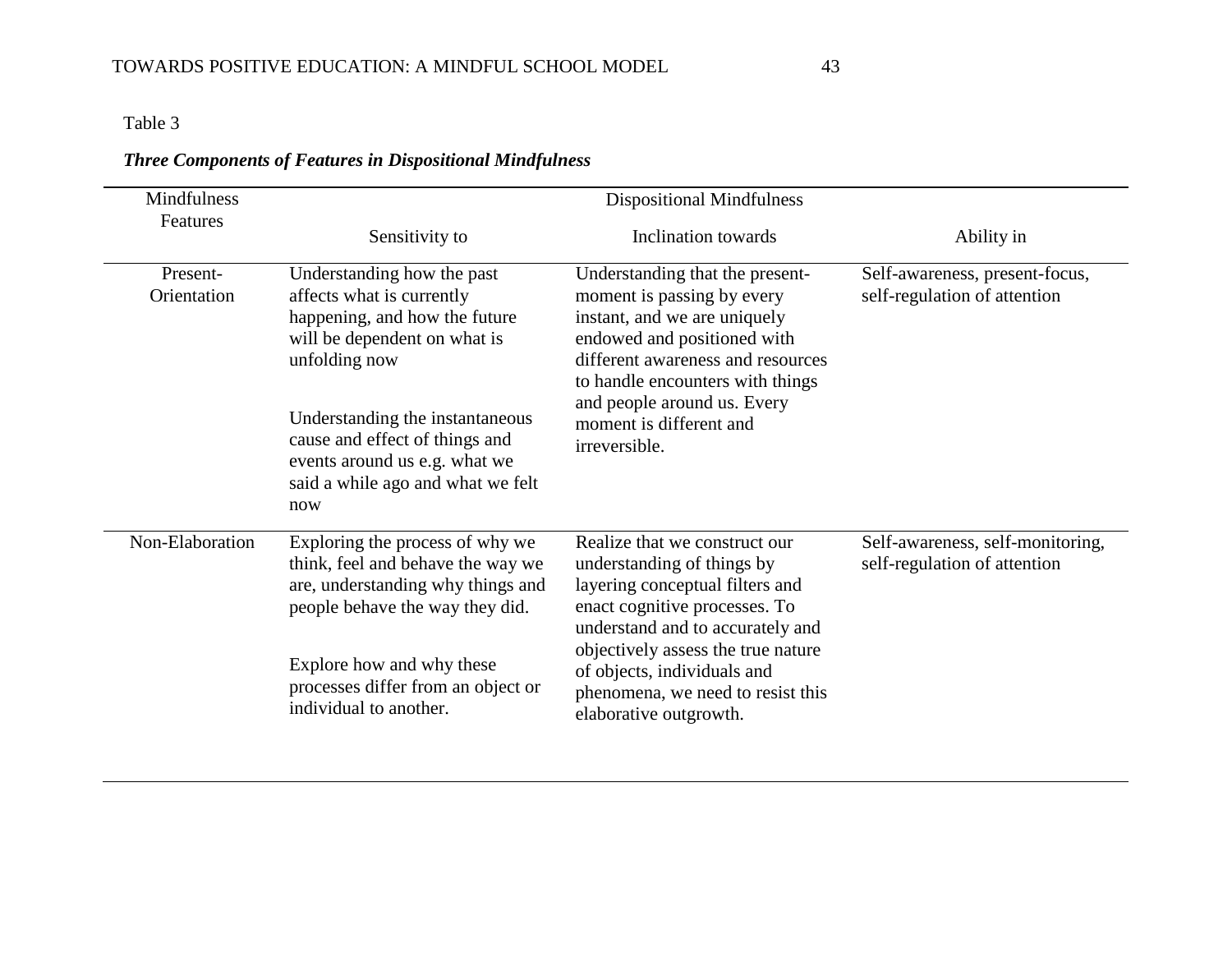| <b>Mindfulness</b><br>Features | Dispositional Mindfulness                                                                                                           |                                                                                                                                                   |                                                               |
|--------------------------------|-------------------------------------------------------------------------------------------------------------------------------------|---------------------------------------------------------------------------------------------------------------------------------------------------|---------------------------------------------------------------|
|                                | Sensitivity to                                                                                                                      | Inclination towards                                                                                                                               | Ability in                                                    |
| Acceptance                     | Understanding that things happen<br>for a reason, and there is a cause<br>for everything, even if it is<br>unknown to us presently. | Understand that improvement and<br>self-growth is possible when we<br>acknowledge the objective reality<br>of who we are and our<br>circumstance. | Self-awareness, self-compassion,<br>compassion towards others |
|                                | Look around others to recognize<br>the different attitudes people have<br>towards their situations and<br>towards others            | Knowing that every individual<br>faces unique challenges, and that<br>we share a common humanity.                                                 |                                                               |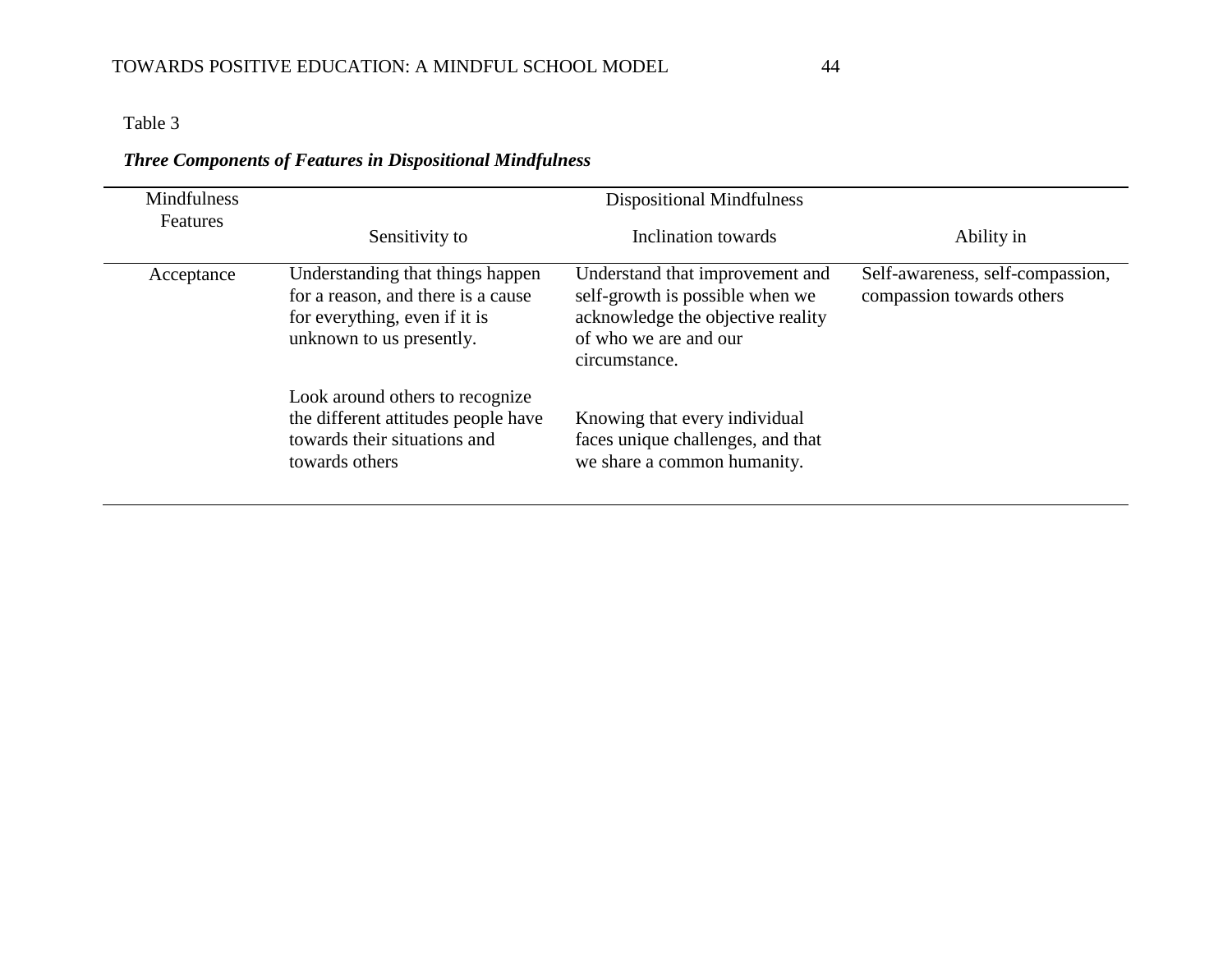# *Three Components of Features in Dispositional Mindfulness*

| Mindfulness<br>Features     | <b>Dispositional Mindfulness</b>                                                                |                                                                                                                                                 |                                                                                                             |
|-----------------------------|-------------------------------------------------------------------------------------------------|-------------------------------------------------------------------------------------------------------------------------------------------------|-------------------------------------------------------------------------------------------------------------|
|                             | Sensitivity to                                                                                  | <b>Inclination</b> towards                                                                                                                      | Ability in                                                                                                  |
| Openness to<br>Novelty      | Understand that doing things the<br>same way would lead us to the<br>same outcome.              | Novel information allows us to<br>revise our current position and<br>consider possibilities.                                                    | An attitude of curiosity and<br>receptivity towards the external<br>world.                                  |
|                             | Understand that all situations start<br>off as novel, and novelty is the<br>impetus for change. | Novelty enhances our awareness<br>and broadens our perspective on<br>issues.                                                                    | Seize opportunities to explore<br>new areas, and get out of one's<br>comfort zone to embrace<br>challenges. |
|                             |                                                                                                 | The brain naturally seeks novelty,<br>and this helps in better<br>concentration, memory and<br>learning outcomes                                | Asking what could be different<br>from the current state, challenging<br>the status quo                     |
| Alertness to<br>Distinction | Looking closely into the details to<br>understand no two things are<br>identical.               | Making distinctions allows us to<br>better organize information to suit<br>our learning and memory. It helps<br>us make more informed decisions | An attitude of curiosity and<br>receptivity towards the external<br>world                                   |
|                             | Looking critically at structure,<br>roles and function of objects and<br>people                 | by identifying suitable means of<br>comparison.                                                                                                 | Critical thinking, comparing and<br>contrasting, analyzing, evaluating                                      |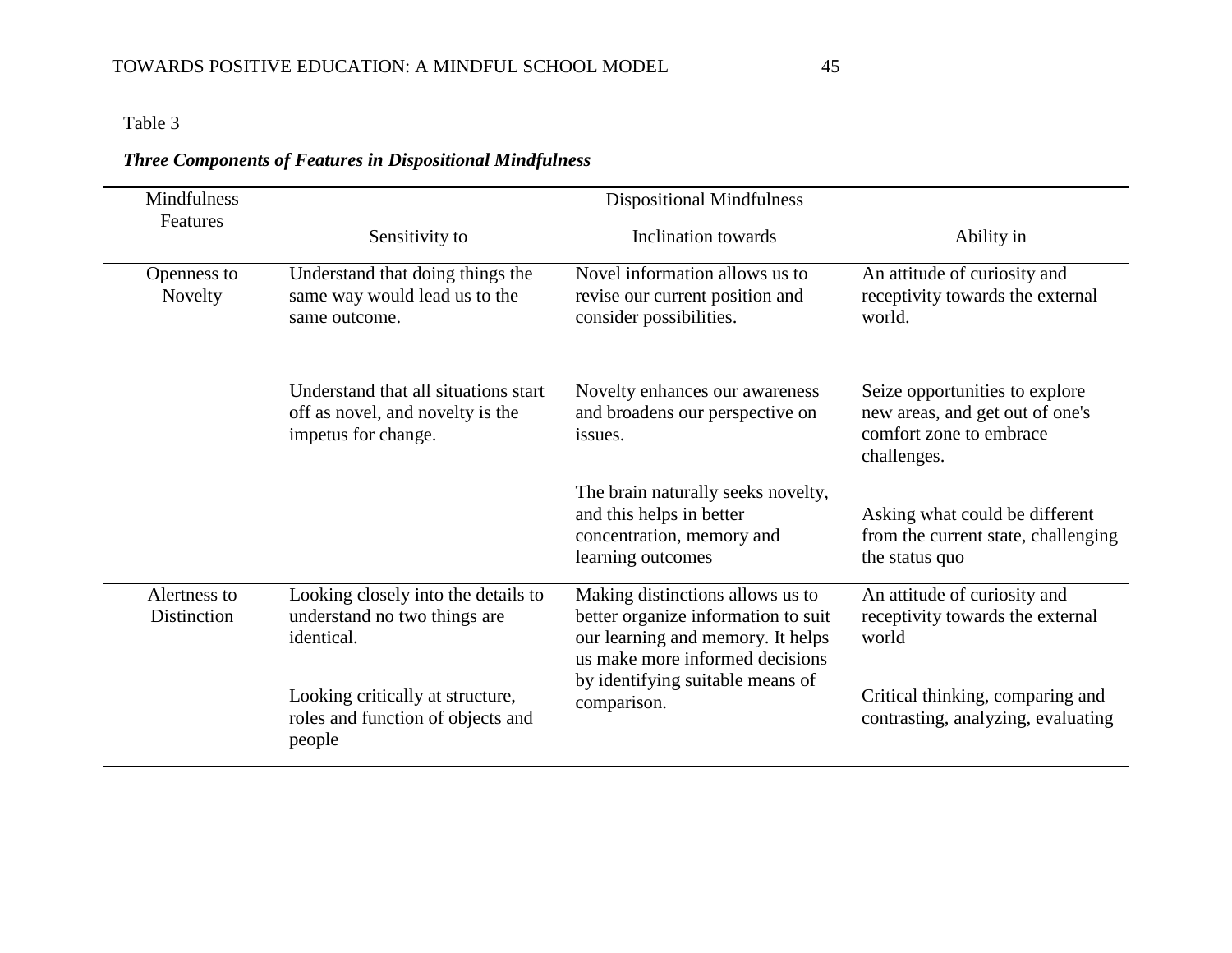# *Three Components of Features in Dispositional Mindfulness*

| <b>Mindfulness</b>                      | <b>Dispositional Mindfulness</b>                                                                                                                                                                                                                                                                 |                                                                                                                                                                                                                                                                                                                          |                                                                                                                      |
|-----------------------------------------|--------------------------------------------------------------------------------------------------------------------------------------------------------------------------------------------------------------------------------------------------------------------------------------------------|--------------------------------------------------------------------------------------------------------------------------------------------------------------------------------------------------------------------------------------------------------------------------------------------------------------------------|----------------------------------------------------------------------------------------------------------------------|
| Features                                | Sensitivity to                                                                                                                                                                                                                                                                                   | <b>Inclination</b> towards                                                                                                                                                                                                                                                                                               | Ability in                                                                                                           |
| Sensitivity to<br>Context               | Understanding the importance of<br>situational and systems influence<br>in the existence of any<br>phenomena, and that things rarely<br>occur in isolation                                                                                                                                       | Contextual sensitivity enables us<br>to accurately assess the factors<br>that support the existing<br>phenomena, and get to a fluid<br>understanding of how things can<br>change when environments<br>change. It allows us to deconstruct<br>what seems absolute to a<br>conditional existence.                          | Critical thinking, comparing and<br>contrasting, analyzing, evaluating,<br>causal reasoning, inference,<br>deduction |
| Awareness of<br>Multiple<br>Perspective | Understanding that our<br>perceptions are often locked into<br>one way of looking at things, and<br>that there exist many possible<br>precepts of a static representation.<br>Our perceptions are activated by<br>cues/triggers that allow us to<br>construe the phenomena in a<br>specific way. | Bearing multiple perspectives<br>allows us to understand the<br>unique behaviours of others<br>towards the same phenomena and<br>builds a broader frame of mind<br>towards humanity. It helps us be<br>empathetic of others,<br>compassionate to ourselves, be<br>tolerant of diversity, and make<br>holistic decisions. | Critical thinking, creative<br>thinking, empathy, inference,<br>deduction, comparing and<br>contrasting              |
|                                         | Understand the role of<br>interpretation and meaning<br>making of daily phenomena                                                                                                                                                                                                                |                                                                                                                                                                                                                                                                                                                          |                                                                                                                      |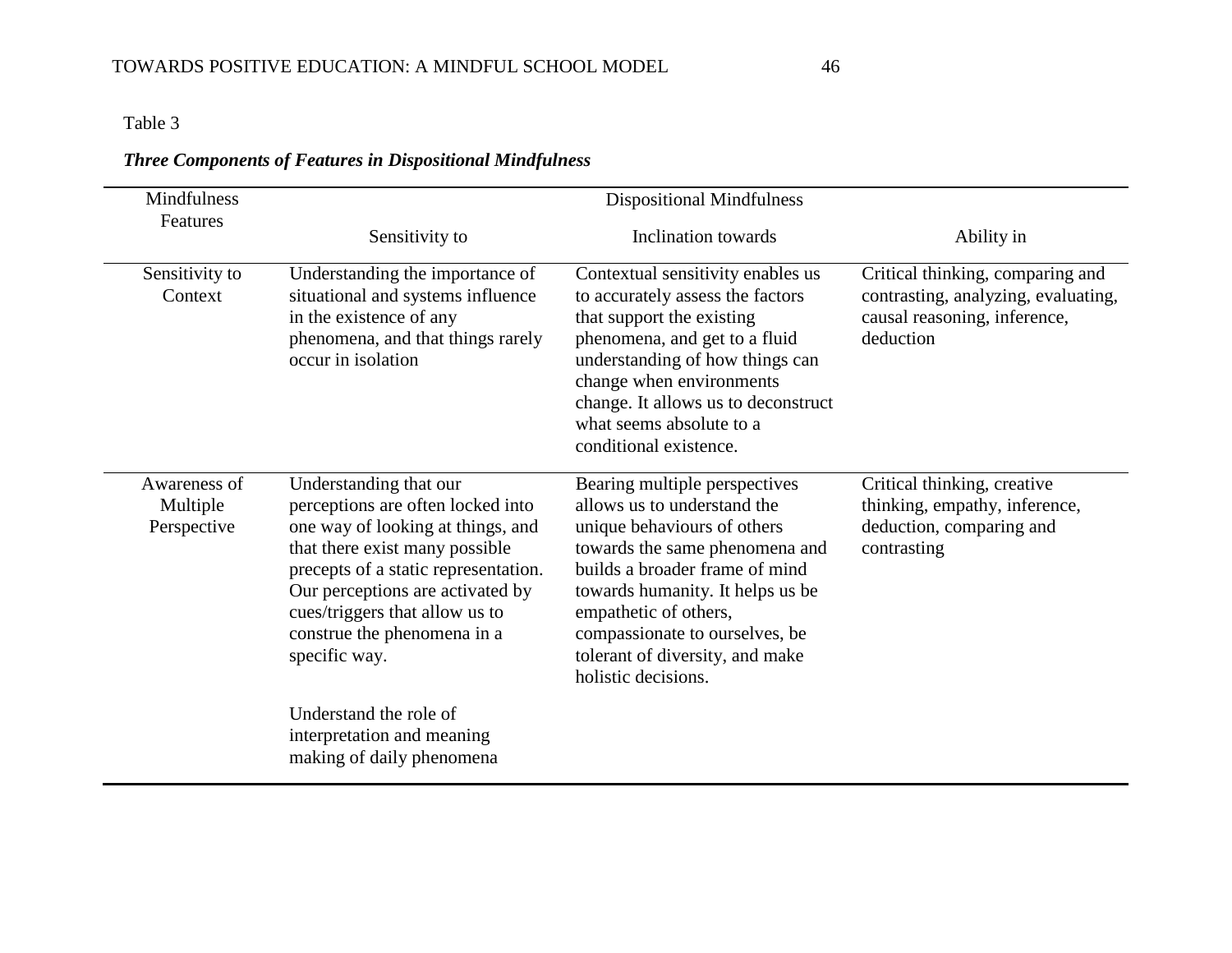### *State Mindfulness*

While dispositional mindfulness is the goal, state mindfulness is not deemed irrelevant. Individuals with greater mindful dispositions report having more mindful states (Brown & Ryan, 2003), and it is potentially possible that cultivating mindful states in systems or people over the long-run would render the development of mindful traits eventually. Cultivation of mindfulness in school may begin by building micro-moments of state mindfulness through various ways and sustaining these habits over time. Also, by adopting a growth mindset for mindfulness, mindfulness can be learned no matter how mindful one is.

## *Whole-School Approach***.**

To imbue mindful dispositions into teachers and students, the entire school ecosystem has to play a part. Whole-school approaches facilitate the effectiveness of instituting desired changes to its members in a sustained manner. School operations are multi-faceted and inter-dependent. In order to conceptualize a whole-school model, I adopted the three aspects derived from the positive education implementation in Geelong Grammar School, which is: teaching, embedding, and living (Seligman et al., 2009). Together, these three aspects form the *'Living, Embedding, and Teaching (LET) Dispositional Mindfulness Model for Schools'*. Refer to Figure 1. TSR, SSR, and TTR refer to teacher-student relationship, student-student relationship, and teacher-teacher relationship respectively.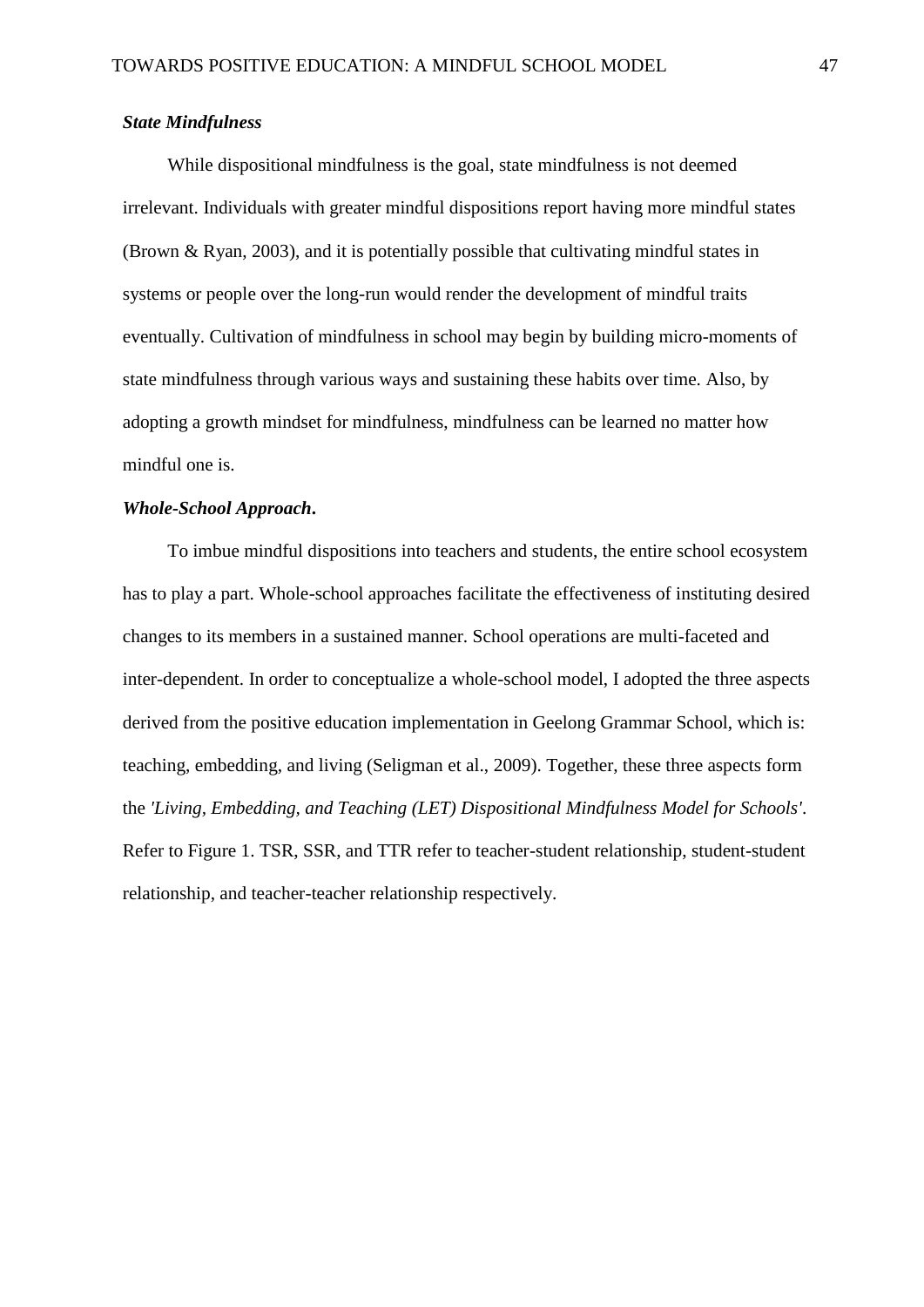

*Figure 1*. LET Dispositional Mindfulness Models for Schools.

The *'Teach'* aspect emphasizes explicit mindfulness training and practice for all school members - students, teachers, and administrators alike. While certainly considering developmental needs of the different age groups and the practical demands of school operations, it is important that there is scheduled time for the teaching and practice of mindfulness-based exercises. For example, there could be a school-wide mindfulness period where everyone in the school practices a mindful exercise together, or teachers could schedule at their discretion classroom time for these exercises.

The *'Embed'* aspect represents an implicit integration of mindfulness into daily operations. It is divided into two categories - processes and administration. Processes refer to formal school activities of teachers, students and administrators. These include teaching, learning, meeting, evaluation, lesson planning, project coordination etc. Administration refers to aspects of the school operational infrastructure, for example school structure, policies, and practices.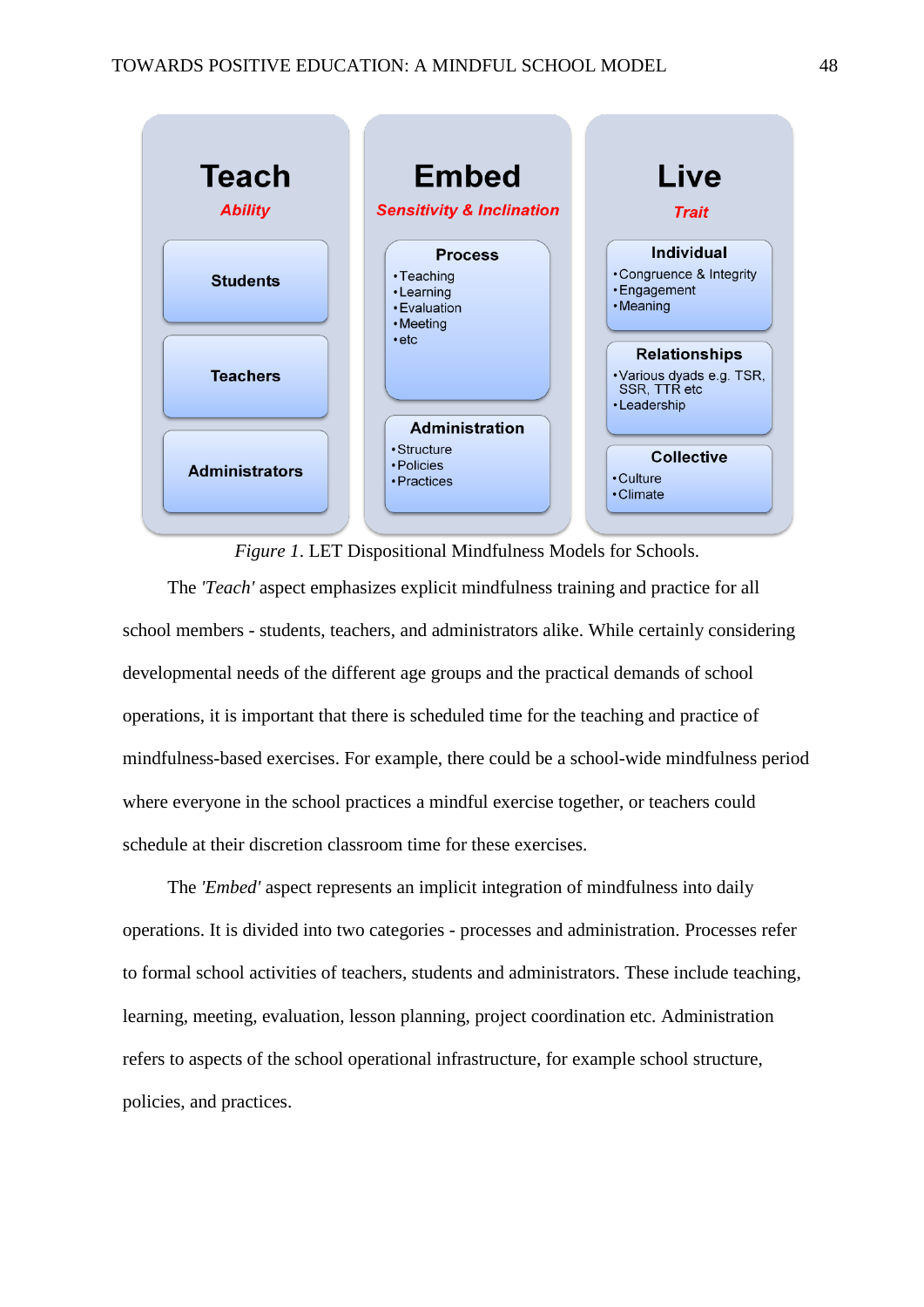In the *'Live'* aspect, the emphasis is on the 'living out' or enacting of dispositional mindfulness in school. From a macro perspective, a mindful school is composed of mindful individuals connected by mindful relationships to culminate in its mindful collective whole. Such a unit-level analysis characterizes the three categories of *'Live'* aspect: individuals, relationships, and collective. On the individual level, dispositional mindfulness should relate to domains such as congruence and integrity, engagement, and meaning in school.This will be elaborated later on. Relationally, various types of dyadic interactions among students, teachers, and administrators should be mindful, e.g., teacher-student relationship (TSR). Collectively, a mindful school should evidently display in its domains of culture and climate hallmarks of dispositional mindfulness.

Furthermore, the LET model corresponds with the three components model of dispositions. The *'Teach'* aspect aims to cultivate the ability of dispositional mindfulness, the *'Embed'* aspect fulfils its role to imbue sensitivity and build inclination towards dispositional mindfulness, and finally the *'Live'* aspect is a manifestation of trait or dispositional mindfulness as a mode of being in school.

As described above, the LET model furnishes a backbone of three aspects and its respective categories in cultivating dispositional mindfulness in schools. Within each category, domains listed are non-exhaustive. In the remaining section, four domains will be elaborated, with a focus on what mindfulness in each of these domains entails. These four domains are: mindful teaching, mindful learning, mindful school structure, and mindful relationships.

## **3.2 Mindful Teaching**

## *Defining Mindful Teaching*

The term 'mindful teaching' has not been commonly defined, and usually derives its meaning through the way mindfulness is previously defined by various researchers. For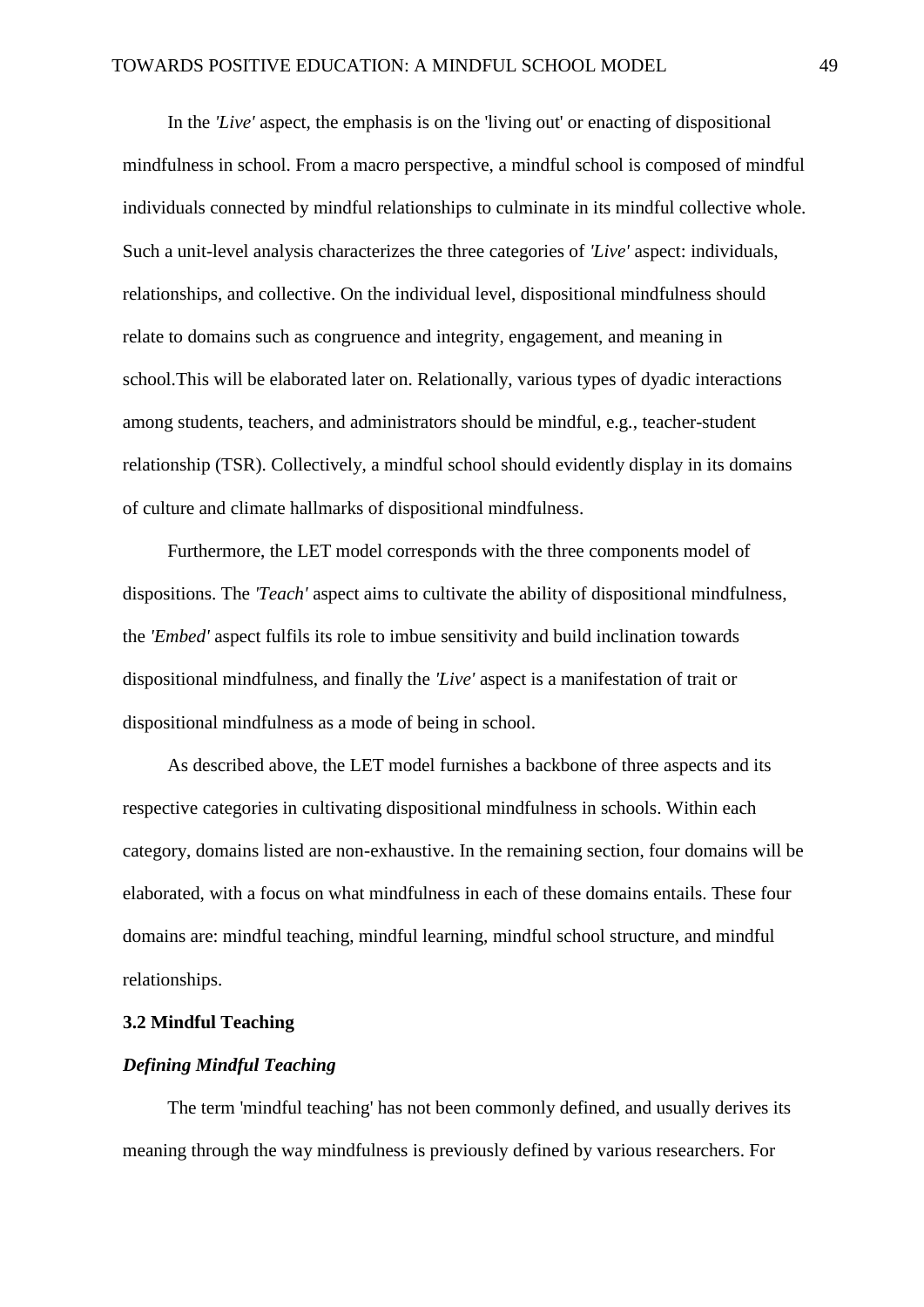example, Langer's conception of mindful teaching would encompass teaching instruction that facilitates open-mindedness to novel information, sensitivity to context, creation of new categories for structuring perception, and increased awareness of multiple perspectives for problem-solving (Langer & Moldoveanu, 2000). The Meditative mindfulness perspective would illuminate mindful teaching as one that cultivates clarity and non-discriminatory awareness, attention flexibility, a non-judgmental stance towards reality, and a presentoriented consciousness. However, teaching as an endeavor is influenced by a myriad of factors, including the dynamic classroom environment, students' attitude, teaching resources, curriculum workload, and the educator's personality characteristics. Considering the job dimensions of an educator more holistically, I adopt aspects of mindful teaching that MacDonald and Shirley (2009) lay out - congruence, integrity, and efficacy. Weaving these aspects together with the essence of varying mindfulness traditions, a proposed definition is as follow:

*Mindful Teaching is an attention to and awareness of congruence, integrity and efficacy in the teaching practice so as to enable optimal action and reflection. Benefits of Mindful Teaching*

*Mitigating Job Stress.* The teaching job is plagued by various sources of stress such as student behavior, school structure, workload, relationships with colleagues and administrators, and these can lead to burnout. A meta-analytic review done by Montgomery and Rupp (2005) has shown that the degree to which teachers emotionally respond to stress, regardless of mediation by coping mechanisms, has a strong influence on the degree of burnout experienced. In this research, active coping, among other variables, has the highest correlation with burnout. This suggests the use of active coping strategies, e.g. meditative mindfulness. As discussed earlier, such mindfulness can reduce emotional reactivity,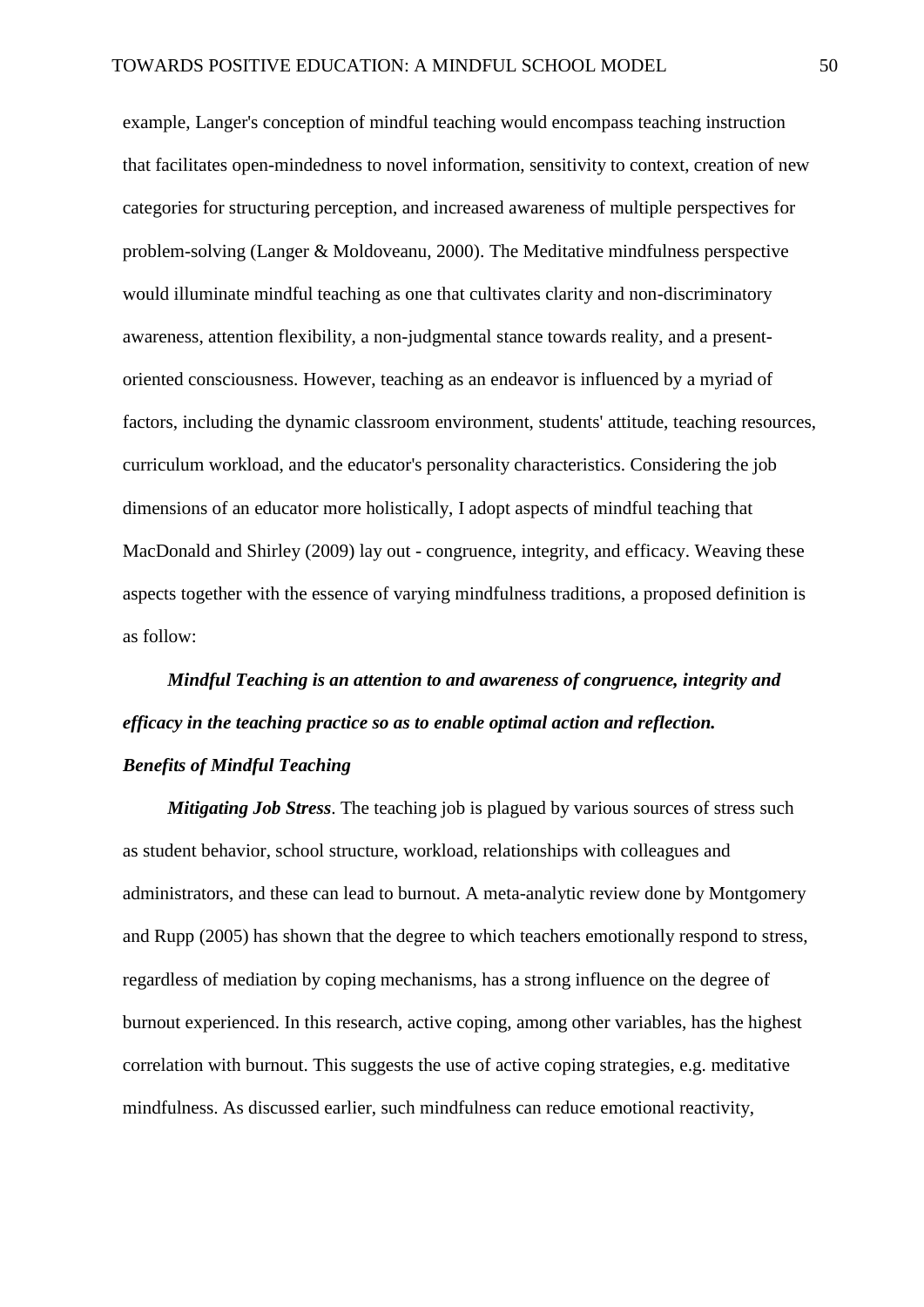strengthen emotional intelligence and regulation, and hence enhance the ability to cope with stress in a calm, responsible and flexible manner.

*Enhancing Job Congruence*. Congruence entails an attunement of one's personal identity to the needs, aspirations, expectations, and demands of the teaching profession, as well as to the initiatives, systems, and processes of the teaching environment. Mindfulness contributes to greater job congruity by cultivating presence. With regards to teaching, *presence* is "the experience of bringing one's whole self to full attention so as to perceive what is happening in the moment" (Rodgers & Raider-Roth, 2006, p.267). Meditative mindfulness can help bring about such full attention. Earlier evidence of the benefits of such mindfulness attest to how such mindfulness can help deal with discrepancies in expectations and situational reality more accurately and reflectively instead of reactively and emotionally. In so doing, it can enable greater alignment between self and schooling interests.

*Raising Contextual Awareness of Job Process*. Mindfulness can also help teachers to recognize the context of their work and to see their work as a process. This can be helpful in avoiding unhealthy social comparisons and self-evaluations that is detrimental to selfesteem and self-acceptance. Carson and Langer (2006) show that tying in self-worth to comparisons, no matter upwards or downwards, may lead people to be more susceptible to the effects of negative comparisons when they arise. Mindful comparisons are those that consider different perspectives and look for qualities or possessions of others that do not diminish individual self-worth. For instance, comparison with others on specific aspects of one's performance can be valuable instructional feedback. Yet another study shows that comparisons with accomplishments of others which are attainable may be inspirational (Lockwood & Kunda, 1997).

*Increased Flexibility in Decision Making*. Teachers face a range of decision making issues, ranging from disciplining students, dealing with parents, to setting of examination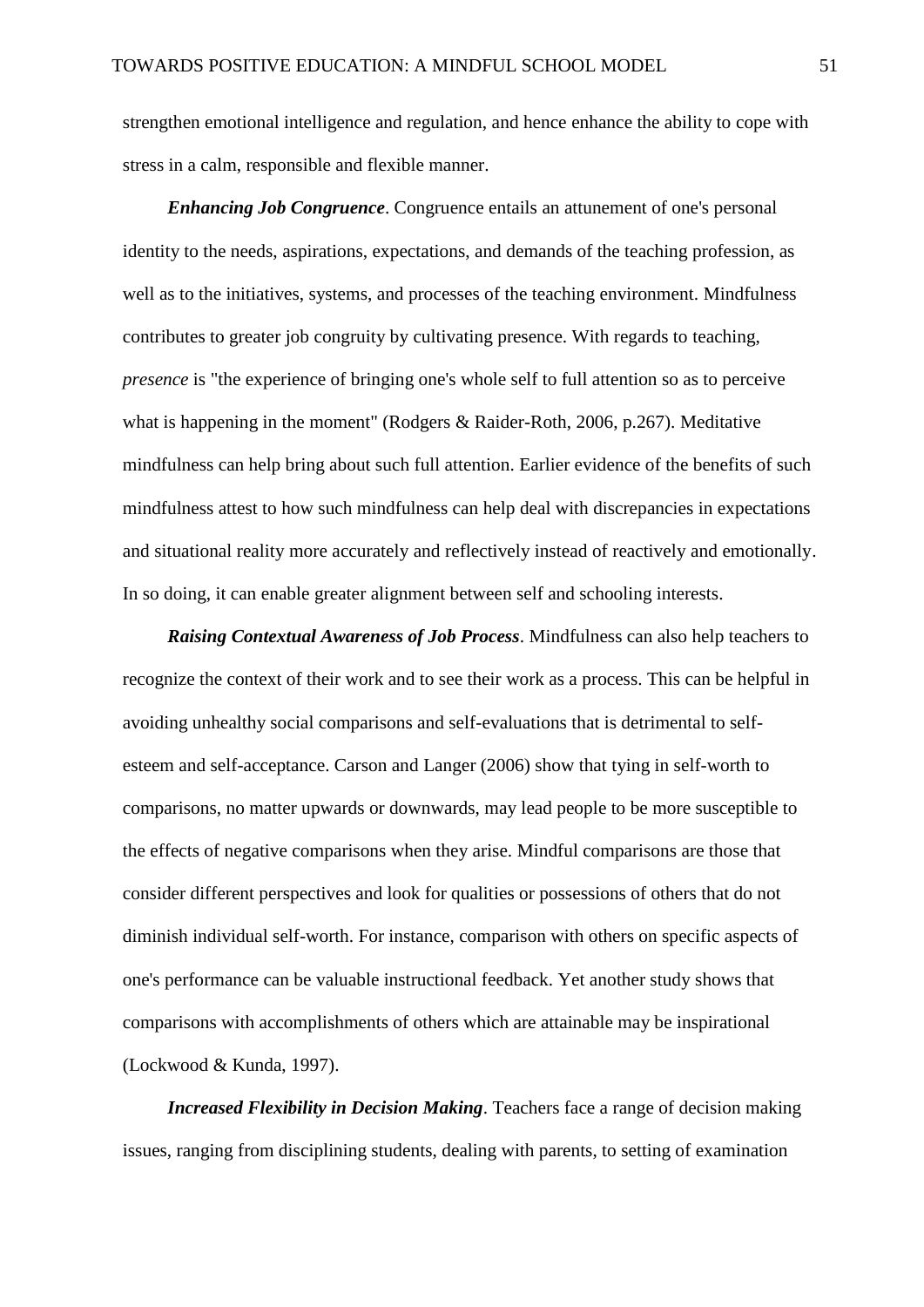papers. While some have moral and legal implications, many are matters of personal discretion and preference. Often with such matters, teachers may follow routine school protocol blindly. Yet, existing practices may not serve the best interests of a dynamic context whose needs are evolving. Constant evaluation and new decisions need to be made, which is where *mindful decision making* is crucial. Langer (1994) posits that mindful decision making is an active one of creating or modifying options (beyond recognizing existing options) and selecting among those options. Studies have shown that active deciding allows more information gathering and choice consideration, and can result in less post-decision regret and more satisfaction (Langer & Williams, 1993). Such increased flexibility in decision making can be illustrated using an example - during assembly reading period aimed at improving language standard, teachers can either choose from prescribed options instructing students to read from a regularly subscribed school-wide magazine or bring in their own novel. They could also create options of student public speaking or a vocabulary competition serving similar aims.

*Broadened Appraisal Abilities*. A mistake is often rigidly cast upon the perpetuator without considering potentially positive perspectives on it. Allowing students to use their mobile phones in class may be going against a school policy and be considered a teacher's "mistake", but may also be seen as an effective classroom contractual tool with students. From another perspective, allowing selective usage of mobile phones (e.g. senior class students) may serve as a teaching tool to help students understand the distracting effects of routine usage and thereby introduce ways of cultivating self-regulation. Even if the positive intent of using it as a teaching tool backfires, employing a mindful approach to mistakes is "to look at them from multiple perspectives and find the perspective that provides either new knowledge, motivation for change, and/or an opportunity to teach others a valuable lesson" (Carson & Langer, 2006, p.35). Mindfulness confers panoramic vision and allows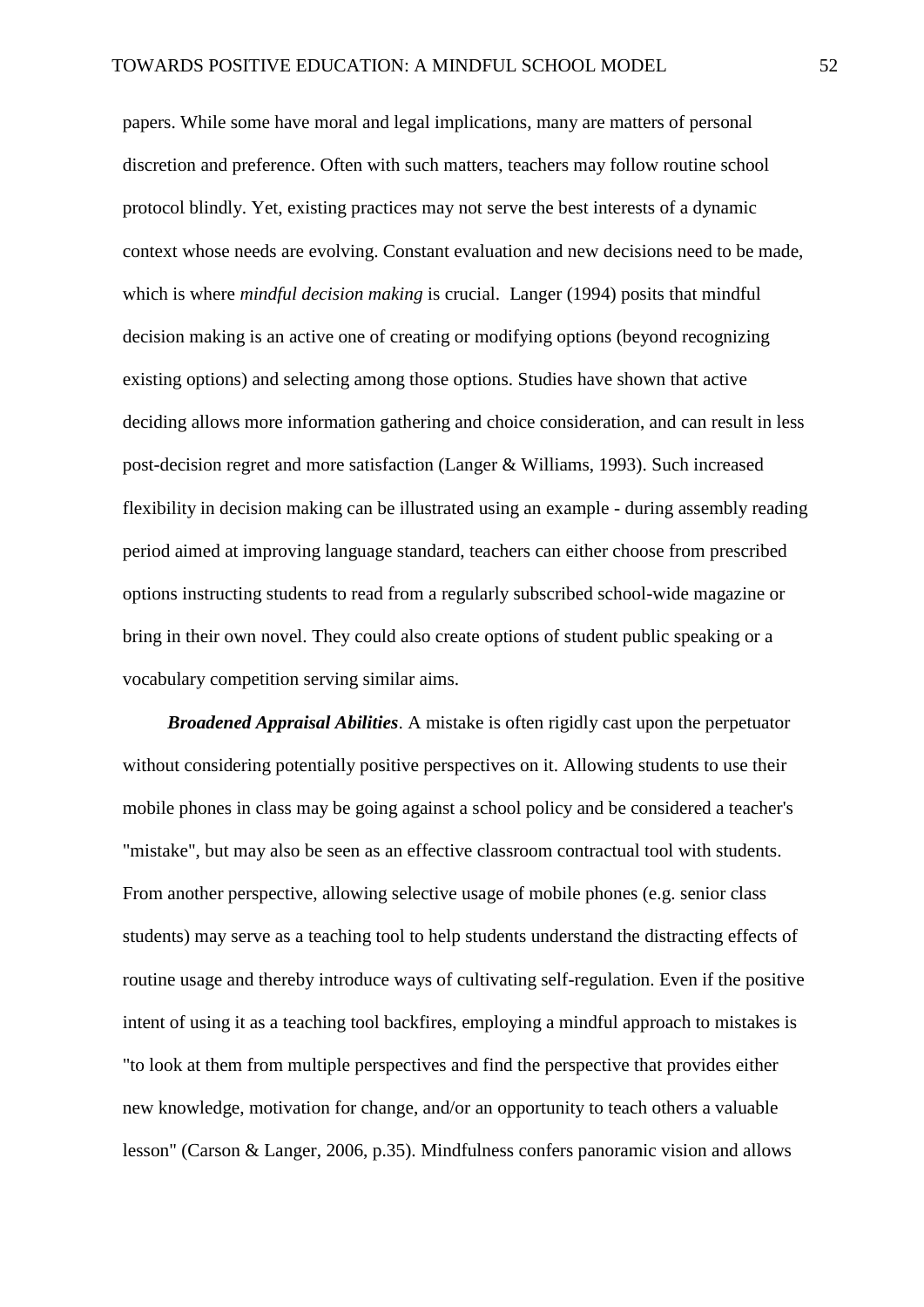us to be more inclusive, appraising individuals and situations according to their unique worth.

*Enhancing Socio-Emotional Competencies of Teachers.* A substantial amount of time in pre-service and in-teacher training has been catered towards developing professional competencies of teachers in terms of pedagogical knowledge, subject mastery, educational psychological theories, informational-technology skills and the like, but there has been little explicit focus on teachers' personal development such as socio-emotional competencies. Research has shown that teachers' socio-emotional competencies help shape positive social, emotional and academic outcomes for students as well as teachers' well-being. Teachers' competencies influence the quality of teacher-student relationship, shape effective classroom organization and management, and enable the teaching of these competencies to students through effective role modeling (Jennings & Greenberg, 2009). Mindfulness can aid the cultivation of socio-emotional competencies. Paying attention to the present moment with non-judgment frees up teachers' attention resources, therefore allowing greater attunement with the socio-emotional needs of students and enabling more sensitive interactions with them. Furthermore, as teachers often need to switch their attention between various macro and micro aspects in the classroom (e.g., attending to students needs, classroom climate, and curricula progress) and solve problems 'on the spot', attentionregulation and cognitive flexibility are two important competencies that mindfulness can help cultivate. Mindfulness can also help teachers to handle interpersonal interactions and conflicts within the classroom by helping the teacher to generate different perspectives of what is transpiring. An identical situation can be managed in diverse ways, e.g. an incident of bullying in class can be viewed in a punitive mode or as a teachable moment for empathy.

*Mindful Curricula Delivery Towards Mindful Learning*. The fundamental premise of mindful curricula delivery is that the way educators present the material to students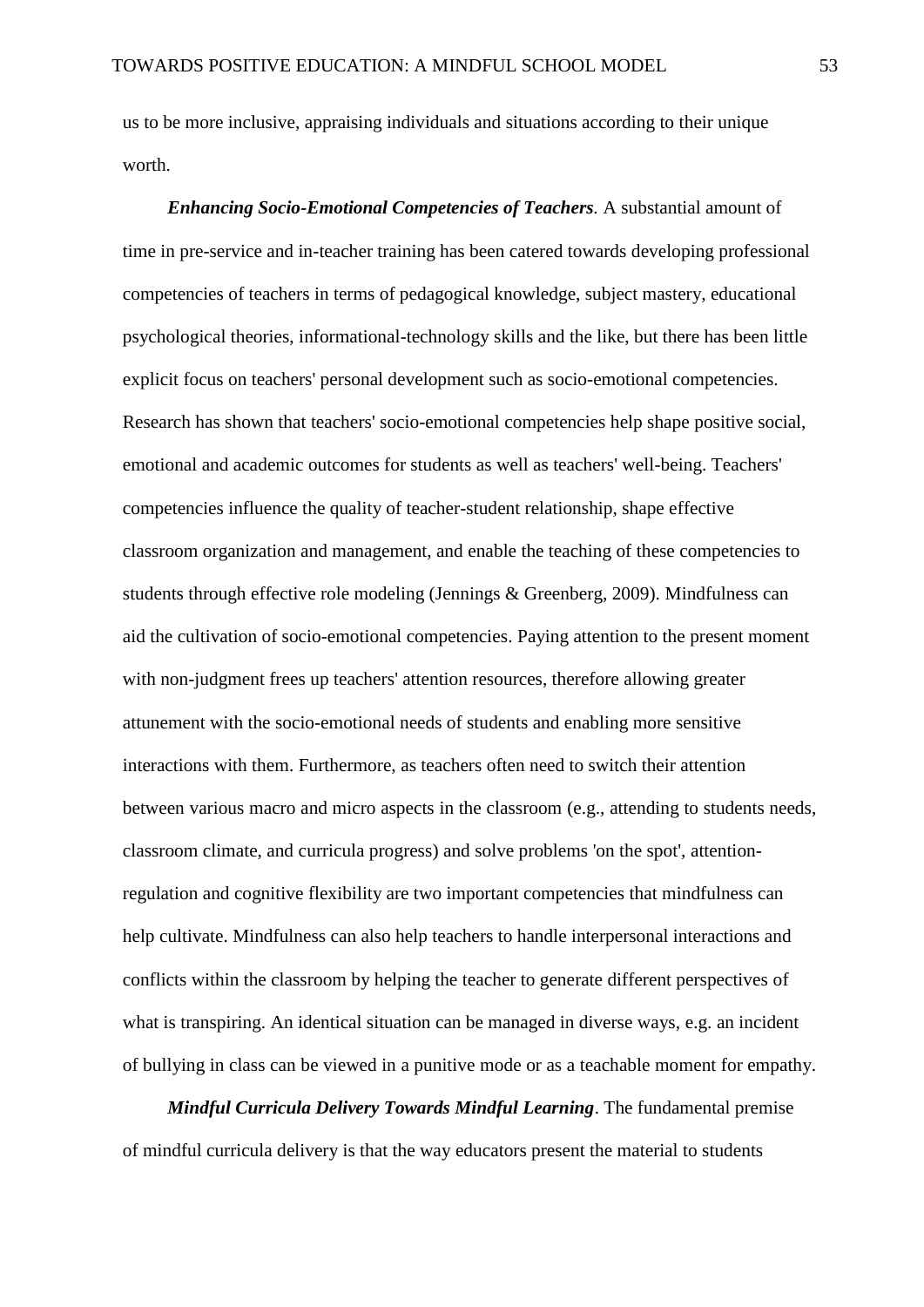affects the way information is learned and ultimately how, why, and when it is used (Langer, 1998). It is noted above that many educators have been teaching to the test due to high state standards, time constraints, disparity in student aptitudes and other reasons, and have essentially made teaching a mindless routine. In addition, mindless teaching can also happen when educators repeatedly engage in the same teaching agenda over time.

The thrust of mindful curricula delivery is to attend to students' diverse needs by cultivating the students' ability to draw novel distinctions from information taught, so that they would be able to make the material relevant to their idiosyncratic concerns (Langer & Moldoveanu, 2000), hence enacting mindful learning. Several ways of such delivery include the conditional teaching of information, raising awareness of context-dependence, highlighting contrast, and providing different perspectives to the concepts taught. Each of them is highlighted below.

*Conditional teaching* is an idea introduced by Langer and Piper (1987) which embodies the use of conditional as opposed to absolute instructions, e.g. "this could be" versus "this is a". Conditional teaching would be to say, "a substance with a high melting and boiling point could be a metal", instead of absolute categorizing such as ".... is a metal". This is important because there are other substances (e.g. ionic salts) that have high melting and boiling point as well. Such open format of instructions demands more processing and sense-making instead of rote memorizing. As the learner explores the material, a series of connections and abstractions is made which promotes content assimilation and facilitates later transfer to new situations (Salomon & Perkins, 1989). Participants in conditional instruction studies demonstrated more flexible and creative ways of using information to problem-solve (Langer, Hatem, Joss, & Howell, 1989; Langer & Piper, 1987). Furthermore, since students adopt an active role, their autonomy as learners is strengthened (Ritchhart & Perkins, 2000). Also, teaching conditionally bears an important implication relating to the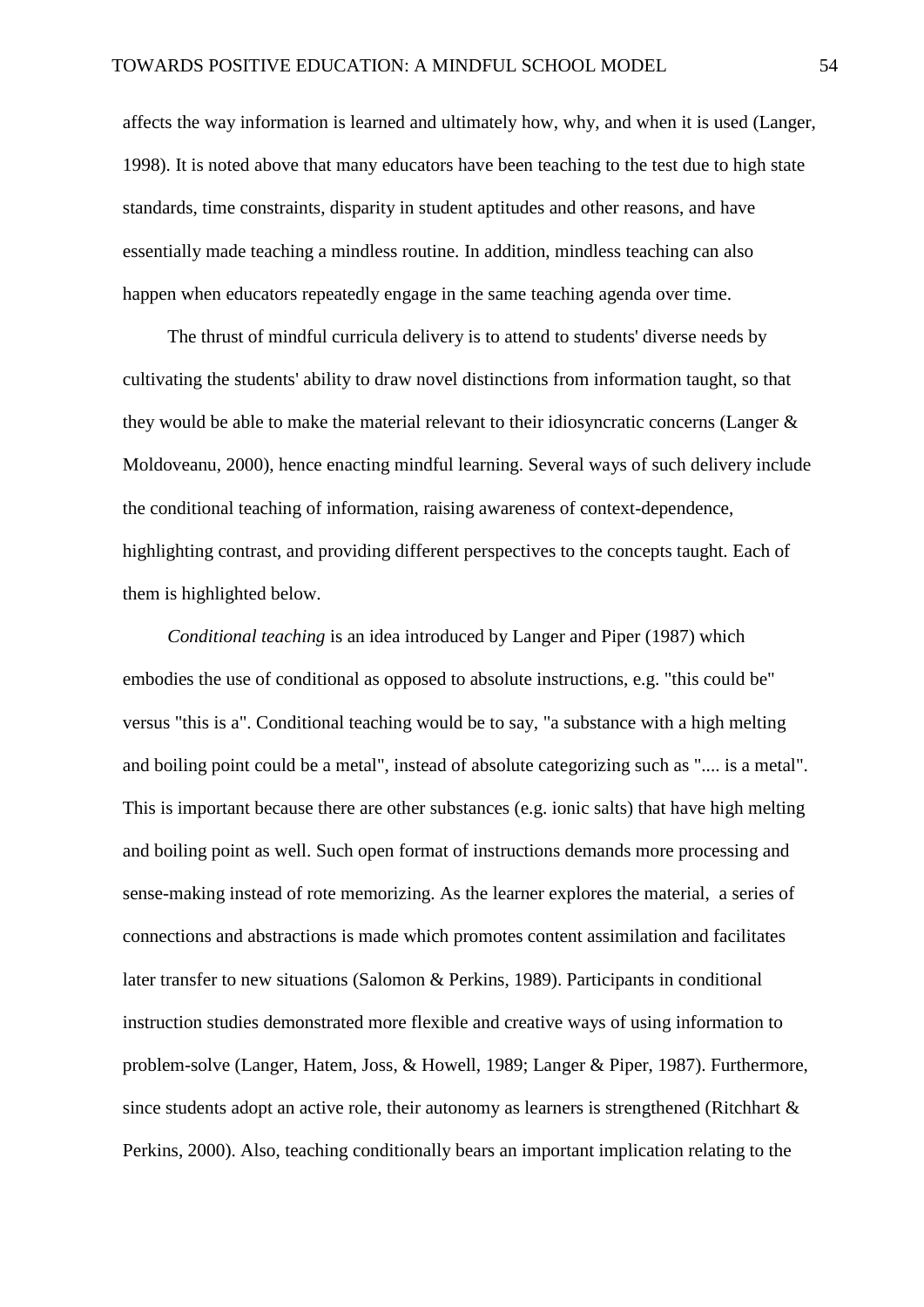uncertain and changing nature of the world. While teaching conditionally may be criticized as breeding insecurity, this may be a faulty argument (Langer, 1989a). Teaching conditionally in a world of stability where facts are absolute may not be beneficial, but in the world we live where facts are conditional, we would perhaps do better. Last but not least, teaching conditionally also allows students to explore different contexts and perspectives, and adjust it to their strengths and experiences instead of freezing their understanding of the material on first exposure.

Educators would help instil dispositional mindfulness in learners by imparting *sensitivity to context-dependence* of the concepts taught. For instance, during teaching, educators could encourage an exploration of origins, assumptions, limitations, exceptions, and conditions of the particular concept. Taking geometry as a case, it is a fact that the sum of all interior angles of a triangle equals to 180 degrees. Without understanding its underlying euclidean assumptions (i.e. study of flat surfaces instead of curved surfaces), a learner may not be able to appreciate how a triangle constructed from a spherical plane could exceed 180 degrees.

In addition, *establishing contrasts* can help in enhancing sensitivity and inclination towards mindful learning. Educators can seek to draw similarities and differences to previously learnt materials, other subjects, or the physical world. In an experiment, Langer and Brown (1992) asked subjects to engage in tasks which they professed their dislike, in this case women who disliked soccer were made to watch a soccer video. These women were randomized in one out of four conditions where they were asked to make increasingly subtle distinctions about each match. Results show that women who were required to make more distinctions liked the task more. This may be extrapolated to learning tasks. As aptly described by Langer and Pietrasz (1995) as a shift from reference to preference, drawing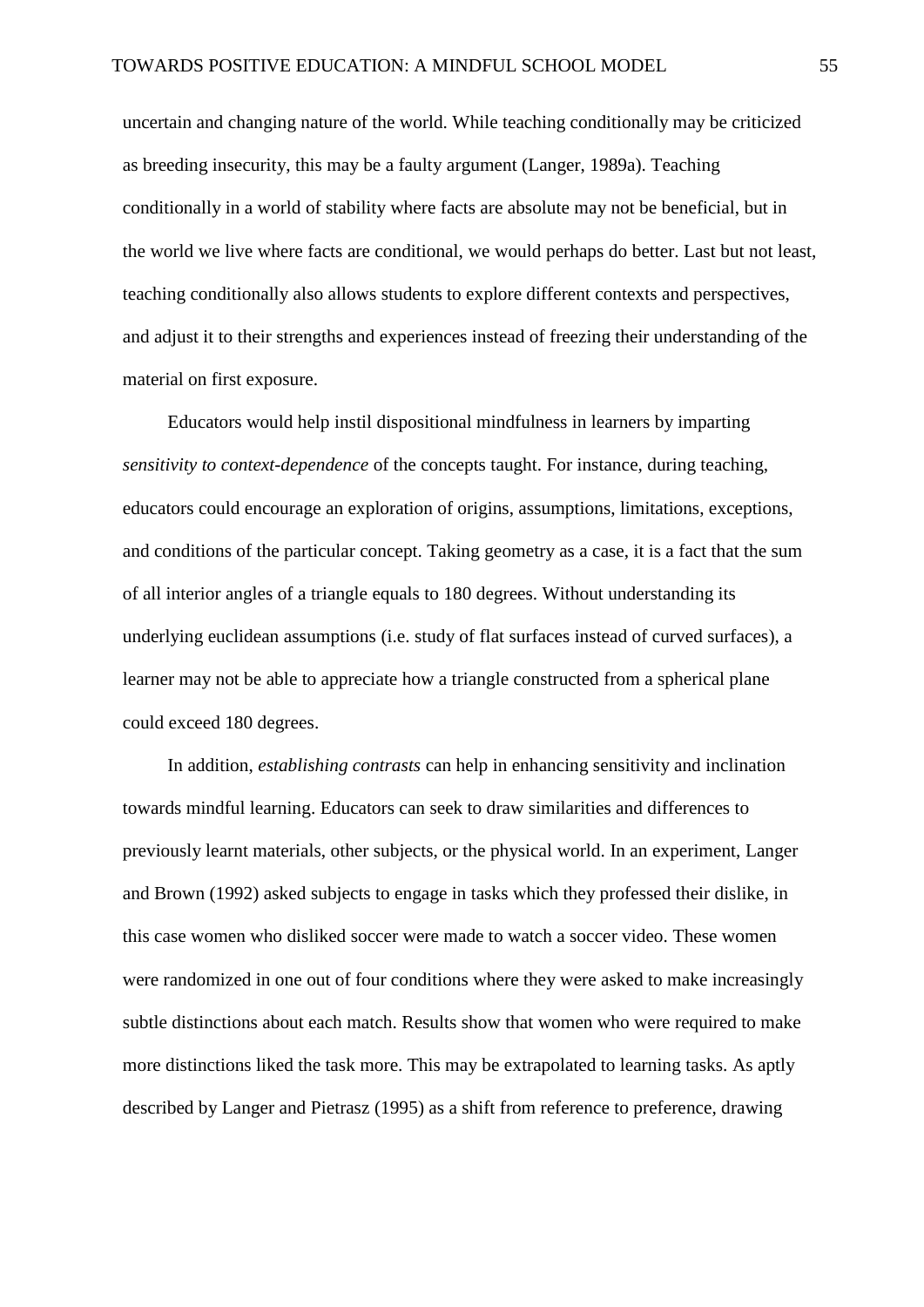distinctions facilitates mindful learning and can increase engagement and positive experiences.

*Providing different perspectives* of the material taught can bolster inclination for mindfulness. For instance, a historical event such as the Japanese occupation of Singapore during second world war can be asked understood from various groups of people living at the time, e.g. different ages and races, British soldiers, Japanese soldiers, war heroes, traders etc. Asking the question 'how might it look different if...?" helps elucidate varying standpoints. Having different perspectives helps learners better appreciate and enjoy the curricula by shaping or interpreting ideas in relation to their lives, interests, and curiosities of the world (Langer, 1998). Mindfulness acknowledges that our thoughts and ideas are social construction of realities (Bodner, 2000).

## **3.3 Mindful Learning**

## *Defining Mindful Learning*

Learning can be defined in multiple ways. Some are process-focused where active engagement in the world is emphasized, while others are outcome-focused portraying how human behavior changes (Hyland, 2011). To identify a suitable focus of learning in formulation of 'mindful learning', the definition of mindfulness can help. In *The Power of Mindful Learning*, Langer (1998) defined mindful learning as a process-focused approach where active engagement in drawing distinctions lead to better learning outcomes. Therefore, appropriate to the process-focused approach is Beard and Wilson's (2006) definition of learning as the "sense-making process of active engagement between the inner world of the person and the outer world of the environment" (p.2). Building on this processfocused foundation, I propose a definition as follow:

*Mindful Learning is being fully, actively, and meaningfully present and engaged in all aspects of the learning encounter, in or out of the classroom***.**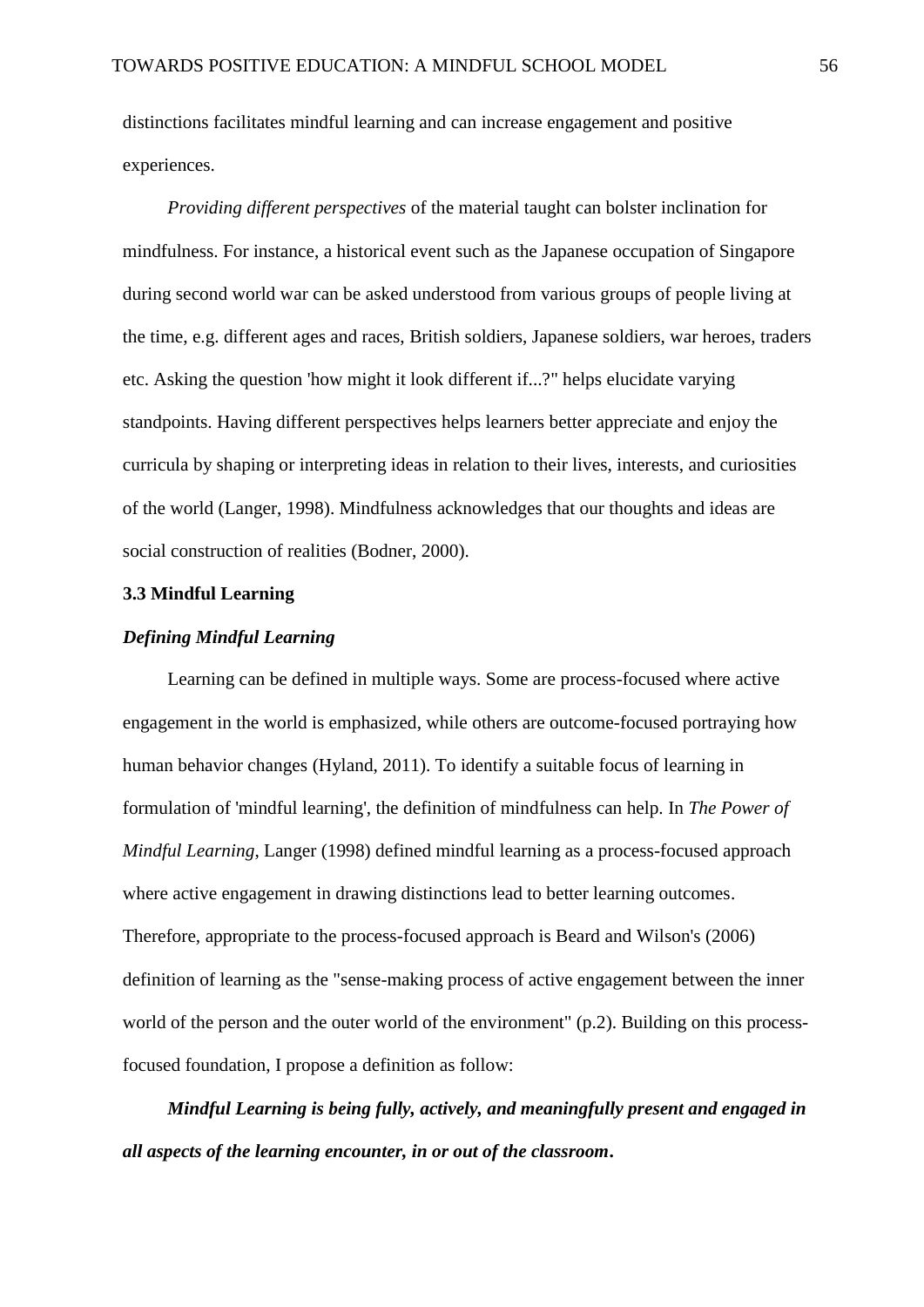### *Making Learning Mindful*

In what is defined as the 'academic problem' by Witz (2000), a considerable number of students are unable to get "meaningfully connected to academic or subject-matter knowledge to the point where the latter begins to inspire the person and play a significant role in his or her world-view and life" (p.9). Two possible cases emerge here. On one hand, we have academically weak students who find a lack of meaning in these subjects, therefore disengage from learning and subsequently affecting the learning environment of others through behavioral distractions and/or attention-seeking in class. On the other hand, we have students albeit not able to derive significant meaning from the subject matter, are able to perform academically up to expectations. This group of students, though having graduated from school with knowledge proficiency, may tread on in life with a void in their life's purpose and directions. Both cases reflect mindless learning.

*Learners' Engagement*. Mindful learning involves learners seeking to make the material personally meaningful, even if curricula delivery may not be initially appealing. In a study conducted by Lieberman and Langer (as cited in Langer, 1998), students were asked to learn the material, and were told that they would be subsequently tested. Some of them were encouraged not to memorize but to make the material relevant to them. Results showed that those who made material meaningful instead of memorizing had better recall of information, were more creative in their answers and had better scores. In addition, a second experiment on 10th-graders in which one group read a passage from different perspectives (e.g. through different character roles) revealed similar outperformance on retention, creativity and intelligence as compared to the memory group (Lieberman & Langer, as cited in Langer, 1998) These two studies reveal the importance of learners' agency in sensemaking. Furthermore, Gick and Holyoak (1987) found that when participants were aided in forming their own abstractions in one learning situation, their transfer of learning to a new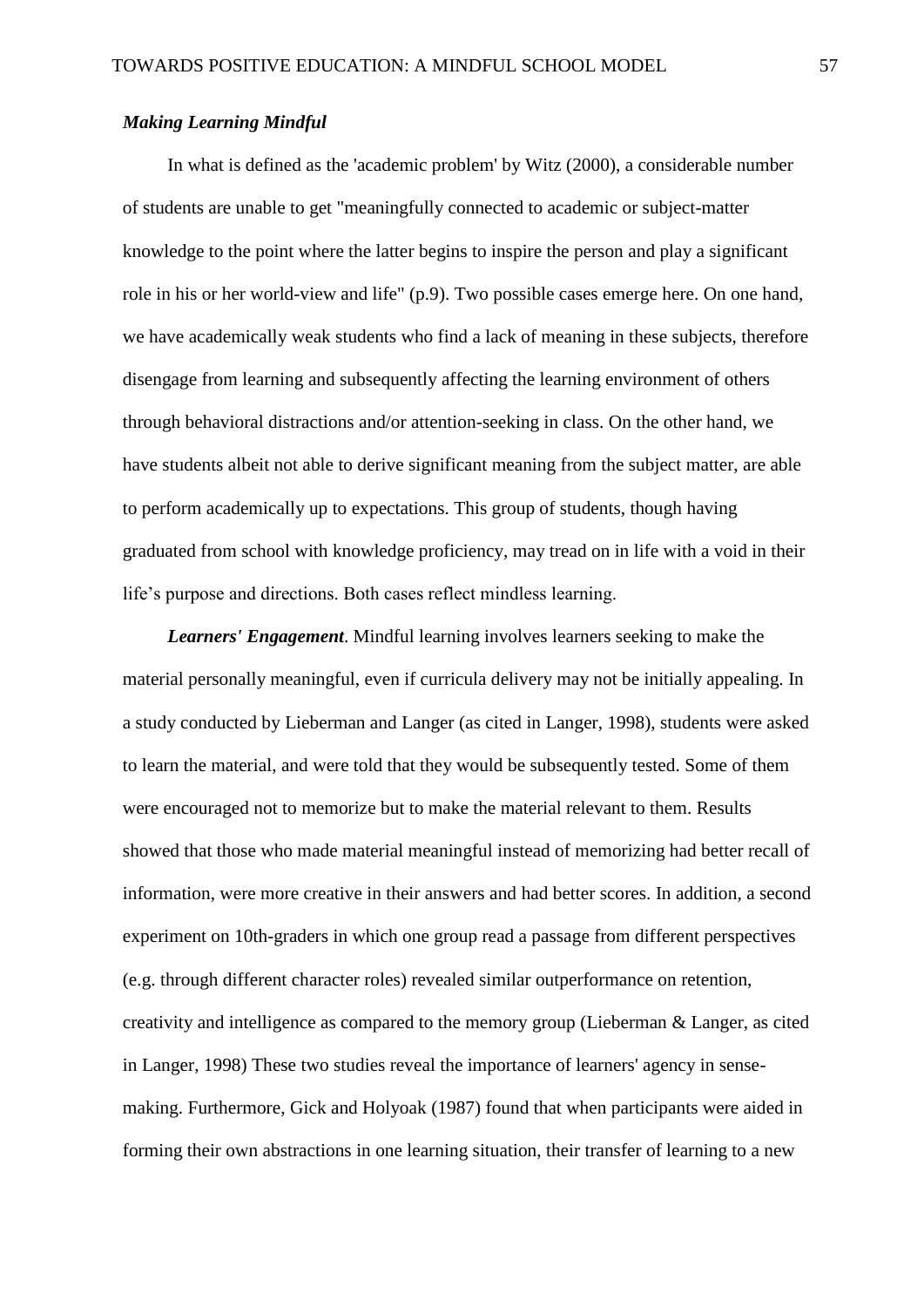situation was greater than that of participants who were provided with ready-made abstractions. Indeed, students given the opportunity to invent their own learning products were better equipped for learning (Schwartz & Martin, 2004). Taken together, these studies show that greater autonomy conferred by mindful learning allows learners to construct individualized ways of assimilating the material, leading to positive learning outcomes and negating the academic problem described by Witz (2000).

*Learners' Preconceptions*. Another contributing factor to the academic problem could be the learner's preconceived notions of learning being uninteresting, laborious, and various other negative connotations. Such ideas may often be initially adopted without any self-relevance or immediate need for verification, and later be taken absolutely without challenging or considering alternative perspectives. This is described as premature cognitive commitment (Langer, 1993). Research found that such commitments are likely to arise when information is given in absolute rather than conditional language, and usually by an authority (Chanowitz & Langer, 1981). An example is the common statement 'no pain, no gain' as often told by parents and teachers to learners. While the intent is to convey the value of hard work, this statement can have detrimental effects to learners' conception of studying. It transmits the immutable idea that learning is necessarily unpleasant in order to yield any academic gain, which Langer (1993) argues is inaccurate. She further argues that "learning or gain that is not fun is mindless" (Langer, 1993, p.43). Langer (1993) suggests that we would do better asking ourselves what is fun for our students, and trust that learning will inevitably follow.

Towards addressing this misperceived dichotomy between learning and fun, mindful learning plays a vital role. Besides how learning to draw distinctions between objects of learning can help to increase interest, engagement and liking, what makes an activity enjoyable is the process of going from not knowing to knowing (Langer, 1998). When we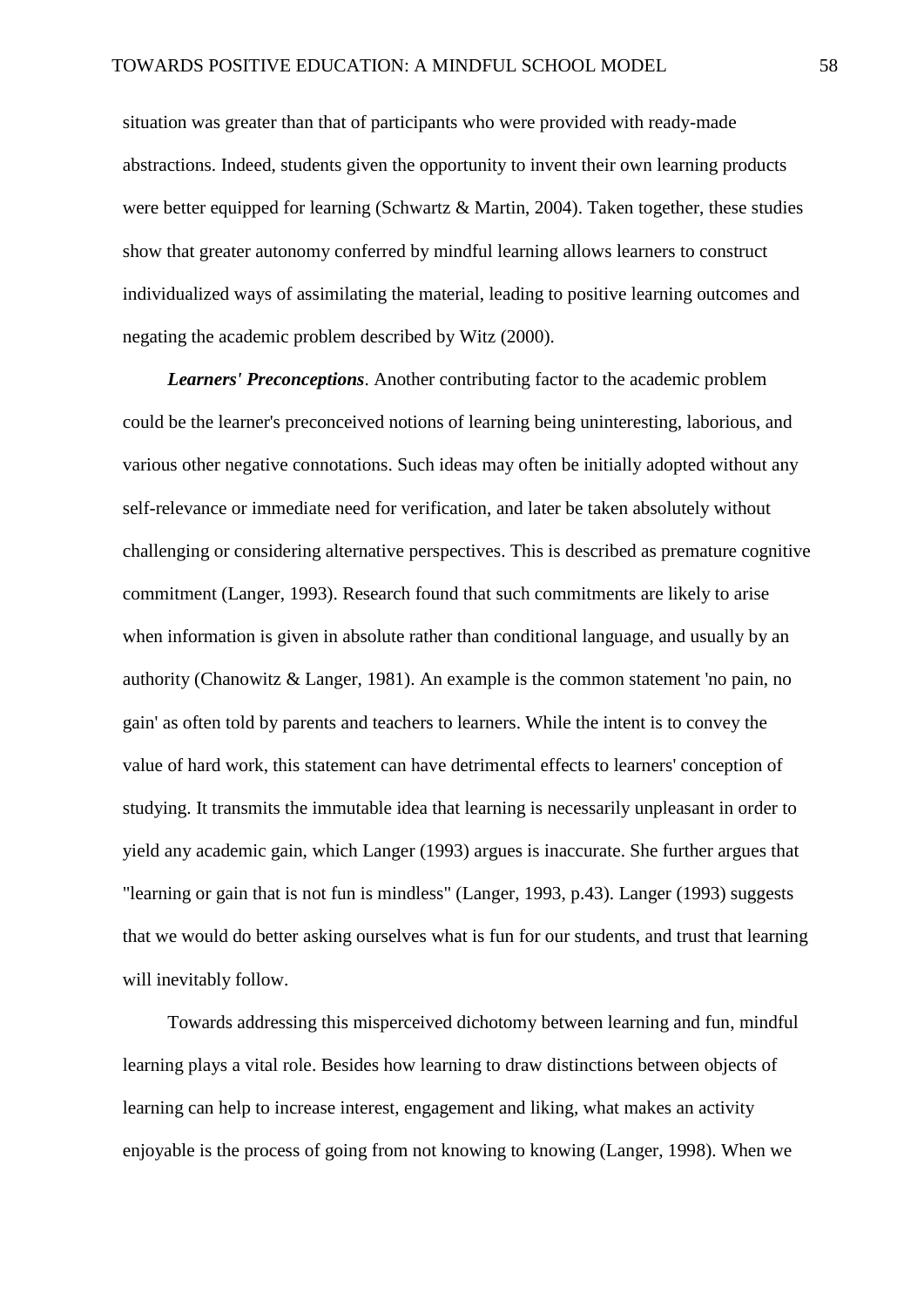draw these distinctions ourselves, especially those that are self-relevant, i.e. information that is about ourselves or that we care about, we derive not only pleasure, but also retain information better.

*Learners' Attributes*. Sustained attention to something fixed can be distasteful and difficult. Mindfulness can help students to sustain their focus on learning. It can help students' react more effectively when potential distractions (e.g., internal impulses, or external events) arise by promoting a clarify to awareness and informed choice about whether to engage in the distraction. In addition, a mindful focus on drawing distinctions and appreciating nuance can help sustain attention. Langer (1998) suggests viewing distraction as "being otherwise attracted" (p.36), and therefore in order to concentrate better, learners should increase variability in their attention stimuli via drawing distinctions. Mindful attention emphasizes distinction, change, and novelty.

*Learning Style*. One learning myth described by Langer (1998) is that mastery results from repetitive drilling of the basics to make it perfect. While repeated drilling causes multiple smaller components of the activity to coalesce into lesser and bigger chunks, therefore demanding less of our attention resources, it can also bring learners into a mindless processing of material which, apart from possibly boosting test scores, detracts from creativity, flexibility and transfer of learning as shown above. It is therefore important to learn, but not over-learn. Learners should not freeze their understanding of the material or skill before trying it out in different contexts. Over-learning leads to boredom in learners, and contributes to disengagement.

That being said, there is still some role for memory. Langer (1998) provided the analogy of actors learning scripts - that they first read to get the overall idea and meaning, and next understand the meaning of their lines in relation to its context, plot, other characters and perspectives, before proceeding to memorize their lines. Having an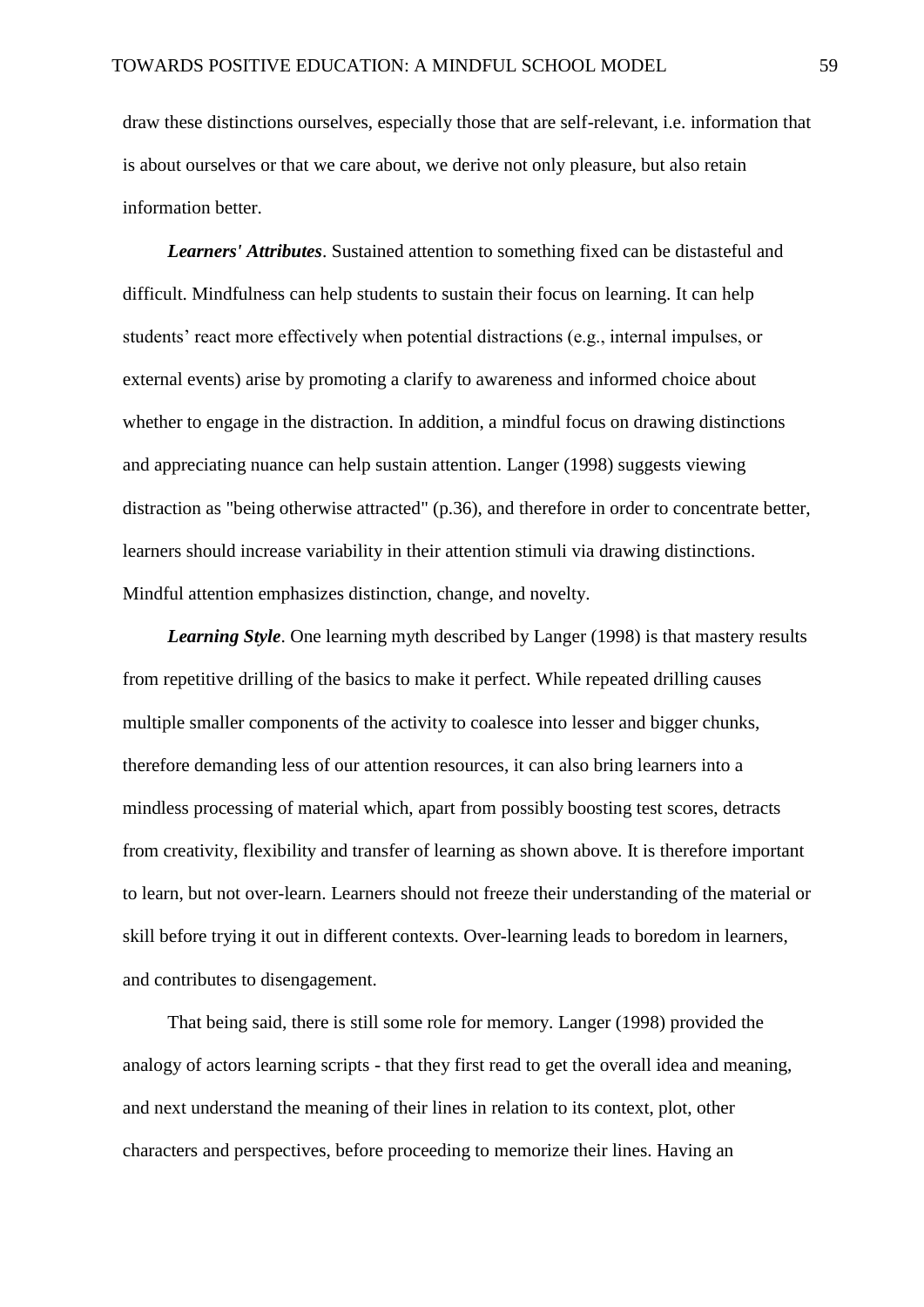integrated and thorough understanding reduces the tedium involved in the memorizing process, making learning less of a chore. In other words, understanding does not make memory redundant, instead enhances its retention. Mindful learning requires learners to fully comprehend the boundaries of the information before they may choose to memorize.

*Learner's Mindset*. Even if the academic problem mentioned above is eliminated, there are still barriers to learning such as learners' beliefs about their abilities and intelligence. Carol Dweck's (2006) work on mindsets is essential in this discussion. With respect to abilities and traits, there are two kinds of mindset learners can adopt - a fixed mindset in which abilities and traits are believed to be pre-set and unalterable, while growth mindset recognizes the capacity for change through effort. Both mindsets are at opposite ends of a continuum with respect to each other. Learners who possess a fixed mindset often seek validation at every opportunity, believing that nothing can be done to change their level of ability. They are either smart or not. For that reason, they have to be the best at every instant, and failure is seen as a proof of the lack of abilities. On the other hand, learners with growth mindsets take abilities as a starting point and relish challenges to stretch their abilities. They view failures as opportunities for learning and focus on 'becoming' instead of 'being'.

Being mindfully aware of these different beliefs learners hold can in itself enable them to start thinking and reacting in new ways (Dweck, 2006). Meditative mindfulness can help detect such internal stimuli through its monitoring processes. After such observant awareness, elaborative mental processes such as disputation of fixed mindset beliefs can proceed, similar to that of challenging automatic thoughts in rational emotive behavioral therapy (Ellis, 1957). Disputation can involve marshaling counter-evidence or alternative perspectives, in which qualities of cognitive mindfulness proposed by Langer (1989a) would be useful. Through alertness to distinction and sensitivity to context, one can for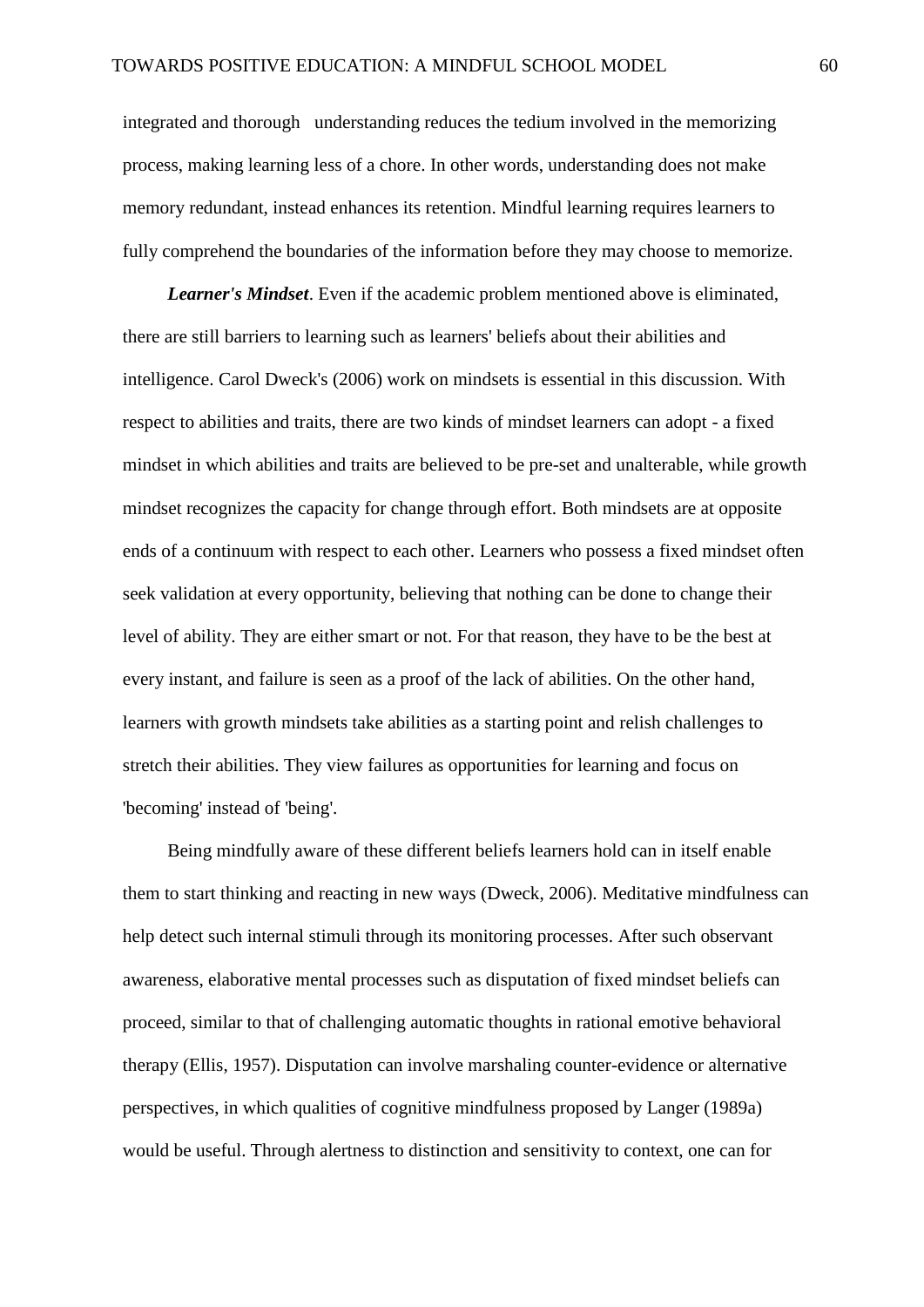example highlight scenarios when the learner's effort was beneficial towards improving outcomes, or offer alternate viewpoints of how outcomes do not fully and directly measure the ability of interest. Furthermore, through an orientation to the present, cognitive mindfulness emphasizes the pro-active engagement of the self in creating meaning from the experience. Failures can be perceived through a growth mindset of having greater opportunities to learn, rather than a fixed mindset of disability. This empowers students by helping them to focus behaviors they can engage in to increase their learning.

## **3.4 Mindful School Structure**

All organizations, including schools, need a structure. Structural features can determine organizational effectiveness (Hoy & Sweetland, 2000). There is no doubt schools are bureaucracies (Hoy & Miskel, 2001), with different degrees of bureaucratization with respect to Weberian components such as hierarchy of authority, division of labor, impersonality, objective standards, technical competence, and rules and regulations (Weber, 1947). Yet while such bureaucratic structures are capable of attaining the highest degree of administrative efficiency, they have been criticized for producing over-conformity and rigidities (Gouldner, 1954), blocking and distorting communication (Blau & Scott, 1962), alienating and exploiting workers (Aiken & Hage, 1968; Scott, 1998), and stifling and eliminating innovation (Hage & Aiken, 1970). Therefore, it is important that regardless of the type of bureaucracy or structure a school has, it is an enabling instead of a hindering one. Research has shown that school bureaucracies vary along a continuum with enabling and hindering at opposite ends of each other (Hoy & Sweetland, 2001).

## *Features of School Structures*

Of all the different bureaucratic components, two dominant ones are *formalization* and *centralization*. *Formalization* refers to the extent that the organization has written rules, regulations, procedures, and policies. The work of Adler and Borys (1996) provided a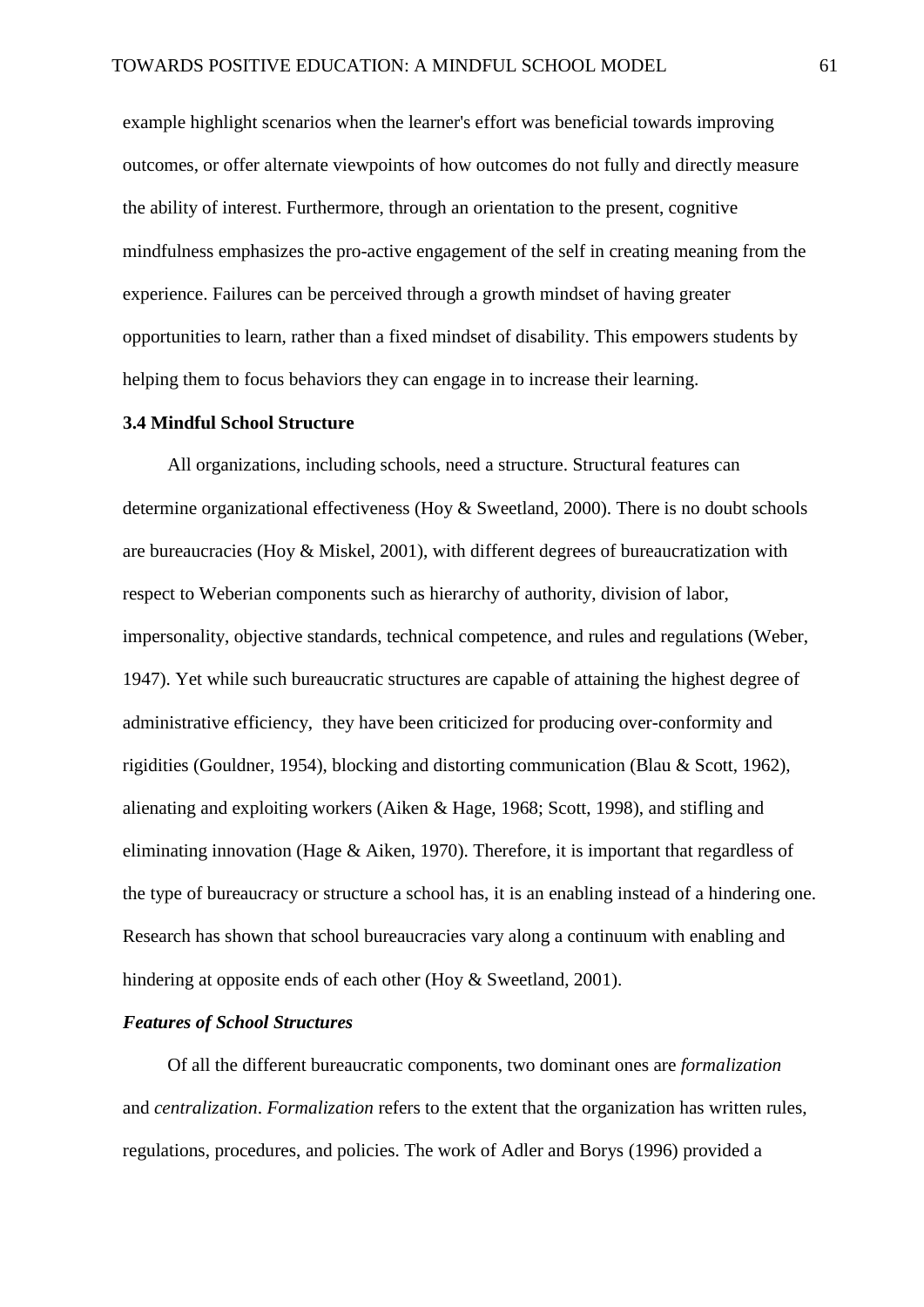comprehensive and contemporary analysis of two types of formalization - coercive and enabling, which describes how work practices are affected by the features, design and implementation of such structures. Enabling formalization invites two-way dialogue, views problems as opportunities, fosters trust, value differences, capitalizes on and learns from mistakes, delights in the unexpected and facilitates problem solving. It requires participation, collaboration and flexibility, and promotes organizational learning and improvement. On the other hand, coercive formalization involves one-way (top-down) communication, seeing problems as obstacles, fostering mistrust, demanding consensus, suspecting differences, punishing mistakes, and fearing the unexpected. Coercive procedures are autocratic, rigid and unilateral. They force compliance and generate alienation. Importantly, being coercive or enabling may be independent of the degree of formalization. As Adler (1999) mentions, adverse consequences may not necessarily be inherent in rules themselves, but in the kinds of decisions made in establishing these rules - the implementation.

*Centralization* is the locus of control for organizational making; it is the degree to which employees participate in decision making (Aiken & Hage, 1968). Similarly, there are two kinds of centralization - coercive and enabling. Coercive centralization is an authority structure of a top-down hierarchy with concentration of decision-making at the top and demanding compliance from subordinates. Such a structure is rigid, autocratic, controlling, and impedes problem-solving and innovation. While hierarchy is often important for direction and coordination of efforts, rigid hierarchy can lead to dissatisfaction, alienation, and hostility (Aiken & Hage, 1968; Hoy, Blazovsky, & Newland, 1983). Such hierarchies typically react to external pressures in undesirable ways that reinforce autocratic supervision and over-standardization. In school contexts, teachers may be forced to "play the game of satisfying artificial standards rather than making independent judgments about the needs of their students" (Hoy, 2002, p.90). On the other hand, enabling centralization is an authority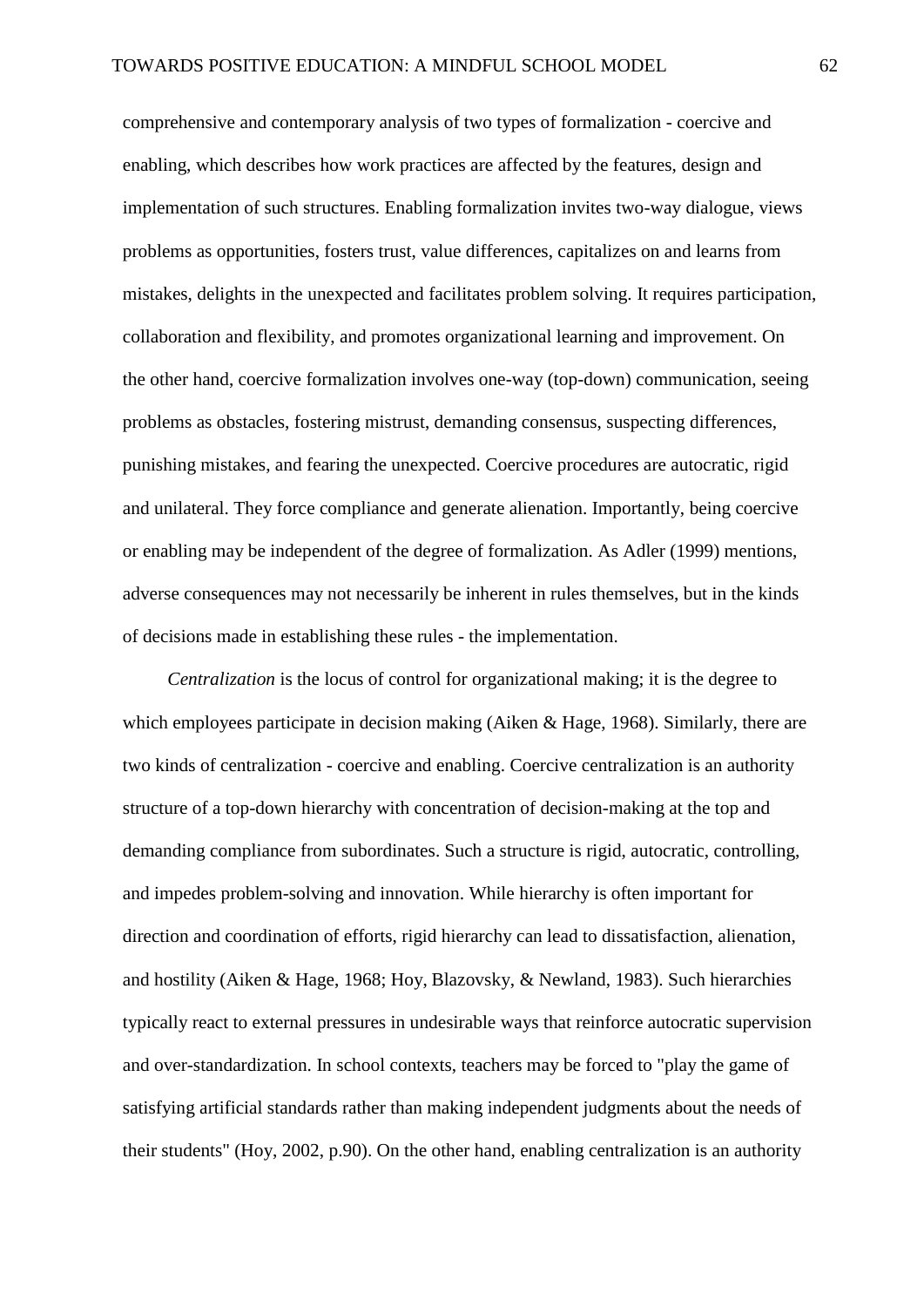structure that fosters cooperation and collaboration among superiors and subordinates regardless of their rank, while retaining their distinctive roles (Hirschhorn, 1997). Such a structure promotes flexibility, helps solve problems, and encourages innovation. Similarly, adverse consequences do not reside in any authority structure itself, but through decisions administrators make when they implement their authority. Decentralization of authority is not necessarily enabling, and neither is hierarchy always hindering.

#### *Enabling School Structure*

Upon analysis of these two features of bureaucracy, Hoy and Sweetland (2001) conceptualized enabling school bureaucracy or structure as one unified construct consisting of rule and hierarchy aspects. It is a structure formed by enabling formalization and enabling centralization; in other words, consisting of "a hierarchy that helps rather than hinders and a system of rules and regulations that guides problem solving rather than punishing failures" (Hoy & Sweetland, 2001, p.318).

Schools should strive towards building enabling structures as it indirectly relates to school effectiveness through collective trust, collective efficacy, and in particular, mindfulness (Hoy & Sweetland, 2001; Hoy, Tarter, & Witkoskie, 1992; Tracy, 2007). The latter can be understood given that enabling structures require delicate designation and implementation of rules and hierarchy. Such structures are dynamic and unique in different school systems and environments. Therefore, they require 1) active alertness of systemic needs, goals and feedback; 2) vivid awareness for accurate evaluation and self-knowledge; 3) panoramic attention that empowers clarity and autonomy in decision making; as well as 4) an attitude of curiosity, openness, and acceptance for continuous organizational learning and growth as a school. These are four features in our definition of mindfulness stated earlier on. Further research supports that school mindfulness is strongly and directly related to school effectiveness (Tracy, 2007).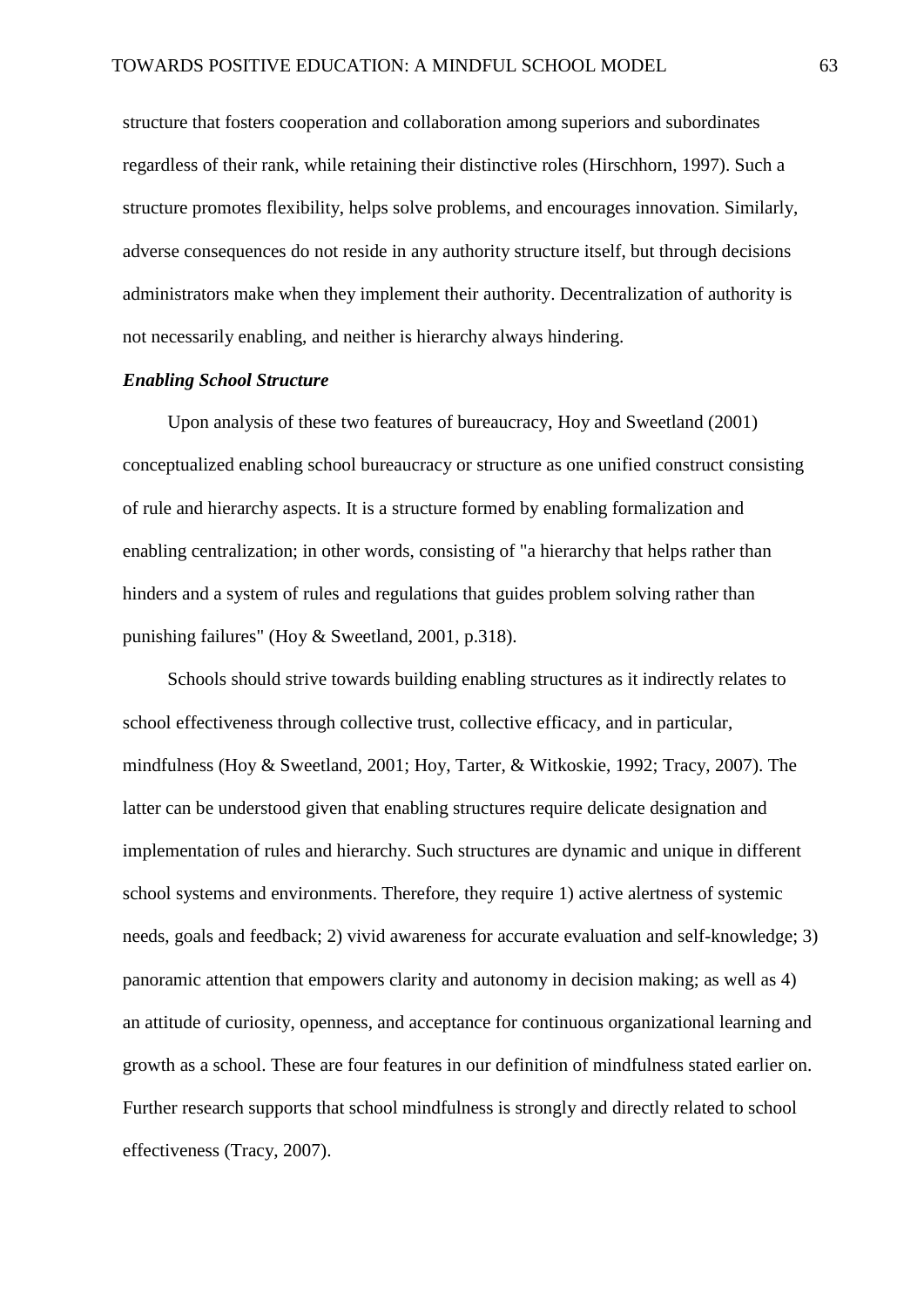While above sections on mindful teaching and mindful learning have focused on individual mindfulness, mindful structures illuminate the importance of collective mindfulness (which some researchers refer to as "organizational mindfulness"). The next section will describe some features of the latter to show that in fact, it bears similarities with individual mindfulness. Nevertheless, our stated definition of mindfulness encompasses both individual and collective considerations.

#### *Organizational Mindfulness*

As a school, organizational mindfulness is a collective property of the organization that "anticipates the unexpected by developing a state of organizational readiness in which scanning, anticipating, containing, removing, and rebounding from the unexpected are ever present" (Hoy, Gage, & Tarter, 2004, p.9). This definition is based upon Weick and Sutcliffe's (2001) work on the five components of high reliability organizations, which are considered mindful - focusing on failure, reluctance to simplify operations, sensitivity to contexts, commitment to resilience, and deference to expertise.

*Focusing on failure*. This refers to a continuous scanning for problems to detect potential problems that might arise due to changing circumstances. Constant vigilance is the key, both to avert and 'advert' the danger that has not yet arisen. Focusing on failure is being open to novel information and subtle changes, consistent with Langer's (1989a) definition of mindfulness. The difference here is the attention on mistakes, instead of on successes, which the authors believe breeds contentment, arrogance and vulnerability. Focusing on failure is important because it helps us correct our attention from the natural confirmation bias through which we view things to the more balanced view of disconfirmation.

*Reluctance to simplify operations*. Organizational issues are usually complex and require understanding the subtleties of the situation. When solving or understanding a problem, it is crucial to see as much as possible and try to reconcile different interpretations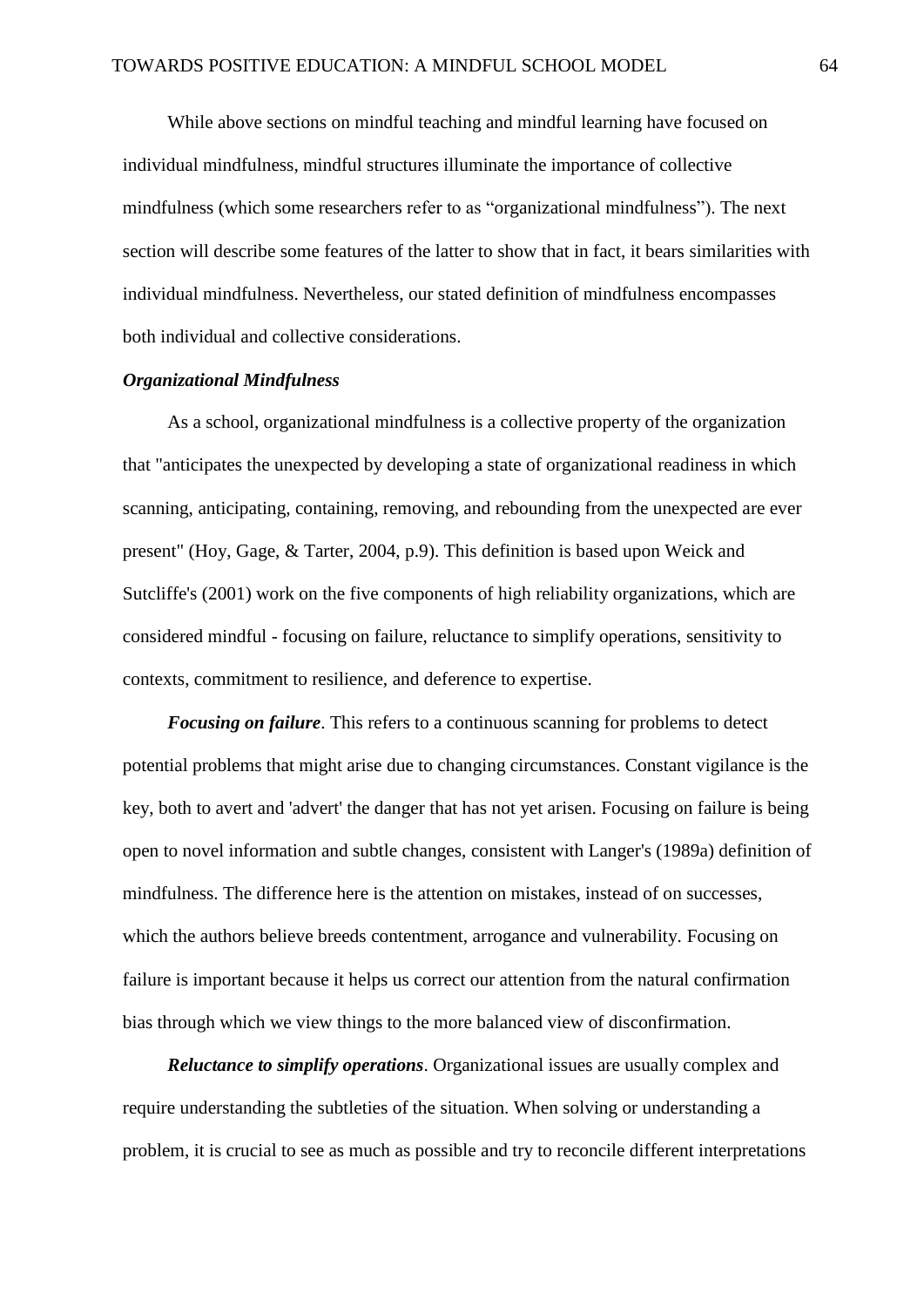without destroying the nuances of diversity and complexity. Indeed, when we habitually categorize situations and interpret them in big chunks and through schemas, we often lose sight of the individual pieces (Langer, 1998). In essence, simplifying less is seeing more.

*Sensitivity to operations*. Similar to a sensitivity to context (Langer, 1989a), mindful organizations constantly look out for the unexpected. This requires detecting problems, making continuous adjustments, and preventing problems from arising (Hoy, 2002). Leaders should develop keen situational awareness and stay close to operations to understand what is going on and why. They should also be sensitive to relationships. Workers in organizations who refuse to speak freely enact a system that knows less than what it needs to remain effective. Lack of sensitivity to teaching and learning causes an information gap, which delays timely response (Hoy, Gage, & Tarter, 2006).

*Commitment to resilience*. No organization is perfect, and no amount of preparation is sufficient to prevent mistakes and surprises from occurring. When efforts to detect, contain and prevent mistakes fail, an organization has to learn to be flexible, adaptive and rebound back from setbacks (Hoy, 2002).

*Deference to expertise*. Similar to role rigidity that is often enacted in mindless individuals (Langer, 1989a), mindful organizations avoid the mistake of embracing rigid administrative structures (Hoy, 2002). A fluid decision-making system should be present where problem-solving is deferred to expertise instead of rank or experience. This also bears similarities to an enabling centralization where cooperation is encouraged and authority is anchored in effective problem-solving.

On the opposite end of the spectrum, a mindless organization would bear hallmarks of complacency, propensity to oversimplify, insensitivity to change, commitment to rigidity, and deference to the hierarchy (Hoy, 2002). While these hallmarks bear a sense of operational certainty and [false] stability, Langer (1989a) posits that such certainty, while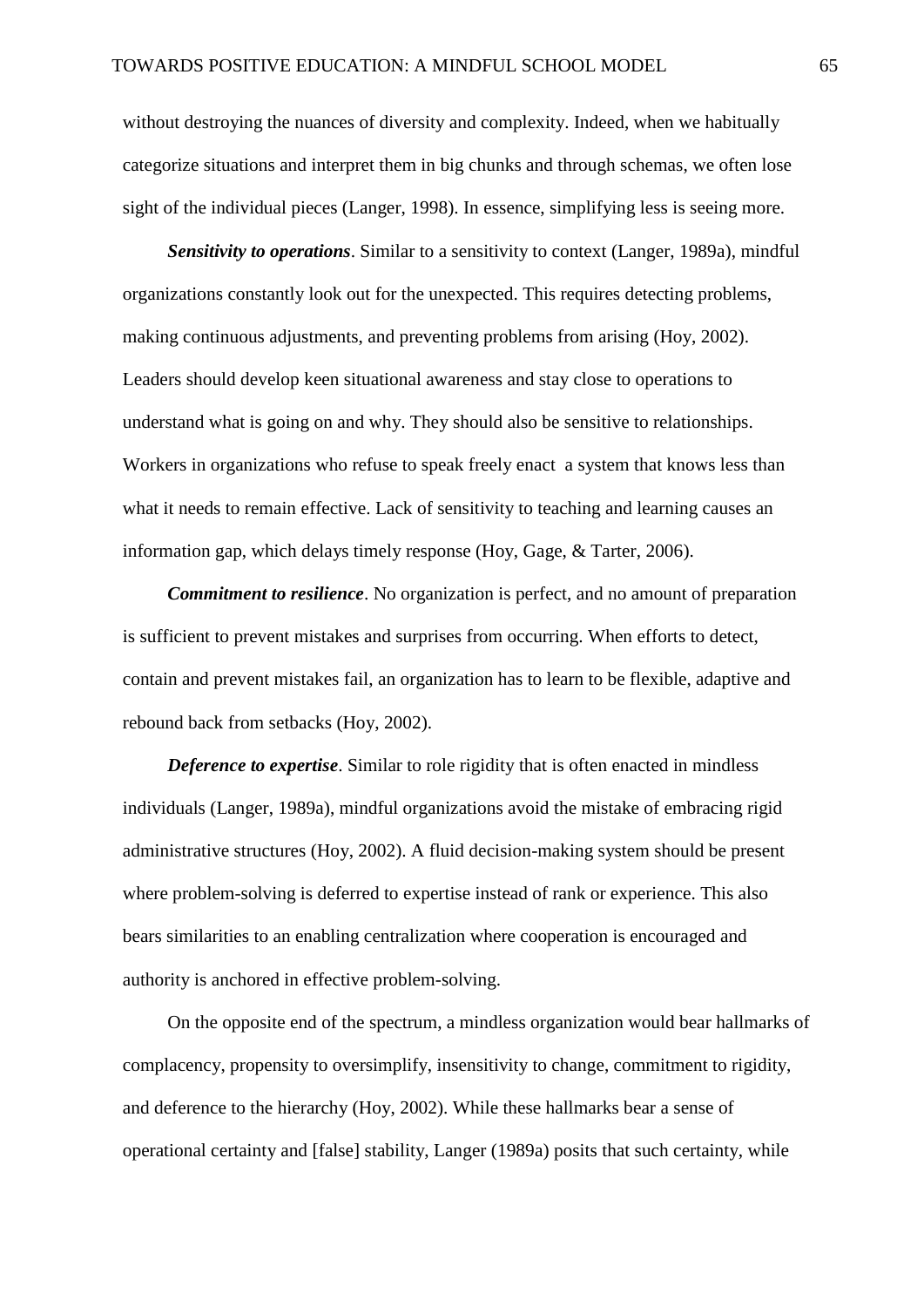having a propensity to expand with continued success, embodies a detrimental development of an inert mindset to apply past solutions to present problems. On the contrary, it is mindfulness that allows us to thrive in this unpredictable, unknowable, complex and unstable world by being alive, alert, and active.

### *Enabling Structure and School Mindfulness*

Finally, after delineating the benefits of an enabling structure and a mindful organization, it should be highlighted that both constructs are highly inter-related and perhaps complementary (Hoy, 2002). Both require trust, openness, flexibility, cooperation and organizational learning. School mindfulness advocates flexibility in modifying rules and regulations, turning to effective modes of collaboration beyond authoritative ranks, and a culture of safety and openness that allows voice in organizational members to question and raise concerns. These are all aspects of enabling structures. Even if it seems disabling for a mindfulness perspective to advocate a focus on problems, it is enabling in the sense that it promotes sensitivity and flexibility in dealing with organizational challenges. Furthermore, such intentional vigilance ensures that organizations do not enable the wrong things. We can then argue that mindful organizations have enabling structures, but not all enabling structures are mindful organizations (Hoy, 2002). Enabling structures, though being flexible and supportive, can be mindless when they facilitate inappropriate procedures and behavior that do not fit the context or are entrenched in the past.

While enabling structures are important, they may be insufficient for school effectiveness. As echoed by Hoy (2002), "mindful organization is the more comprehensive concept because it seems to encompass enabling structure. But the road to mindful organization may first pass through hierarchies and rules that enable, that is, enabling structure may be an antecedent to collective mindfulness" (p.106).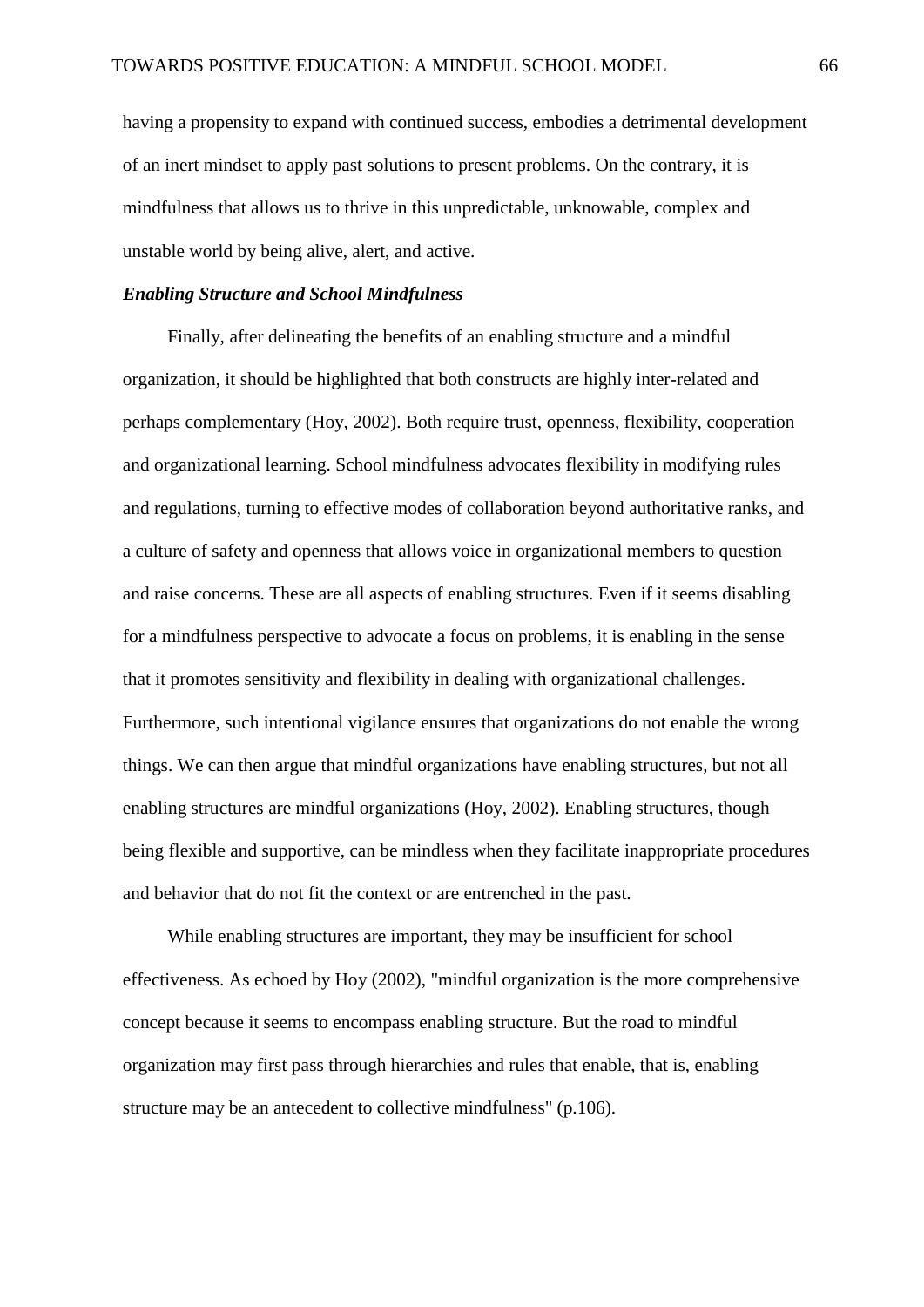## **3.5 Mindful Relationship**

This segment on mindful relationships draws primarily on the work of Dr. Daniel Siegel (2007, 2010), where he describes relationships as a form of interpersonal attunement. Interpersonal attunement is an internal alignment to the mental states of others. Interpersonal attunement brings about empathy which is necessary for relational well-being.

*Mindful Relationship is the recurrent patterns of interactions (e.g. intention, communication, behavior) characterized by the process of mindful relating***,** *the latter comprising three aspects: 1) attunement to needs of self, 2) attunement to needs of others, and 3) skilful integration of both in service of relational and/or contextual goals.*

The role of mindfulness in relationships is apparent. Mindfulness enables intrapersonal attunement by eliciting reflective instead of reflexive self-awareness, and an optimal capacity for information processing and self-organization. It also facilitates interpersonal attunement through an empathic identification, understanding and concern of others' intentions, goals, desires etc. Lastly, mindfulness benefits skilful integration of both self and other needs through authentic internal conversations.

### *Mindful Relationships in Schools*

Based on the ecological model posited by Bronfenbrenner (1979), there are several relationship dyads critical to whole school functioning, such as teacher-teacher, studentstudent, teacher-parent, and parent-student. Specific to each relational dyads is a host of unique considerations affecting the mutual relationship. For the purpose of this paper, I will explore mindful relationships in the teacher-student relational dyad.

## *Mindful Teacher-Student Relationships*

Teacher-student relationships are important for child development because adults bring enormous relational resources to support a child's intellectual, social, and emotional development (Pianta, 1997). Research has shown that the quality of such relationships is an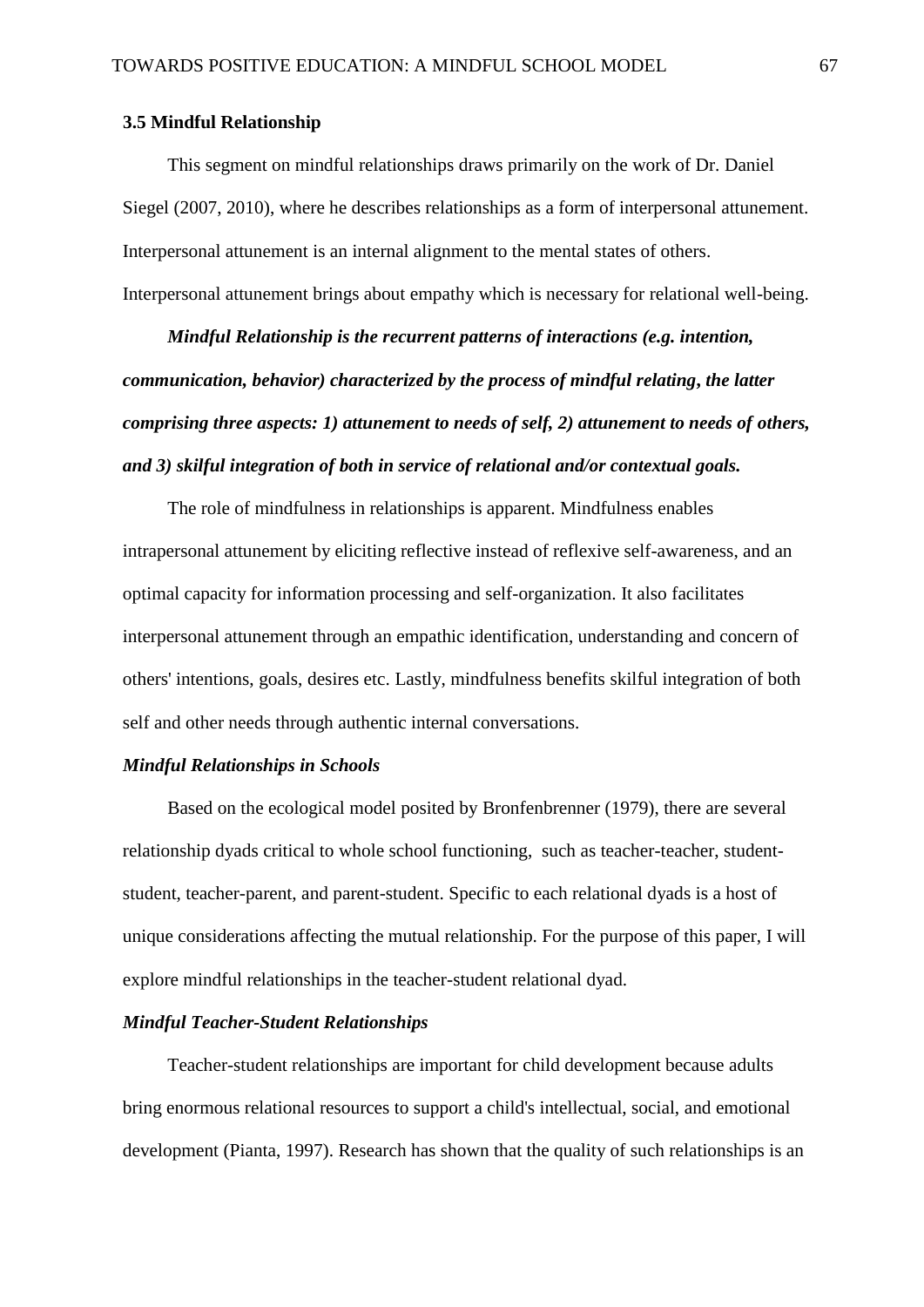important predictor of three domains of student competence: socio-emotional, behavioral, and academic competence (e.g. Pianta, Steinberg, & Rollins, 1995). I propose that such relationships need to be mindful for several important reasons.

Central to the attachment-theory perspective of teacher-student relationships is that students bring to the classroom relational schemas or models about the nature of social relationships and their social world (Bowlby, 1988). Children have an internal working model through which they view and build future relationships with others, e.g. teachers. Teachers therefore require a mindful disposition not only in attuning to students' attachment style, but also in how they bring their beliefs of students' attachment styles to their interactions with them.

Teacher-student relationships can also be driven by a motivational perspective in which the educational context of schooling such as teachers' instructive and affective support for students, classroom climate, expectations, beliefs, behaviors, and tasks can influence the quality of such relationships. Mindful relating of teachers plays a vast role in classroom teaching. Teachers need to be attuned to their own 'being' (e.g. beliefs and expectations of students' abilities and motivations, motivation to teach) and 'doing' (e.g. instructional pedagogies, student evaluation, behavior appraisal), in addition to the attunement to students needs in the classroom. For instance, one of the most striking findings in the development and impact of teacher-student relationships is supporting students' autonomy in the classroom. Teachers who balance the need for structure and autonomy increase students' locus of responsibility for their own learning, their intrinsic motivation for academic tasks and their feelings of competence (Reeve, 1998; Reeve, Bolt, & Cai, 1999).

In addition, mindful relating with adolescents requires attuning to our premature cognitive beliefs about their needs. A commonly held premature cognitive commitment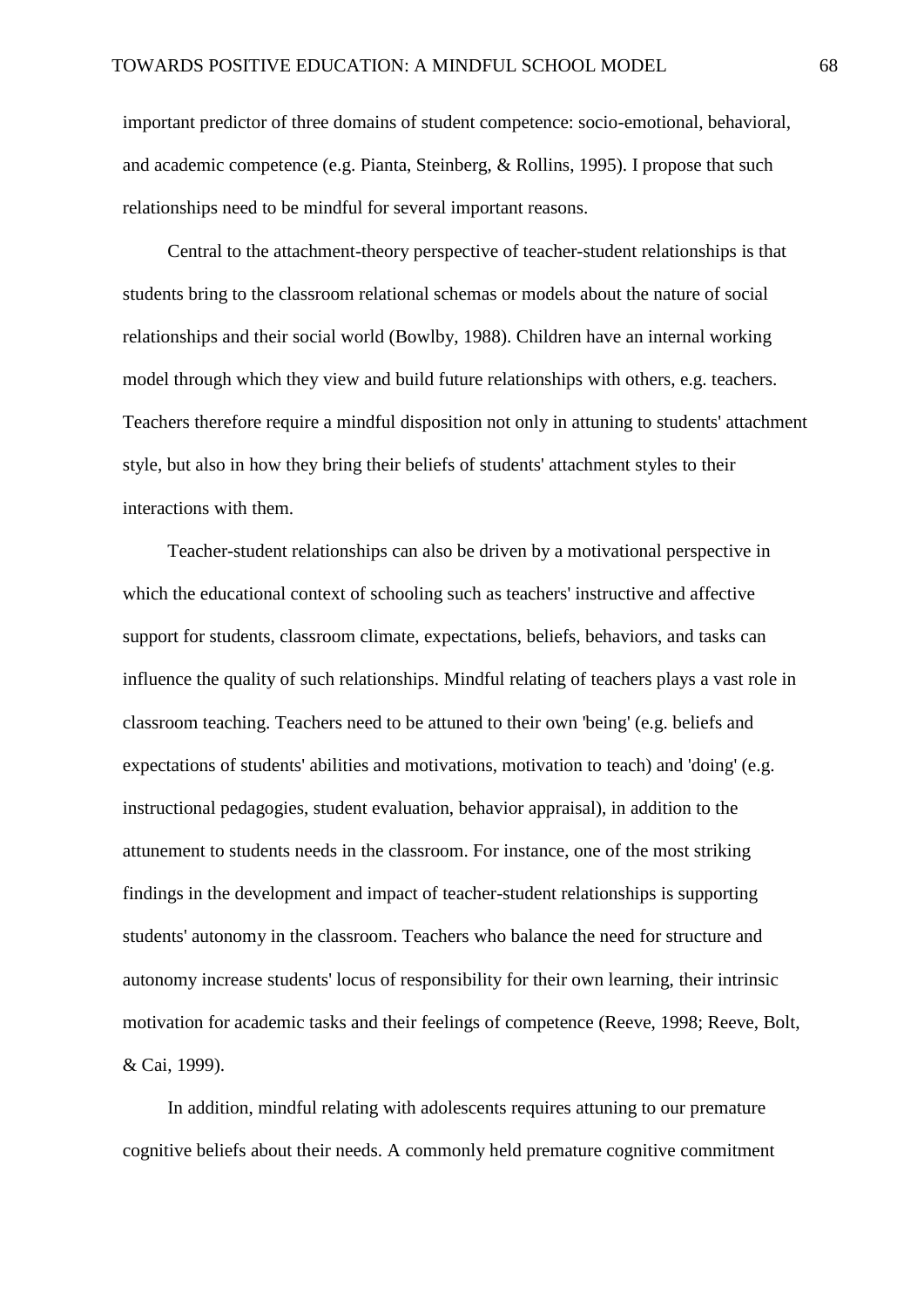prevalent in teachers, especially beginning teachers, is the classic stereotype that adolescence is a time of rebellion and detachment (Jarvis, Schonert-Reichl, & Krivel-Zacks, 2000). Consequently, many teachers assume that adolescents need less support from teachers, and some have employed distancing as a means to detach from these students (Finders, 1997). However, research has found that students who experienced more detached relationships with significant adults during adolescence were more likely to report holding negative beliefs about themselves (Ryan & Flinch, 1989). As such, it is suggested that what these adolescents need is not reduced but different ways of adult supervision.

Last but not least, socio-cultural perspectives of the teacher-student relationship remind us that the role of mindful relating is indispensable in being attuned to both ecological variables and the socio-constructive process of learning. Ecological factors include classroom culture and climate formed by student-student interactions, physical setup of the classroom, class norms, practices and routine standards. With respect to social constructivism, teachers need to be aware that students require space and opportunities to make meaning and take control of their own learning. This process of shared inquiry (Thomas & Oldfather, 1995) often invokes negotiation between teachers and students which has to be managed mindfully. With a range of needs, experiences and interests of different students, coming to a consensus is often the most valuable educational process.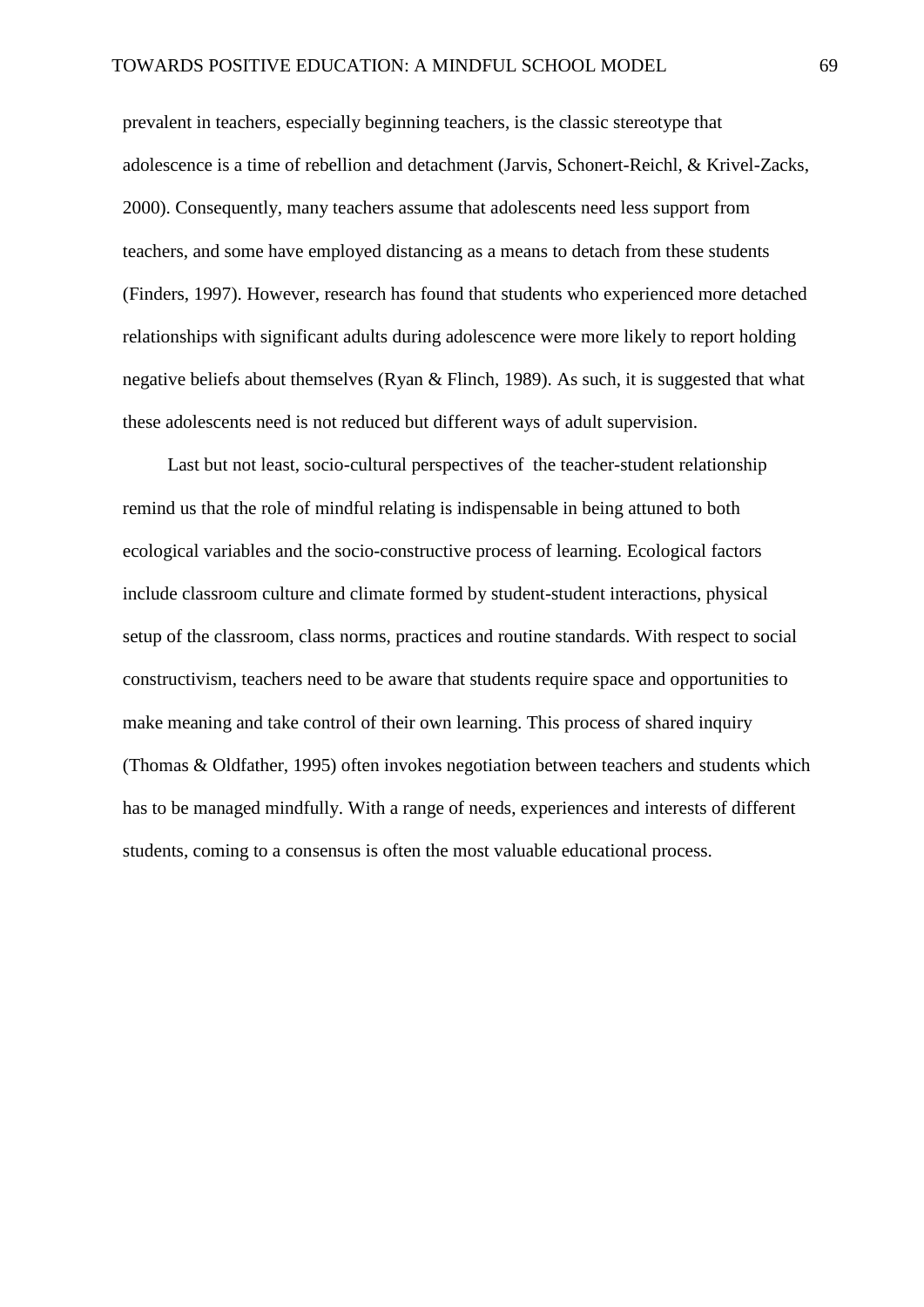## **4. Cultivating Mindfulness**

This section targets the 'Teach' aspect of a mindful school, where explicit meditative mindfulness instruction is the focus. Mindfulness programs are growing; a compilation between 2005 and 2012 of direct mindfulness training for youths amount to 14 programs, 6 in elementary schools and 8 in high schools (Meiklejohn et al., 2012). Note that these merely constitute the published ones, and there may be more not under the radar. Meiklejohn and colleagues (2012) have collectively compiled the benefits of such mindfulness trainings, ranging from improvements in youths working memory, attention, academic skills, social skills, emotional regulation, and self-esteem, to a decrease in anxiety, stress and fatigue. The intent of this section is to convey general considerations, aspects and challenges in implementing such mindfulness trainings in schools. It will not articulate specific activities or recommend one training over the other as different schools embody different needs. In addition, an emerging domain of mindfulness-based strengths practice (MBSP) will be discussed, providing another tool schools can consider adopting especially in this era of affective education.

### **4.1 Challenges and Considerations**

William James (1890/1950) aptly summed up the importance and challenges of cultivating mindfulness in schools:

The faculty of voluntarily bringing back a wandering attention over and over again, is the very root of judgment, character and will...An education which should improve this faculty would be the education *par excellence*... but it is easier to define this ideal than to give practical instructions for bringing it about (p.424).

Explicit mindfulness training has to accompany the implicit infusion of mindful practices delineated in the previous section. Indeed, neurobiological research in adults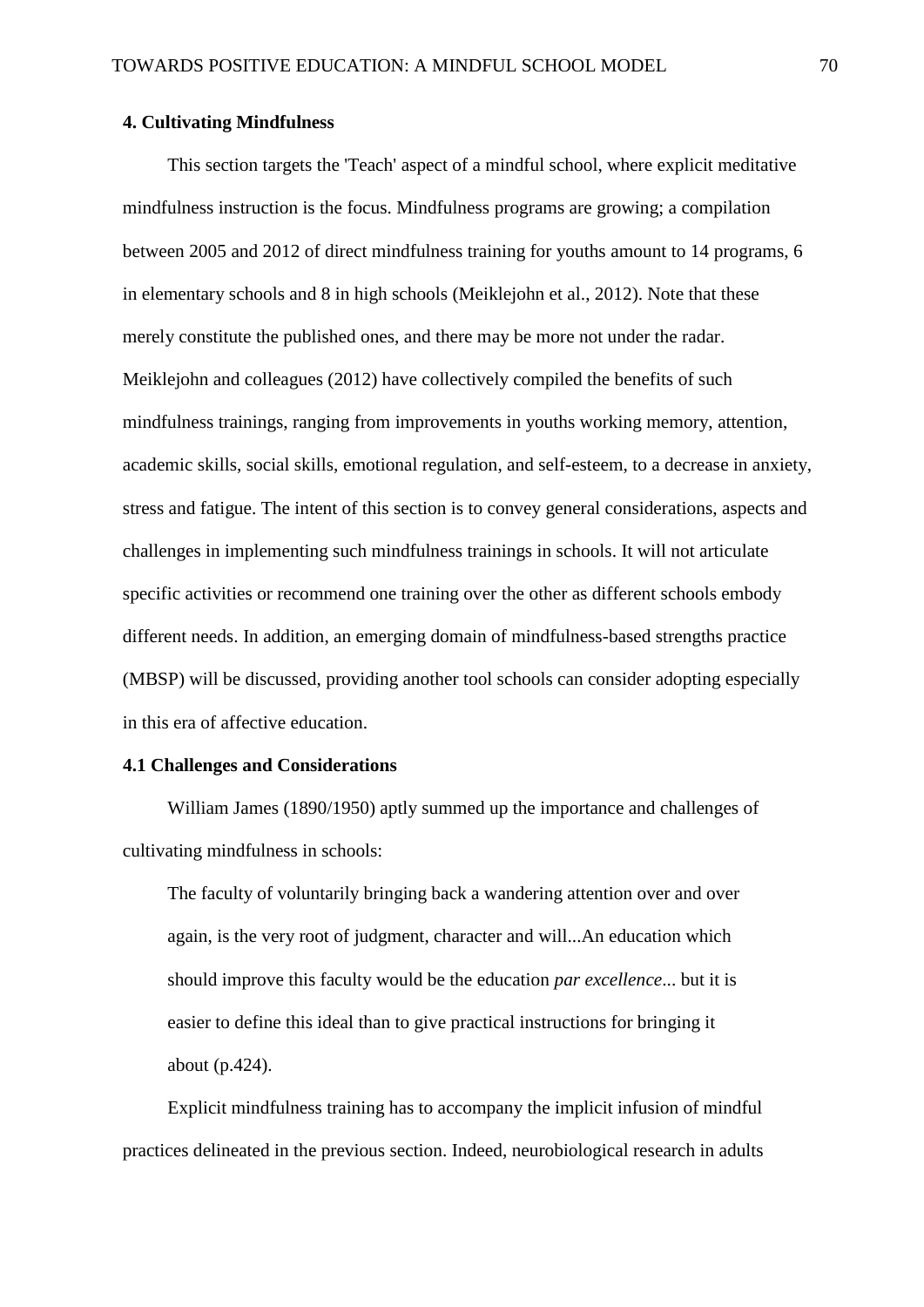suggests that "sustained mindfulness practice can enhance attentional and emotional selfregulation and promote flexibility, pointing toward significant potential benefits for both teachers and students" (Meiklejohn et at., 2012, p.291). Nevertheless, crafting explicit training programmes in schools can be challenging due to operational constraints such as time.

*Lack of Time*. With hectic academic demands already clamoring for more time, another initiative like mindfulness would seem to be the last on any school's agenda. I offer two practical considerations. First, the objectives of mindfulness practices dovetail very neatly with the increased emphasis on social-emotional learning. Educators could consider integrating it into pastoral or guidance lessons that serve the same purpose. Second, these exercises need not take up a long time. Hooker and Fodor (2008) and Semple et al. (2005) advise that for children, unlike adults, mindfulness meditations are initially brief, between five and 15 minutes. These could be done strategically at various times of the day such as the start of the first lesson, before or after recess breaks, prior to tests or competitions, or spontaneously when tension is present in the classroom. In such a deployment, mindfulness can be seen as functionally valuable instead of just another activity in fulfillment of required curricula. This also gives autonomy to teachers and students in terms of initiating their own mindful practices. Schools could also implement mindfulness practices together as part of assemblies or institutionalize it daily at a certain time of the day. The crux here is to get creative in terms of time use by exploring how mindful practices can be inserted judiciously.

Further, Burnett (2011) articulated additional challenges such as its religious affiliation to Buddhism, different types of meditative mindfulness practice, difficulty in articulating a clear purpose, and the expertise of instructors. I will touch upon each aspect briefly.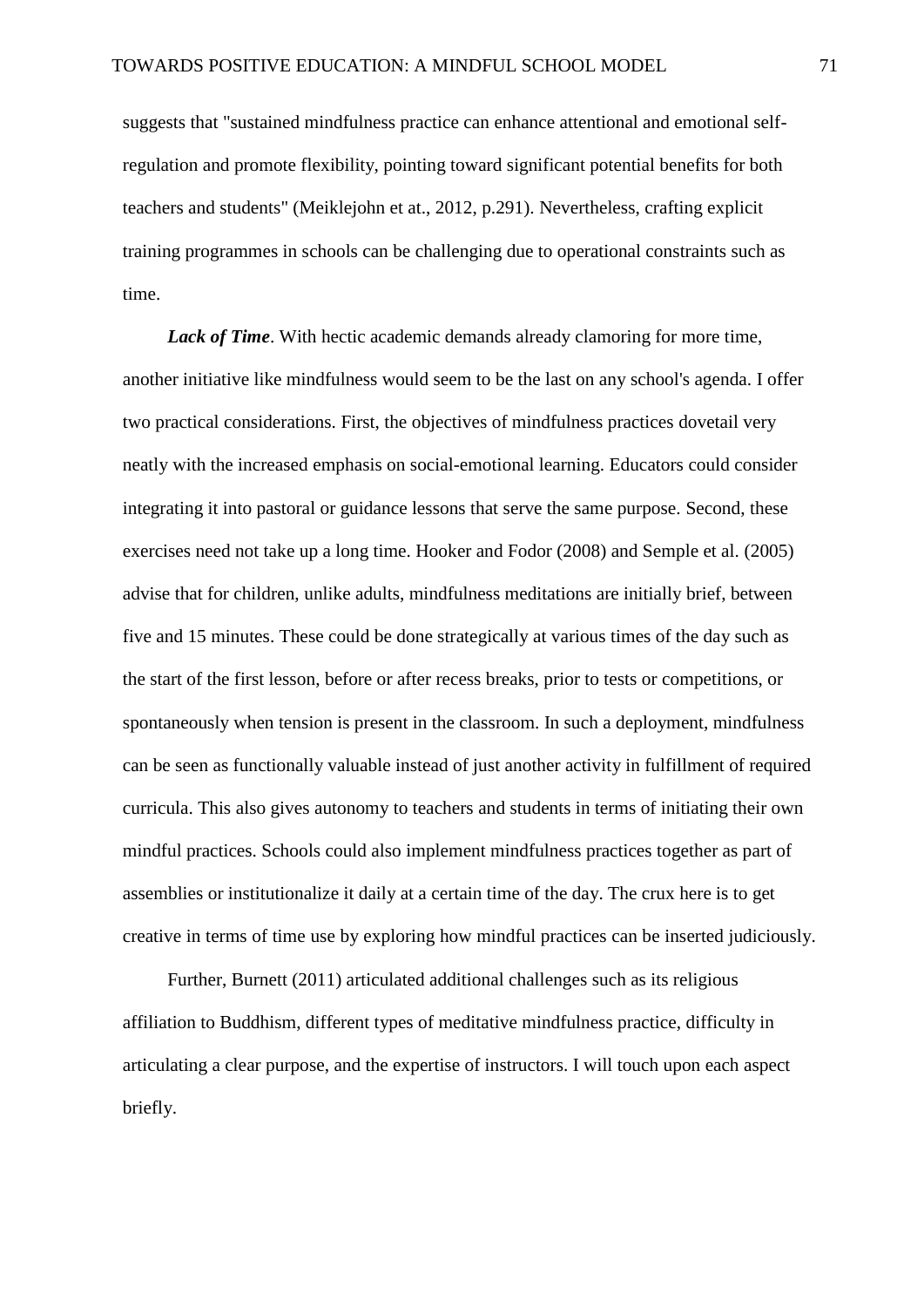*Religious Affiliation to Buddhism*. Though mindfulness-based practices have been mainly adapted from Buddhist mindfulness meditation, mindfulness is secular. Kabat-Zinn (2003) echoes this clearly:

And mindfulness, it should also be noted, being about attention, is also of necessity universal. There is nothing particularly Buddhist about it. We are all mindful to one degree or another, moment by moment. It is an inherent human capacity. The contribution of the Buddhist traditions has been in part to emphasize simple and effective ways to cultivate and refine this capacity and bring it to all aspects of life (pp. 145-146).

*Types of Meditative Mindfulness Practices*. Mindfulness exercises are based upon two types of meditative practices: focused/concentration/*samatha* or

insight/awareness/*vipassanā*. Focused meditation involves concentrating your attention onto a fixed internal or external object e.g. the breath, a word, candle etc. When attention strays from the object into a distraction e.g. thought, it is gently but firmly brought back to the object. Kabat-Zinn (2005) provides the metaphor "like the fins of a submarine or the keel of a sailboat, *samādhi* (concentration) stabilizes and steadies the mind even in the face of its winds and waves" (p.76). Such attention regulation allows for noticing but not cognitive processing of mental stimuli, thereby achieving sustained concentration on an object. This ability to concentrate on an object long enough is the foundation for a stable platform from which everything can be seen and experienced with depth and clarity. As Burnett (2011) puts, "If your mind is the instrument used to investigate and explore your lived experience, *'samatha'* calibrates, sharpens and stabilizes that instrument so that it can really see what is happening (p.90). Furthermore, a focused mind in this way experiences positive states of peacefulness, tranquility, and mental silence (e.g. Rahula, 1974). This state of mind produced by focused meditation sets the stage for insight meditation.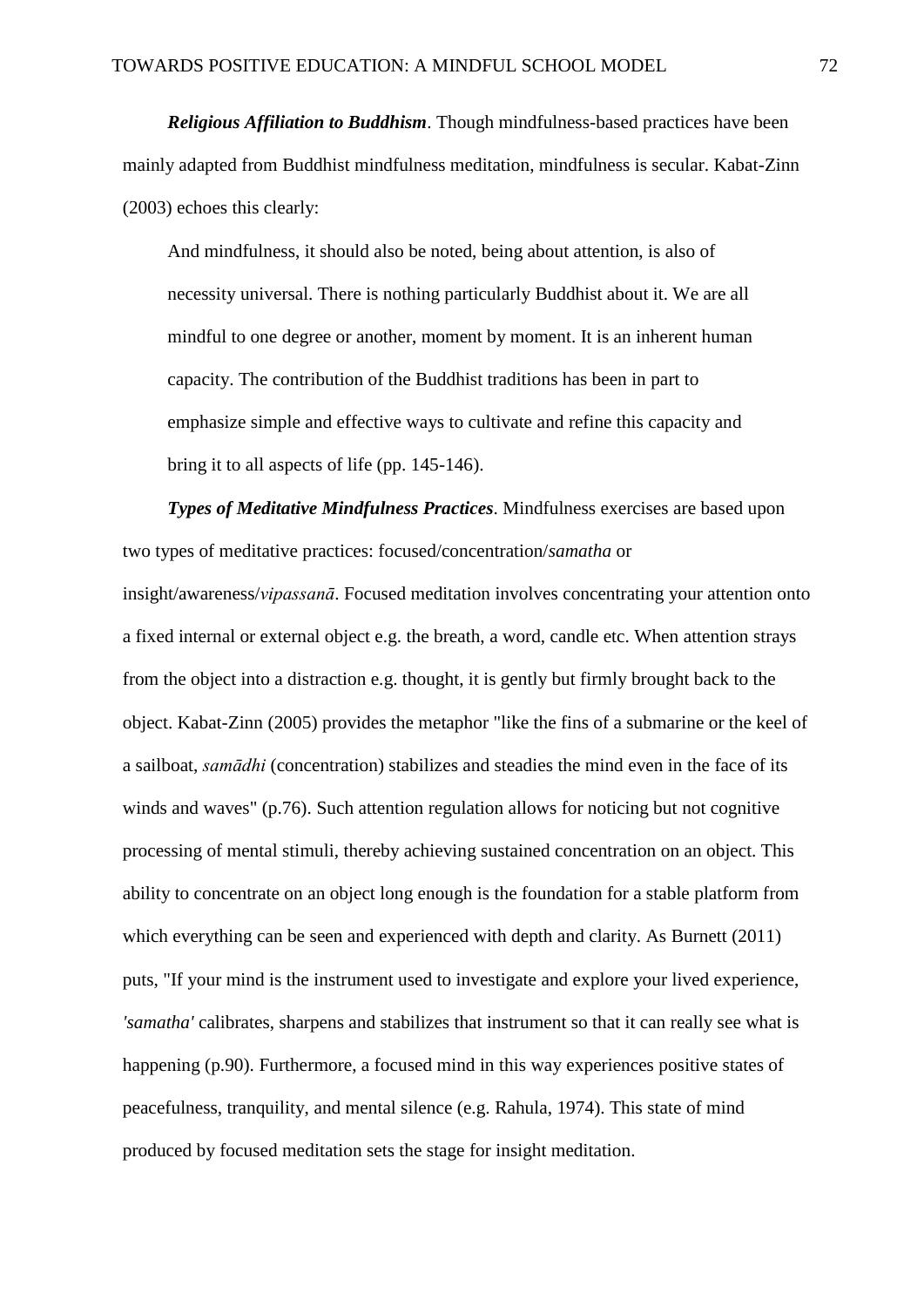Insight meditation involves attending to whatever arises in a stream of consciousness, observing, investigating and exploring the experience to understand its true nature. All mental events arising from the moment-to-moment awareness are observed and are seen to share the three characteristics of impermanence, suffering, and non-self (Grabovac, Lau, & Willett, 2011). Illustrating it with the breath as the mental event: the meditator observes that no two breaths are the same and are changing all the time (impermanence), the meditator may form a preference for a style of breathing and is aware of conscious efforts to change the breath to the preferred style (suffering), and the meditator may realize that even if nothing is done to control the breath, breathing still occurs (non-self). Initially, such observations can be conceptual, but over time, meditation will become less conceptual and more experiential, with the mental event (in this case, the breath) being "dissected or decomposed into smaller and faster discrete sensations in which the three characteristics are experienced directly" (Grabovac, Lau, & Willett, 2011, p.159). As a contrast, focused meditation ignores any awareness of these three characteristics; when any of these characteristics comes into awareness, the attention is intentionally brought back to the fixed object again.

Both types of meditative practices are complementary to each other and are said to be partners in the job of meditation (Gunaratana, 1992). In a school setting, however, achieving insight may be more challenging due to the little time for mindfulness practices (Burnett, 2011).

*Articulating a Clear Purpose*. Translating the various psychological benefits of mindfulness into practical and appealing motivations for students, teachers, and a whole school involves different challenges. At the student level, children need to have a more concrete understanding of the rationale of what may look like 'relaxation' exercises or naps. Teachers need to be experientially convinced on how mindfulness can enhance their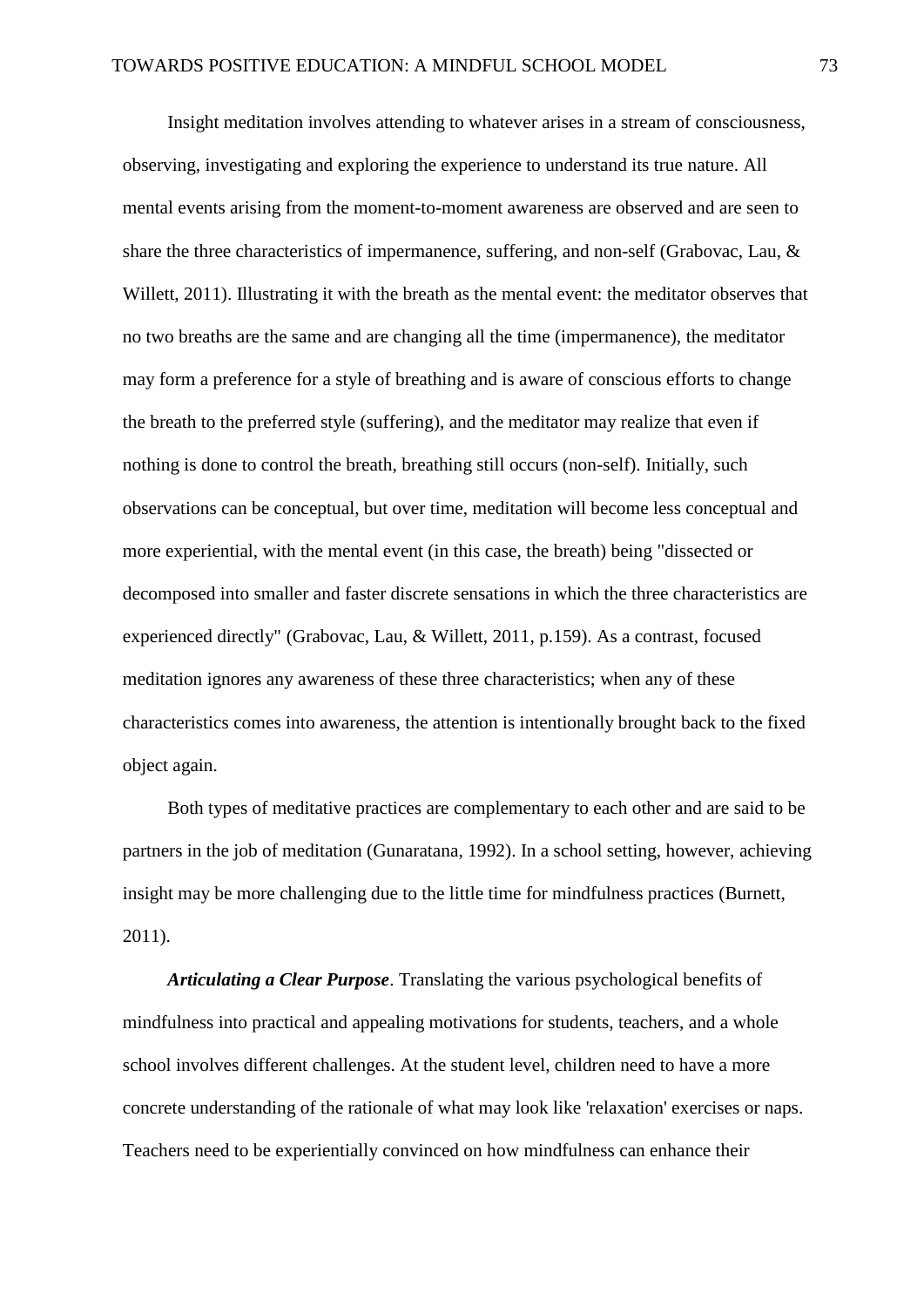teaching job and well-being. A school-wide buy-in may involve the belief that mindfulness practices can be effectively integrated into school operations if adopted. Certainly, effective teaching of mindfulness requires what Kabat-Zinn (2005) refers to as 'scaffolding', the "instructions, guidelines, a context, a relationship, a language to venture meaningfully into the wilds of our own minds" (p.95). For example, a context for teaching mindfulness to students would be to help them manage peer pressures, or in the context of teachers could be work stress. These are what Burnett (2011) identifies as specific vulnerabilities - related to a particular condition. He also identifies universal vulnerabilities, which are universal characteristics of our innate human mind that undermine well-being, for example the elaborative tendencies we have for problem-solving being used for rumination. These are also important aspects that warrant mindfulness practices. There can be many good reasons for practicing mindfulness, but articulating a clear and meaningful purpose requires understanding the needs and contexts of students, teachers, and the school.

*Expertise of Instructors*. It is important for mindfulness teachers to embody the qualities of mindfulness and also have a personal mindfulness practice that supports this. As Segal, William, and Teasdale (2002) commented, "instructor's own basic understanding and orientation will be one of the most powerful influences affecting this process [helping individuals make a radical shift]. Whether the instructor realizes it or not, this understanding colors the way each practice is presented, each interaction handled." (pp.65-66). Vicarious learning can occur when the instructor's own direct manifestation of 'being' in the mindfulness instruction communicates to learners the essence of shifting from modes of 'doing' to 'being'. Essential domains of competence for mindfulness teachers include coverage and pacing of session curriculum, relational skills, guiding mindfulness practices, conveying course themes through interactive teaching, embodiment of mindfulness, and management of group process (Crane, Soulsby, Kuyken, Williams, & Eames, 2011).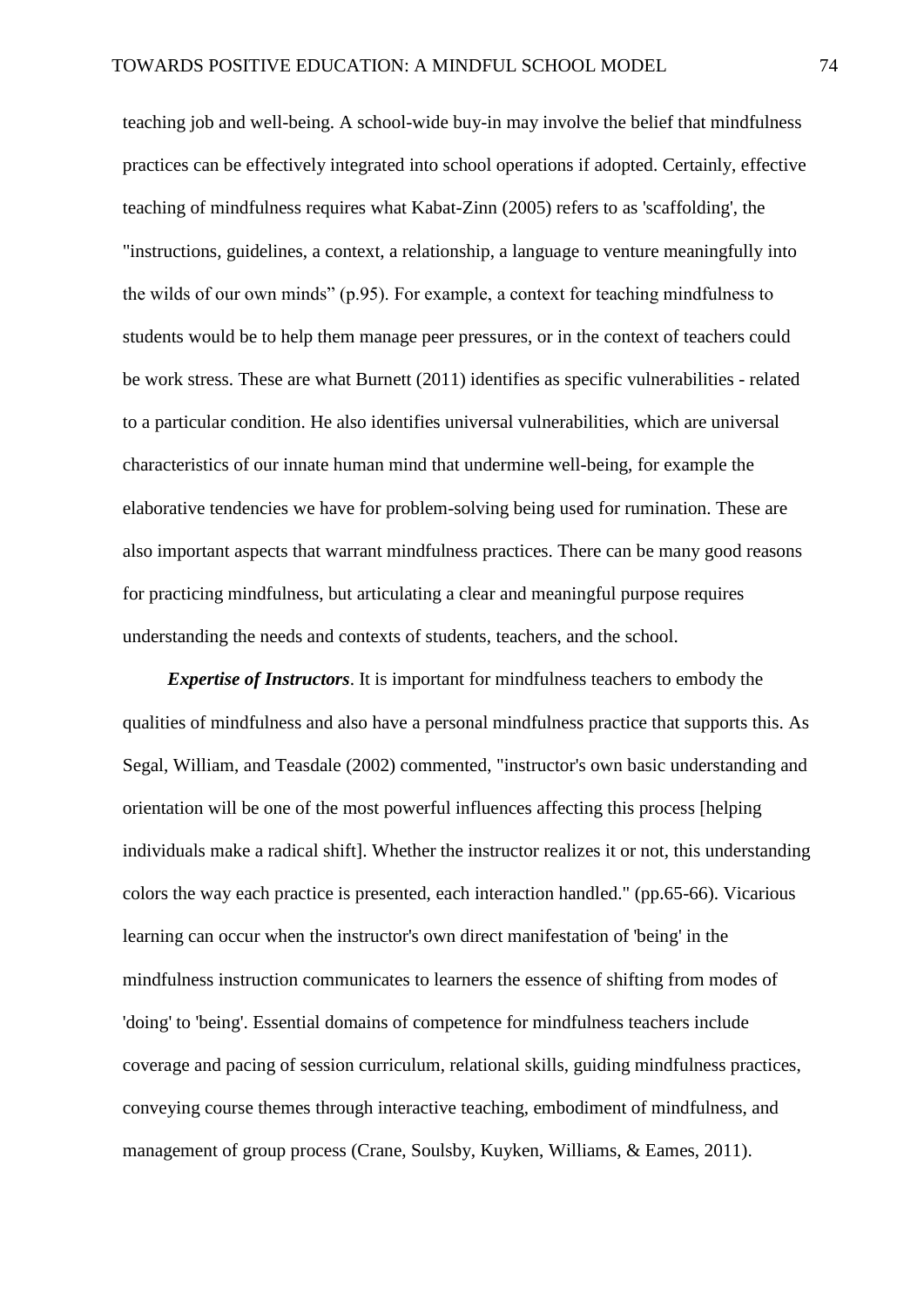In the school setting, however, depending on the kind of mindfulness exercises to be taught and the curricular time, classroom teachers may not require similar proficiency levels as instructors who run a eight-week MBSR or MBCT session. Nevertheless, they should be equipped to deal with common questions that students might have. In addition, specific to teaching mindfulness in a school context are the classroom management and relationship building skills that teachers should possess. This suggests that skills required for effective mindfulness teaching depend on the context.

### **4.2 Implementing Mindfulness Practices.**

Besides time and expertise, there are various operational considerations for mindfulness exercises. Two aspects are given below:

*Developmental Maturity*. Mindfulness exercises can have a high level of abstraction, and therefore in modifying it to for children, more activities should use clear, concrete, and descriptive language in their instructions (Hooker & Fodor, 2008). A teacher may first begin with mindfulness exercises that focus more concrete attention to the external environment, then moving to the experience of the body, and finally, introducing attention to the mind and meditation exercises. In addition, for more difficult concepts, the use of repetition and metaphors are encouraged (Heffner, Sperry, Eifert, & Detweiler, 2002; Semple et al., 2005; Wicksell, Dahl, Magnusson, & Olsson, 2005). In addition, children are also imaginative and are able to use their creativity and imagination (Fontana & Slack, 1997). They can be involved in various creative expressions and constructions of mindfulness, for example creating self-portraits (Reid, 2009).

*Variety and Repetition*. Delivering mindfulness exercises of sufficient variety and repetition is important. There should be enough repetition so that the skill can be internalized, while variety is needed so that one is not bored and also allowing for a greater likelihood of mindfulness skills to be generalized from the classroom to real-world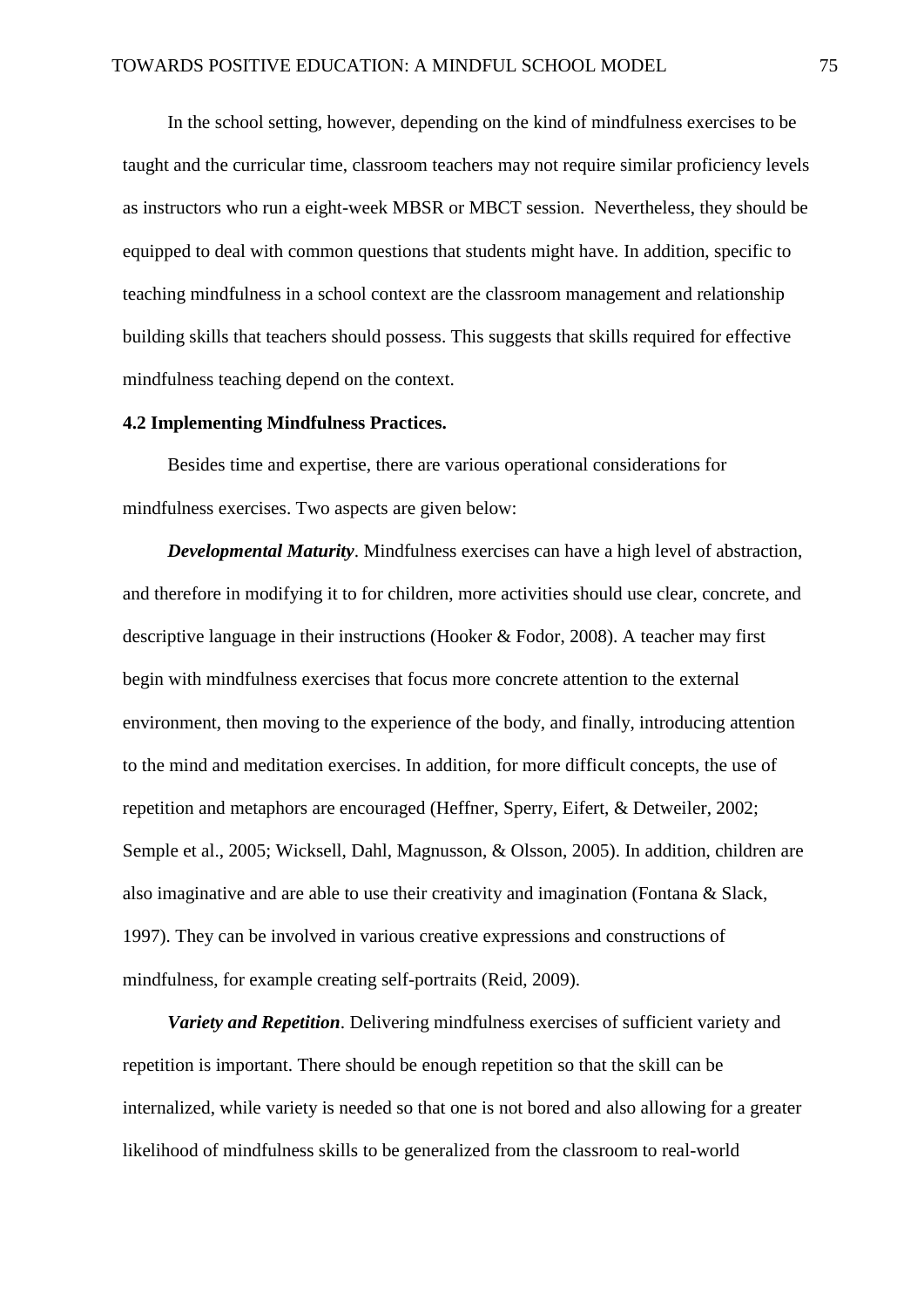situations (Thompson & Gauntlett-Gilbert, 2008). It is such everyday generalizability that makes mindfulness a way of being (Kabat-Zinn, 2003).

### **4.3 Strong Mindfulness**

With the emphasis on character education, schools have been looking at effective vehicles to cultivate and sustain character development. It is apt to consider the intersection between mindfulness and character strengths. Direct applications of mindfulness have mostly adopted a remediation approach, most often reducing stress, pain, relieving eating disorders, coping with substance abuse, personality disorders, relationship problems, trauma and so forth. Thus far, there has been little integration between mindfulness and strengths (Niemiec, Rashid, & Spinella, 2012).

Mindfulness practice can be strengthened through the use of character strengths. This enhancement is one part of the dual intertwining pillars of Mindfulness-Based Strengths Practice (MBSP; Niemiec, 2014). As described by Niemiec (2014), the integration of character strengths and mindfulness at its best is as follow: "to bring a deep awareness to our best qualities and to use these qualities to improve our awareness" (p.xiii). Niemiec, Rashid, and Spinella (2012) identified such strong mindfulness allowing individuals to use character strengths to confront, manage, or overcome obstacles that emerge during mindfulness practice, widen perspectives, and deepen various mindfulness practices. In addition, mindfulness practices facilitate increased self-awareness and identification of positive traits or character strengths, giving one greater clarity and potential to employ these character strengths later on. This can create what the authors describe as a 'virtuous circle' (Niemiec, Rashid, & Spinella, 2012, p.241), in that as mindfulness increases, awareness of strengths deepens and this feeds back into stronger mindfulness, with continuing mutually reinforcing interactions.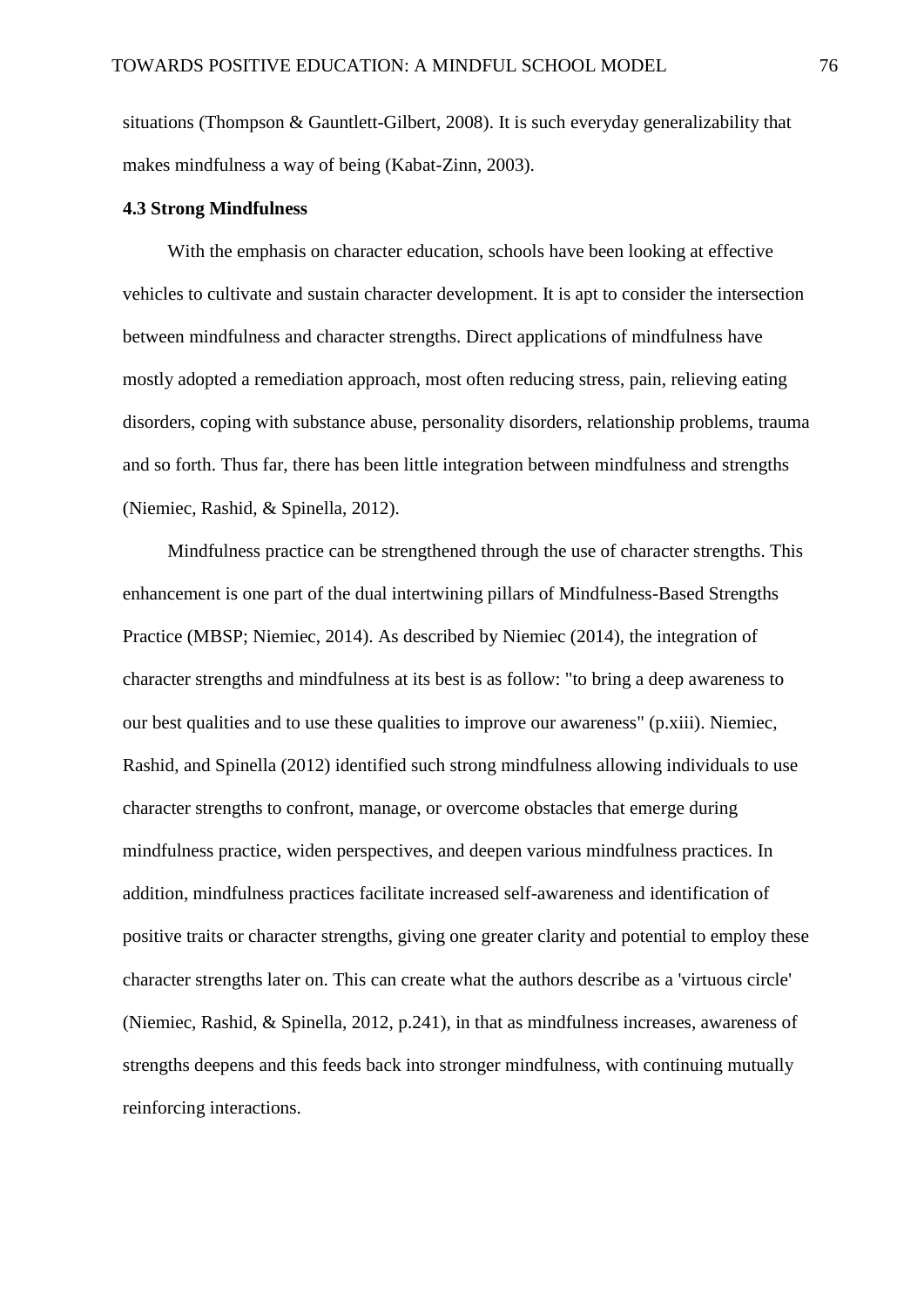Research has shown that the use of signature strengths has well-being benefits; it allows us to make progress on our goals and meet our basic needs for independence, relatedness, and competence (Linley, Nielsen, Gillett, & Biswas-Diener, 2010). Also, among youth, the use of signature strengths in novel ways has in part led to increases in student engagement and hope (Madden, Green, & Grant, 2011). Furthermore, signature strengths use is characterized as invigorating and natural; it is a core part of who we are (Peterson & Seligman, 2004). As such, the application of student's signature strengths to mindfulness can both strengthen well-being and enhance mindfulness.

I would like to build upon Niemiec's (2014) work on strong mindfulness. I will delineate how each character strength can serve to nurture the triad aspects of dispositional mindfulness, namely sensitivity, inclination and ability. Through adopting different strength-based lens, we can be placed at various vantage points to be more cognizant of possibilities and appropriate uses of mindfulness, hence cultivating sensitivity. The use of character strengths may help enhance the outcomes of mindfulness in terms of three basic psychological needs - autonomy, relatedness and competence (Deci  $& R$ yan, 2000), thus strengthening inclinations. Finally, character strengths can be directly or indirectly implicated in building specific skills required for the mindfulness ability. To give an example, the strength of judgment (critical thinking) can help us identify and appraise the use of mindfulness in different situations (sensitivity), make more self-concordant and carefully deliberated mindful decisions (inclination), and is directly involved in cultivating alertness to distinction, sensitivity to contexts, and the generation of multiple perspectives (ability). A list of how 24 character strengths contribute to the development of three aspects is given in Table A3 of the Appendix.

 It is my aim that through a systematic component understanding of how we can cultivate the trait of mindfulness, schools are able to optimally synthesize and direct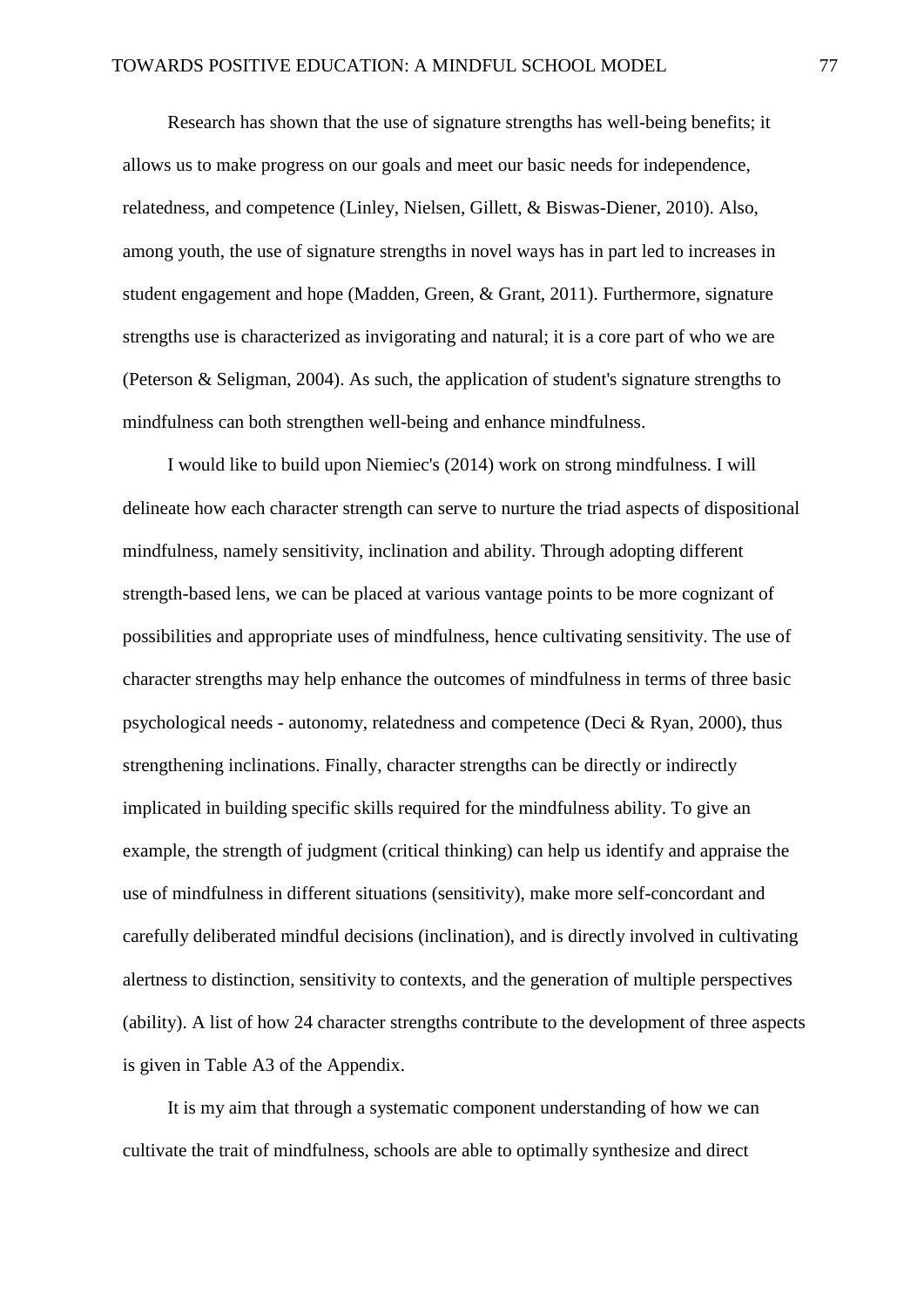character strengths education in line with objectives of mindfulness, building a virtuous spiral of mindfulness and character strengths towards an education of well-being.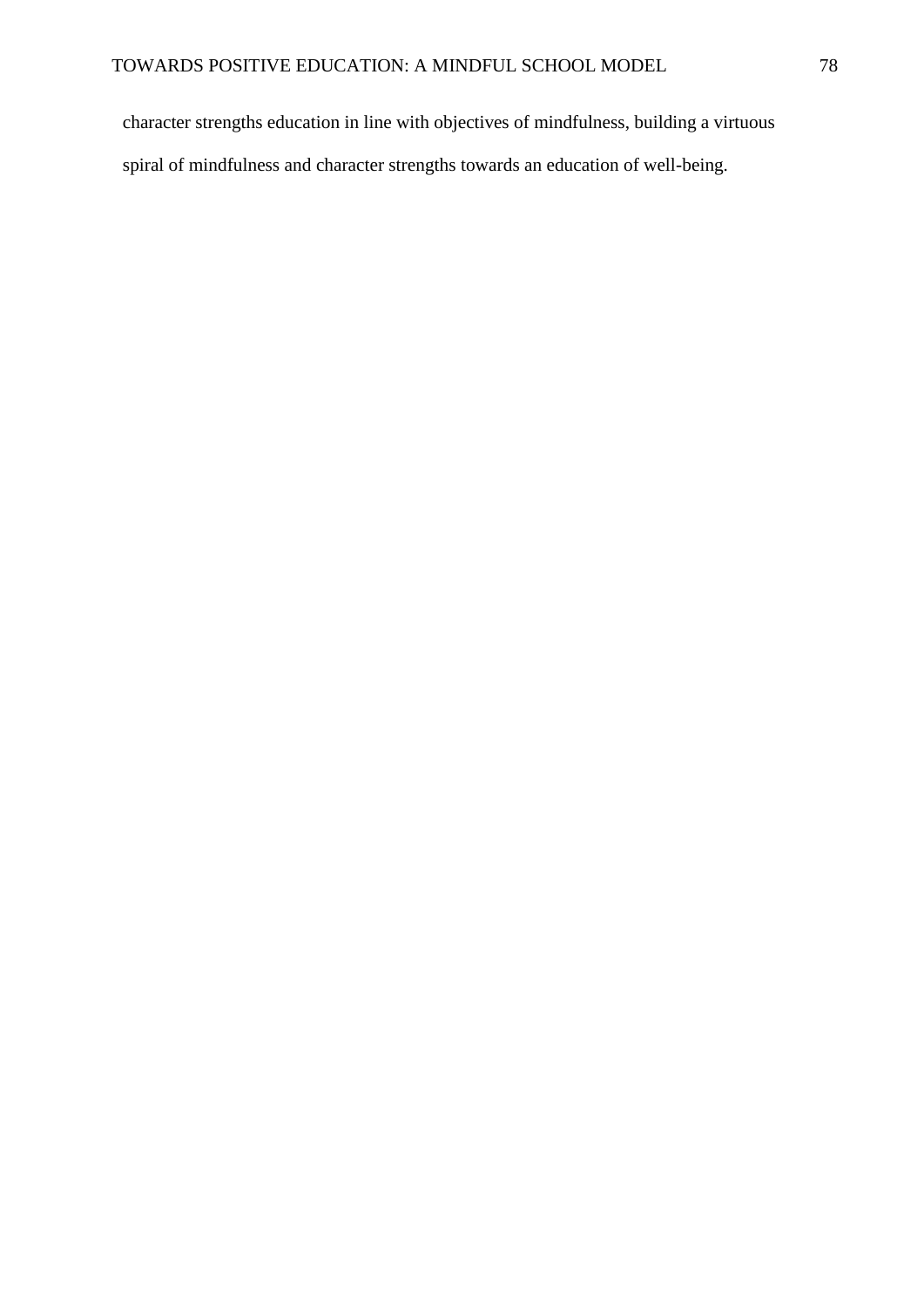## **5. Conclusion**

Increasing global attention and growing emphasis is placed on well-being. Education can be used as a vehicle towards raising a flourishing generation. An education for wellbeing has ignited the field of positive education, advocating the importance of teaching well-being skills alongside academic ones. Positive education is a qualitative shift away from traditional education approaches. As the Singapore education system is moving towards C2015 fostering student-centric and values-driven education, it demands continued engagement of the whole-child through co-constructive journeys, a school ecosystem that encompasses a total curricula and whole-school approach, and a future-oriented perspective with multiple pathways of excellence. Mindfulness creates the space for such transformation by equipping us to be an architect of our inner and outer landscape. It confers clarity, autonomy, and congruence that motivates, calibrates, and informs action.

Both forms of mindfulness traditions (cognitive and meditative) are seamlessly integrated; they complement and augment each other's capacities. Such holistic mindfulness can be integrated in multiple aspects of our lives. In schools, we need to cultivate explicit capacities for mindfulness, embed mindful informational, process, and management infrastructures, and be mindfully living as individuals and interacting with others. Together, the mindful school emerges as a collective greater than the sum of its mindful parts, instilling a culture and climate that defines a mindful contagion. Many positive education programs are one-time off and lack a whole-school, total-curricula approach. This paper advocates mindfulness as a mindful positive education initiative, adopting a comprehensive approach to a mindful education for well-being. Further, it lays down the foundational bedrock for additional positive educational initiatives such as character strengths, values, resilience, optimism, hope, motivation, self-efficacy, and many others. Siegel (2007) describes mindfulness as the fourth 'R' of education - reflection. Regardless of what is learnt,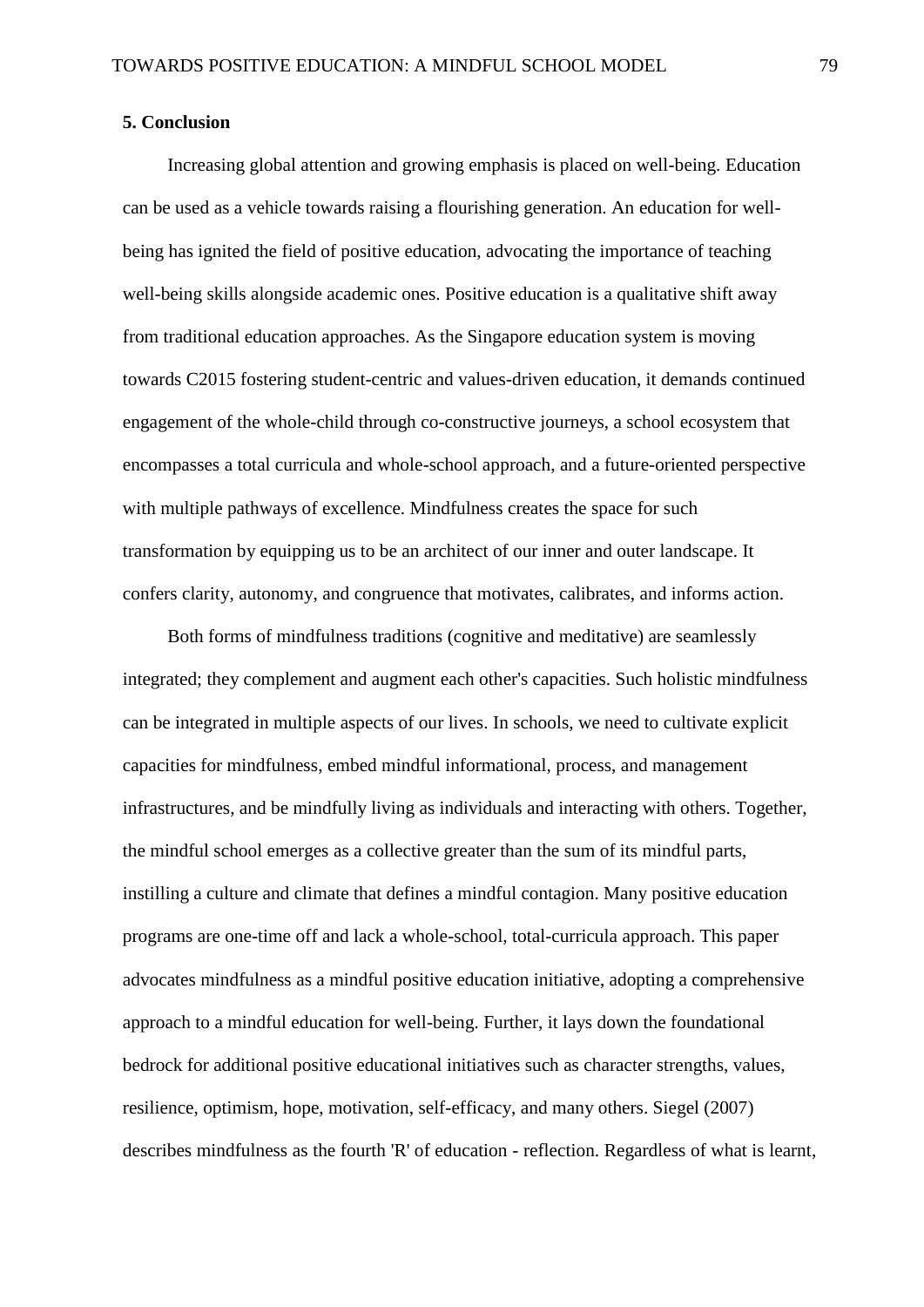mindfulness is a 'life-enhancing facility' of the mind that promotes flexibility and space within ourselves and others, and allows us to learn how to learn by attuning to our intention. It is the driver of change.

A whole-school approach to mindfulness is not an easy task. There are many operational, structural, and technical constraints that limit the effectiveness of a mindful approach. Besides knowing how to teach mindfulness, every teacher has to be a living practitioner. Besides being written down in policies and practices, mindfulness has to be practiced and flexed like a muscle. It requires a concerted approach marked by consistency and coherence. In addition, there is also no one-size-fits-all approach to mindfulness. As Seligman (2013, personal communication) echoed, '*well-being is local*'. Any mindfulness program cannot be imported whole-sale; it has to be modified and/or perhaps organically crafted to suit the idiosyncratic needs of the school.

Nevertheless, as Schoeberlein and Sheth (2009) put it, mindfulness and education and beautifully interwoven. As Italian physicist and astronomer, Galileo Galilei explains, "you cannot teach a man anything; you can only help him find it within himself."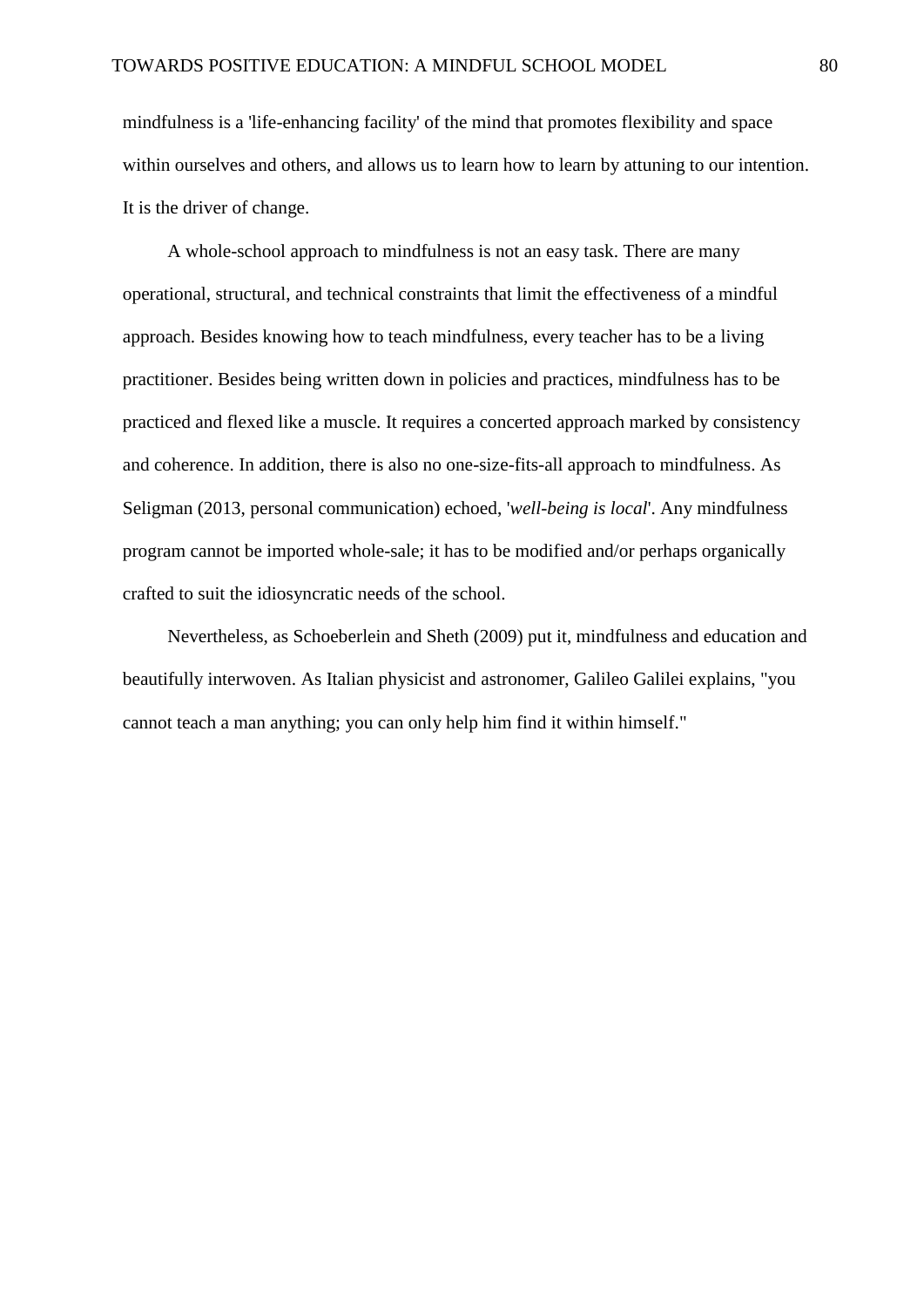| Table A1                                                                                                             |                                                     |                        |                                                                                                                                                                                                                       |  |  |  |
|----------------------------------------------------------------------------------------------------------------------|-----------------------------------------------------|------------------------|-----------------------------------------------------------------------------------------------------------------------------------------------------------------------------------------------------------------------|--|--|--|
| <b>Most Frequently Cited Conceptions of Mindfulness</b>                                                              |                                                     |                        |                                                                                                                                                                                                                       |  |  |  |
| Authors                                                                                                              | Description                                         | <b>Measured Aspect</b> | <b>Components Of Mindfulness</b>                                                                                                                                                                                      |  |  |  |
| Lau et al., (2006)                                                                                                   | <b>Toronto Mindfulness Scale</b><br>(TMS)           | <b>State</b>           | 2 components:<br>1. Self-regulation of attention so that it is                                                                                                                                                        |  |  |  |
| Bishop et al., $(2004)$                                                                                              |                                                     |                        | maintained on immediate experience,<br>thereby allowing for increased<br>recognition of mental events in the<br>present moment<br>2. Non-elaborative attention characterized<br>by curiosity, acceptance and openness |  |  |  |
| Baer, Smith, $\&$ Allen (2004)                                                                                       | Kentucky Inventory of<br>Mindfulness Scale (KIMS)   | Trait                  | 4 Mindfulness skills as applied to Dialectical<br><b>Behavioral Therapy (DBT)</b><br>1. Observing<br>2. Describing<br>3. Acting with Awareness<br>4. Accepting without Judgment                                       |  |  |  |
| Brown & Ryan $(2003)$                                                                                                | Mindfulness and Attention<br>Awareness Scale (MAAS) | <b>State and Trait</b> | 2 aspects of the present moment:<br>1. Presence or absence of attention to<br>2. Awareness of what is occurring                                                                                                       |  |  |  |
| Buchheld, Grossman, &<br><b>Walach</b> (2001)<br>Walach, Buchheld,<br>Buttenmüller, Kleinknecht, &<br>Schmidt (2006) | <b>Freiburg Mindfulness</b><br>Inventory (FMI)      | Trait                  | 4 inter-related facets:<br>1. Mindful Presence<br>2. Non-judgmental Acceptance<br>3. Openness to Experiences<br>4. Insight                                                                                            |  |  |  |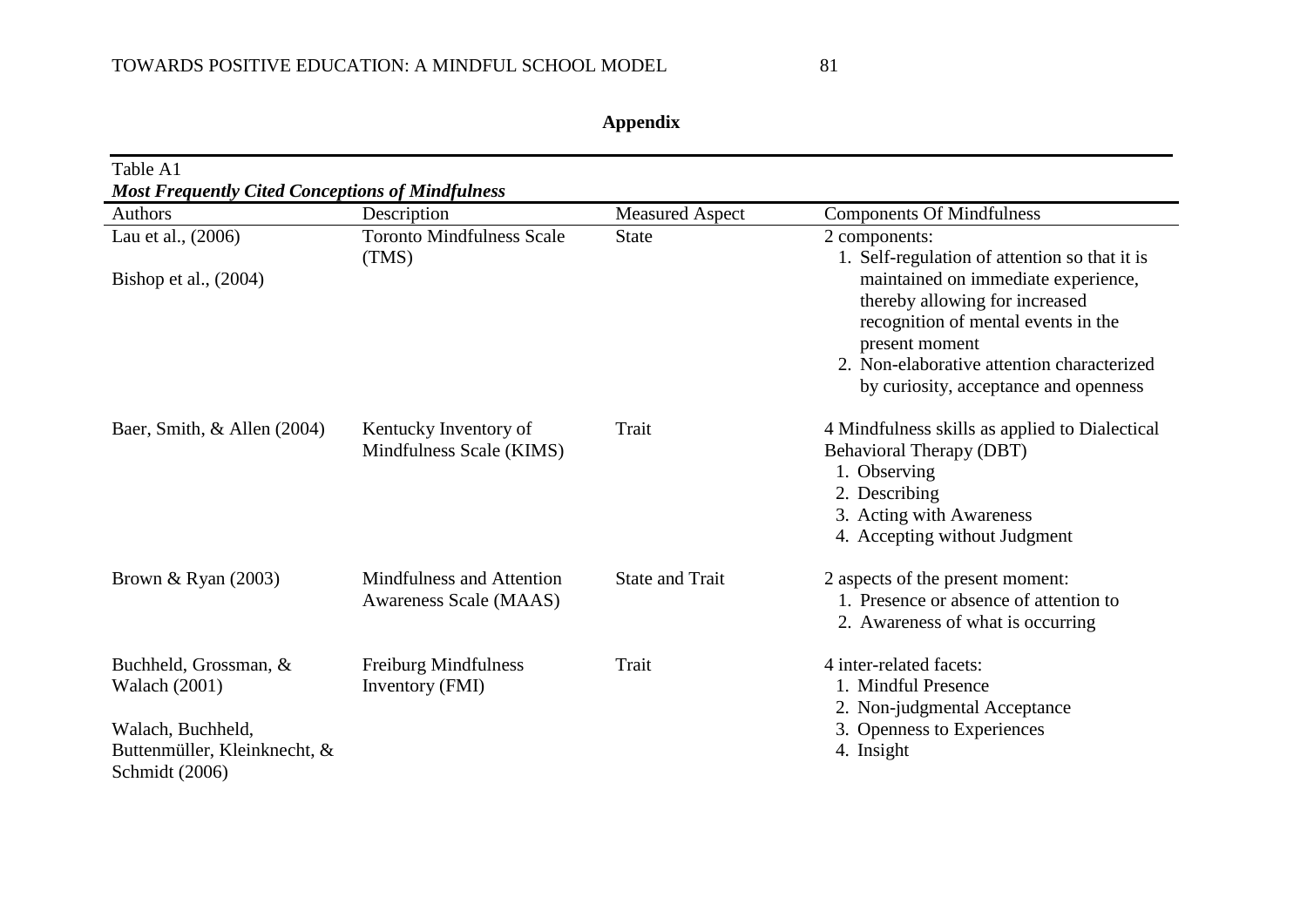| Appendix |
|----------|
|----------|

| Table A1                                                |                                      |                        |                                         |  |  |  |  |
|---------------------------------------------------------|--------------------------------------|------------------------|-----------------------------------------|--|--|--|--|
| <b>Most Frequently Cited Conceptions of Mindfulness</b> |                                      |                        |                                         |  |  |  |  |
| Authors                                                 | Description                          | <b>Measured Aspect</b> | <b>Components Of Mindfulness</b>        |  |  |  |  |
| Feldman, Hayes, Kumar,                                  | Cognitive and Affective              | Trait                  | 4 components:                           |  |  |  |  |
| Greeson, & Laurenceau (2007)                            | <b>Mindfulness Scale-Revised</b>     |                        | 1. Attention                            |  |  |  |  |
|                                                         | $(CAMS-R)$                           |                        | 2. Present-focus                        |  |  |  |  |
|                                                         |                                      |                        | 3. Awareness                            |  |  |  |  |
|                                                         |                                      |                        | 4. Acceptance                           |  |  |  |  |
| Chadwick, Hember, Mead,                                 | <b>Mindfulness Questionnaire</b>     | Trait                  | 4 Aspects:                              |  |  |  |  |
| Lilley, $&$ Dagnan (2005)                               | (MQ)                                 |                        | 1. Mindful observation                  |  |  |  |  |
|                                                         |                                      |                        | 2. Letting go                           |  |  |  |  |
|                                                         |                                      |                        | 3. Non-aversion                         |  |  |  |  |
|                                                         |                                      |                        | 4. Non-judgment                         |  |  |  |  |
| Baer, Smith, Hopkins,                                   | <b>Five Factor Mindfulness</b>       | Trait                  | 5 distinct facets from MAAS, KIMS, FMI, |  |  |  |  |
| Krietemeyer, Toney (2006)                               | Questionnaire (FFMQ)                 |                        | CAMS, MQ:                               |  |  |  |  |
|                                                         |                                      |                        | 1. Describe                             |  |  |  |  |
|                                                         |                                      |                        | 2. Act with Awareness                   |  |  |  |  |
|                                                         |                                      |                        | 3. Non-judge                            |  |  |  |  |
|                                                         |                                      |                        | 4. Non-react                            |  |  |  |  |
|                                                         |                                      |                        | 5. Observe                              |  |  |  |  |
| Cardaciotto, & Herbert (2005)                           | Philadelphia Mindfulness Scale Trait |                        | 2 dimensions:                           |  |  |  |  |
|                                                         | (PHLMS)                              |                        | 1. Present-moment awareness             |  |  |  |  |
|                                                         |                                      |                        | 2. Non-judgmental acceptance            |  |  |  |  |
| Dimidjian $&$ Linehan (2003)                            | Mindfulness practice in DBT          | <b>Behavior</b>        | Consists of 6 elements                  |  |  |  |  |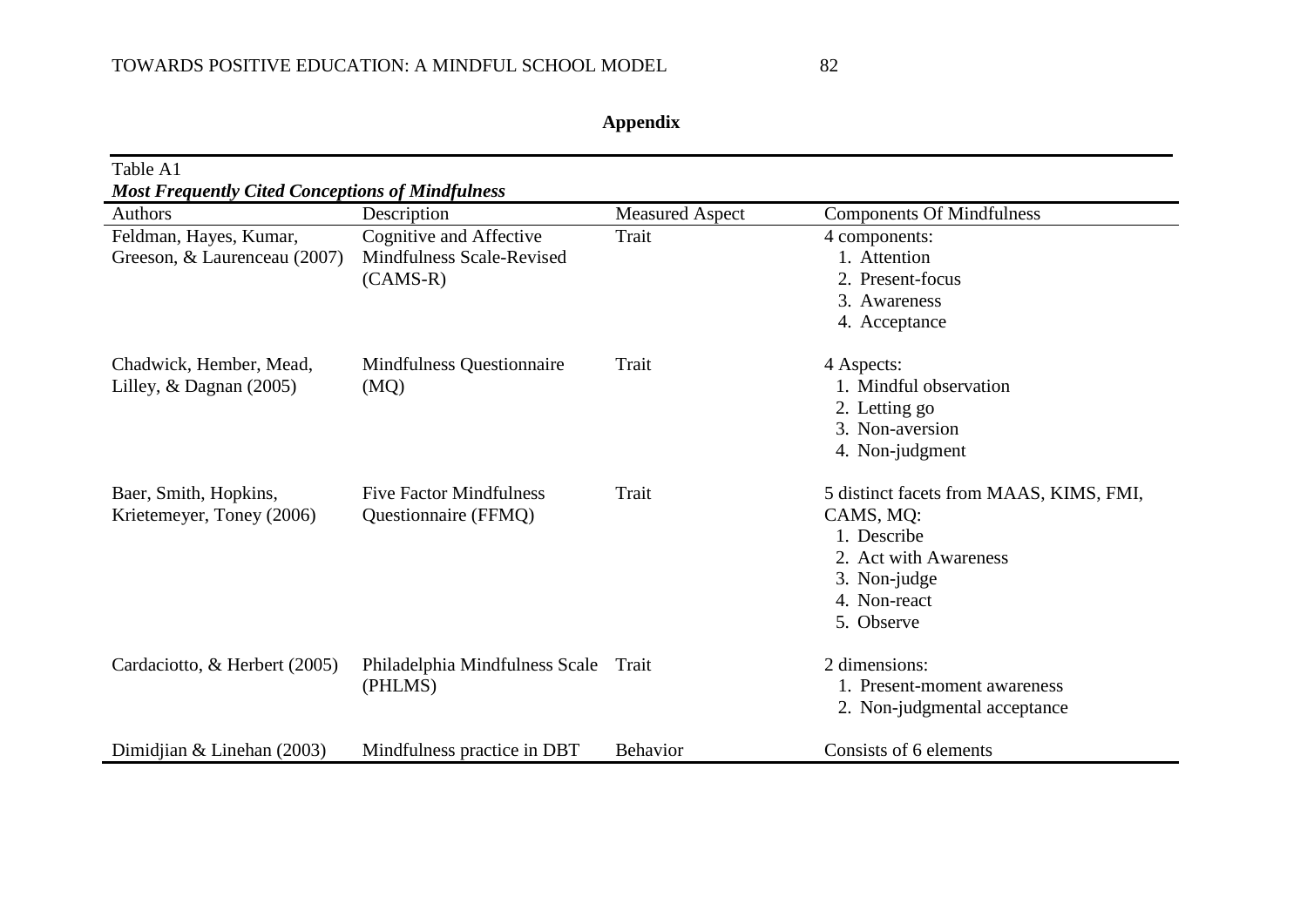|  | Appendix |  |
|--|----------|--|
|  |          |  |

| Table A1                                                |             |                        |                                  |  |  |  |  |
|---------------------------------------------------------|-------------|------------------------|----------------------------------|--|--|--|--|
| <b>Most Frequently Cited Conceptions of Mindfulness</b> |             |                        |                                  |  |  |  |  |
| Authors                                                 | Description | <b>Measured Aspect</b> | <b>Components Of Mindfulness</b> |  |  |  |  |
|                                                         |             |                        | What one does:                   |  |  |  |  |
|                                                         |             |                        | 1. Observing                     |  |  |  |  |
|                                                         |             |                        | 2. Describing                    |  |  |  |  |
|                                                         |             | 3. Participating       |                                  |  |  |  |  |
|                                                         |             | How one does it:       |                                  |  |  |  |  |
|                                                         |             |                        | 4. Non-judgmentally              |  |  |  |  |
|                                                         |             |                        | 5. One-mindedly                  |  |  |  |  |
|                                                         |             |                        | 6. Effectively                   |  |  |  |  |
|                                                         |             |                        |                                  |  |  |  |  |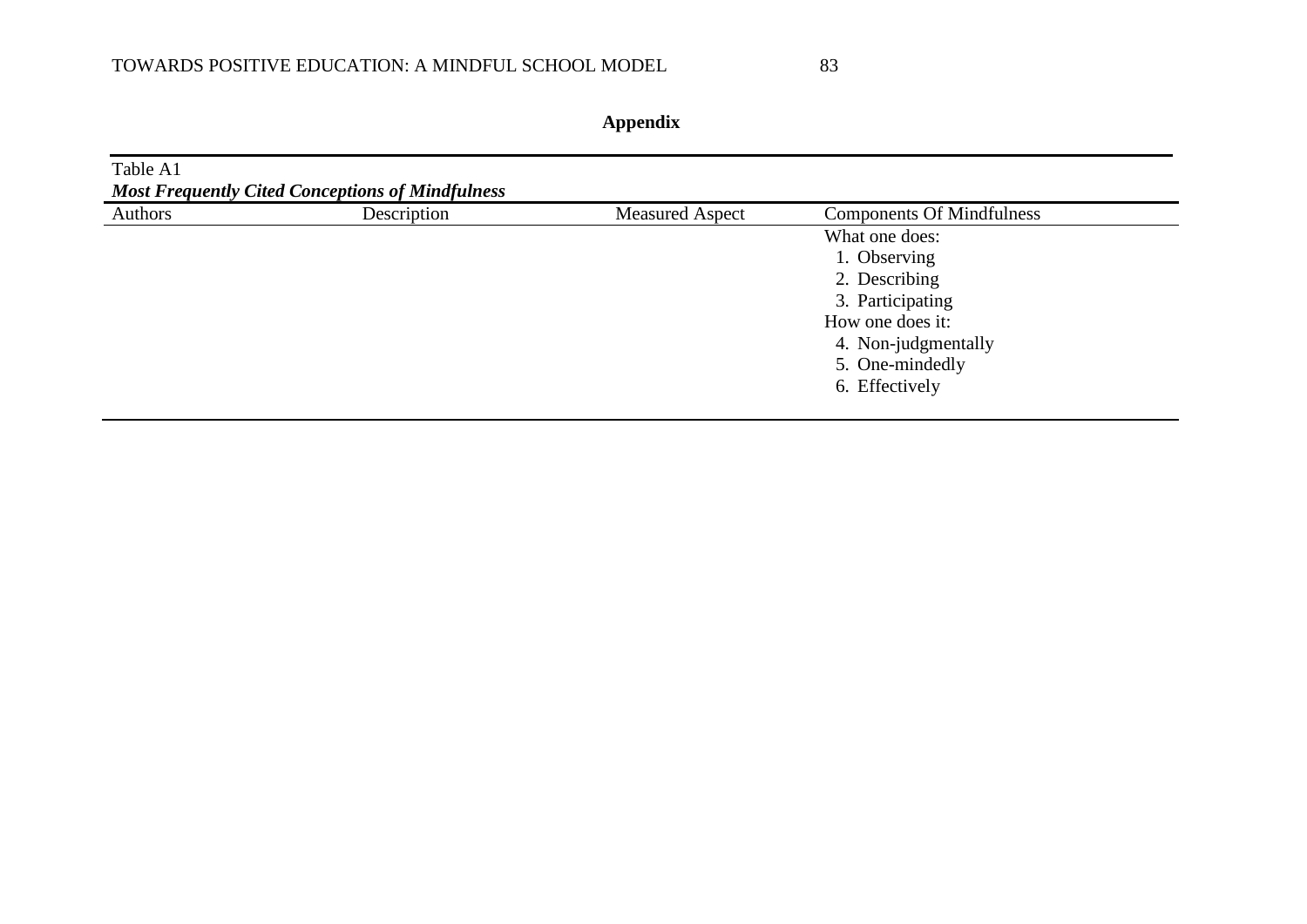| Table A2                                                                           |                 |                                         |           |                    |                     |                    |                |                         |                                 |            |            |                       |                |          |       |
|------------------------------------------------------------------------------------|-----------------|-----------------------------------------|-----------|--------------------|---------------------|--------------------|----------------|-------------------------|---------------------------------|------------|------------|-----------------------|----------------|----------|-------|
| Frequency Tabulation and Parsimonious Reduction of Meditative Mindfulness Features |                 |                                         |           |                    |                     |                    |                |                         |                                 |            |            |                       |                |          |       |
| <b>Authors and Features</b>                                                        | Self-Regulation | Awareness<br>Non-Elaborative/Conceptual | Curiosity | Receptive/Openness | Present Orientation | Attention<br>Bare. | Non-Judgment   | Acceptance/Non-Reactive | $\boldsymbol{\mathrm{Insight}}$ | Describing | Letting Go | Acting With Awareness | One-Mindedness | Patience | Trust |
| Bishop et al., (2004)                                                              |                 | $\sqrt{ }$                              | V         |                    |                     |                    |                |                         |                                 |            |            |                       |                |          |       |
| Baer, Smith, & Allen (2004)                                                        |                 | V                                       |           |                    |                     |                    |                |                         |                                 |            |            |                       |                |          |       |
| Brown & Ryan (2003)                                                                |                 | $\sqrt{ }$                              |           |                    |                     |                    |                | V                       |                                 |            |            |                       |                |          |       |
| Buchheld, Grossman, & Walach (2001)                                                |                 |                                         |           |                    |                     |                    |                | V                       | V                               |            |            |                       |                |          |       |
| Feldman, Hayes, Kumar, Greeson, & Laurenceau (2007)                                |                 | $\sqrt{ }$                              |           |                    |                     |                    |                |                         |                                 |            |            |                       |                |          |       |
| Chadwick, Hember, Mead, Lilley, & Dagnan (2005)                                    |                 |                                         |           |                    |                     |                    |                |                         |                                 |            |            |                       |                |          |       |
| Baer, Smith, Hopkins, Krietemeyer, Toney (2006)                                    |                 |                                         |           |                    |                     |                    |                | $\sqrt{ }$              |                                 |            |            |                       |                |          |       |
| Cardaciotto & Herbert (2005)                                                       |                 |                                         |           |                    |                     | $\mathcal{N}$      |                |                         |                                 |            |            |                       |                |          |       |
| Dimidjian & Linehan (2003)                                                         |                 | $\sqrt{ }$                              |           |                    |                     |                    | $\sqrt{}$      |                         | $\sqrt{}$                       |            |            |                       |                |          |       |
| Kabat-Zinn (1990)                                                                  |                 |                                         |           |                    |                     |                    |                | $\sqrt{ }$              |                                 |            |            |                       |                |          |       |
| <b>Total Frequency</b>                                                             |                 | 9                                       |           | $\overline{c}$     | $\overline{4}$      | 6                  | $\overline{7}$ | 9                       | $\overline{c}$                  | 3          |            | 3                     |                |          |       |

**Appendix**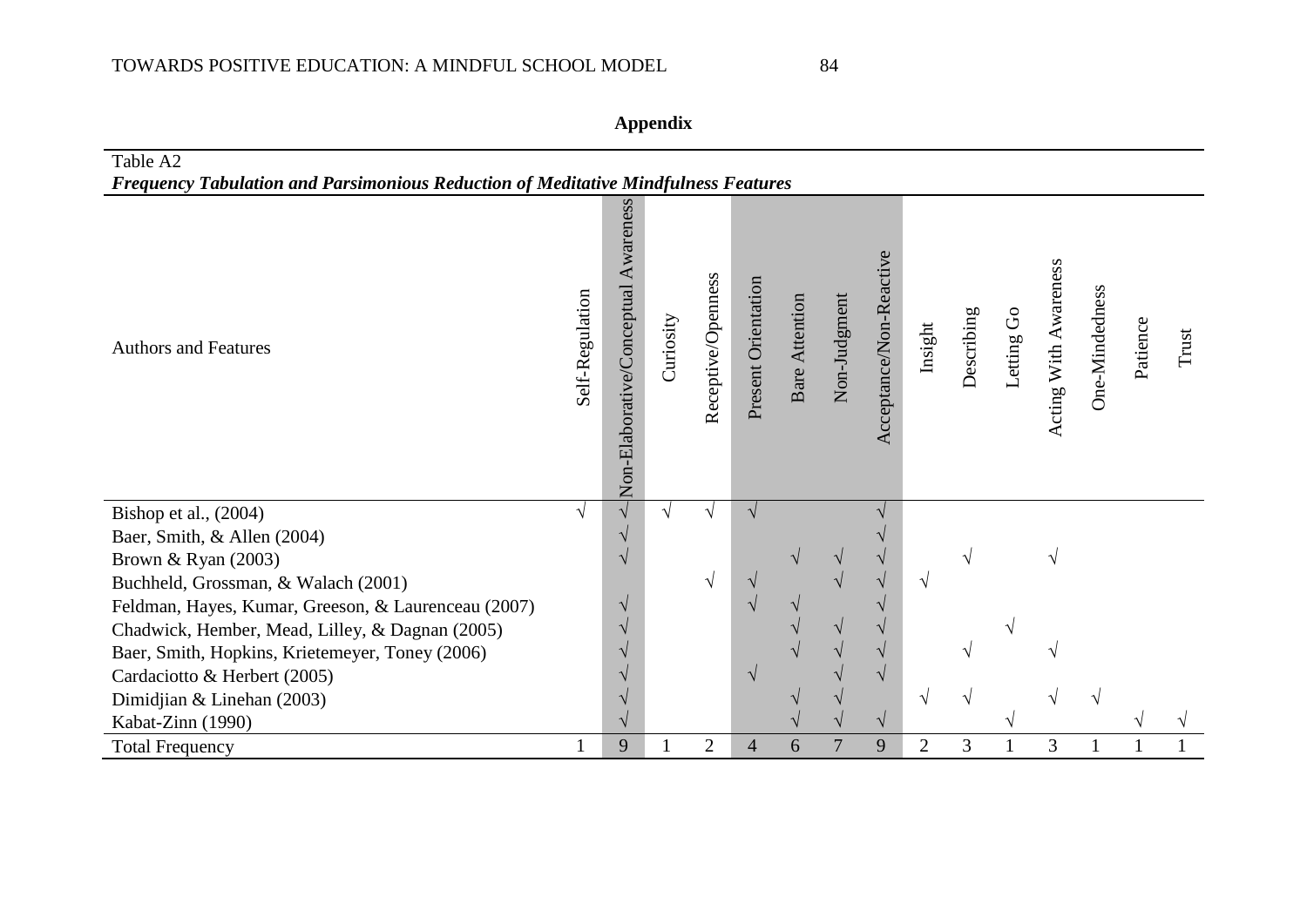| Appendix |
|----------|
|----------|

|                            | Table A3<br>Cultivating the Three Aspects of Dispositional Mindfulness through the 24 Character Strengths |                                                                                                                                              |                                                                                                                                                                                       |                                                                                                                                                                              |  |  |  |  |
|----------------------------|-----------------------------------------------------------------------------------------------------------|----------------------------------------------------------------------------------------------------------------------------------------------|---------------------------------------------------------------------------------------------------------------------------------------------------------------------------------------|------------------------------------------------------------------------------------------------------------------------------------------------------------------------------|--|--|--|--|
| Virtue<br><b>Character</b> |                                                                                                           | <b>Dispositional Mindfulness</b>                                                                                                             |                                                                                                                                                                                       |                                                                                                                                                                              |  |  |  |  |
|                            | <b>Strengths</b>                                                                                          | <b>Sensitivity</b>                                                                                                                           | <b>Inclination</b>                                                                                                                                                                    | <b>Ability</b>                                                                                                                                                               |  |  |  |  |
| Wisdom & Knowledge         | <b>Creativity</b><br>[originality,<br>ingenuity]                                                          | Identify new situations in which<br>mindfulness can be applied                                                                               | Allows one to channel creative<br>motivation towards present moment<br>experience e.g. engaging in sense-<br>making which affords personal<br>autonomy and competence                 | Use creativity to generate awareness<br>of multiple perspective, re-<br>structuring of perception                                                                            |  |  |  |  |
|                            | <b>Curiosity</b><br>[interest, novel-<br>seeking, openness to<br>experience]                              | Identify potential for mindful<br>occasions through a keen explorative<br>sense, and being open to all<br>possibilities of mindful awareness | Holding an attitude of curiosity aids in<br>attaining insight and discovering who<br>we and others are, therefore enhancing<br>competence and relatedness.                            | Curiosity facilitates openness to<br>novelty, aids in maintaining a non-<br>judgmental stance, and is the starting<br>point for promoting multiple<br>perspectives           |  |  |  |  |
|                            | <b>Judgment</b><br>[critical thinking]                                                                    | Appraising the use of mindfulness in<br>situations, and identify the<br>appropriate use of mindfulness in<br>different situations            | Using the attitude of judgment or<br>critical thinking, we can make more<br>self-concordant and autonomic<br>decisions, and prevent mindless<br>behaviour                             | Judgment facilitates alertness to<br>distinctions, sensitivity to contexts,<br>and the generation of multiple<br>perspective                                                 |  |  |  |  |
|                            | <b>Love of Learning</b>                                                                                   | Gaining awareness of situations that<br>requires mindful participation,<br>processing and internalizing this<br>awareness                    | Having a love of learning allows us to<br>see situations as potential opportunities<br>to learn about being mindful in these<br>situations, enhancing our competence<br>and autonomy. | Inherent in a love for learning are<br>attributes of openness to novelty,<br>alertness to distinctions, sensitivity<br>to context, and awareness of<br>multiple perspectives |  |  |  |  |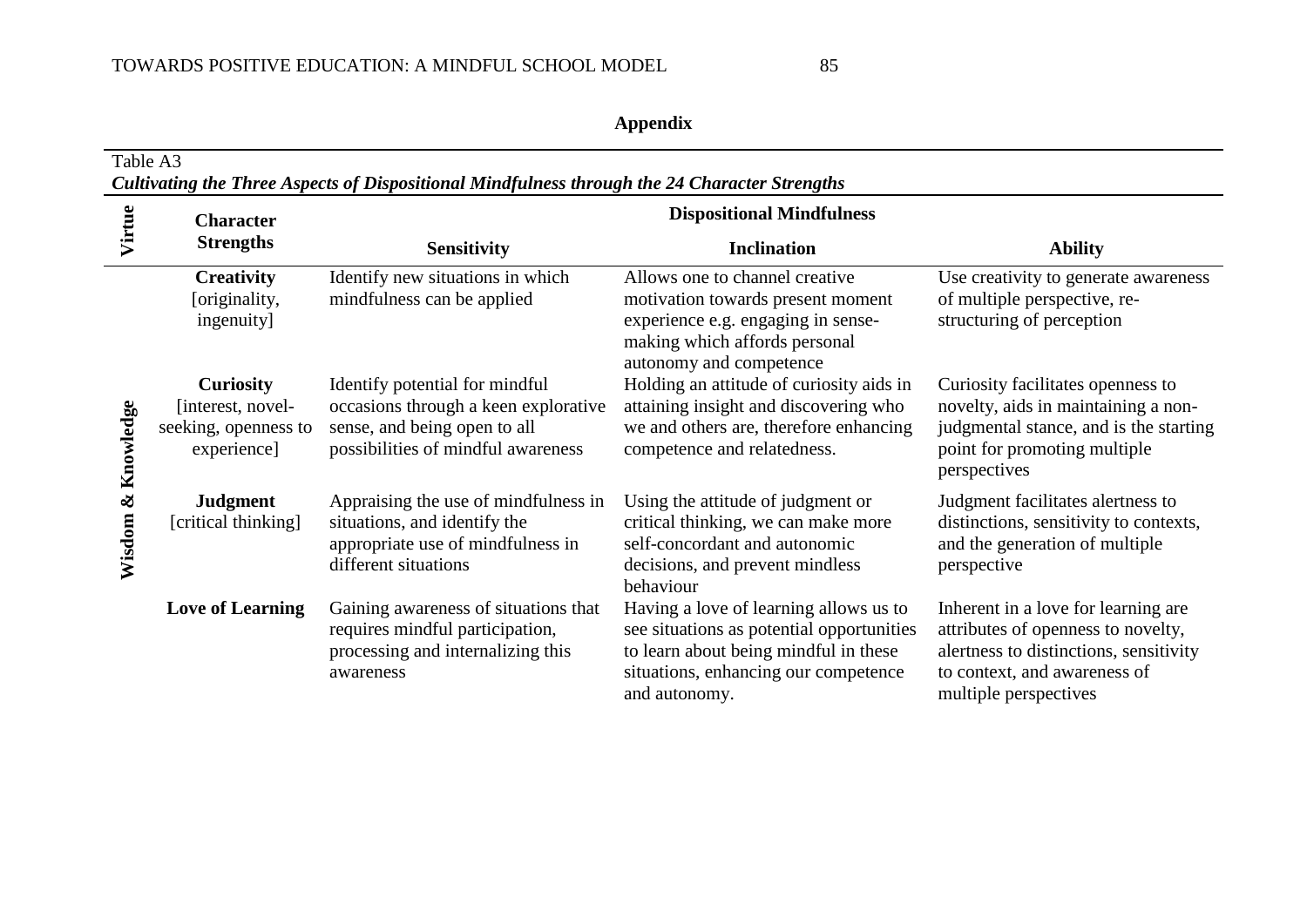| Virtue  | <b>Character</b>                                         | <b>Dispositional Mindfulness</b>                                                                    |                                                                                                                                                                                                                                      |                                                                                                                                                                                                                                                          |  |  |  |  |
|---------|----------------------------------------------------------|-----------------------------------------------------------------------------------------------------|--------------------------------------------------------------------------------------------------------------------------------------------------------------------------------------------------------------------------------------|----------------------------------------------------------------------------------------------------------------------------------------------------------------------------------------------------------------------------------------------------------|--|--|--|--|
|         | <b>Strengths</b>                                         | <b>Sensitivity</b>                                                                                  | <b>Inclination</b>                                                                                                                                                                                                                   | <b>Ability</b>                                                                                                                                                                                                                                           |  |  |  |  |
|         | <b>Perspective</b><br>[Wisdom]                           | Using perspective to be alert on<br>situations that require mindfulness                             | Exercising the strength of perspective<br>is a motivation for being mindful.<br>Generating perspectives allow<br>situations to be evaluated more<br>holistically and accurately, increasing<br>our competence and autonomy.          | Generating awareness of alternate<br>perspectives aids sensitivity to<br>context, alertness to distinctions and<br>help re-structure perception                                                                                                          |  |  |  |  |
|         | <b>Bravery</b><br>[Valor]                                | Approaching others in understanding<br>the situation so as to increase our<br>mindful awareness     | Being mindfully aware of the bare<br>reality is something that may require<br>bravery; such clear insight builds<br>competence.                                                                                                      | Using bravery to face up to<br>situations that require mindfulness<br>instead of past mindlessness, to<br>cultivate acceptance, non-judgment,<br>bare attention, present-orientation,<br>and openness to novelty                                         |  |  |  |  |
| Courage | <b>Perseverance</b><br>[persistence,<br>industriousness] | Deploying perseverance in<br>identifiying and learning about<br>situations that require mindfulness | Perseverance helps cultivate the habits<br>of mindful practices more consistently<br>and effectively, making its cultivation<br>worthwhile, therefore building<br>competence and instilling a sense of<br>autonomy over our choices. | Perseverance helps us focus our<br>attention to the present moment<br>when we are distracted during<br>mindful practice, and to maintain an<br>active effort to draw distinctions, be<br>sensitive to contexts, and be aware<br>of multiple perspectives |  |  |  |  |
|         | <b>Honesty</b><br>[authenticity,<br>integrity]           | Being honest to ourselves in<br>identifying situations when<br>mindfulness is needed                | Being honest gears us towards being<br>self-congruent, allows us to face up to<br>who we are to ourselves and others. It<br>enhances relatedness and self-<br>competence.                                                            | Honesty facilitates bare attention<br>and an orientation to the present<br>moment. It promotes acceptance and<br>non-judgment of who we are.                                                                                                             |  |  |  |  |

# *Cultivating the Three Aspects of Dispositional Mindfulness through the 24 Character Strengths*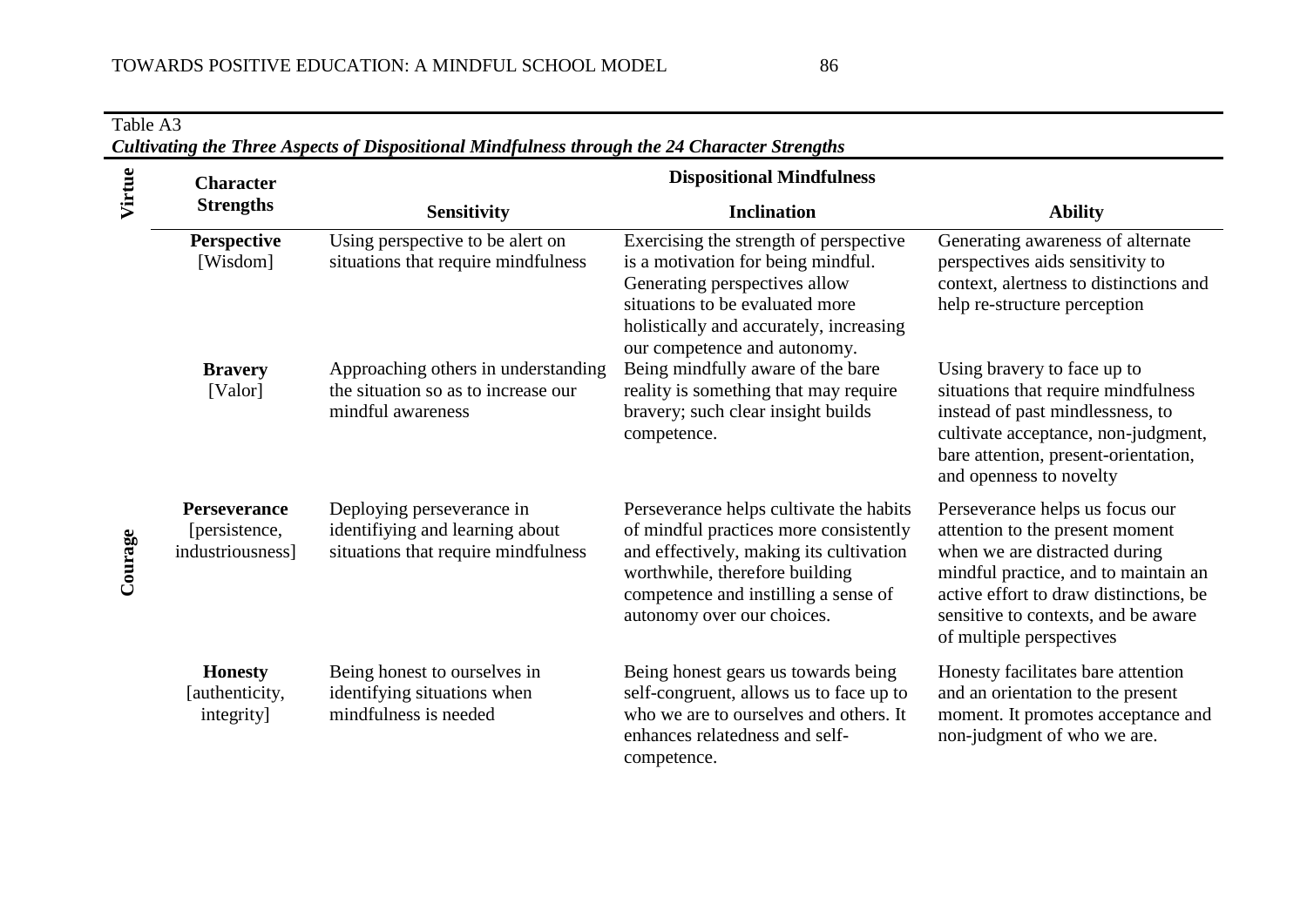|          | <b>Character</b>                                                                                       |                                                                                                                                          | <b>Dispositional Mindfulness</b>                                                                                                                                                                                                                                                                                                   |                                                                                                                                                                                                                                                                                                                         |  |  |  |
|----------|--------------------------------------------------------------------------------------------------------|------------------------------------------------------------------------------------------------------------------------------------------|------------------------------------------------------------------------------------------------------------------------------------------------------------------------------------------------------------------------------------------------------------------------------------------------------------------------------------|-------------------------------------------------------------------------------------------------------------------------------------------------------------------------------------------------------------------------------------------------------------------------------------------------------------------------|--|--|--|
| Virtue   | <b>Strengths</b>                                                                                       | <b>Sensitivity</b>                                                                                                                       | <b>Inclination</b>                                                                                                                                                                                                                                                                                                                 | <b>Ability</b>                                                                                                                                                                                                                                                                                                          |  |  |  |
|          | Zest<br>[vitality,<br>enthusiasm, vigor,<br>energy]                                                    | Zest can be used for information<br>gathering about situations that<br>require mindful awareness                                         | Zest helps us stay engaged in<br>understanding who we are internally<br>and to make sense of our external<br>environment. It endows us with a sense<br>of autonomy, relatedness and<br>competence.                                                                                                                                 | Zest activates an alert state of mind<br>that allows us to draw distinctions,<br>be aware of multiple perspectives,<br>be open to novel information and be<br>sensitive of context                                                                                                                                      |  |  |  |
|          | Love                                                                                                   | Loving ourselves and others<br>galvanize us to be more attentive to<br>situations that require mindful<br>awareness and behaviour        | Love is the unifying emotion of all<br>positive emotions and are micro-<br>moments of positivity resonance<br>beneficial to our well-being. It<br>demands a sensitivity to the needs of<br>self and others, therefore requiring us<br>to be mindful of what is good for us<br>and them. It enhances relatedness and<br>competence. | Loving ourselves includes accepting<br>who we are, therefore facilitating<br>bare attention and non-judgment.<br>Loving others require that we<br>cultivate empathy, which promotes<br>sensitivity to context, awareness of<br>multiple perspectives, openness to<br>novel information and alertness to<br>distinctions |  |  |  |
| Humanity | <b>Kindness</b><br>[generosity,<br>nurturance, care,<br>compassion,<br>altruistic love,<br>"niceness"] | Being kind to ourselves and others<br>galvanize us to be more attentive to<br>situations that require mindful<br>awareness and behaviour | Kindness demands a sensitivity to the<br>needs of self and others, therefore<br>requiring us to be mindful of what is<br>good for us and them. It enhances<br>relatedness and competence.                                                                                                                                          | Being kind to ourselves entails self-<br>compassion, therefore facilitating<br>acceptance, bare attention, and non-<br>judgment. Being compassionate to<br>others entails sensitivity to context,<br>awareness of multiple perspectives,<br>openness to novel information and                                           |  |  |  |

| Cultivating the Three Aspects of Dispositional Mindfulness through the 24 Character Strengths |  |  |  |  |  |
|-----------------------------------------------------------------------------------------------|--|--|--|--|--|
|-----------------------------------------------------------------------------------------------|--|--|--|--|--|

alertness to distinctions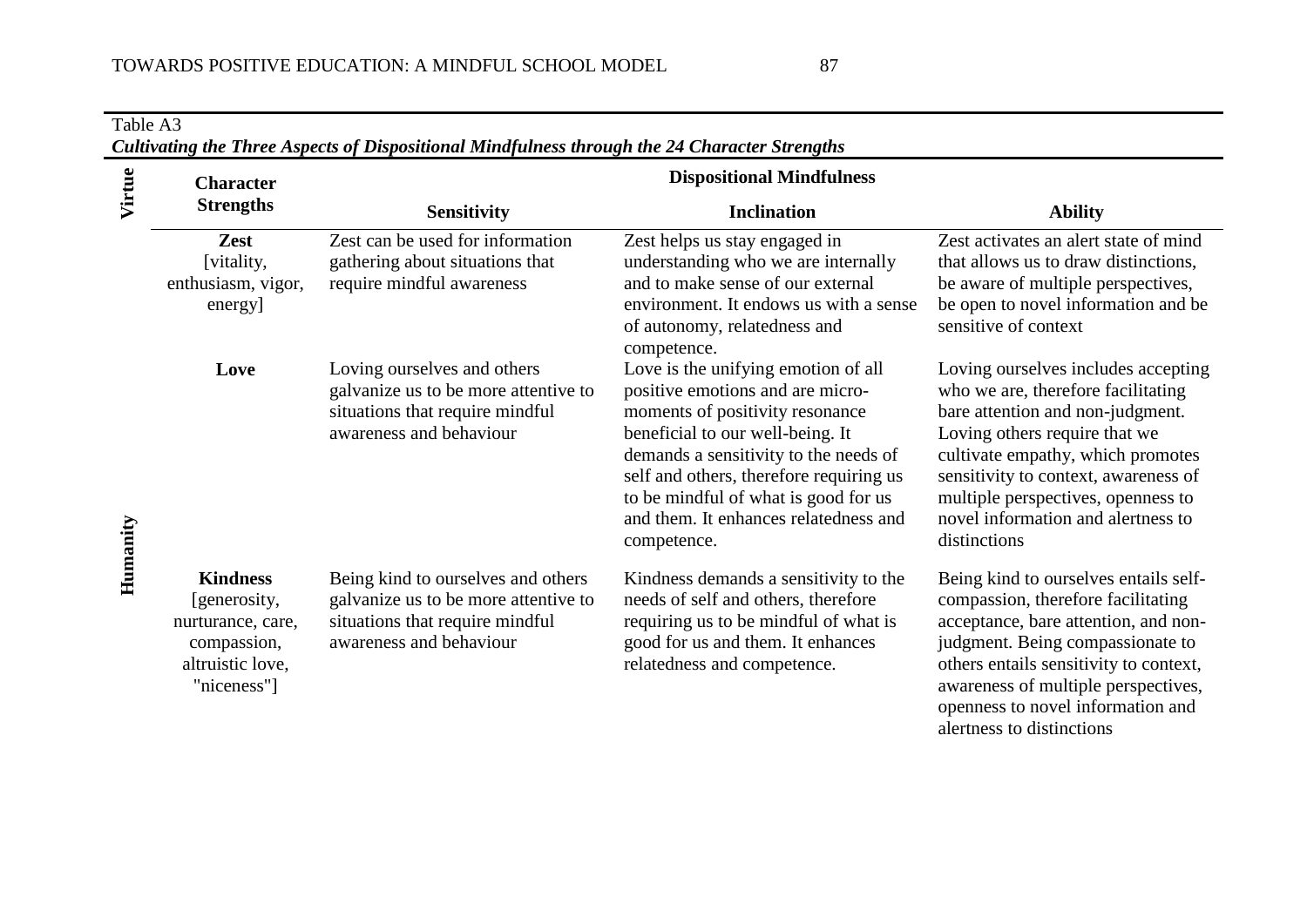| Virtue<br><b>Character</b> |                                                                                         | <b>Dispositional Mindfulness</b>                                                                                                                               |                                                                                                                                                                                             |                                                                                                                                                                                                                                                                                                        |  |
|----------------------------|-----------------------------------------------------------------------------------------|----------------------------------------------------------------------------------------------------------------------------------------------------------------|---------------------------------------------------------------------------------------------------------------------------------------------------------------------------------------------|--------------------------------------------------------------------------------------------------------------------------------------------------------------------------------------------------------------------------------------------------------------------------------------------------------|--|
|                            | <b>Strengths</b>                                                                        | <b>Sensitivity</b>                                                                                                                                             | <b>Inclination</b>                                                                                                                                                                          | <b>Ability</b>                                                                                                                                                                                                                                                                                         |  |
|                            | <b>Social Intelligence</b><br>[emotional]<br>intelligence,<br>personal<br>intelligence] | Being socially intelligent helps us<br>attune to the sensitivities of the<br>situation and inform us when<br>mindfulness is needed                             | Social intelligence help us handle<br>interpersonal relationships and<br>situations more adeptly. It enhances<br>relatedness and competence.                                                | Being socially intelligent requires<br>interpersonal and situational<br>understanding and awareness. It<br>therefore facilitates a present<br>orientation, bare attention, non-<br>judgment, openness to novelty,<br>sensitivity to context, multiple<br>perspectives and alertness to<br>distinctions |  |
|                            | <b>Teamwork</b><br>[Citizenship,<br>loyalty, social<br>responsibility]                  | Teamwork requires us to consider<br>group needs and be attuned to<br>communal requirements,<br>strengthening our sensitivity to<br>mindful awareness           | Teamwork builds effective<br>collaborative outcomes through<br>mindful awareness of individual as<br>well as collective needs and dynamics.<br>It enhances competence and<br>relatedness.   | Engaging in teamwork fosters<br>awareness of multiple perspective,<br>sensitivity to contexts, alertness to<br>distinctions and openness to novelty,<br>all of which are essential for group<br>performance                                                                                            |  |
| Justice                    | <b>Fairness</b>                                                                         | Fairness to self and others requires<br>our attention to the needs and<br>specifics of the situation,<br>strengthening our sensitivity to<br>mindful awareness | Maintaining a sense of fairness at the<br>individual, interpersonal and collective<br>level fosters wellness (Prilleltensky,<br>2012). It enhances autonomy,<br>relatedness and competence. | Exercising fairness requires that we<br>pay bare attention to things are they<br>are, possess awareness of multiple<br>perspectives, sensitivity to context,<br>alertness to distinctions and<br>openness to novelty.                                                                                  |  |

| Cultivating the Three Aspects of Dispositional Mindfulness through the 24 Character Strengths |  |  |  |  |  |  |
|-----------------------------------------------------------------------------------------------|--|--|--|--|--|--|
|-----------------------------------------------------------------------------------------------|--|--|--|--|--|--|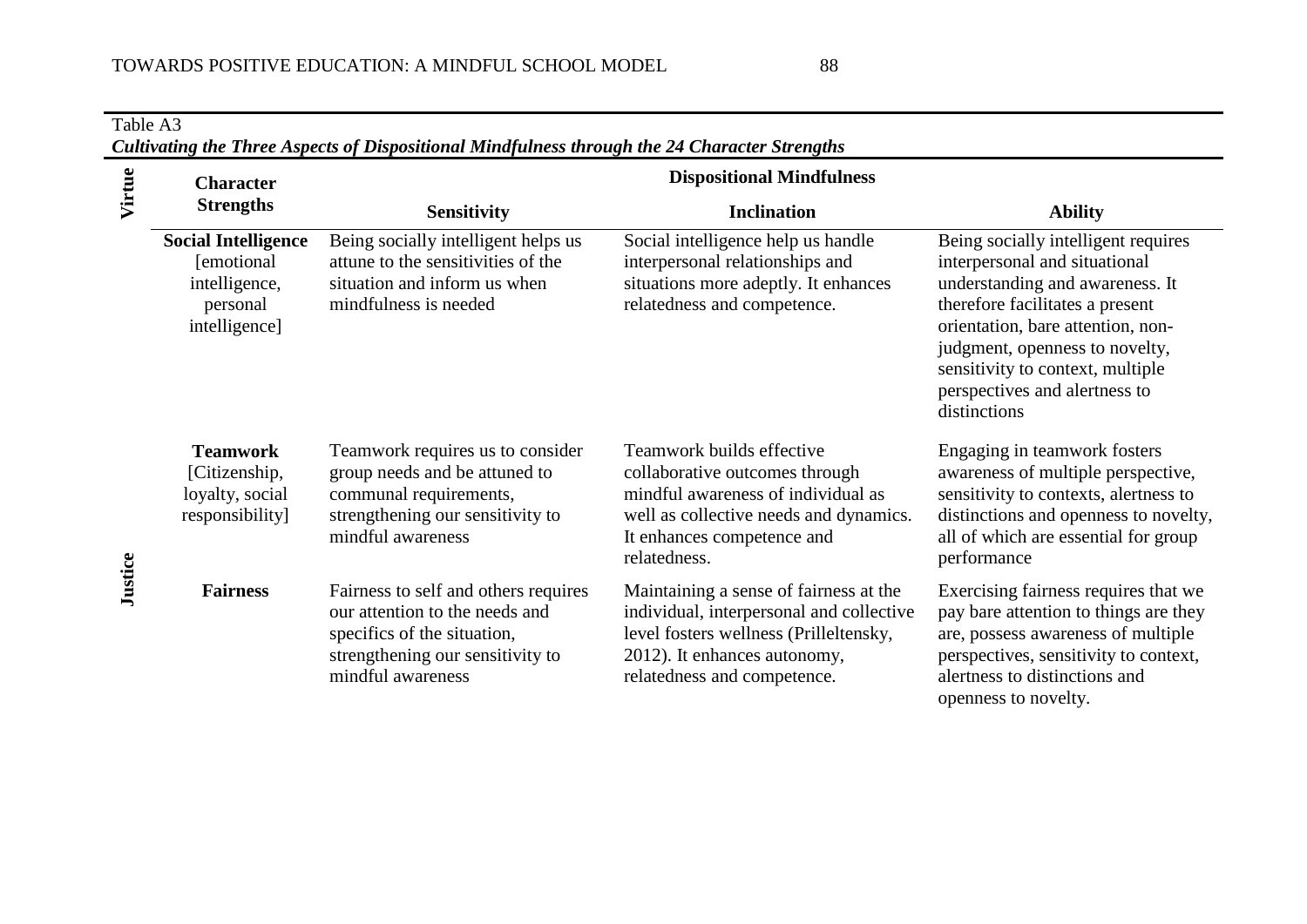| Virtue     | <b>Character</b>   | <b>Dispositional Mindfulness</b>                                                                                                                                                                                       |                                                                                                                                                                                                                                                                                                      |                                                                                                                                                                                                                                       |  |
|------------|--------------------|------------------------------------------------------------------------------------------------------------------------------------------------------------------------------------------------------------------------|------------------------------------------------------------------------------------------------------------------------------------------------------------------------------------------------------------------------------------------------------------------------------------------------------|---------------------------------------------------------------------------------------------------------------------------------------------------------------------------------------------------------------------------------------|--|
|            | <b>Strengths</b>   | <b>Sensitivity</b>                                                                                                                                                                                                     | <b>Inclination</b>                                                                                                                                                                                                                                                                                   | <b>Ability</b>                                                                                                                                                                                                                        |  |
|            | Leadership         | Leading a group towards an<br>objective requires sensitivity to the<br>processes and people working<br>together, therefore demanding a<br>well-calibrated mindful awareness.                                           | Leading and managing well requires<br>understanding the needs and<br>motivations of people, building<br>enabling structures that support them,<br>and setting goals and visions that are<br>aligned, all of which being mindful is<br>crucial. It enhances autonomy,<br>relatedness, and competence. | The exercise of leadership involves<br>openness to novelty, sensitivity to<br>context, awareness of multiple<br>perspectives, alertness to distinction,<br>and a present orientation.                                                 |  |
| Temperance | <b>Forgiveness</b> | Forgiveness requires us to re-look at<br>the self, other, and the matter from a<br>benign perspective, focusing<br>awareness mindfully from a different<br>angle.                                                      | Forgiveness confers greater acceptance<br>of self and others, and allows us to<br>move on with life. It enhances<br>autonomy, relatedness, and<br>competence.                                                                                                                                        | Practicing forgiveness involves bare<br>attention, non-judgment, non-<br>elaboration, present-moment<br>awareness, acceptance, openness to<br>novelty, sensitive to context,<br>alertness to distinction and multiple<br>perspectives |  |
|            | <b>Humility</b>    | Humility allows events and objects<br>to manifest themselves with no<br>additional embellishment. It allows<br>clearer observation of the true nature<br>of things, and informs us when to be<br>appropriately mindful | Humility affords us clearer vision of<br>what our accomplishments through a<br>watered down awareness of the ego. It<br>enhances competence and relatedness.                                                                                                                                         | Being humble entail bare attention,<br>non-judgment, non-elaboration,<br>present-orientation, openness to<br>novelty, sensitivity to context,<br>awareness of multiple perspectives                                                   |  |

# *Cultivating the Three Aspects of Dispositional Mindfulness through the 24 Character Strengths*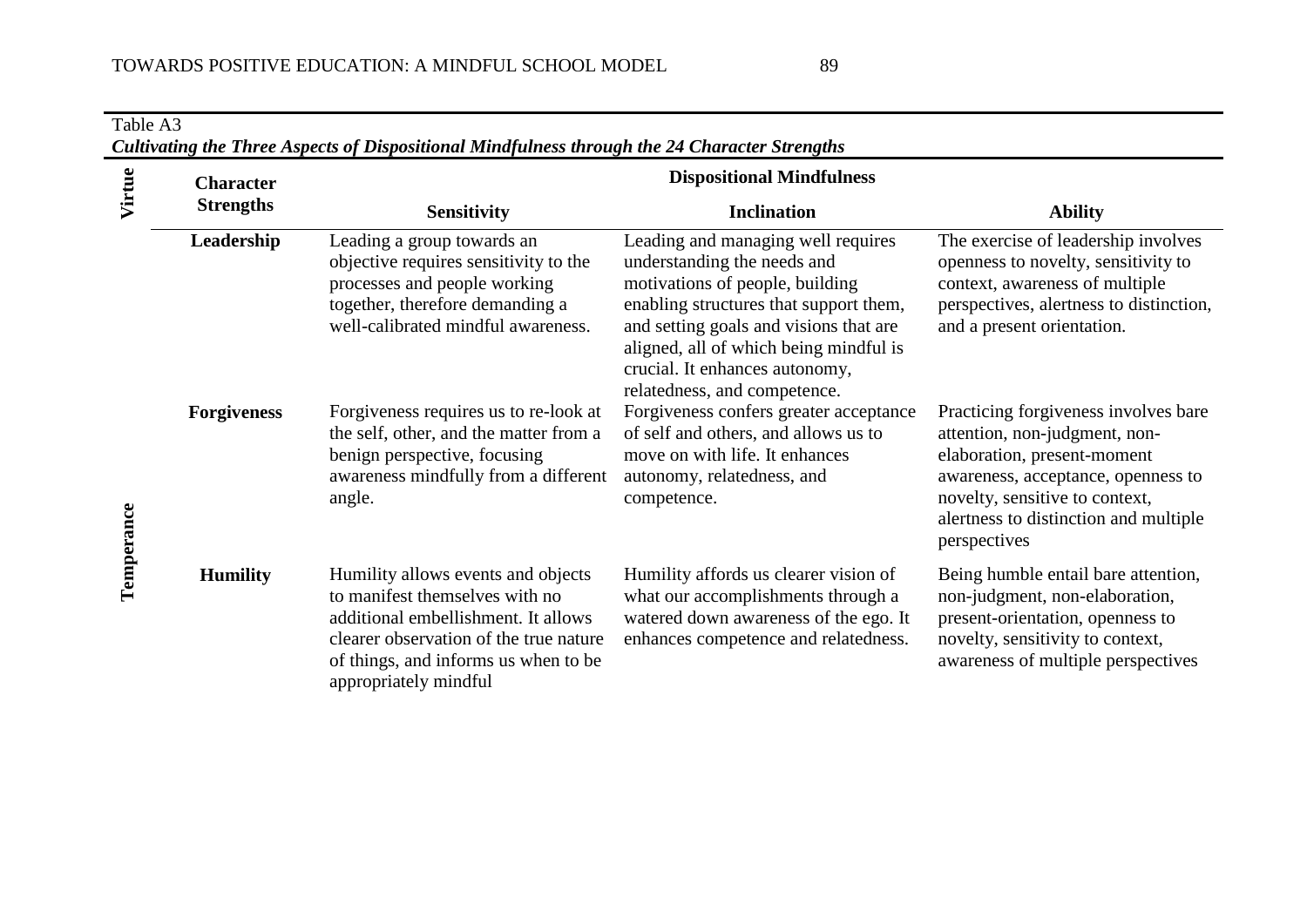| Virtue        | <b>Character</b>                                                                                | <b>Dispositional Mindfulness</b>                                                                                                                                                                                                                                                                                                          |                                                                                                                                                                                                                                                                                  |                                                                                                                                                                                                                       |  |
|---------------|-------------------------------------------------------------------------------------------------|-------------------------------------------------------------------------------------------------------------------------------------------------------------------------------------------------------------------------------------------------------------------------------------------------------------------------------------------|----------------------------------------------------------------------------------------------------------------------------------------------------------------------------------------------------------------------------------------------------------------------------------|-----------------------------------------------------------------------------------------------------------------------------------------------------------------------------------------------------------------------|--|
|               | <b>Strengths</b>                                                                                | <b>Sensitivity</b>                                                                                                                                                                                                                                                                                                                        | <b>Inclination</b>                                                                                                                                                                                                                                                               | <b>Ability</b>                                                                                                                                                                                                        |  |
|               | <b>Prudence</b>                                                                                 | Prudence supports in engaging<br>mindfulness to the appropriate extent<br>such that it does not amount paralyze<br>our decision making. Knowing what<br>aspects deserve greater mindfulness<br>is key                                                                                                                                     | Prudence ensures that outcomes are in<br>our best interests, but its engagement<br>also warrants the process of a mindful<br>balance in devotion of resources to<br>various aspects. It enhances<br>competence and autonomy.                                                     | Being prudent therefore engages<br>present orientation, acceptance,<br>openness to novelty, sensitivity to<br>context, awareness of multiple<br>perspective, and alertness to<br>distinctions                         |  |
|               | <b>Self-Regulation</b><br>[self-control]                                                        | Self-regulation is a key process of<br>mindfulness (Bishop et al., 2004). It<br>acts as a modulator of attention, and<br>affects the intensity of mindful<br>awareness. As such, it furnishes us<br>with the muscle to pay attention to<br>context information that determines<br>the amount of mindful processing<br>needed for an event | Self-regulation has many well-being<br>benefits. Nevertheless, effective self-<br>regulation often requires mindful<br>attention to emotions, thoughts,<br>behaviours, and external cues. It<br>enhances autonomy, relatedness, and<br>competence.                               | Self-regulation involves bare<br>attention, non-judgment, non-<br>elaboration, acceptance, present-<br>orientation, sensitivity to context                                                                            |  |
| Transcendence | <b>Appreciation of</b><br><b>Beauty and</b><br><b>Excellence</b><br>[awe, wonder,<br>elevation] | Having an appreciative eye sharpens<br>the sensitivity of identifying<br>situations requiring mindful<br>attention.                                                                                                                                                                                                                       | Appreciation of beauty and excellence<br>demands mindful attention to specific<br>aspects of the phenomena. To develop<br>appreciation would require skilful<br>observation skills possibly cultivated<br>through intentional awareness. It<br>enhances competence and autonomy. | Appreciation would involve<br>alertness to distinction, sensitivity to<br>context, awareness of multiple<br>perspective, openness to novelty,<br>present-orientation, bare attention,<br>non-judgment, and acceptance |  |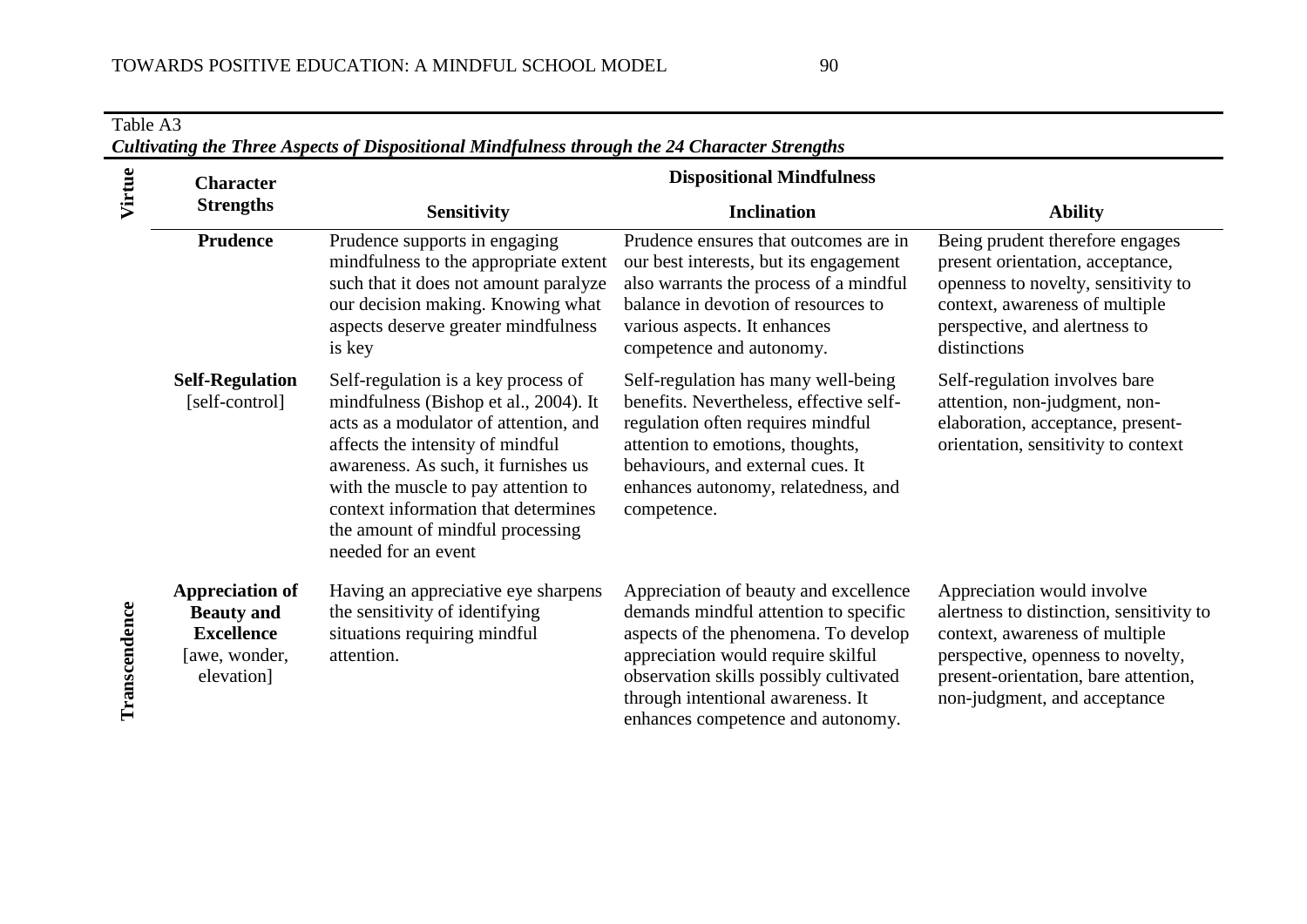| Virtue | <b>Character</b>                                                 |                                                                                                                                                                                                                        | <b>Dispositional Mindfulness</b>                                                                                                                                                                                                                                                                                                                  |                                                                                                                                                                                                                                           |
|--------|------------------------------------------------------------------|------------------------------------------------------------------------------------------------------------------------------------------------------------------------------------------------------------------------|---------------------------------------------------------------------------------------------------------------------------------------------------------------------------------------------------------------------------------------------------------------------------------------------------------------------------------------------------|-------------------------------------------------------------------------------------------------------------------------------------------------------------------------------------------------------------------------------------------|
|        | <b>Strengths</b>                                                 | <b>Sensitivity</b>                                                                                                                                                                                                     | <b>Inclination</b>                                                                                                                                                                                                                                                                                                                                | <b>Ability</b>                                                                                                                                                                                                                            |
|        | Gratitude                                                        | Giving gratitude requires us to 'hunt<br>the good stuff. Through this process,<br>it heightens our sensitivity to<br>mindful awareness of objects, events<br>and people from a fresh perspective                       | The process of gratitude builds<br>relationships, as encapsulated by 'find,<br>remind, bind' (Algoe, Haidt, Gable,<br>2008). All three require mindfulness. It<br>enhances relatedness.                                                                                                                                                           | The 'finding' in gratitude requires<br>alertness to distinction, openness to<br>novelty, and awareness of multiple<br>perspectives. Binding invokes<br>present moment consciousness and<br>interpersonal attunement (Siegel,<br>$2007$ ). |
|        | Hope<br>[optimism, future-<br>mindedness, future<br>orientation] | Hope heightens our awareness to<br>possibilities and expands our<br>mindful attention to goals, pathways,<br>and agency, its three components. It<br>can also sharpen our awareness of<br>realism.                     | Hope engages us in favourable<br>thoughts, emotions and actions towards<br>our goals. It makes mindful awareness<br>a necessity in order for us to search for<br>possibilities, tailor our strategies to stay<br>resilient, evaluate our circumstances<br>and eliciting affective feedback. It<br>enhances autonomy, autonomy, and<br>competence. | Hope entails present-orientation,<br>acceptance, alertness to distinction,<br>sensitivity to context, awareness of<br>multiple perspectives.                                                                                              |
|        | <b>Humor</b><br>[playfulness]                                    | Seeing the light side of things, just<br>like appreciation and perspective-<br>taking, heightens awareness of<br>different attributes of objects, things<br>or people. This enlarges the scope of<br>mindful awareness | Humor and playfulness helps one to<br>cope and thrive in adversities, and also<br>to be in a open and creative state of<br>mind. This requires flexibility and<br>spontaneity that mindful awareness can<br>provide. It enhances relatedness.                                                                                                     | Humor and playfulness requires<br>non-judgment, present-orientation,<br>openness to novelty, alertness to<br>distinction, sensitivity to context,<br>awareness of multiple perspectives                                                   |

## *Cultivating the Three Aspects of Dispositional Mindfulness through the 24 Character Strengths*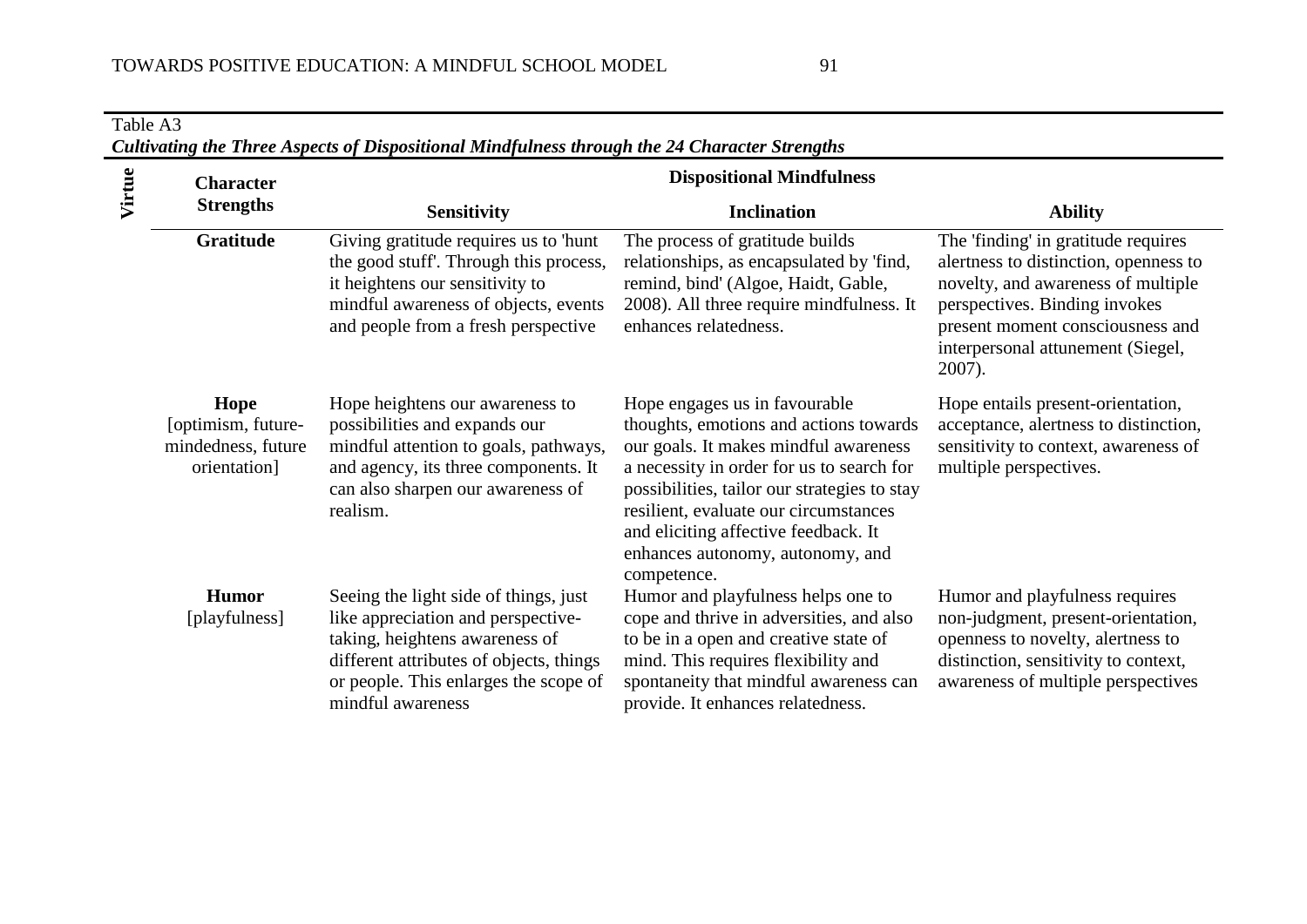| <b>Character</b>                        | <b>Dispositional Mindfulness</b>                                                                                                                         |                                                                                                                                                                                                                                                                                        |                                                                                                                                                                                                                                                  |  |
|-----------------------------------------|----------------------------------------------------------------------------------------------------------------------------------------------------------|----------------------------------------------------------------------------------------------------------------------------------------------------------------------------------------------------------------------------------------------------------------------------------------|--------------------------------------------------------------------------------------------------------------------------------------------------------------------------------------------------------------------------------------------------|--|
| <b>Strengths</b>                        | <b>Sensitivity</b>                                                                                                                                       | <b>Inclination</b>                                                                                                                                                                                                                                                                     | <b>Ability</b>                                                                                                                                                                                                                                   |  |
| <b>Spirituality</b><br>[faith, purpose] | Spirituality affords connection to a<br>grand scheme of things and thus<br>heightens sensitivity of mindful<br>awareness serving this spiritual<br>frame | Spirituality brings about meaning,<br>coherence, and congruence in our lives.<br>This requires mindful attention in<br>detecting and making sense of internal<br>and external stimuli according to the<br>our spiritual lens. It enhances<br>relatedness, autonomy, and<br>competence. | Spiritual engagement brings forth<br>bare attention, present-orientation,<br>non-judgment, non-elaboration,<br>acceptance, openness to novelty,<br>sensitivity to context, alertness to<br>distinction and awareness of<br>multiple perspectives |  |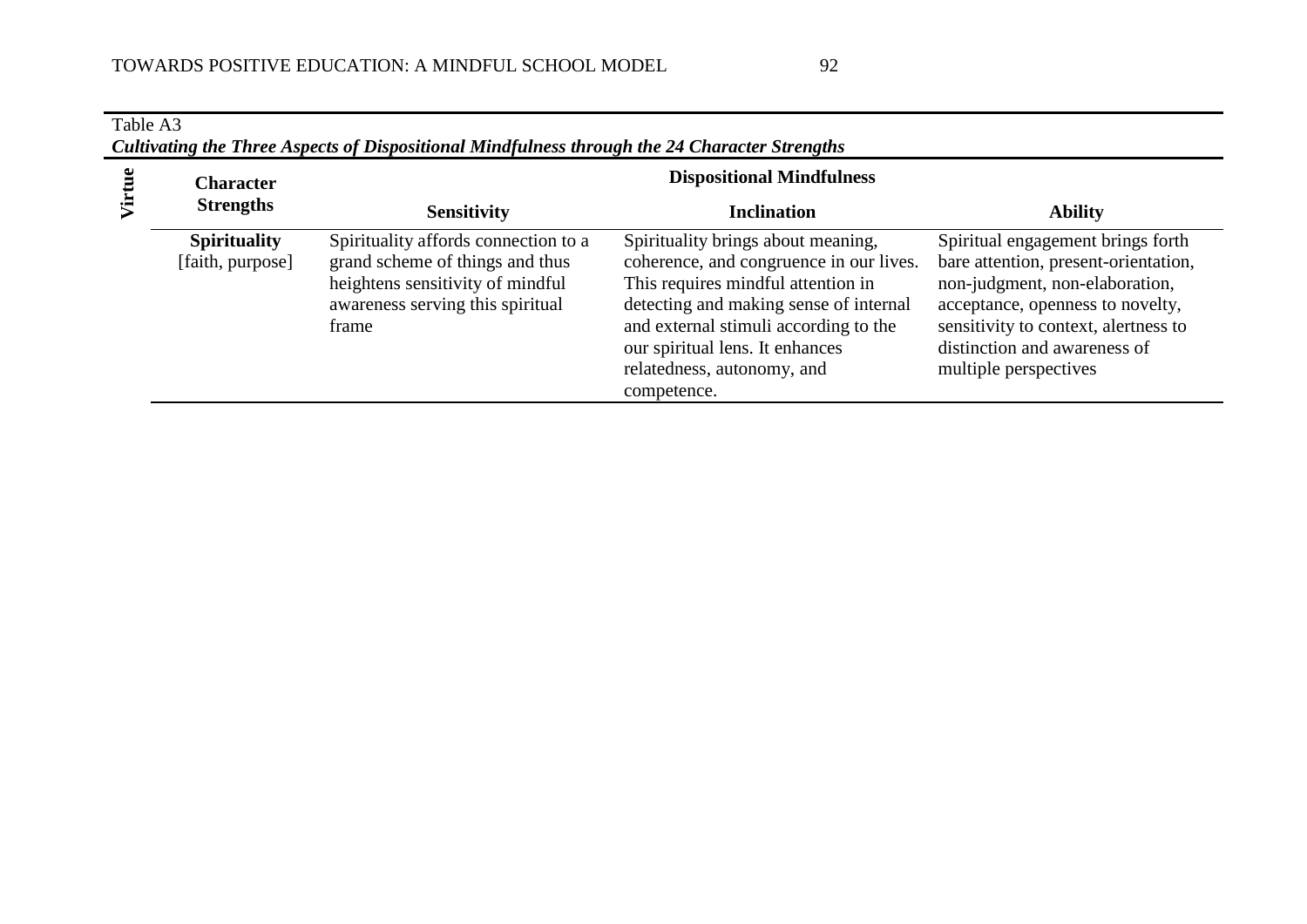#### **References**

- Adler, P. S. (1999). Building better bureaucracies. *Academy of Management Executive*, *13*, 36-49.
- Adler, P. S., & Borys, B. (1996). Two types of bureaucracy: Enabling and coercive. *Administrative Science Quarterly*, *41*, 61-89.
- Aiken, M., & Hage, J. (1968). Organizational interdependence and intra-organizational structure. *American Sociological Review*, *33*, 912-930.
- Algoe, S. B., Haidt, J., & Gable, S. L. (2008). Beyond reciprocity: Gratitude and relationships in everyday life. *Emotion*, *8*(3), 425-449.
- American Psychological Association. (1999). The APA 1998 annual report. *American Psychologist*, *54*, 537-568.
- Arch, J. J., & Craske, M. G. (2006). Mechanisms of mindfulness: Emotion regulation following a focused breathing induction*. Behavior Research and Therapy*, *44*, 1849- 1858.
- Baer, R. A. (2003).Mindfulness training as a clinical intervention: A conceptual and empirical review. *Clinical Psychology: Science and Practice*, *10*, 125–143.
- Baer, R. A., Smith, G. T., & Allen, K. B. (2004). Assessment of mindfulness by self-report: the Kentucky Inventory of Mindfulness Skills. *Assessment*, *11*, 191–206.
- Baer, R. A., Smith, G. T., Hopkins, J., Krietemeyer, J., & Toney, L. (2006). Using self-report assessment methods to explore facets of mindfulness. *Assessment*, *13*, 27–45.
- Bailey, C. E. (2007). Cognitive accuracy and intelligent executive function in the brain and in business. *Annals of the New York Academy of Sciences*, *1118*(1), 122-141.
- Barnes, S., Brown, K. W., Krusemark, E., Campbell, W. K., & Rogge, R. D. (2007). The role of mindfulness in romantic relationship satisfaction and responses to relationship stress. *Journal of Marital and Family Therapy*, *33*(4), 482-500.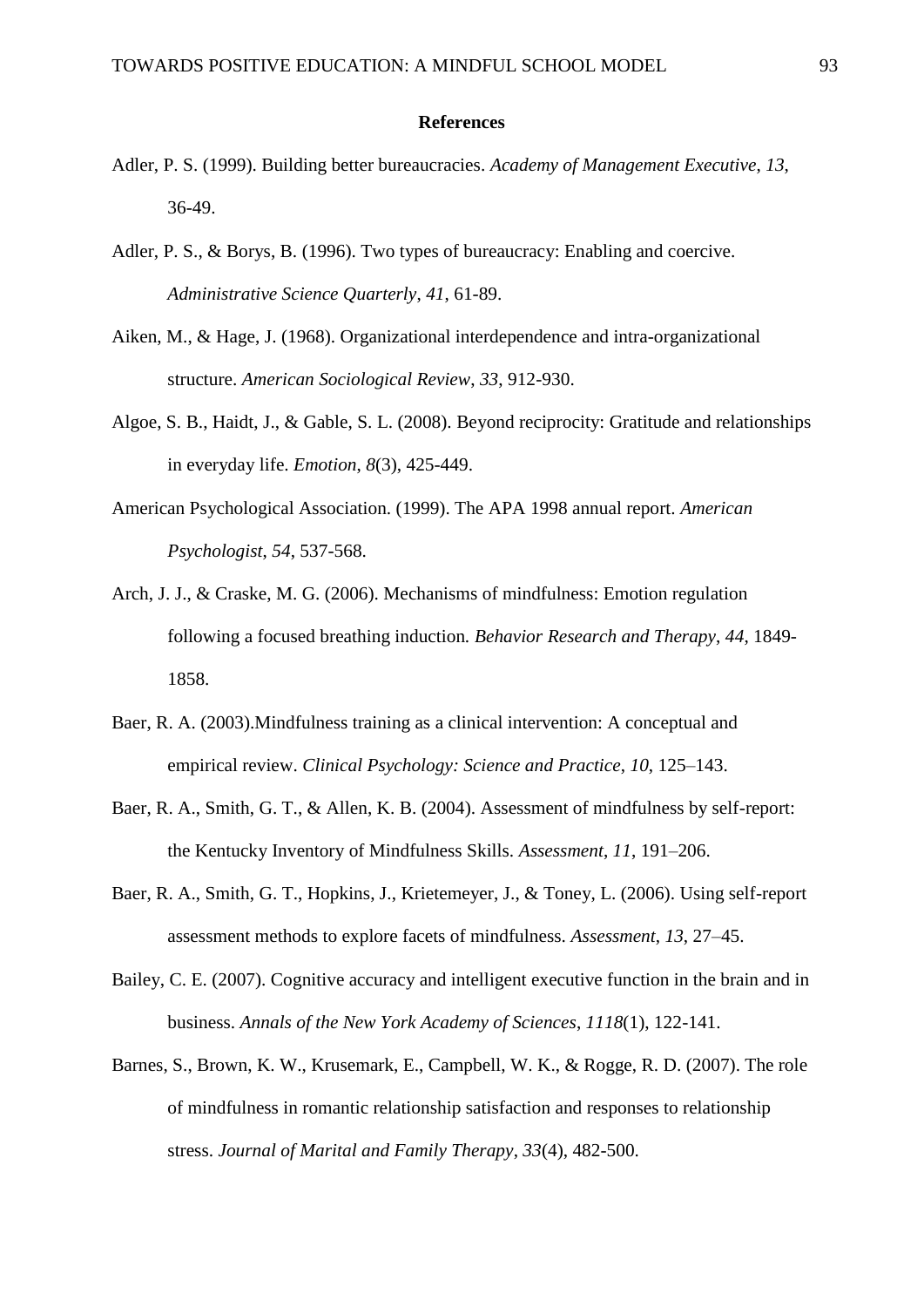- Baumeister, R. F. (1999). The nature and structure of the self: An overview. In R. F. Baumeister (Ed.), *The self in social psychology* (pp. 1–20). Philadelphia: Psychology Press.
- Beard, C., & Wilson, P. (2006). *Experiential learning: A best practice handbook for educators and trainers* (2nd edition). London and Philadelphia: Kogan Page.
- Beauchemin, J., Hutchins, T. L., & Patterson, F. (2008). Mindfulness meditation may lessen anxiety, promote social skills, and improve academic performance among adolescents with learning disabilities. *Complementary Health Practice Review*, *13*, 34–45.
- Bishop, S. R., Lau, M., Shapiro, S., Carlson, L., Anderson, N. D., Carmody, J.,... Devins, G. (2004). Mindfulness: A proposed operational definition. *Clinical Psychology: Science and Practice*, *11*, 230–241.
- Blair, C., & Razza, R. P. (2007). Relating effortful control, executive function, and false belief understanding to emerging math and literacy ability in kindergarten. *Child development*, *78*(2), 647-663.
- Blau, P. M., & Scott, W. R. (1962). *Formal organizations: A comparative approach*. San Francisco: Chandler.
- Bodhi, B. (2000). *A comprehensive manual of Abhidhamma*. Seattle, WA: BPS Pariyatti Editions.
- Bodner, T. E. (2000). *On the assessment of individual differences in mindful information processing*. Retrieved from Dissertations Abstracts International. (UMI No. 9988530)
- Bogels, S., Hoogstad, B., van Dun, L., De Shutter, S., & Restifo, K. (2008). Mindfulness training for adolescents with externalizing disorders and their parents. *Behavioral and Cognitive Psychotherapy*, *36*, 193–209. doi:10.1017/S1352465808004190.
- Bowlby, J. (1988). *A secure base: Parent-child attachment and healthy development*. London: Basic Books.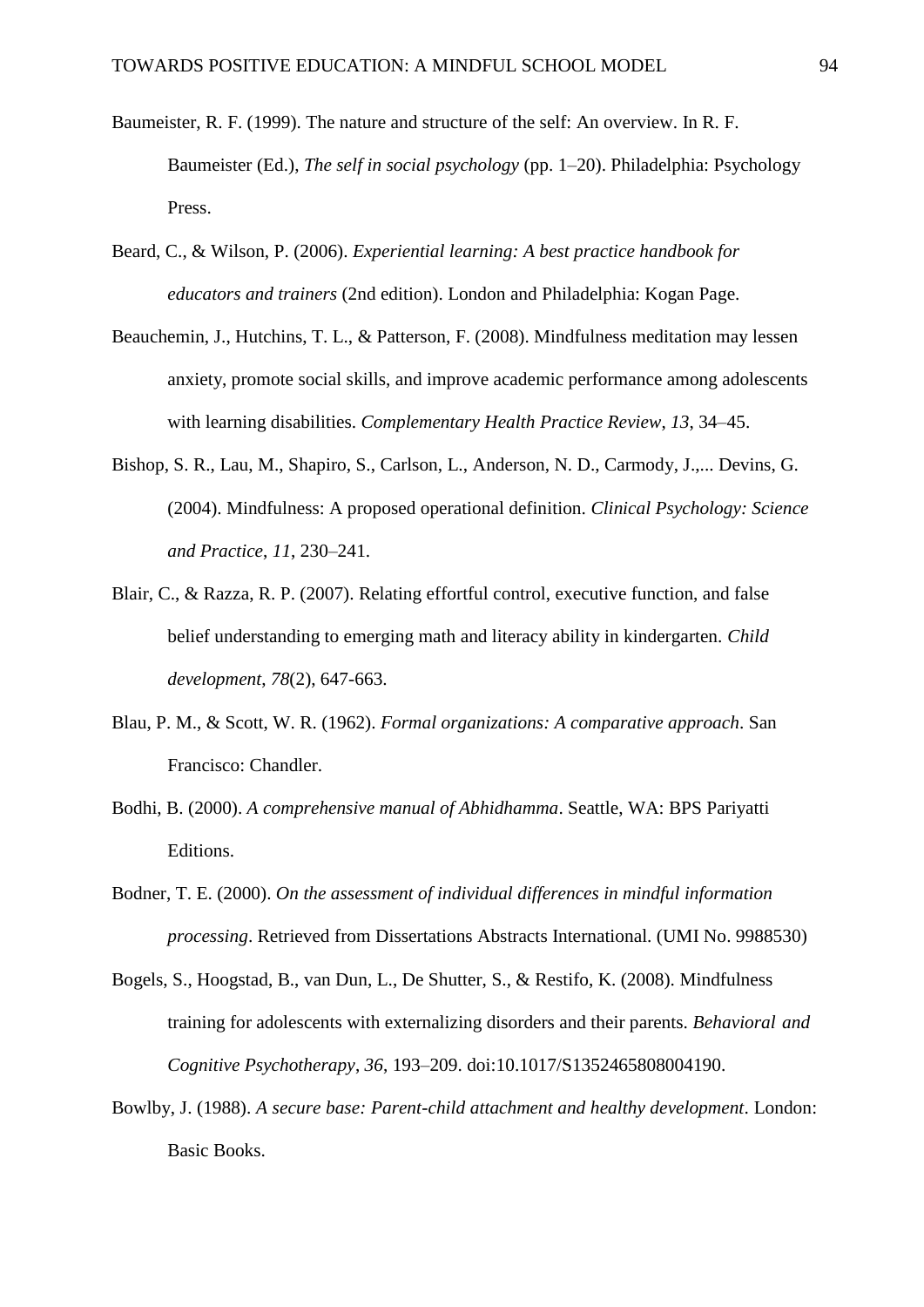Brighouse, H. (2006). *On education*. London: Routledge.

- Broderick, P. C. (2005). Mindfulness and coping with dysphoric mood: Contrasts with rumination and distraction. *Cognitive Therapy and Research*, *29*(5), 501-510.
- Broderick, P. C., & Metz, S. (2009). Learning to BREATHE: A pilot trial of a mindfulness curriculum for adolescents. *Advances in School Mental Health Promotion*, *2*, 35–46.
- Bronfenbrenner, U. (1979). *The ecology of human development: Experiments by nature and design*. Cambridge, MA: Harvard University Press.
- Brown, K.W., & Ryan, R. M. (2003). The benefits of being present: Mindfulness and its role in psychological well-being. *Journal of Personality and Social Psychology*, *84*, 822– 848.
- Brown, K. W., Ryan, R. M., & Creswell, J. D. (2007). Mindfulness: Theoretical foundations and evidence for its salutary effects. *Psychological Inquiry*, *18*(4), 211-237.
- Brown, K. W., & Vansteenkiste, M. (2006). *Future and present time perspectives, goalattainment, and well-being: Antithetical or complementary?* Manuscript in preparation.
- Buchheld, N., Grossman, P., & Walach, H. (2001). Measuring mindfulness in insight meditation (vipassana) and meditation-based psychotherapy: the development of the Freiburg Mindfulness Inventory (FMI). *Journal for Meditation and Meditation Research*, *1*, 11–34.
- Burke, C. (2010). Mindfulness-based approaches with children and adolescents: A preliminary review of current research in an emergent field. *Journal of Child and Family Studies*, *19*, 133–144. doi:10.1007/s10826-009-9282-x.
- Burnett, R. (2011). Mindfulness in secondary schools: Learning lessons from the adults, secular and Buddhist. *Buddhist Studies Review*, *28*(1), 79-120.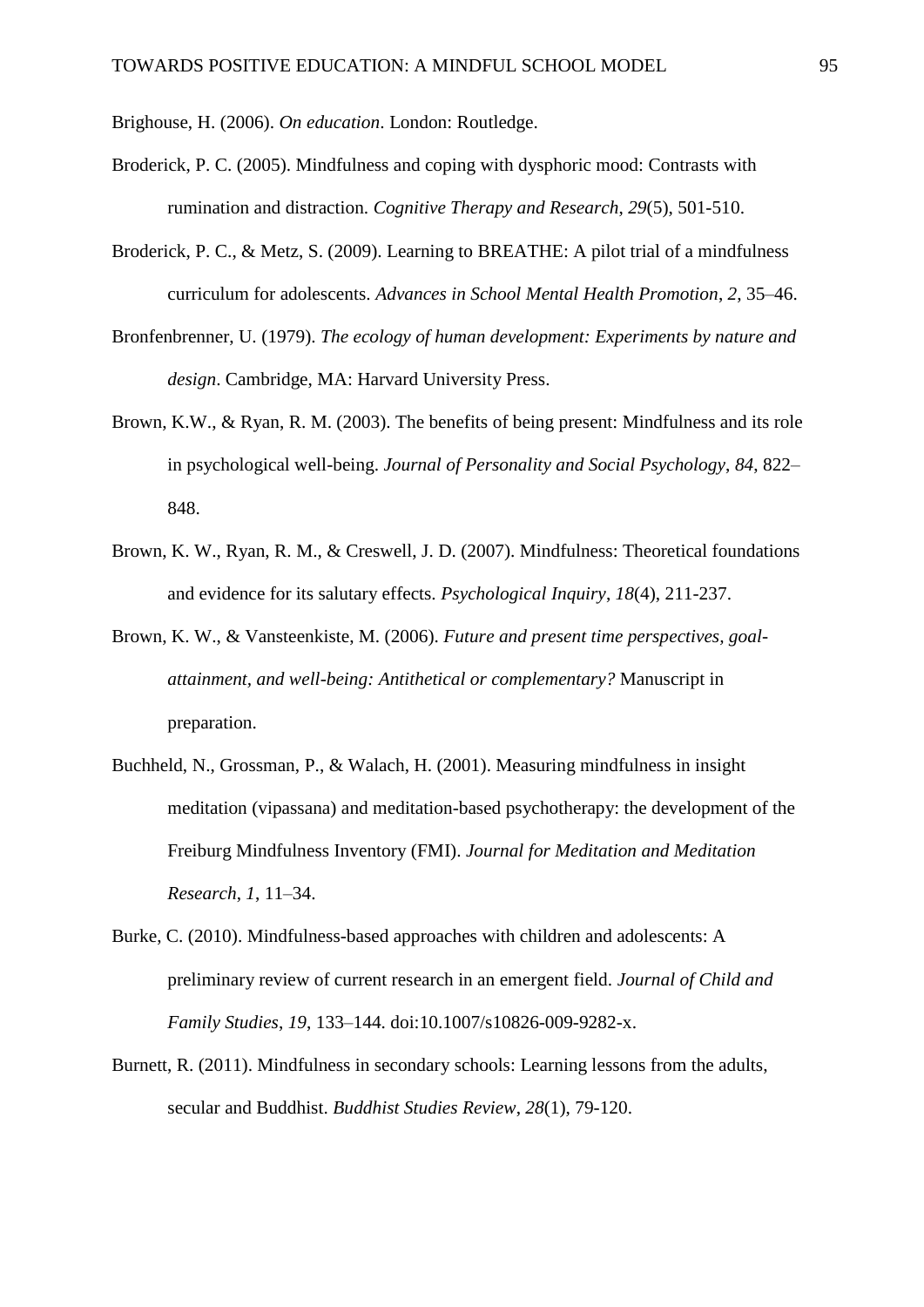- Cardaciotto, L., & Herbert, J. D. (2005). *The development of a bi-dimensional measure of mindfulness: The Philadelphia Mindfulness Scale (PHLMS)*. In 39th Annual Convention of the Association for Behavioral and Cognitive Therapies, Washington, DC.
- Carson, J. W., Carson, K. M., Gil, K. M., & Baucom, D. H. (2004). Mindfulness-based relationship enhancement. *Behavior Therapy*, *35*(3), 471-494.
- Carson, S. H., & Langer, E. J. (2006). Mindfulness and self-acceptance*. Journal of Rationalemotive and Cognitive-behavior Therapy*, *24*(1), 29-43.
- Carson, S. H., Shih, M., & Langer, E. J. (2001). Sit Still and Pay Attention? *Journal of Adult Development*, *8*(3), 183-188.
- Chadwick, P., Hember, M., Mead, S., Lilley, B., & Dagnan, D. (2005). *Responding mindfully to unpleasant thoughts and images: Reliability and validity of the Mindfulness Questionnaire*. Unpublished manuscript. University of Southampton Royal South Hants Hospital, UK.
- Chanowitz, B., & Langer, E. J. (1981). Premature cognitive commitment. *Journal of Personality and Social Psychology*, *41*(6), 1051.
- Christopher, J. C., & Maris, J. A. (2010). Integrating mindfulness as self-care into counselling and psychotherapy training. *Counselling and Psychotherapy Research*, *10*(2), 114-125.
- Cramer, K. M. (2000). Comparing the relative fit of various factor models of the selfconsciousness scale in two independent samples. *Journal of Personality Assessment*, *75*, 295–307.
- Crane, R. S., Soulsby, J. G., Kuyken, W., Williams, J. M. G., & Eames, C. (2011). *The Bangor, Exeter and Oxford mindfulness-based interventions: Teaching assessment criteria.* Unpublished manuscript.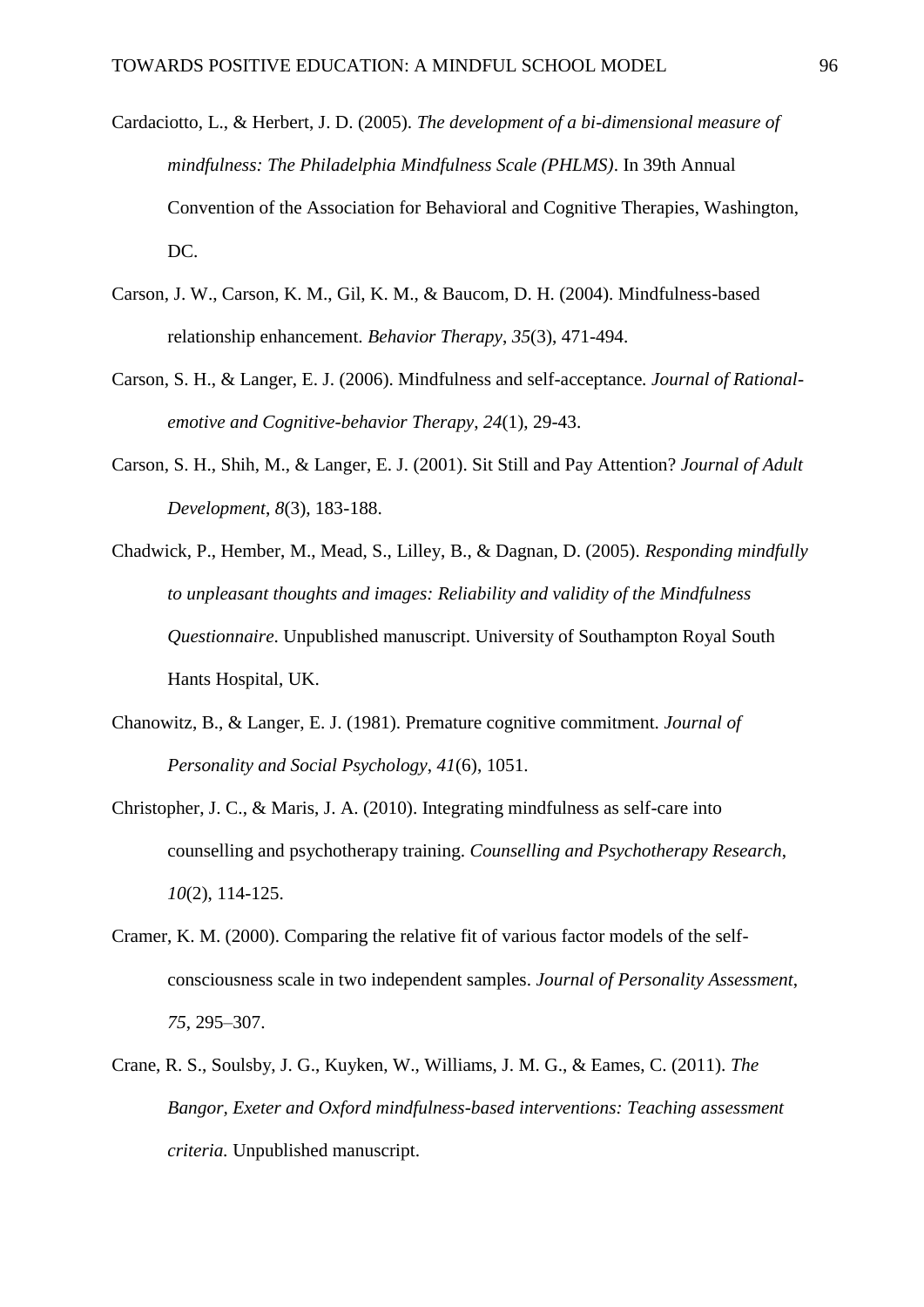- Creswell, J. D., Way, B. M., Eisenberger, N. I., & Lieberman, M. D. (2007). Neural correlates of dispositional mindfulness during affect labeling. *Psychosomatic Medicine*, *69*, 560–565.
- Davis, H. A., & Lease, A. M. (2000, April). *Cognitive representations of self, mother, and teacher.* Paper presented at the annual meeting of the American Educational Research Association, New Orleans, LA.
- Davis, T. S. (2012). Mindfulness-Based Approaches and their potential for educational psychology practice. *Educational Psychology in Practice*, *28*(1), 31-46.
- Deci, E. L., & Ryan, R. M. (2000). The" what" and" why" of goal pursuits: Human needs and the self-determination of behavior. *Psychological Inquiry*, *11*(4), 227-268.
- Dewey, J. (1897). My pedagogical creed. *School Journal*, *54*, 77–80. Retrieved on November 4, 2011 from http://dewey.pragmatism.org/creed.htm
- Dewey, J. (1933). *How we think: A restatement of the relation of reflective thinking to the educative process.* Boston, MA: D.C. Heath and Company
- Diamond, A. (2002). Normal development of prefrontal cortex from birth to young adulthood: Cognitive functions, anatomy, and biochemistry. In D.T. Stuss & R.T. Knight (Eds.), *Principles of frontal lobe function* (pp. 466-503). London: Oxford University
- Diamond, A. (2010). The evidence base for improving school outcomes by addressing the whole child and by addressing skills and attitudes, not just content. *Early Education and Development*, *21*(5), 780-793.
- Diamond, A. (2013). Executive functions. *Annual review of psychology*, *64*, 135-168.
- Diamond, A., & Lee, K. (2011). Interventions shown to aid executive function development in children 4 to 12 years old. *Science*, *333*(6045), 959-964.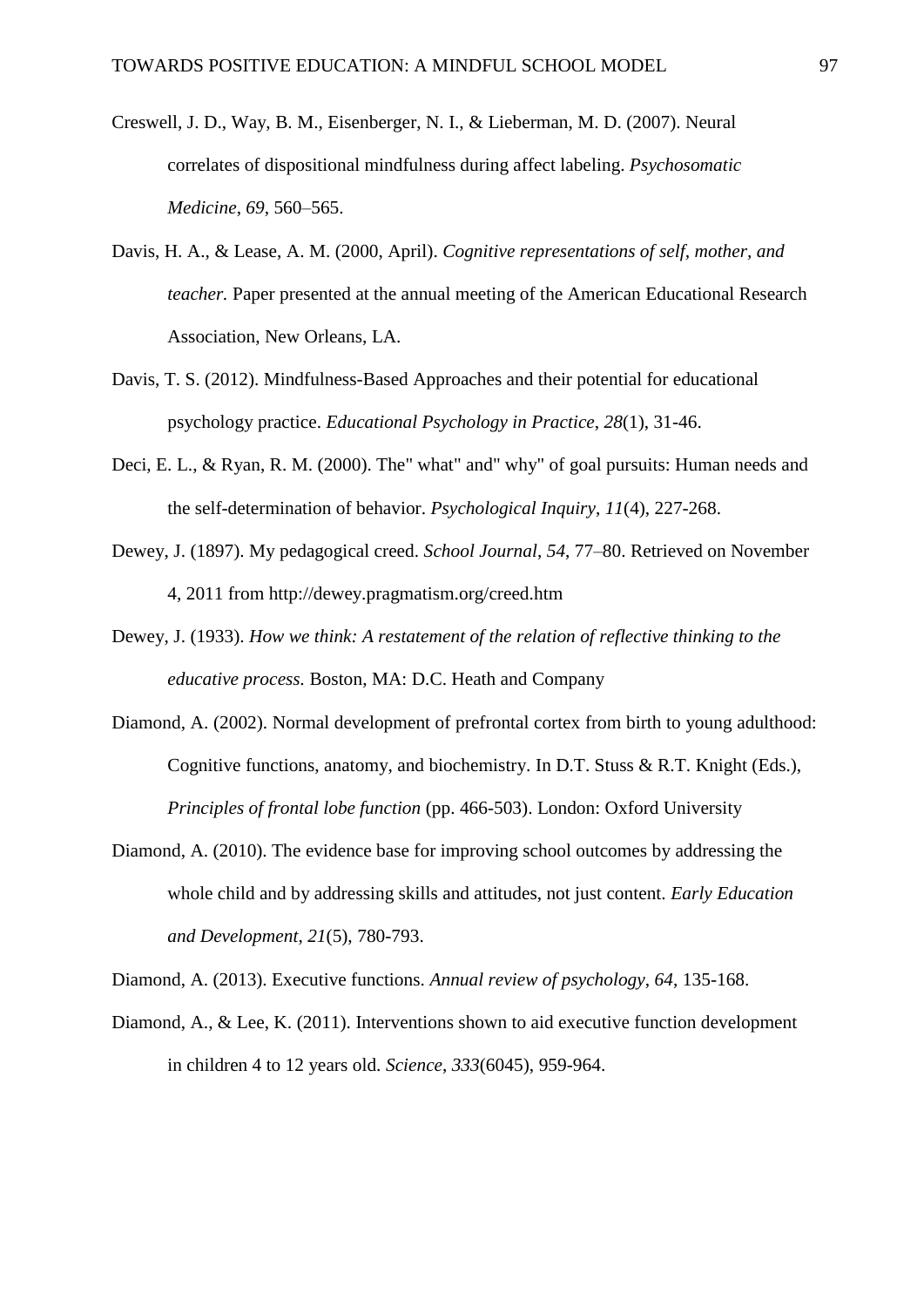- Dimidjian, S., & Linehan, M. M. (2003). Mindfulness practice. In W. O'Donohue, J. E. Fisher, & S. C. Hayes (Eds.), *Empirically supported techniques of cognitive behavior therapy: A step-by-step guide for clinicians*. New York: John Wiley
- Dreyfus, G. (2011). Is mindfulness present-centred and non-judgmental? A discussion of the cognitive dimensions of mindfulness. *Contemporary Buddhism*, *12*(1), 41-54.
- Dweck, C. (2006). *Mindset: The new psychology of success*. NY: Random House
- Easterlin, R. A., Morgan, R., Switek, M., & Wang, F. (2012). China's life satisfaction, 1990– 2010. *Proceedings of the National Academy of Sciences*, *109*(25), 9775-9780.
- Ellis, A. (1957). Rational psychotherapy and individual psychology. *Journal of Individual Psychology*, *13*, 38-44.
- Farb, N. A. S., Anderson, A. K., Mayberg, H., Bean, J., McKeon, D., & Segal, Z. V. (2010). Minding one's emotions: Mindfulness training alters the neural expression of sadness. *Emotion*, *10*, 25–33.
- Feldman, G., Hayes, A., Kumar, S., Greeson, J., & Laurenceau, J. P. (2007). Mindfulness and emotion regulation: The development and initial validation of the Cognitive and Affective Mindfulness Scale-Revised (CAMS-R). *Journal of Psychopathology and Behavioral Assessment*, *29*(3), 177-190.
- Finders, M. (1997). *Just girls: Hidden literacies and life in junior high.* New York: Teachers College Press.
- Flook, L., Smalley, S., Kitil, J., Galla, B. M., Kaiser‐Greenland, S., Locke, J., Ishijima, E., & Kasari, C. (2010). Effects of mindful awareness practices on executive functions in elementary school children. *Journal of Applied School Psychology*, *26*(1), 70-95.
- Fontana, D., & Slack, I. (1997). *Teaching meditation to children*. Shaftesbury, UK: Element Books.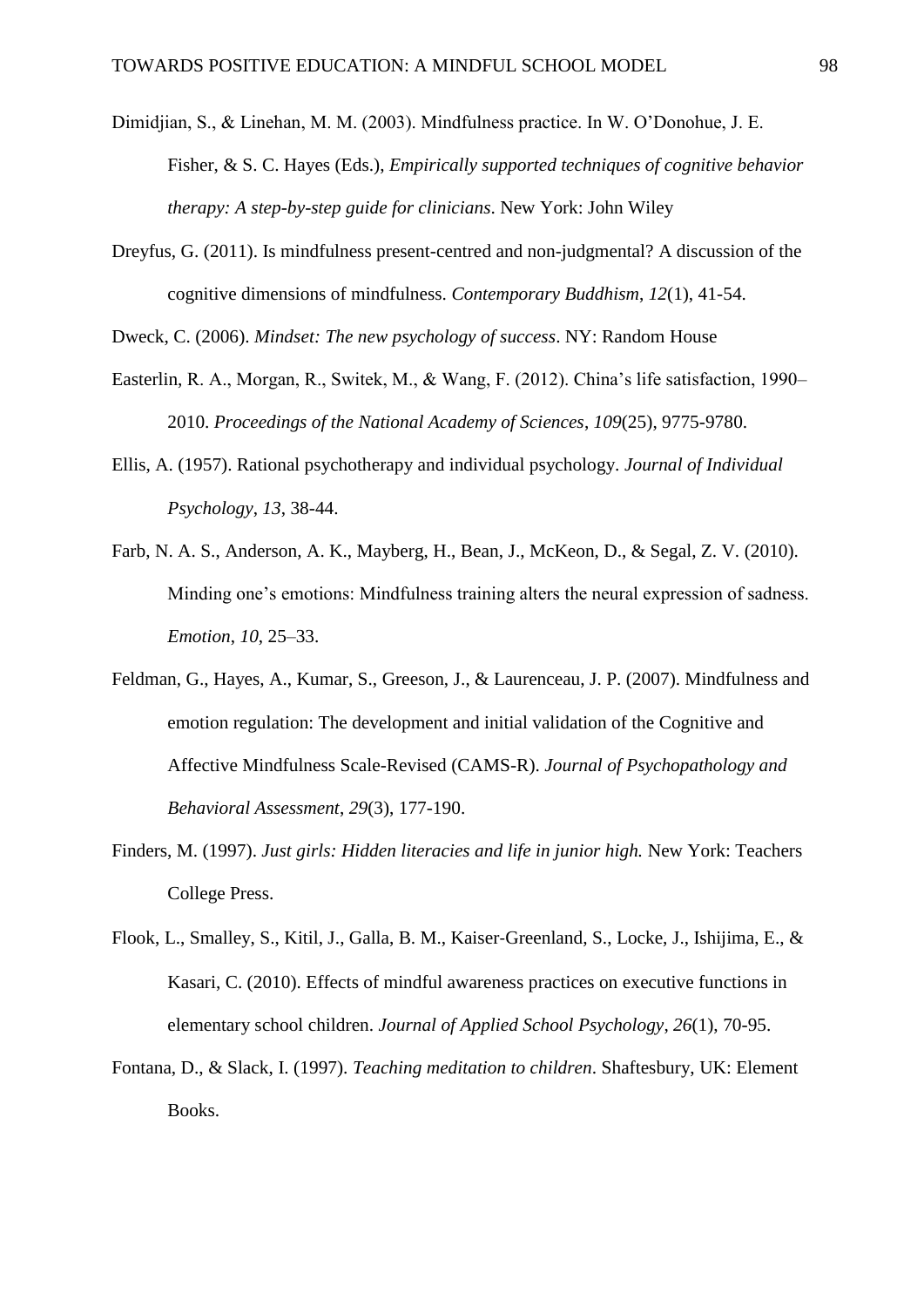- Fredrickson, B.L. (1998). What good are positive emotions? *Review of General Psychiatry*, *2*, 300–319.
- Fredrickson, B.L., & Branigan, C. (2005). Positive emotions broaden the scope of attention and thought-action repertoires. *Cognition & Emotion*, *19*, 313–332.
- Fredrickson, B. L., Mancuso, R. A., Branigan, C., & Tugade, M. M. (2000). The undoing effect of positive emotions. *Motivation and Emotion*, *24*(4), 237-258.
- Freud, S. (1964). Analysis terminable and interminable. In J. Strachey (Ed. and Trans.), *The standard edition of the complete psychological works of Sigmund Freud* (Vol. 23, pp. 216–253). London: Hogarth Press. (Original work published 1937)
- Froh, J. J. (2004). The history of positive psychology: Truth be told. *NYS Psychologist*, *16*(3), 18-20.
- Gathercole, S. E., Pickering, S. J., Knight, C., & Stegmann, Z. (2004). Working memory skills and educational attainment: Evidence from national curriculum assessments at 7 and 14 years of age. *Applied Cognitive Psychology*, *18*(1), 1-16.
- Gick, M., & Holyoak, K. (1987). The cognitive basis of knowledge transfer. In S. M. Cormier and J. Hagman (Eds.), *Transfer of Learning: Contemporary Research and Applications*. New York: Academic Press.
- Goh, C. T. (1997, 2 June). *Shaping our future: Thinking schools, learning nation*. Singapore government press release - Speech by Prime Minister Goh Chok Tong at the opening of the 7th international conference on Thinking. Retrieved from

<http://www.moe.gov.sg/media/speeches/1997/020697.htm>

Goh, K. S. (1979). *Report on the Ministry of Education*. Singapore: Ministry of Education.

- Goleman, D. (2006). *Social intelligence: The new science of human relationships*. New York: Bantam.
- Gouldner, A. (1954). *Patterns of industrial bureaucracy*. New York: Free Press.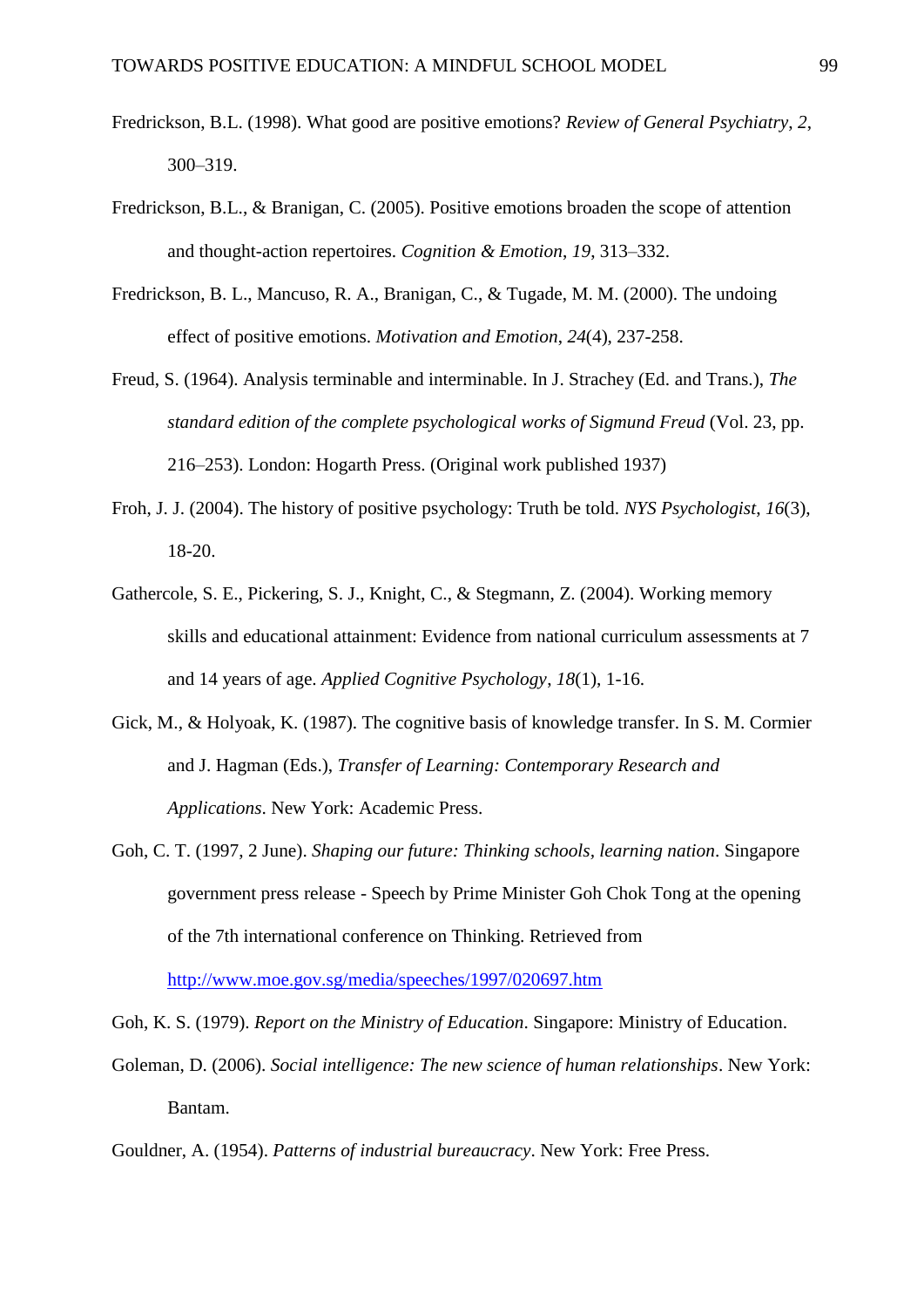- Grabovac, A. D., Lau, M. A., & Willett, B. R. (2011). Mechanisms of mindfulness: A Buddhist psychological model. *Mindfulness*, *2*(3), 154-166.
- Grant, A. M., Langer, E. J., Falk, E., & Capodilupo, C. (2004). Mindful creativity: Drawing to draw distinctions. *Creativity Research Journal*, *16*, 261-265.
- Greeson, J. M. (2009). Mindfulness research update: 2008. *Complementary Health Research Practice Review*, *14*, 10-18.
- Grossman, P., Niemann, L., Schmidt, S., & Walach, H. (2004). Mindfulness-based stress reduction and health benefits: A meta-analysis. *Journal of Psychosomatic Research*, *57*, 35–43.
- Gunaratana, H. (2002). *Mindfulness in plain English*. Boston, MA: Wisdom Publications.
- Hage, J., & Aiken, M. (1970). *Social change in complex organizations*. New York: Random House.
- Haidt, J., & Gable, S. (2005). What (and why) is positive psychology? *Review of General Psycholog*y, *9* (2), 103-110. doi: 10.1037/1089-2680.9.2.103

Hanh, T. N. (1976). *Miracle of mindfulness*. Boston: Beacon.

- Harkin, J., Turner, G., & Dawn, T. (2001). *Teaching young adults*. London: Routledge Falmer
- Heeren, A., Van Broeck, N., & Philippot, P. (2009). The effects of mindfulness on executive processes and autobiographical memory specificity. *Behaviour Research and Therapy*, *47*(5), 403-409.
- Heffner, M., Sperry, J., Eifert, G.H., & Detweiler, M. (2002). Acceptance and commitment therapy in the treatment of an adolescent female with anorexia nervosa: A case example. *Cognitive and Behavioral Practice*, *9*, 232–236.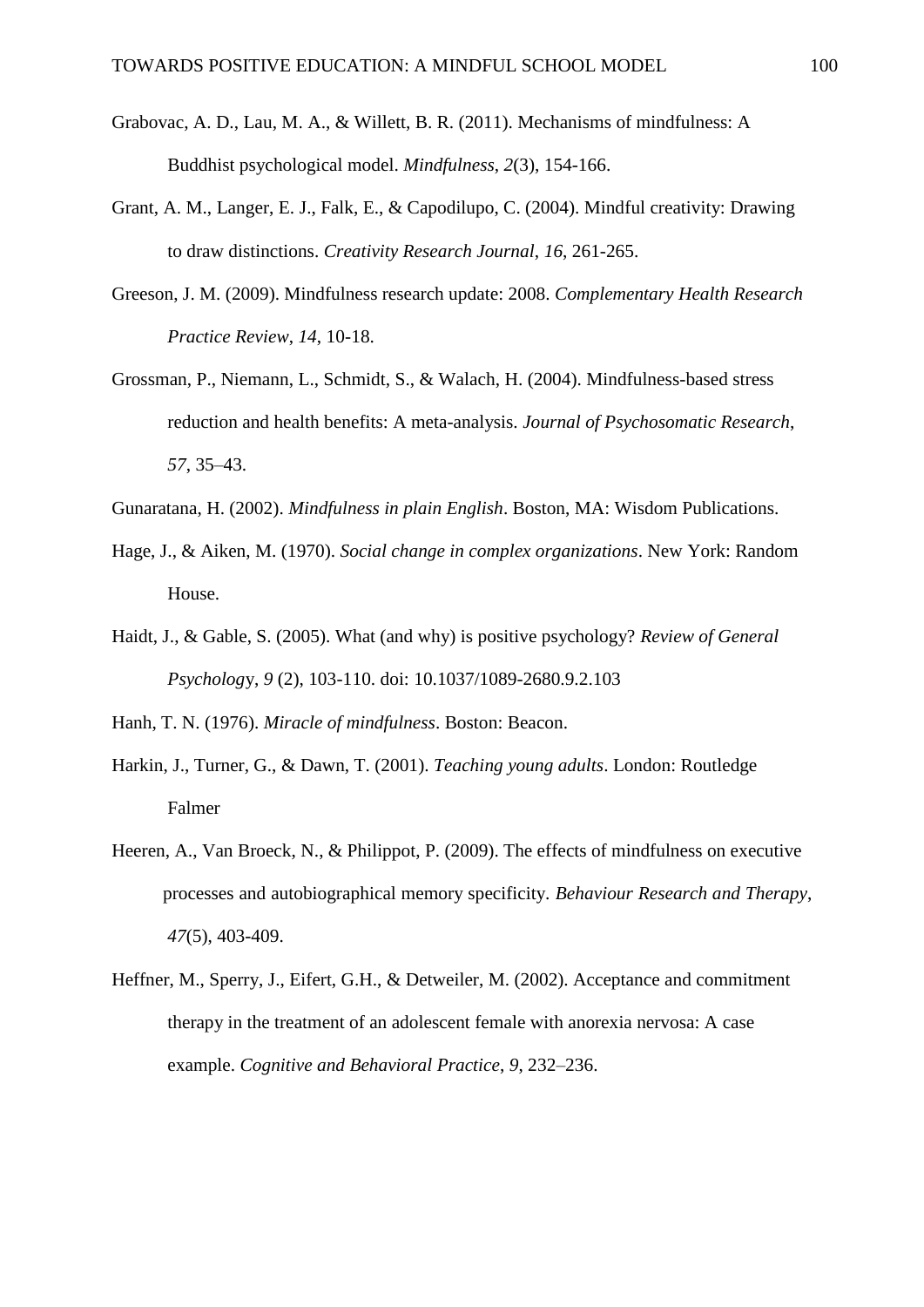- Helliwell, J., Layard, R., & Sachs, J. (2012). *World Happiness Report*. Retrieved from http://www.earth.columbia.edu/sitefiles/file/Sachs%20Writing/2012/World%20Happi ness%20Report.pdf
- Hirschhorn, L. (1997). *Reworking authority: Leading and following in a post-modern organization*. Cambridge, MA: MIT Press.
- Hirst, P. H. (1965). Liberal education and the nature of knowledge. In R. D. Archambault (Ed.), *Philosophical analysis and education* (pp. 113-138). London: Routledge & Kegan Paul.
- Hoffman, S.G., Sawyer, A.T., Witt, A.A., & Oh, D. (2010). The effect of mindfulness-based therapy on anxiety and depression: A meta-analytic review. *Journal of Consulting and Clinical Psychology*, *78*(2), 169–183.
- Hogan, D. (2009, August 5). *PowerPoint presentation to MOE, OER/NIE.* Ministry of Education Research Seminar, Singapore.
- Hooker, K. E., & Fodor, I. E. (2008). Teaching mindfulness to children. *Gestalt Review*, *12*(1), 75-91.
- Hoy, W. K. (2002). Faculty trust: a key to student achievement, *Journal of School Public Relations*, *23*(2), 88-103.
- Hoy, W. K., Blazovsky, R., & Newland, W. (1983). Bureaucracy and alienation: A comparative analysis. *Journal of Educational Administration*, *21*, 109-121.
- Hoy, W. K., Gage, C. Q., & Tarter, C. J. (2004). Theoretical and empirical foundations of mindful schools. In W. K. Hoy & C. Miskel (Eds.), *Educational organizations, policy and reform: Research and measurement*(pp. 305-335). Greenwich, CT: Information Age.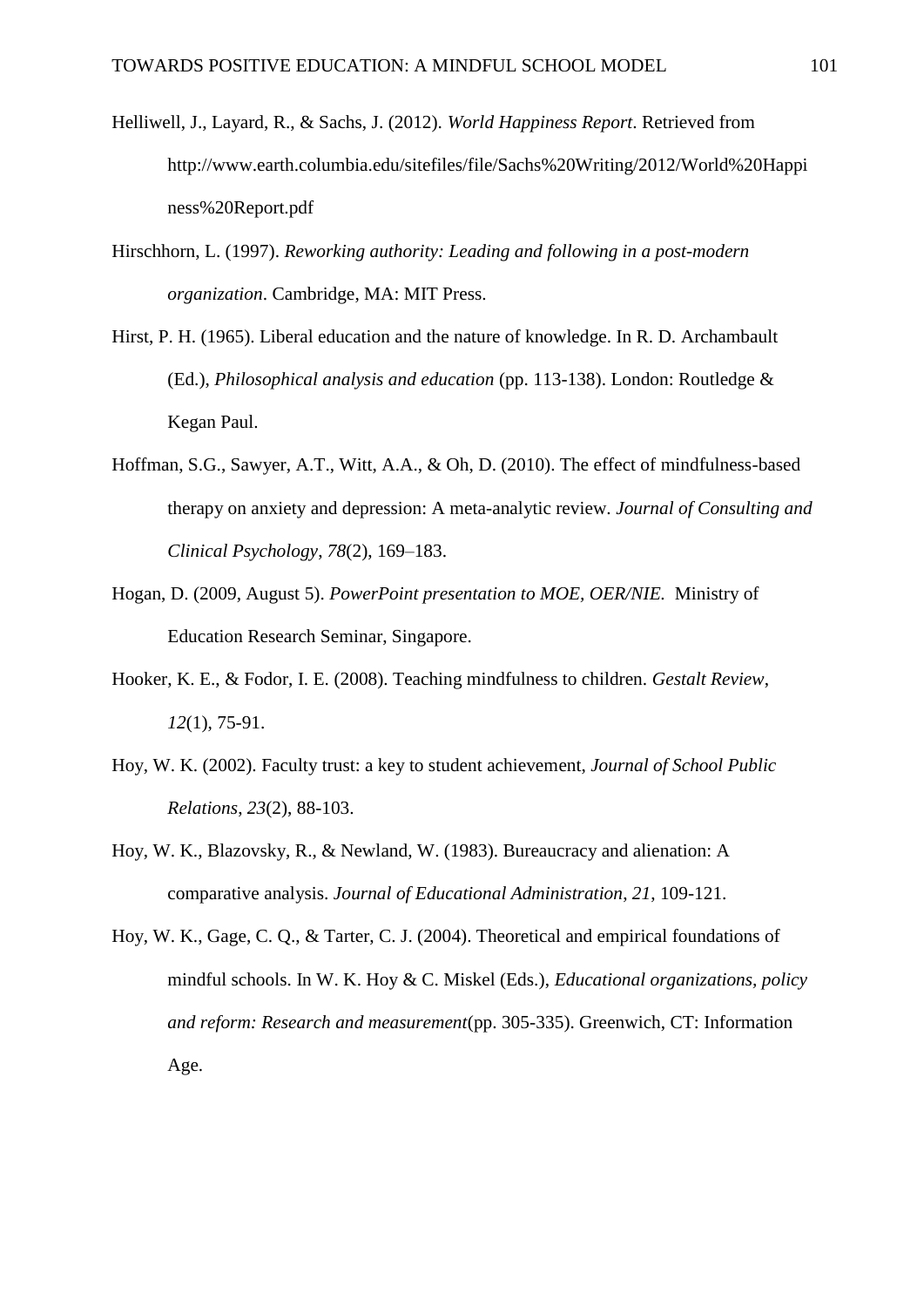- Hoy, W. K., Gage, C. Q., & Tarter, C. J. (2006). School mindfulness and faculty trust: Necessary conditions for each other? *Educational Administration Quarterly*, *42*(2), 236-255.
- Hoy, W. K., & Miskel, C. G. (2001). *Educational administration: Theory, research, and practice* (6th ed.). New York: McGraw-Hill.
- Hoy, W. K., & Sweetland, S. R. (2000). School bureaucracies that work: Enabling, not coercive. *Journal of School Leadership*, *10*, 525-541.
- Hoy, W. K., & Sweetland, S. R. (2001). Designing better schools: the meaning and measure of enabling school structures, *Educational Administration Quarterly*, *37*(3), 296-321.
- Hoy, W. K., Tarter, C. J., & Witkoskie, L. (1992). Faculty trust in colleagues: Linking the principal with school effectiveness. *Journal of Research and Development in Education*, *26*, 1, 40-47.
- Huppert, F. & Johnson, D. (2010). A controlled trial of mindfulness training in schools: the importance of practice for an impact on well-being. *The Journal of Positive Psychology*, *5*(4), 264-274.
- Hyland, T. (2011). *Mindfulness and learning: Celebrating the affective dimension of education*. London: Springer

James, W. (1890/1950). *The principles of psychology: Vol. 1*. New York: Dover.

- James, W. (1892/1984). Habit. In *Principles of psychology: Briefer course* (pp. 125-138). Cambridge, MA: Harvard University Press.
- Jarvis, S. A., Schonert-Reichl, K. A., & Krivel-Zacks, G. (2000, April). *Teachers' (mis)conceptions of early adolescence*. Paper presented at the annual meeting of the American Educational Research Association, New Orleans, Louisiana.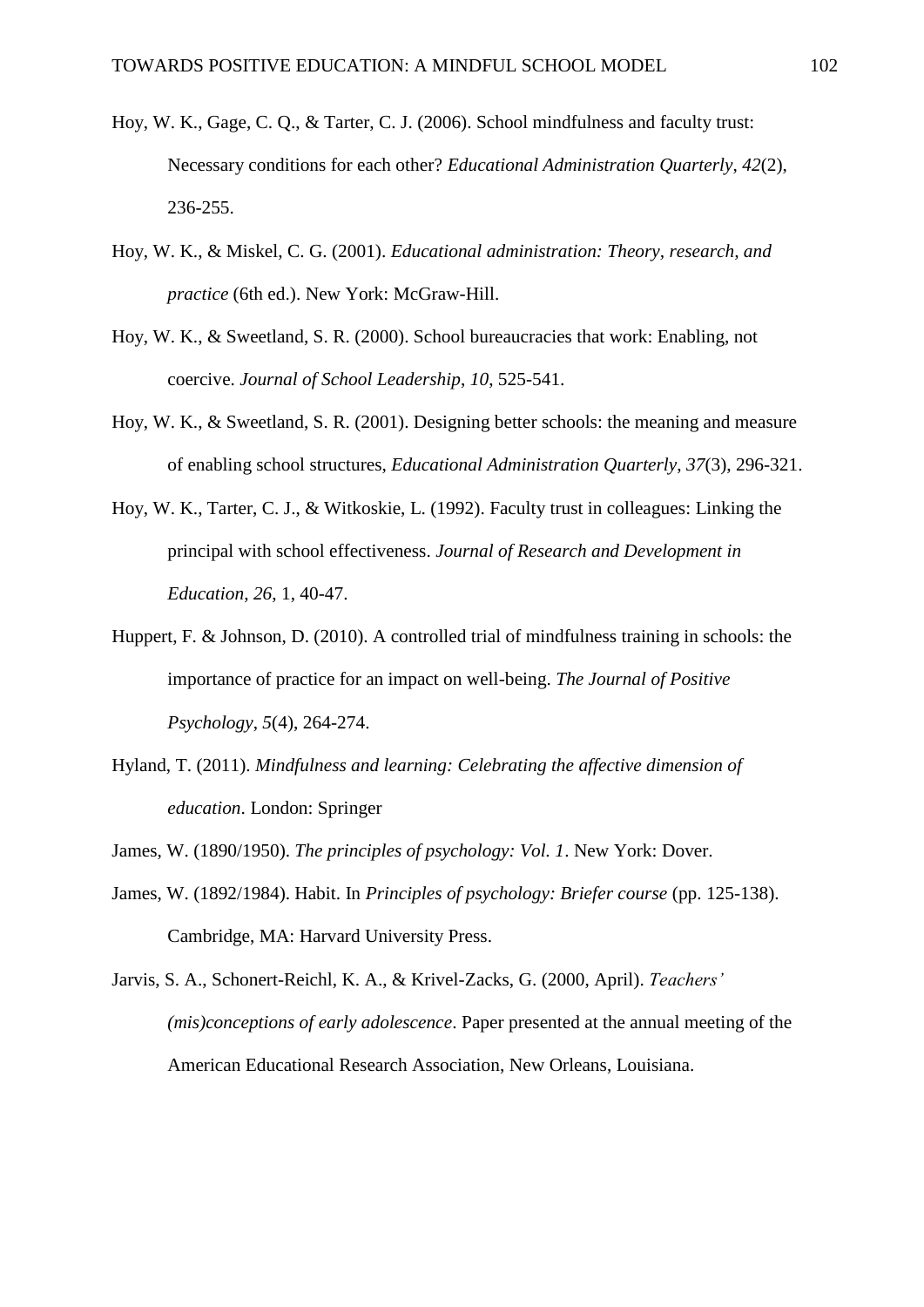- Jennings, P. A., & Greenberg, M. T. (2009). The prosocial classroom: Teacher social and emotional competence in relation to student and classroom outcomes. *Review of Educational Research*, *79*(1), 491-525.
- Jha, A. P., Krompinger, J., & Baime, M. J. (2007). Mindfulness training modifies subsystems of attention. *Cognitive, Affective & Behavioral Neuroscience*, *7*, 109–119.
- Jones, B., Valdez, G., Nowakowski, J., & Rasmussen, C. (1994). *Designing learning and technology for educational reform*. Oak Brook: North Central Regional Educational Laboratory
- Kabat-Zinn, J. (1982). An outpatient program in behavioral medicine for chronic pain patients based on the practice of mindfulness meditation: Theoretical considerations and preliminary results. *General Hospital Psychiatry*, *4*(1), 33-47.
- Kabat-Zinn, J. (1990). *Full catastrophe living: Using the wisdom of your body and mind to face stress, pain, and illness*. New York: Delacourt.
- Kabat-Zinn, J. (1993).Mindfulness meditation: Health benefits of an ancient Buddhist practice. In Goleman, D. & Garin, J. (Eds.), *Mind/Body Medicine*. Yonkers, NY: Consumer Reports.
- Kabat-Zinn, J. (2003). Mindfulness-based interventions in context: past, present, and future. *Clinical Psychology: Science and Practice*, *10*(2), 144-156.

Kabat-Zinn, J. (2005). *Coming to our senses*. London: Piatkus.

Kearsley, G., & Shneiderman, B. (1998). Engagement theory: A framework for technologybased teaching and learning. *Educational Technology*, *38*(5), 20–23.

Kennedy, R. F. (1968, March 18). *Robert F. Kennedy Speeches*. Retrieved from http://www.jfklibrary.org/Research/Research-Aids/Ready-Reference/RFK-Speeches/Remarks-of-Robert-F-Kennedy-at-the-University-of-Kansas-March-18- 1968.aspx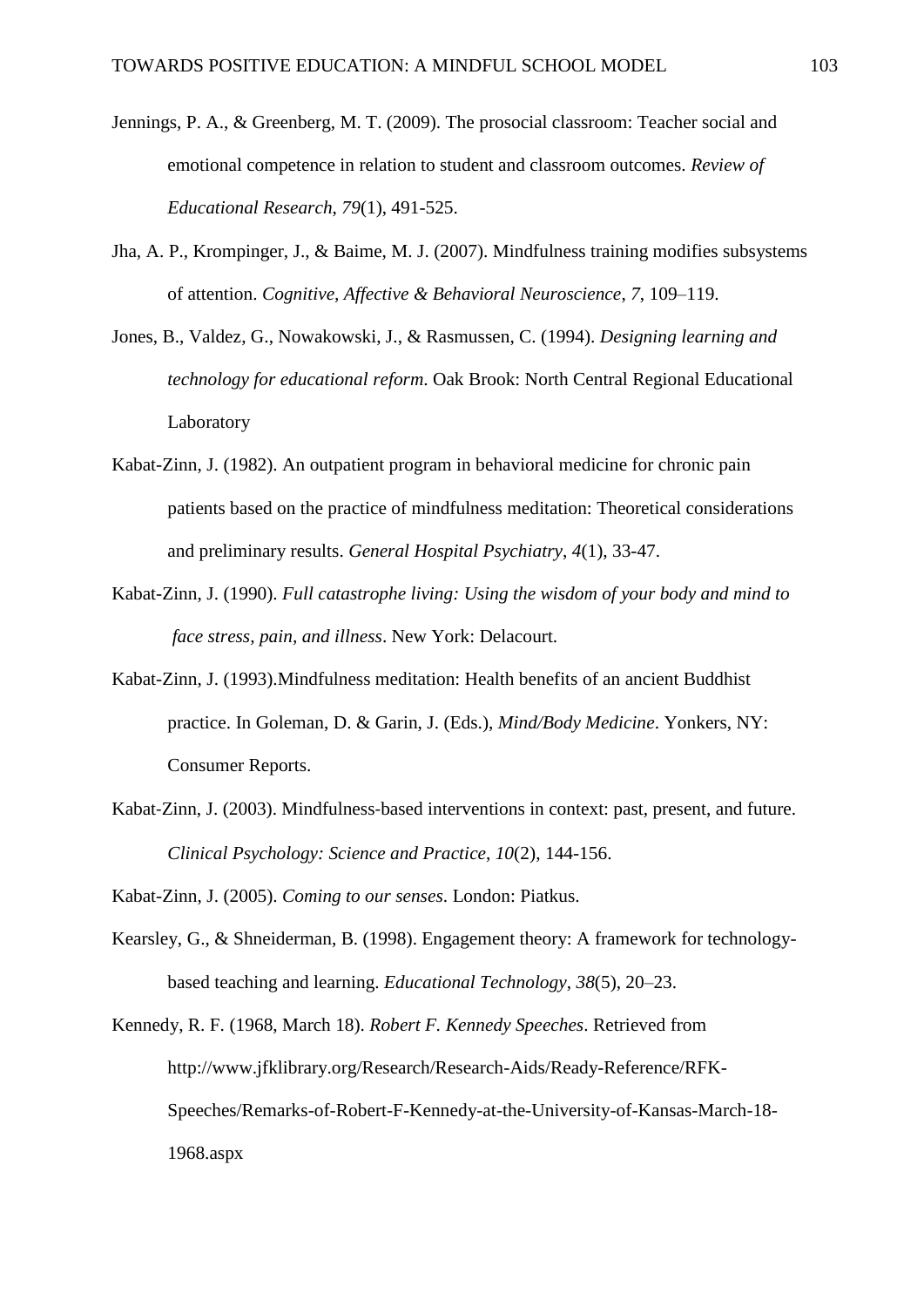- Klingberg, T., Forssberg, H., & Westerberg, H. (2002). Training of working memory in children with ADHD. *Journal of Clinical and Experimental Neuropsychology*, *24*, 781–791.
- Lanestrand, L. (2012). Creating the conditions for growth and learning: Mindfulness as a contribution to sustainable learning. *Social Alternatives*, *31*(4), 58-61.

Langer, E. J. (1989a). *Mindfulness*. Reading, MA: Addison Wesley.

- Langer, E. J. (1989b). Minding matters: The consequences of mindlessness-mindfulness. *Advances in Experimental Social Psychology*, *22*, 137-173.
- Langer, E. J. (1992). Matters of mind: Mindfulness/mindlessness in perspective. *Consciousness and Cognition*, *1*(3), 289-305.
- Langer, E. J. (1993). A mindful education. *Educational Psychologist*, *28*(1), 43-50.
- Langer, E. J. (1994). The illusion of calculated decisions. In R. Schank and E. Langer (Eds.), *Beliefs, reasoning and decision making*. Hillsdale, NJ: Erlbaum.
- Langer, E. J. (1998). *The power of mindful learning*. Reading, MA: Addison-Wesley.
- Langer, E. J. (2005). *On becoming an artist: Reinventing yourself through mindful creativity*. New York: Ballantine Books.
- Langer, E. J., Bashner, R., & Chanowitz, B. (1985). Decreasing prejudice by increasing discrimination. *Journal of Personality and Social Psychology*, *49*(1), 113-120.
- Langer, E. J., & Bayliss, M. (1991). *Memory as a function of mindfulness versus focus*. Unpublished manuscript. Harvard University, Cambridge, MA.
- Langer, E. J., Hatem, M., Joss, J., & Howell, M. (1989). Conditional teaching and mindful learning: The role of uncertainty in education. *Creativity Research Journal*, *2*(3), 139- 150.
- Langer, E. J., & Moldoveanu, M. (2000). The construct of mindfulness. *Journal of Social Issues*, *56*(1), 1-9.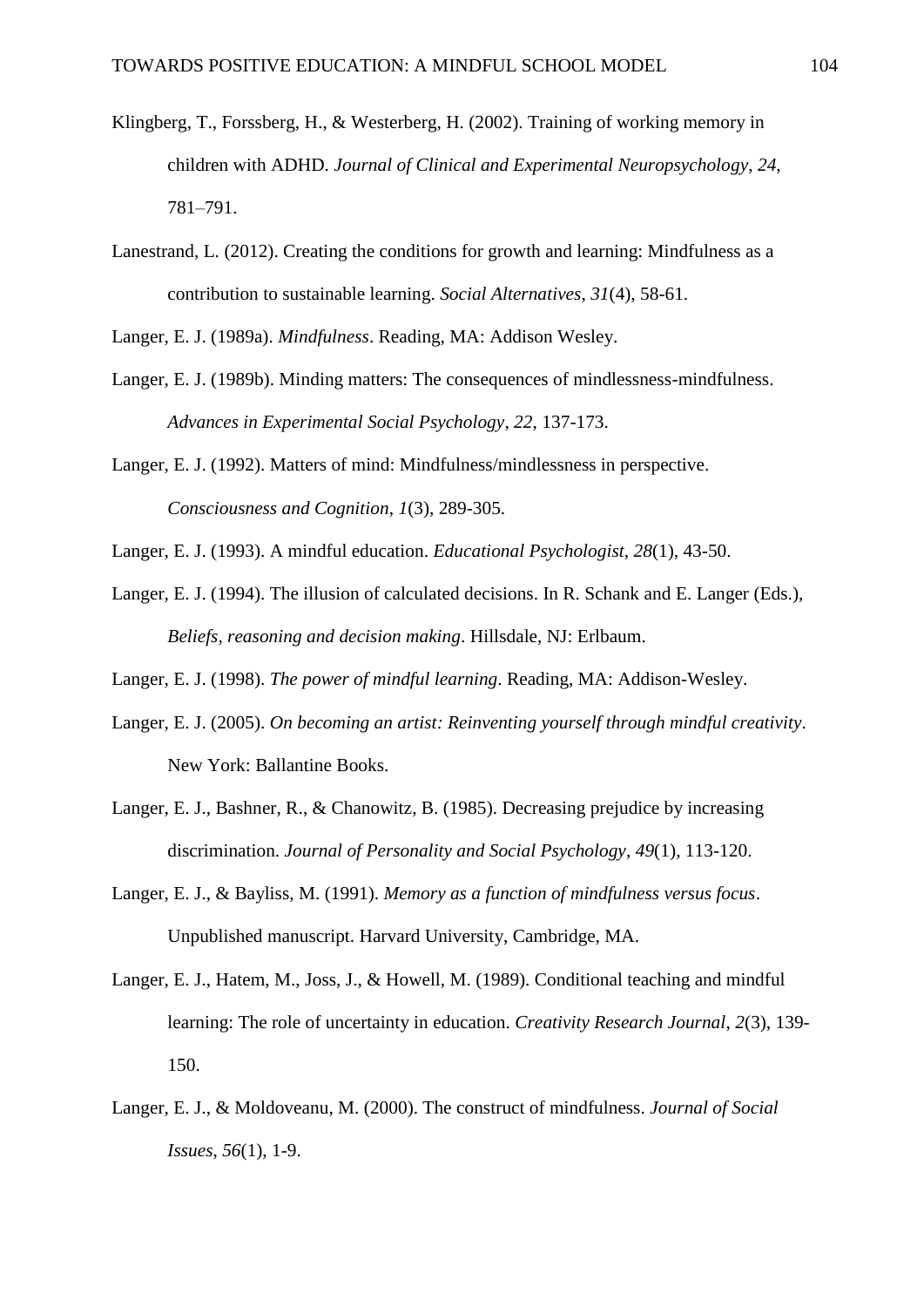- Langer, E. J., & Pietrasz, L. (1995). *From reference to preference*. Unpublished manuscript. Harvard University, Cambridge, MA.
- Langer, E. J., & Piper, A. I. (1987). The prevention of mindlessness. *Journal of Personality and Social Psychology*, *53*(2), 280-287.
- Langer, E. J., & Williams, O. (1993). *Decision vs. choice: The benefits of mindfulness*. Unpublished manuscript. Harvard University, Cambridge, MA.
- Lau, M. A., Bishop, S. R., Segal, Z. V., Buis, T., Anderson, N. D., Carlson, L., ... Devins, G. (2006). The Toronto mindfulness scale: Development and validation. *Journal of Clinical Psychology*, *62*(12), 1445-1467.
- Leary, M. R., & Tate, E. B. (2007). The multi-faceted nature of mindfulness. *Psychological Inquiry*, *18*(4), 251-255.
- Lee, J., Semple, R. J., Rosa, D., & Miller, L. (2008). Mindfulness based cognitive therapy for children: Results of a pilot study. *Journal of Cognitive Psychotherapy*, *22*(1), 15–28. doi: http://dx.doi.org/10.1891/0889.8391.22.1.15.
- Lee, S. K., Goh, C. B., Fredriksen, B., & Tan, J. P. (2008). *Toward a better future: Education and training for economic development in Singapore since 1965*. Washington D.C.: The World Bank
- Lee, W.O. (2008). Tensions and contentions in citizenship curriculum in Asia and the Pacific. In D.L. Grossman, W.O. Lee & K.J. Kennedy (Eds.), *Citizenship curriculum in Asia and the Pacific* (pp. 215–231). Hong Kong: Springer/University of Hong Kong, Comparative Education Research Centre.
- Lee, W. O. (2012). Education for future-oriented citizenship: implications for the education of twenty-first century competencies. *Asia Pacific Journal of Education*, *32*(4), 498- 517.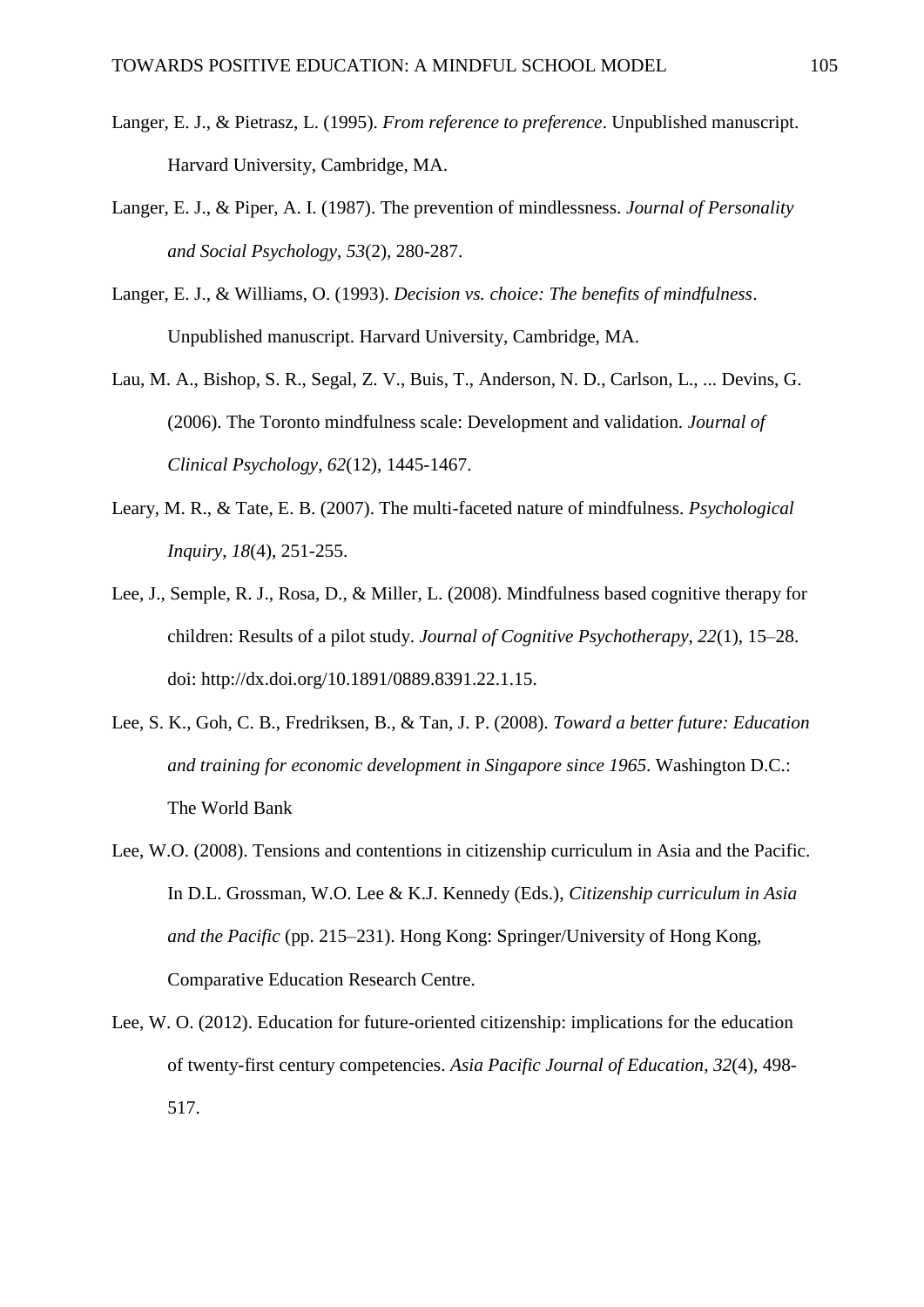- Linley, P. A., Nielsen, K. M., Gillett, R., & Biswas-Diener, R. (2010). Using signature strengths in pursuit of goals: Effects on goal progress, need satisfaction, and wellbeing, and implications for coaching psychologists. *International Coaching Psychology Review*, *5*(1), 6-15.
- Lockwood, P., & Kunda, Z. (1997). Superstars and me: Predicting the impact of role models on the self. *Journal of Personality and Social Psychology*, *73*, 91-103.
- MacDonald, E., & Shirley, D. (2009). *The mindful teacher*. New York: Teachers College Press.
- Madden, W., Green, S., & Grant, A. M. (2011). A pilot study evaluating strengths-based coaching for primary school students: Enhancing engagement and hope. *International Coaching Psychology Review*, *6*(1), 71-83.
- Marples, R. (2010). What is education for? In R. Bailey (Ed.), *The philosophy of education: An introduction* (pp. 435-446). London: Continuum.

Maslow, A. H. (1954). *Motivation and personality*. New York: Harper & Row, Publishers.

- McCallum, F., & Price, D. (2010). Well teachers, well students. *Journal of Student Wellbeing*, *4*(1), 19-34.
- McKinsey Report (2010, June 24). *How the world's most improved school systems keep getting better*. Retrieved from http://www.mckinsey.com/clientservice/Social\_Sector/our\_practices/Education/Know ledge Highlights/~/media/Reports/SSO/Education Intro Standalone Nov%2026.ash x
- Meijer, P. C., Korthagen, F. A., & Vasalos, A. (2009). Supporting presence in teacher education: The connection between the personal and professional aspects of teaching. *Teaching and Teacher Education*, *25*(2), 297-308.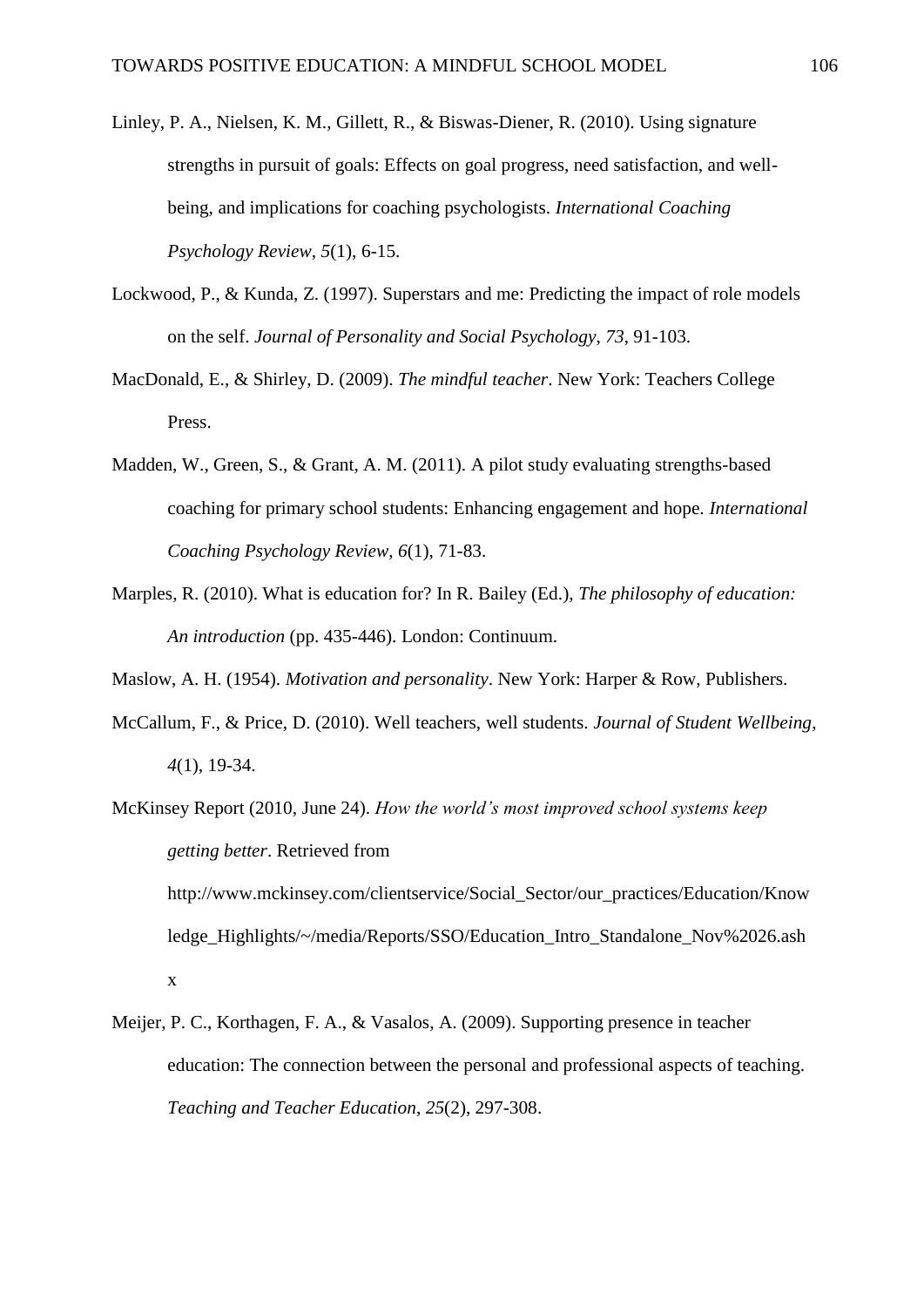- Meiklejohn, J., Phillips, C., Freedman, M. L., Griffin, M. L., Biegel, G., Roach, A., ... & Saltzman, A. (2012). Integrating mindfulness training into K-12 education: fostering the resilience of teachers and students. *Mindfulness*, *3*(4), 291-307.
- Ministry of Education (MOE). (1997, December 1). *Desired Outcomes of Education (DOEs)*. Retrieved from http://www.moe.gov.sg/education/files/desired-outcomesofeducation.pdf
- Ministry of Education (MOE). (2010, March 8). *Competencies for the 21st century*. Retrieved from http://www.moe.gov.sg/committee-of-supply-debate/files/nurturing-ouryoung.pdf
- Ministry of Education (MOE). (2012a, March 8). *FY 2012 Committee of Supply Debate: 1st Reply by Mr Heng Swee Keat, Minister for Education on Student-Centric, Values-Driven Education: Nurturing an Inclusive and Stronger Singapore*. Retrieved from http://www.moe.gov.sg/media/speeches/2012/03/08/fy-2012-committee-of-supplydebate-1st-reply.php
- Ministry of Education (MOE). (2012b, September 12). *Keynote Address by Mr Heng Swee Keat, Minister for Education, at the Ministry of Education Work Plan Seminar, on Wednesday, 12 September 2012 at 9.20 am at Ngee Ann Polytechnic Convention Centre*. Retrieved from http://www.moe.gov.sg/media/speeches/2012/09/12/keynoteaddress-by-mr-heng-swee-keat-at-wps-2012.php
- Ministry of Education (MOE). (2013). *FY 2013 Committee of Supply Debate: 1st Reply by Mr Heng Swee Keat, Minister for Education: Hope - Opportunities For All*. Retrieved from http://www.moe.gov.sg/media/speeches/2013/03/13/fy-2013-committee-ofsupply-debate-first-reply.php
- Montgomery, C., & Rupp, A. A. (2005). A meta-analysis for exploring the diverse causes and effects of stress in teachers. *Canadian Journal of Education*, *28*(3), 458-486.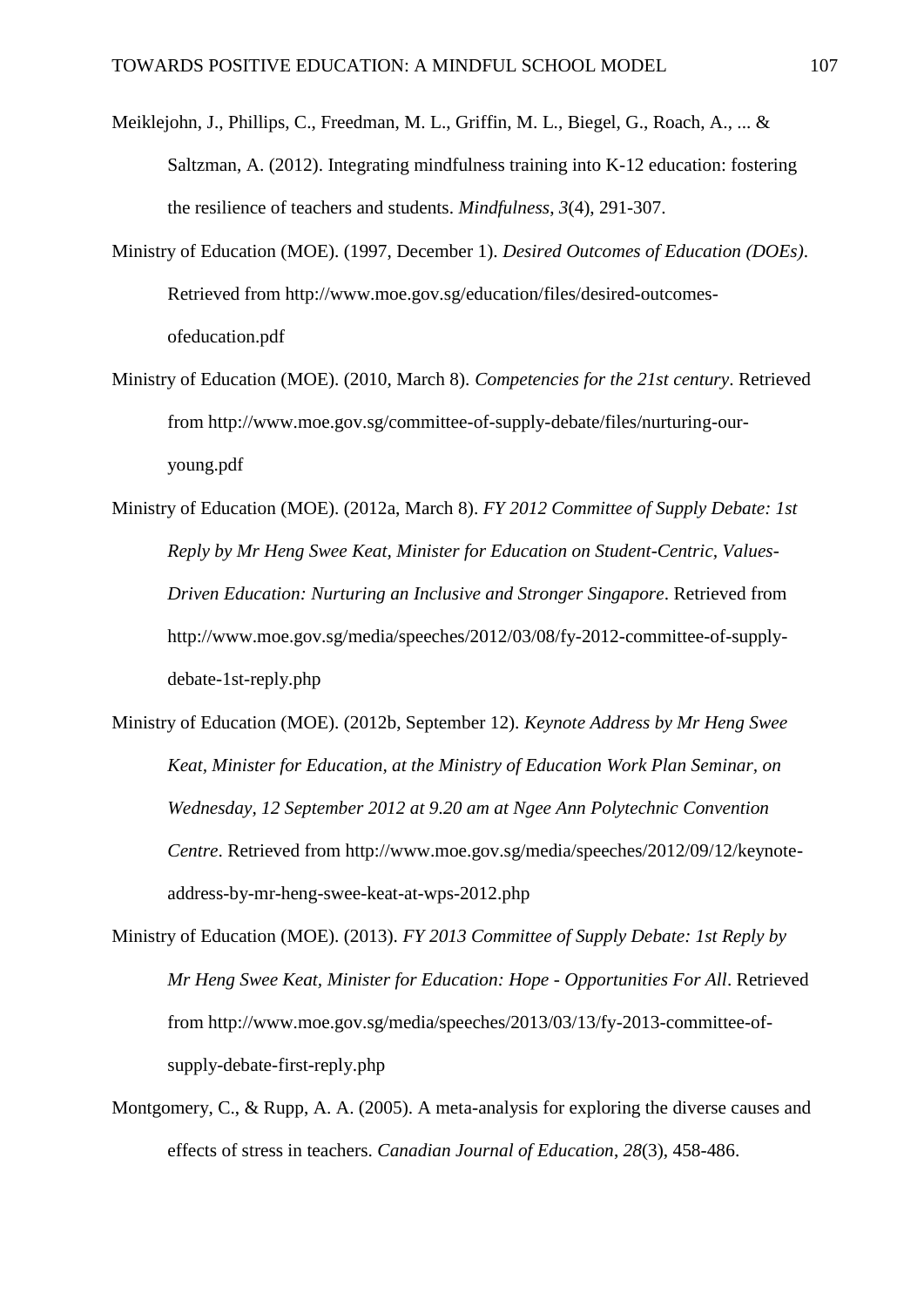- Moore, A., & Malinowski, P. (2009). Meditation, mindfulness and cognitive flexibility. *Consciousness and cognition*, *18*(1), 176-186.
- Napoli, M., Krech, P. R., & Holley, L. C. (2005). Mindfulness training for elementary school students: The attention academy. *Journal of Applied School Psychology*, *21*, 99–125. doi:10.1300/J370v21n01\_05.
- National Institute of Education (2009). *A Teacher Education Model for the 21st Century*. Retrieved from

http://www.nie.edu.sg/files/spcs/TE21\_Executive%20Summary\_101109.pdf

- National Scientific Council on the Developing Child. (2007). *The science of early childhood development*. Retrieved on December 10, 2010 from http://www.developingchild.net.
- Ng, P. T. (2008). Educational reform in Singapore: From quantity to quality. *Educational Research for Policy and Practice*, *7*(1), 5-15.
- Niemiec, R. M. (2014). *Mindfulness and character strengths: A practical guide to flourishing*. Cambridge, MA: Hogrefe.
- Niemiec, R. M., Rashid, T., & Spinella, M. (2012). Strong mindfulness: Integrating mindfulness and character strengths. *Journal of Mental Health Counseling*, *34*(3), 240.
- Nyaniponika (1973). *The heart of Buddhist meditation*. New York: Weiser Books.
- Oberle, E., Schonert-Reichl, K. A., Lawlor, M. S., & Thomson, K. C. (2011). Mindfulness and inhibitory control in early adolescence. *The Journal of Early Adolescence*, *32*(4), 565-588.
- O'Connor, D. J. (1968). *An introduction to the philosophy of education*. London: Routledge & Kegan Paul.
- OECD (2011). *Singapore: Rapid improvement followed by strong performance, in Lessons from PISA for the United States, OECD Publishing*. Retrieved from: http://dx.doi.org/10.1787/9789264096660-8-en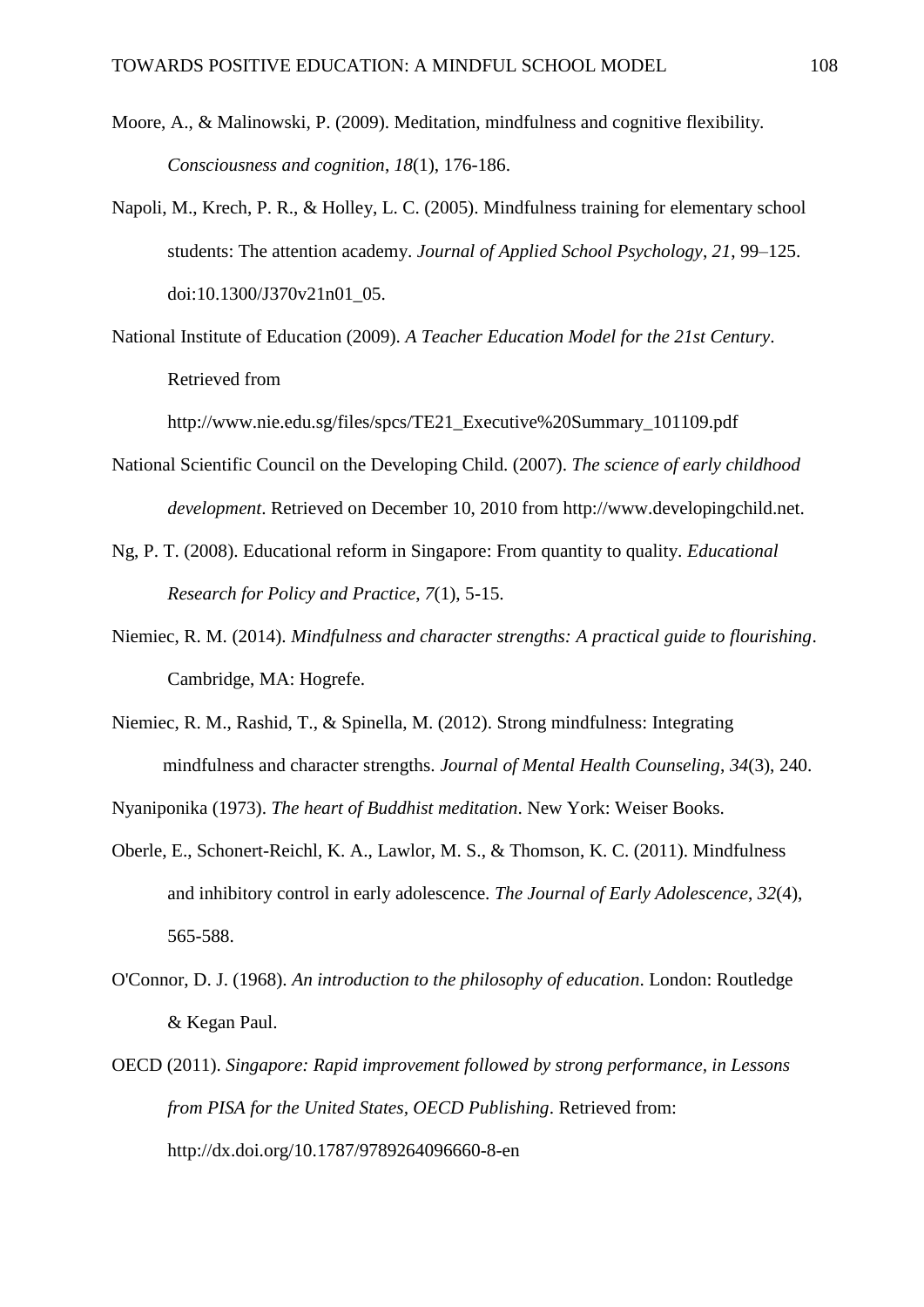- Park, N. (2004). Character strengths and positive youth development. *The Annals of the American Academy of Political and Social Science*, *591*, 40-54.
- Pawelski, J. O. (2005). *Mitigation and construction: Toward a balanced meliorism*. Unpublished manuscript. University of Pennsylvania.
- Pawelski, J. O., & Moores, D. J. (Eds.). (2013). *The eudaimonic turn: Well-being in literary studies*. Madison, NJ: Fairleigh Dickinson University Press.
- Perkins, D. N., Jay, E., & Tishman, S. (1993). Beyond abilities: A dispositional theory of thinking. *Merrill-Palmer Quarterly*, *39*(1), 1–21.
- Peters, R. S. (1966). *Ethics and education*. London: Allen & Unwin.
- Peterson, C., & Seligman, M. E. P. (2004). *Character strengths and virtues: A handbook and classification*. New York: Oxford University Press and Washington, DC: American Psychological Association.
- Piaget, J., & Inhelder, B. (1969). *The psychology of the child*. New York, NY: Basic Books.
- Pianta, R. C. (1997). Adult-child relationship processes and early schooling. *Early Education and Development*, *8*, 11–26.
- Pianta, R. C., Steinberg, M., & Rollins, K. (1995). The first two years of school: Teacherchild relationships and deflections in children's classroom adjustment. *Development and Psychopathology*, *7*, 297–312.
- Prilleltensky, I. (2012). Wellness as fairness. *American Journal of Community Psychology*, *49*(1-2), 1-21.
- Rahula, W. S. (1974). *What the Buddha taught*. New York: Grove Press.
- Reeve, J. (1998). Autonomy support as an interpersonal motivating style: Is it teachable? *Contemporary Educational Psychology*, *23*, 312–330.
- Reeve, J., Bolt, E., & Cai, Y. (1999). Autonomy supportive teachers: How they teach and motivate students. *Journal of Educational Psychology*, *91*, 537–548.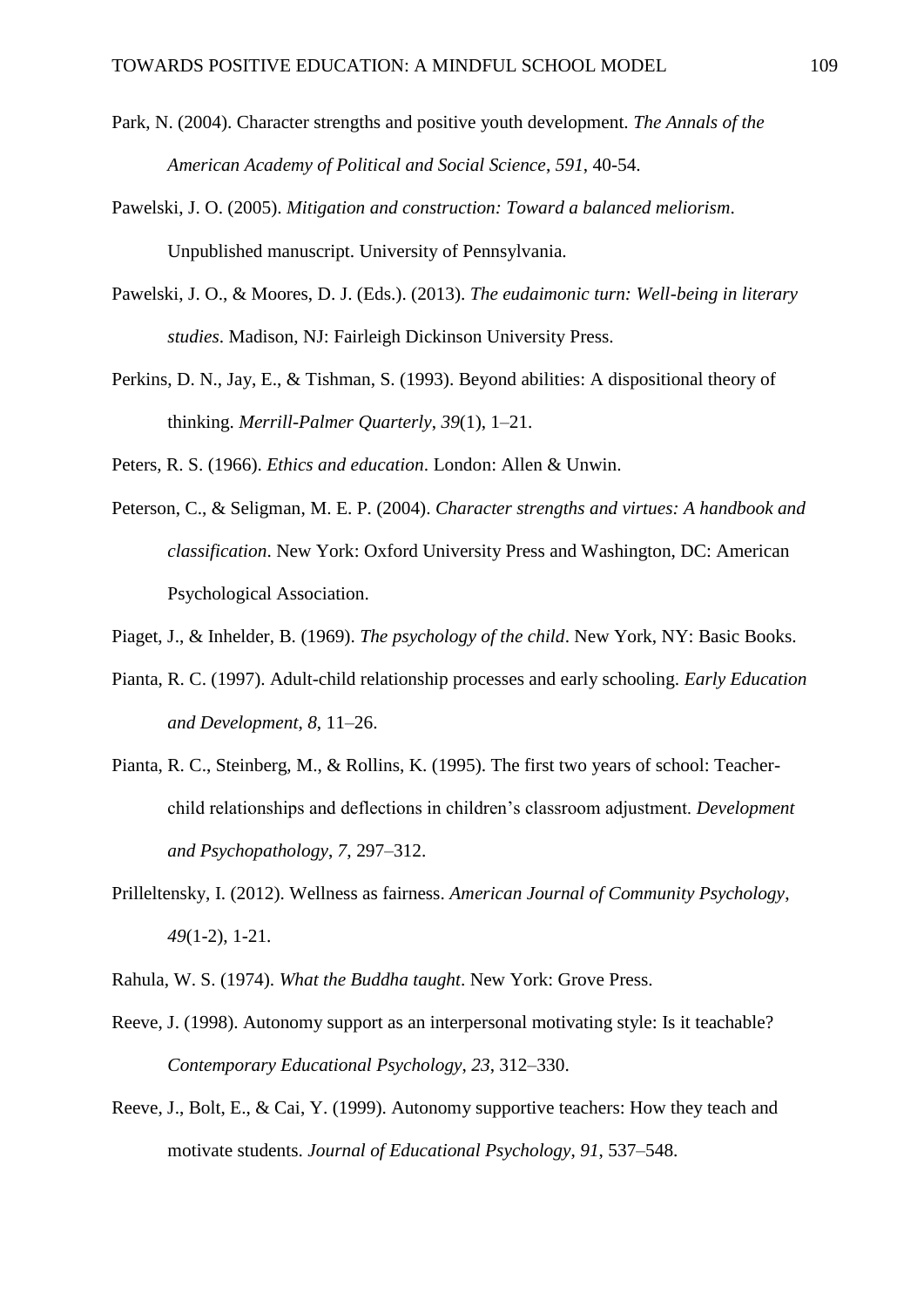- Reid, E. G. (2009). *A mindfulness workbook for young children: A classroom feasibility trial*. Dissertation Abstracts International: Section B: The Sciences and Engineering, 1353- 1353. Retrieved from http://search.proquest.com/docview/760236231?accountid=14707.
- Ritchhart, R., & Perkins, D. N. (2000). Life in the mindful classroom: Nurturing the disposition of mindfulness. *Journal of Social Issues*, *56*(1), 27-47.
- Rodgers, C. R., & Raider-Roth, M. B. (2006). Presence in teaching. *Teachers and Teaching: Theory and Practice*, *12*(3), 265–287.
- Roeser, R.W., and Peck, S.C. (2009). An education in awareness: self, motivation, and selfregulated learning in contemplative perspective. *Educational Psychology*, *44*(2), 119- 136.
- Rosch, E. (1997). Mindfulness meditation and the private (?) self. In U. Neisser & D. A. Jopling (Eds.), *The conceptual self in context* (pp. 185–202). New York: Cambridge University Press.
- Ryan, R. M., & Lynch, J. H. (1989). Emotional autonomy versus detachment: Revisiting the vicissitudes of adolescence and young adulthood. *Child Development*, *60*, 340–356.
- Safran, J. D., & Segal, Z. V. (1990). *Interpersonal process in cognitive therapy*. New York: Basic Books.
- Salomon, G., & Perkins, D. N. (1989). Rocky roads to transfer: Rethinking mechanism of a neglected phenomenon. *Educational Psychologist*, *24*(2), 113-142.
- Saltzman, A., & Goldin, P. (2008). Mindfulness based stress reduction for school‐age children. In S. C. Hayes & L. A. Greco (Eds.), *Acceptance and mindfulness interventions for children adolescents and families* (pp. 139–161). Oakland: Context Press/New Harbinger.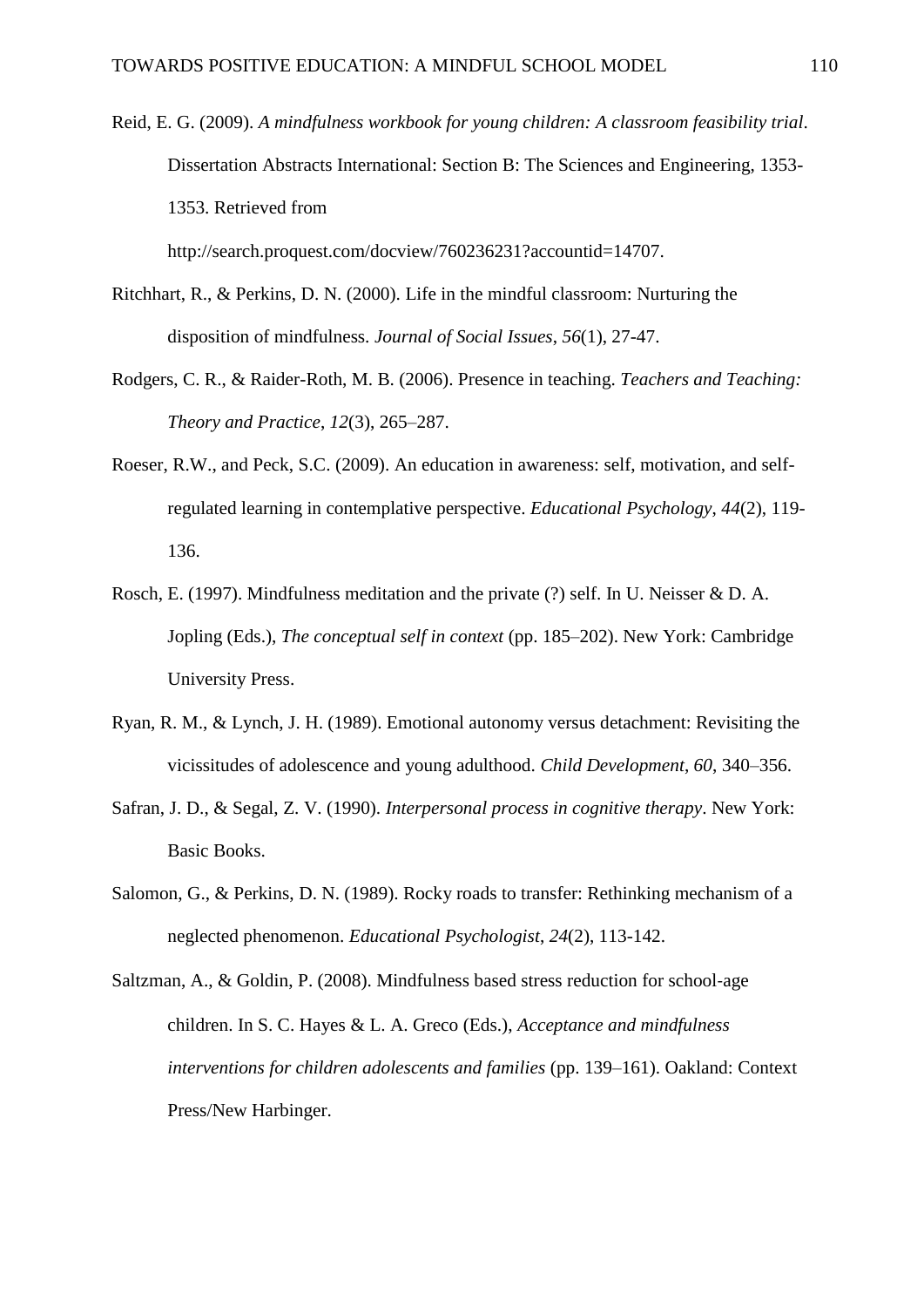- Schoeberlein, D. R., & Sheth, S. (2009). *Mindful teaching and teaching mindfulness: A guide for anyone who teaches anything*. Boston, MA: Wisdom Publications (MA).
- Schonert-Reichl, K. A., & Lawlor, M. S. (2010). The effects of a mindfulness-based education program on pre- and early adolescents' well-being and social and emotional competence. *Mindfulness*, *1*, 137–151.
- Schutte, N. S., Malouff, J. M., & Bobik, C. (2001). Emotional intelligence and interpersonal relations. *The Journal of Social Psychology*, *141*, 523–536.
- Schwartz, D. L., & Martin, T. (2004). Inventing to prepare for future learning: The hidden efficiency of encouraging original student production in statistics instruction. *Cognition and Instruction*, *22*(2), 129-184.
- Scott, W. R. (1998). *Organizations: Rational, natural, and open systems* (4th ed.). Englewood Cliffs, NJ: Prentice Hall.
- Segal, Z. V., Williams, J. M. G., & Teasdale, J. D. (2002). *Mindfulness-based cognitive therapy for depression: A new approach to preventing relapse*. New York: Guilford Press.
- Seligman, M. E. P., & Csikszentmihalyi, M. (2000). Positive psychology: An introduction. *American Psychologist*, *55* (1), 5-14.
- Seligman, M. E., Ernst, R. M., Gillham, J., Reivich, K., & Linkins, M. (2009). Positive education: Positive psychology and classroom interventions. *Oxford Review of Education*, *35*(3), 293-311.
- Seligman, M. E. P., Steen, T. A., Park, N., & Peterson, C. (2005). Positive psychology progress. *American Psychologist*, *60*(5), 410-421.
- Semple, R. J., Lee, J., Rosa, D., & Miller, L. F. (2009). A randomized trial of mindfulnessbased cognitive therapy for children: Promoting mindful attention to enhance social-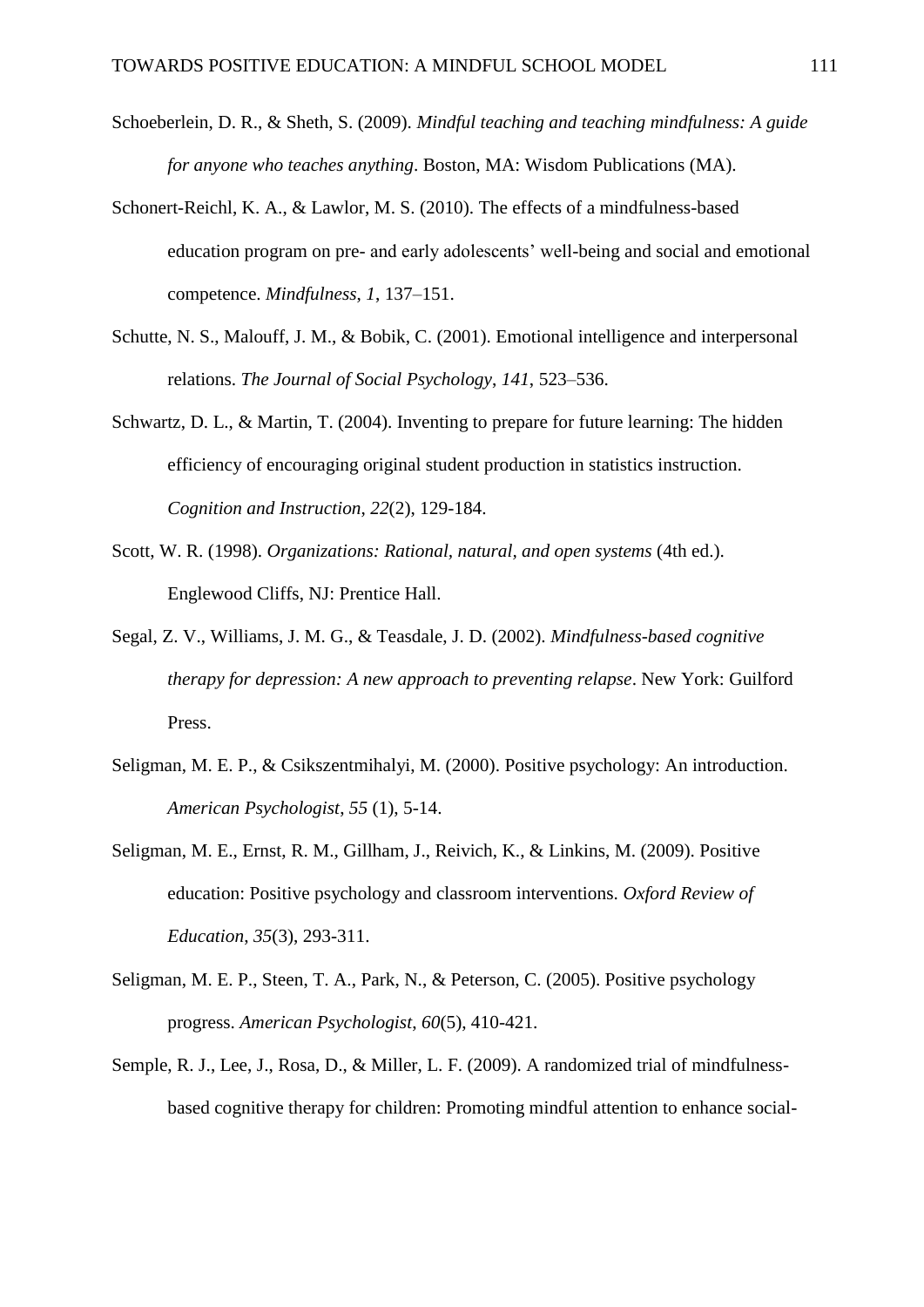emotional resiliency in children. *Journal of Child and Family Studies*. doi:10.1007/s10826-10009-19301-y.

- Semple, R. J., Reid, E., & Miller, L. (2005). Treating anxiety with mindfulness: An open trial of mindfulness training for anxious children. *Journal of Cognitive Psychotherapy*, *19*, 379–392.
- Senge, P., Scharmer, C. O., Jaworski, J., & Flowers, B. S. (2004). *Presence: Exploring profound change in people, organizations and society*. London: Nicholas Brealey
- Shapiro, S. L., & Carlson, L. E. (2009). *The art and science of mindfulness*. Washington, DC: American Psychological Association.
- Shapiro, S. L., Carlson, L. E., Astin, J. A., & Freedman, B. (2006). Mechanisms of mindfulness. *Journal of Clinical Psychology*, *62*(3), 373-386.
- Siegel, D. J. (2007). *The mindful brain: Reflection and attunement in the cultivation of wellbeing*. New York: W. W. Norton.
- Siegel, D. J. (2009). Mindful awareness, mindsight, and neural integration. *The Humanistic Psychologist*, 37(2), 137-158.
- Siegel, D.J. (2010). *Mindsight: The new science of personal transformation*. New York: Bantam.
- Singh, N. N., Lancioni, G. E., Winton, A. S., Singh, J., Curtis, W. J., Wahler, R. G., & McAleavey, K. M. (2007). Mindful parenting decreases aggression and increases social behavior in children with developmental disabilities. *Behavior Modification*, *31*(6), 749-771.
- Speeth, K. R. (1982). On psychotherapeutic attention. *Journal of Transpersonal Psychology*, *14*(2), 141-160.

Sternberg, R. J. (2000). Images of mindfulness. *Journal of Social Issues*, *56*(1), 11-26.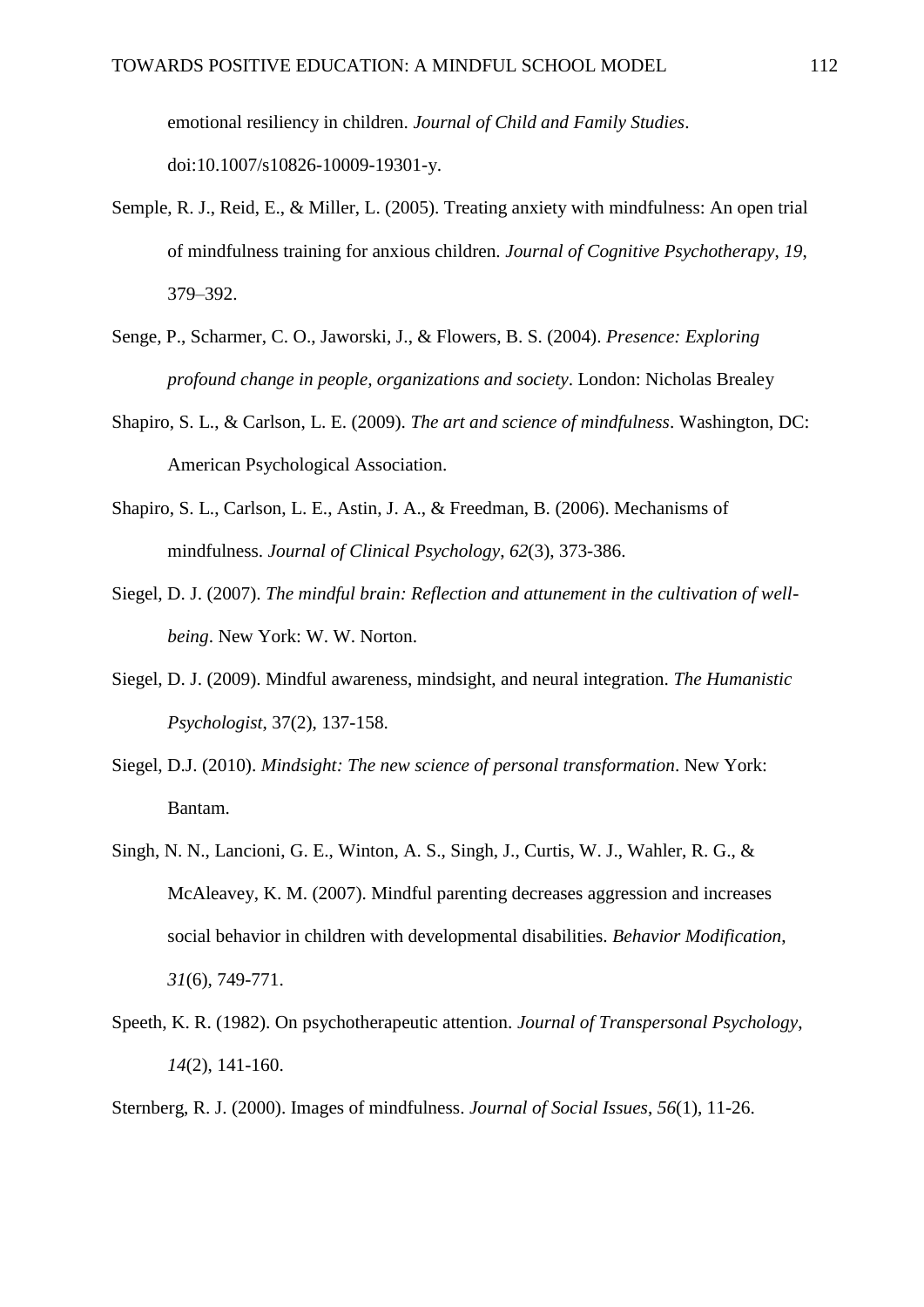- Tangney, J. P., Baumeister, R. F., & Boone, A. L. (2004). High self-control predicts good adjustment, less pathology, better grades, and interpersonal success. *Journal of Personality*, *72*, 271–322.
- Teasdale, J., & Chaskalson, M. (2011). How does mindfulness transform suffering? I: the nature and origins of dukkha. *Contemporary Buddhism*, *12*(1), 80-102.
- Terjesen, M. D., Jacofsky, M., Froh, J., & DiGiuseppe, R. (2004). Integrating positive psychology into schools: Implications for practice. *Psychology in the Schools*, *41*(1), 163-172.
- Thomas, S., & Oldfather, P. (1995). Enhancing student and teacher engagement in literacy learning: A shared inquiry approach. *The Reading Teacher*, *49*, 192–202.
- Thompson, M., & Gauntlett-Gilbert, J. (2008). Mindfulness with children and adolescents: Effective clinical application. *Clinical Child Psychology and Psychiatry*, *13*(3), 395.
- Tracy, J. C. (2007). *Mindfulness and enabling structure as predictors of school effectiveness*. Retrieved from ProQuest Dissertation and Theses. (UMI: 3252948)
- Treynor, W., Gonzalez, R., & Nolen-Hoeksema, S. (2003). Rumination reconsidered: A psychometric analysis. *Cognitive Therapy and Research*, *27*(3), 247-259.
- United Nations (2011). *Resolution adopted by the general assembly: 65/309. Happiness: towards a holistic approach to development*. Retrieved from http://www.un.org/ga/search/view\_doc.asp?symbol=A/RES/65/309
- Walach, H., Buchheld, N., Buttenmüller, V., Kleinknecht, N., & Schmidt, S. (2006). Measuring mindfulness-the Freiburg mindfulness inventory (FMI). *Personality and Individual Differences*, *40*(8), 1543-1555.
- Wall, R. B. (2005). Tai chi and mindfulness-based stress reduction in a Boston middle school. *Journal of Pediatric Health Care*, *19*, 230–237. doi:10.1016/j.pedhc.2005.02.006.